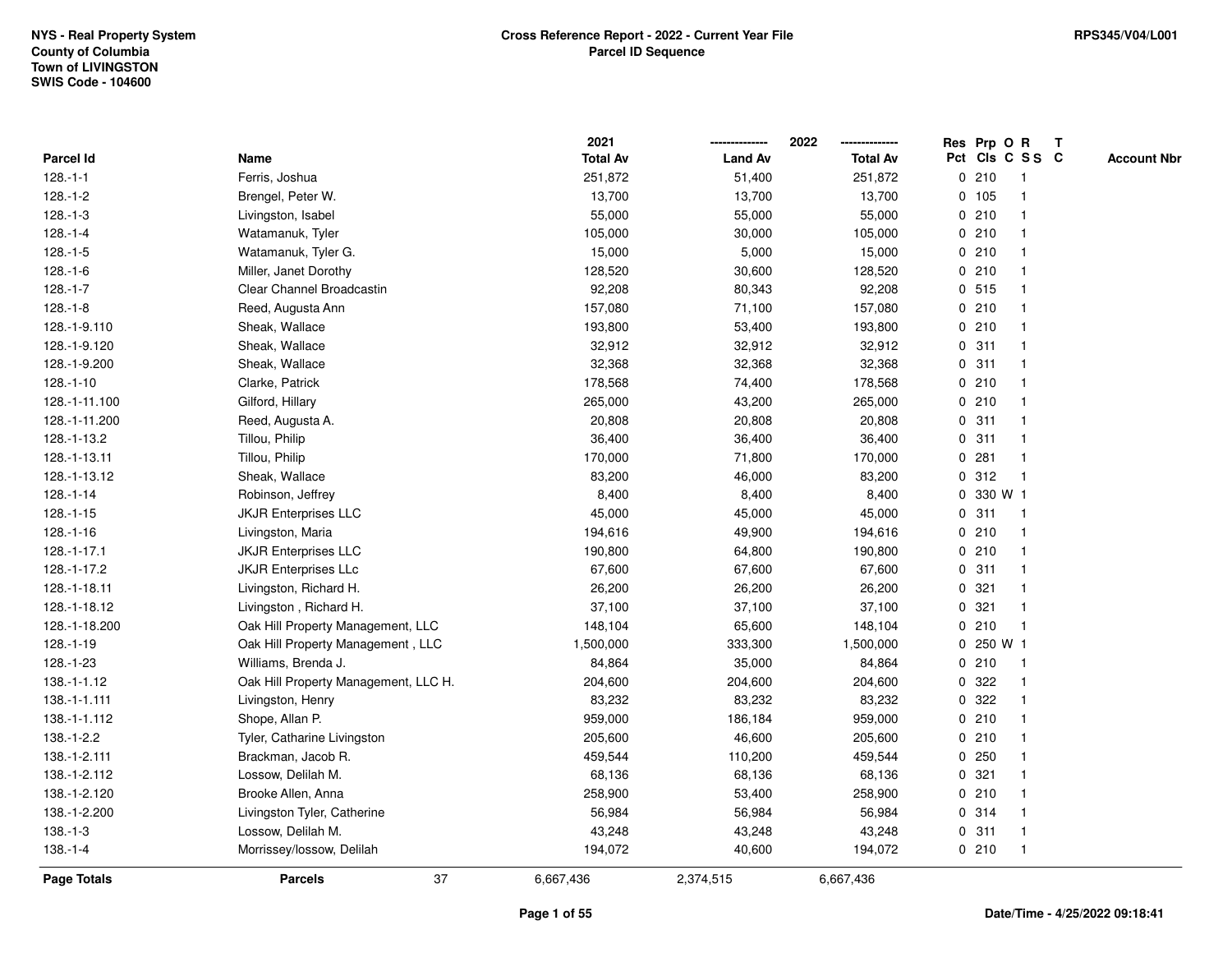|                    |                             |    | 2021            |                | 2022            | Res Prp O R |       |                 | T |                    |
|--------------------|-----------------------------|----|-----------------|----------------|-----------------|-------------|-------|-----------------|---|--------------------|
| Parcel Id          | Name                        |    | <b>Total Av</b> | <b>Land Av</b> | <b>Total Av</b> |             |       | Pct Cls C S S C |   | <b>Account Nbr</b> |
| $138.-1-6$         | Nack, William T.            |    | 146,880         | 35,000         | 146,880         |             | 0210  | $\mathbf{1}$    |   |                    |
| $138.-1-7$         | Paccione, Daniel J.         |    | 145,656         | 35,000         | 145,656         | 0           | 210   | $\overline{1}$  |   |                    |
| $138.-1-8$         | <b>Csx Transportation</b>   |    | 1,102,245       | 0              | 1,223,413       |             | 0 840 | $\overline{7}$  |   |                    |
| $138.-1-9$         | State of New York           |    | 728,144         | 728,144        | 728,144         |             | 0.321 | 8               |   |                    |
| $138.-1-10$        | Viebrock, Cheryl            |    | 104,448         | 52,500         | 104,448         |             | 0210  |                 |   |                    |
| $138.-1-11$        | Hotaling, Kenneth M.        |    | 161,500         | 64,700         | 161,500         |             | 0210  |                 |   |                    |
| 138.-1-12          | Gregory, Mary E.            |    | 103,700         | 50,900         | 103,700         |             | 0210  |                 |   |                    |
| $138.-1-13$        | Shook, Christa              |    | 175,800         | 45,500         | 175,800         | 0           | 210   | $\mathbf{1}$    |   |                    |
| $138.-1-14$        | Garbarini, Andrea           |    | 82,688          | 40,400         | 82,688          |             | 0210  | -1              |   |                    |
| 138.-1-15.100      | Oak Meadows LLC             |    | 329,120         | 158,800        | 329,120         |             | 0.240 |                 |   |                    |
| 138.-1-15.200      | Oak Meadows LLC             |    | 247,520         | 81,500         | 247,520         |             | 0.240 |                 |   |                    |
| $138.-1-16$        | Stair as Co-Tstee, Alastair |    | 190,400         | 45,100         | 190,400         |             | 0210  |                 |   |                    |
| $138.-1-17$        | Stair as Co-Tstee, Alastair |    | 667,200         | 84,900         | 667,200         |             | 0210  |                 |   |                    |
| 138.-1-19          | Roe-Jan, Creek Boat Club    |    | 45,016          | 39,310         | 45,016          |             | 0 920 |                 |   |                    |
| 138.-1-20          | Roe-Jan, Creek Boat Club    |    | 67,000          | 43,466         | 67,000          | $\mathbf 0$ | 920   |                 |   |                    |
| 138.-1-21          | Kagan, Julia                |    | 332,248         | 37,900         | 332,248         | 0           | 210   | $\overline{1}$  |   |                    |
| 138.-1-22          | Corbett, Venencia M.        |    | 68,680          | 56,000         | 68,680          |             | 0 270 | $\overline{1}$  |   |                    |
| 138.-1-23.21       | Swedenburg, Paul            |    | 43,600          | 43,600         | 43,600          |             | 0.311 |                 |   |                    |
| 138.-1-23.22       | Swedenburg, Paul            |    | 278,900         | 64,300         | 278,900         |             | 0210  |                 |   |                    |
| 138.-1-23.100      | Barber, Nancy               |    | 401,800         | 66,000         | 401,800         |             | 0.280 |                 |   |                    |
| 138.-1-25          | Meagher, Brendan As Truste  |    | 235,960         | 39,400         | 235,960         |             | 0210  |                 |   |                    |
| 138.-1-26          | Mac Donald, Pamela          |    | 180,200         | 70,200         | 180,200         |             | 0210  |                 |   |                    |
| 138.-1-27          | Mac Donald, Alton           |    | 266,016         | 81,400         | 266,016         |             | 0210  | -1              |   |                    |
| 138.-1-28          | Wiltshire, Regina E.        |    | 229,160         | 73,900         | 229,160         | $\mathbf 0$ | 210   | $\overline{1}$  |   |                    |
| 138.-1-29          | West, Allison               |    | 30,000          | 30,000         | 30,000          |             | 0.311 |                 |   |                    |
| 138.-1-30          | Hattam, Victoria            |    | 183,600         | 47,637         | 183,600         |             | 0 230 |                 |   |                    |
| 138.-1-31          | Wyant, Byron                |    | 127,840         | 50,100         | 127,840         |             | 0210  |                 |   |                    |
| 138.-1-32          | Davis, Daniel               |    | 71,400          | 66,500         | 71,400          |             | 0 270 |                 |   |                    |
| 138.-1-33.12       | Bender, Joshua B.           |    | 215,552         | 52,000         | 215,552         |             | 0210  |                 |   |                    |
| 138.-1-33.100      | Bender, William             |    | 165,784         | 165,784        | 165,784         |             | 0 105 |                 |   |                    |
| 138.-1-33.200      | Eger, Karl R.               |    | 198,288         | 54,400         | 198,288         | 0           | 220   | -1              |   |                    |
| 138.-1-34          | Jennings, Scott             |    | 131,376         | 62,700         | 131,376         |             | 0210  | -1              |   |                    |
| 138.-1-35.100      | Hotaling, Kenneth M.        |    | 134,096         | 115,876        | 134,096         |             | 0270  |                 |   |                    |
| 138.-1-35.200      | Viebrock, Cheryl            |    | 153,136         | 65,300         | 153,136         |             | 0210  |                 |   |                    |
| 138.-1-36          | Montgomery, Robert K.       |    | 749,768         | 200,100        | 749,768         |             | 0.240 |                 |   |                    |
| 138.-1-38          | Gandolf, Roger              |    | 150,416         | 150,416        | 150,416         | 0           | 322   |                 |   |                    |
| 138.-1-39          | Stickles, Brian             |    | 170,400         | 30,300         | 170,400         |             | 0210  | $\overline{1}$  |   |                    |
| <b>Page Totals</b> | <b>Parcels</b>              | 37 | 8,815,537       | 3,129,033      | 8,936,705       |             |       |                 |   |                    |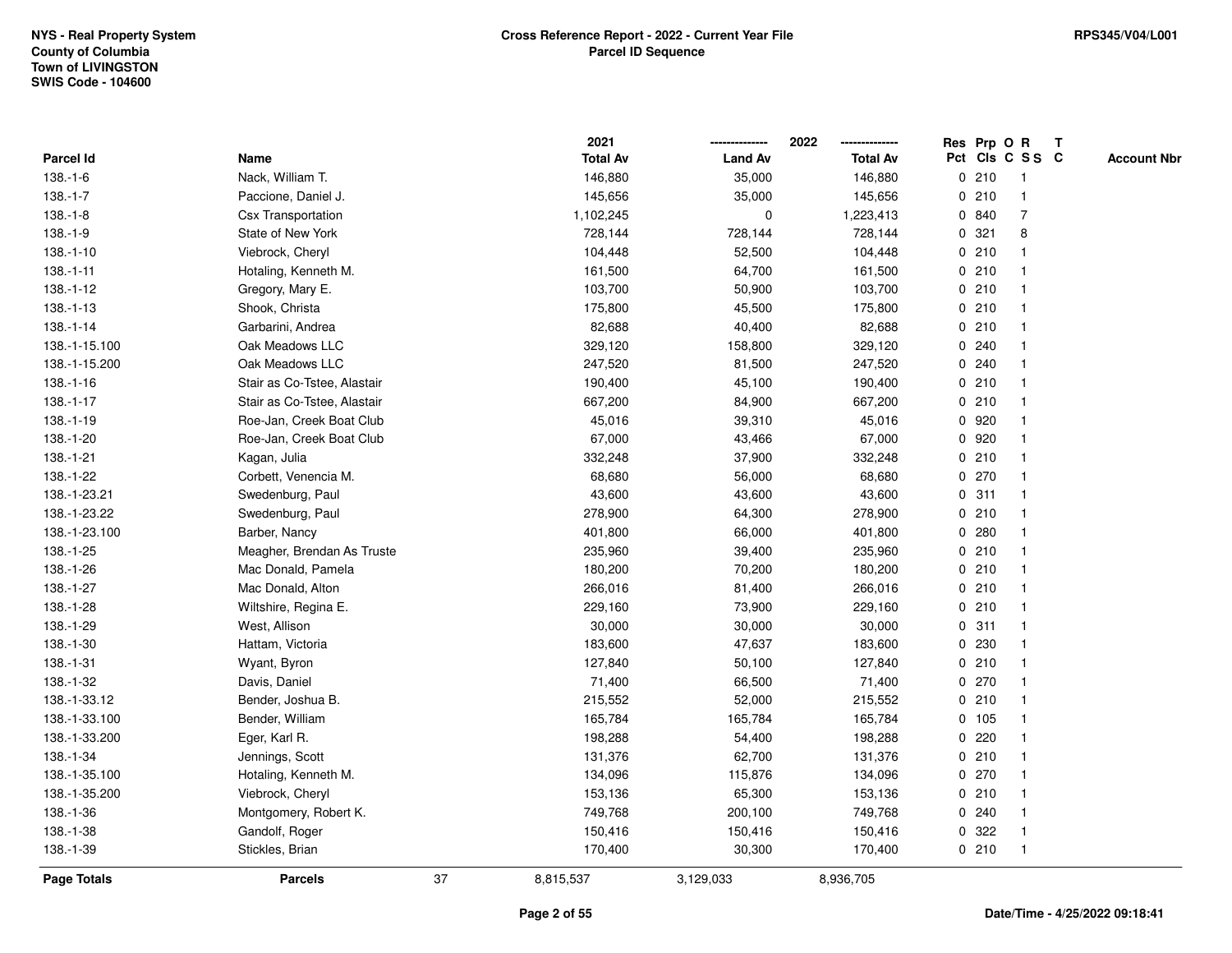|               |                          |    | 2021            |                | 2022            |              | Res Prp O R |                 | Т |                    |
|---------------|--------------------------|----|-----------------|----------------|-----------------|--------------|-------------|-----------------|---|--------------------|
| Parcel Id     | Name                     |    | <b>Total Av</b> | <b>Land Av</b> | <b>Total Av</b> |              |             | Pct Cls C S S C |   | <b>Account Nbr</b> |
| 138.-1-40     | Lee, Kevin John          |    | 143,752         | 47,000         | 143,752         |              | 0210        | $\mathbf{1}$    |   |                    |
| 138.-1-42.3   | Mackie, Lisa             |    | 128,960         | 47,000         | 128,960         | 0            | 210         | $\overline{1}$  |   |                    |
| 138.-1-43     | Brophy, Thomas           |    | 315,800         | 44,200         | 315,800         |              | 0210        | $\mathbf{1}$    |   |                    |
| 138.-1-44     | Kemmet, Lyndee A.        |    | 271,592         | 69,200         | 271,592         |              | 0210        | -1              |   |                    |
| 138.-1-45     | West, Allison A.         |    | 128,520         | 39,900         | 128,520         |              | 0210        |                 |   |                    |
| 138.-1-46     | Clum, Michael            |    | 183,500         | 26,400         | 183,500         |              | 0210        |                 |   |                    |
| 138.-1-47.100 | Stanley, James B.        |    | 156,944         | 55,600         | 156,944         |              | 0210        | $\mathbf{1}$    |   |                    |
| 138.-1-47.200 | Sherman, James E.        |    | 89,080          | 55,200         | 89,080          |              | $0$ 270     | $\mathbf{1}$    |   |                    |
| 138.-1-48.1   | Rotger, Scott            |    | 183,500         | 35,000         | 183,500         | 0            | 230         | -1              |   |                    |
| 138.-1-48.2   | Rotger, Scott            |    | 45,000          | 45,000         | 45,000          |              | 0.311       | -1              |   |                    |
| 138.-1-49     | Weaver, Joan             |    | 160,344         | 43,800         | 160,344         |              | 0210        | -1              |   |                    |
| 138.-1-50     | Corbett, VENENCIA M.     |    | 209,576         | 86,300         | 209,576         |              | 0210        |                 |   |                    |
| 138.-1-51     | Town, Of Livingston      |    | 132,736         | 132,736        | 132,736         | $\mathbf{0}$ | 330 W 8     |                 |   |                    |
| 138.-1-52     | Clay Hill Properties LLC |    | 183,600         | 17,100         | 183,600         |              | 0210        | -1              |   |                    |
| 138.-1-53     | Raylman, Robert          |    | 100,776         | 45,900         | 100,776         |              | 0210        | $\overline{1}$  |   |                    |
| 138.-1-55     | Vavrina, Robert          |    | 89,556          | 73,900         | 89,556          |              | 0270        | $\overline{1}$  |   |                    |
| 138.-1-56     | Vukelj, Bajram           |    | 88,264          | 45,300         | 88,264          |              | 0210        | $\mathbf{1}$    |   |                    |
| 138.-1-57     | Navins, Peter            |    | 142,800         | 45,000         | 142,800         |              | 0210        |                 |   |                    |
| 138.-1-58     | Powers, Mary L.          |    | 136,816         | 24,200         | 136,816         |              | 0210        |                 |   |                    |
| 138.-1-59     | Southard, Jamie          |    | 114,240         | 27,100         | 114,240         |              | 0210        |                 |   |                    |
| 138.-1-60     | Williams, Jim            |    | 248,000         | 54,200         | 248,000         |              | $0$ 271     | $\mathbf{1}$    |   |                    |
| 138.-1-61     | Zipp, Donald             |    | 199,104         | 56,000         | 199,104         |              | 0210        | $\mathbf{1}$    |   |                    |
| 138.-1-62     | Livingston Memorial      |    | 130,832         | 35,000         | 130,832         | 0            | 210         | 8               |   |                    |
| 138.-1-63     | Zipp, Marianne           |    | 91,120          | 35,000         | 91,120          |              | 0210        | $\mathbf{1}$    |   |                    |
| 138.-1-64     | Williams, Jim            |    | 57,392          | 57,392         | 57,392          |              | 0 314       | 1               |   |                    |
| 138.-1-65.111 | Garuda LLC               |    | 61,200          | 61,200         | 61,200          |              | 0 105       |                 |   |                    |
| 138.-1-65.112 | Diamanti, Michael        |    | 252,280         | 60,700         | 252,280         |              | 0210        |                 |   |                    |
| 138.-1-66     | Healy Family Irr. Trust  |    | 157,500         | 48,416         | 157,500         |              | 0210        |                 |   |                    |
| 138.-1-67     | Ludwig, Christian        |    | 125,000         | 52,700         | 125,000         |              | 0210        | $\mathbf{1}$    |   |                    |
| 138.-1-68     | Schulze, Albert J.       |    | 131,200         | 33,600         | 143,914         | 0            | 210         | -1              |   |                    |
| 138.-1-69     | Crippen, Caroline        |    | 176,256         | 52,400         | 176,256         | 0            | 210         | $\overline{1}$  |   |                    |
| 138.-1-70.12  | Bender, William A.       |    | 133,008         | 36,200         | 133,008         |              | 0210        | $\mathbf{1}$    |   |                    |
| 138.-1-70.111 | Bender, Jesse & Ashley   |    | 305,728         | 155,100        | 305,728         |              | 0.241       | 1               |   |                    |
| 138.-1-70.112 | Shumway, Tiffany Marie   |    | 229,000         | 49,000         | 229,000         |              | 0210        |                 |   |                    |
| 138.-1-70.200 | Shumway, Tiffany Trustee |    | 159,664         | 37,500         | 159,664         |              | 0210        | $\mathbf{1}$    |   |                    |
| 138.-1-71.1   | Mack, Michelle           |    | 46,240          | 46,240         | 46,240          | 0            | 322         | $\overline{1}$  |   |                    |
| 138.-1-71.2   | Martin, Michelle M.      |    | 114,000         | 40,200         | 114,000         |              | 0210        | $\mathbf{1}$    |   |                    |
| Page Totals   | <b>Parcels</b>           | 37 | 5,622,880       | 1,916,684      | 5,635,594       |              |             |                 |   |                    |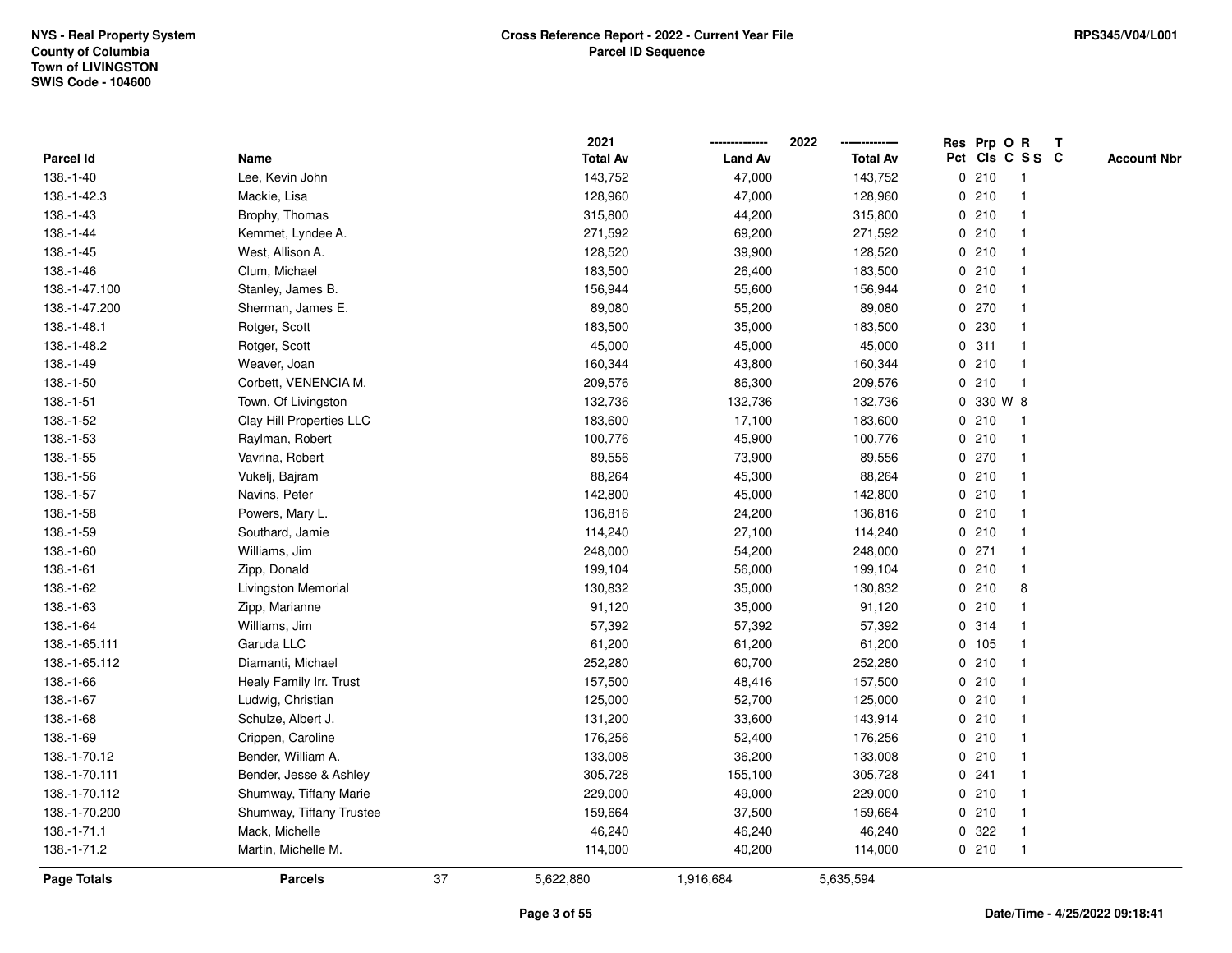|                    |                              |    | 2021            |                | 2022            |   |         | Res Prp O R    | $\mathbf{T}$    |                    |
|--------------------|------------------------------|----|-----------------|----------------|-----------------|---|---------|----------------|-----------------|--------------------|
| Parcel Id          | Name                         |    | <b>Total Av</b> | <b>Land Av</b> | <b>Total Av</b> |   |         |                | Pct Cls C S S C | <b>Account Nbr</b> |
| 138.-1-73          | Us Govt                      |    | 11,968          | 9,519          | 11,968          |   | 0650    | 8              |                 |                    |
| 138.-1-74.100      | Forgione, Frank              |    | 107,032         | 90,300         | 107,032         | 0 | 270     |                |                 |                    |
| 138.-1-74.200      | Inflight Inc                 |    | 253,640         | 141,252        | 253,640         |   | 0614    | 8              |                 |                    |
| 138.-1-75          | Garuda LLC                   |    | 72,896          | 72,896         | 72,896          | 0 | 105     | $\overline{1}$ |                 |                    |
| 139.-1-1.111       | Gbbd, Farm Partnership       |    | 305,392         | 261,392        | 305,392         |   | 0 151   | $\overline{1}$ |                 |                    |
| 139.-1-1.112       | Zyko, Thomas                 |    | 175,000         | 39,080         | 175,000         |   | 0210    | -1             |                 |                    |
| 139.-1-1.122       | White Birch Marketing        |    | 140,600         | 60,900         | 140,600         |   | 0.312   |                |                 |                    |
| 139.-1-1.200       | Mossman, Clint               |    | 239,768         | 56,800         | 239,768         |   | 0210    |                |                 |                    |
| $139.-1-2$         | <b>GBBD Farm Partnership</b> |    | 75,000          | 75,000         | 75,000          |   | 0.322   |                |                 |                    |
| $139.-1-3$         | White Birch Marketing, Inc.  |    | 82,960          | 82,960         | 82,960          |   | 0 105   |                |                 |                    |
| $139.-1-4$         | Zibella, Amanda              |    | 239,632         | 49,700         | 239,632         |   | 0210    | $\overline{1}$ |                 |                    |
| $139.-1-5$         | Alfred & Joanne Turek Trust  |    | 228,208         | 50,300         | 228,208         |   | 0210    | $\overline{1}$ |                 |                    |
| $139.-1-6$         | Lepis, Erik V.               |    | 232,000         | 44,800         | 232,000         |   | 0210    |                |                 |                    |
| $139.-1-7$         | Sweet, Kevin D.              |    | 224,944         | 50,800         | 224,944         |   | 0210    |                |                 |                    |
| $139.-1-8$         | Karp, Berhnardt              |    | 228,072         | 52,000         | 228,072         |   | 0210    |                |                 |                    |
| 139.-1-11.100      | Sternberg, Boris             |    | 117,504         | 68,067         | 117,504         |   | 50 312  |                |                 |                    |
| 139.-1-11.200      | Krisniski, James             |    | 82,688          | 67,100         | 82,688          | 0 | 260     |                |                 |                    |
| 139.-1-12          | Gayle S Groupp               |    | 84,864          | 43,800         | 84,864          | 0 | 260     |                |                 |                    |
| 139.-1-13.111      | Seder, Samuel                |    | 237,048         | 81,500         | 237,048         |   | 0210    | -1             |                 |                    |
| 139.-1-13.112      | Levin, David                 |    | 82,704          | 42,704         | 82,704          |   | 0.312   |                |                 |                    |
| 139.-1-13.120      | Betts, Paul Robert           |    | 37,128          | 37,128         | 37,128          |   | 0, 105  |                |                 |                    |
| 139.-1-13.200      | Nayowith, Jessica L.         |    | 329,664         | 191,500        | 329,664         |   | 0 151   |                |                 |                    |
| 139.-1-14.111      | Karp, Bernhardt              |    | 12,104          | 12,104         | 12,104          |   | 0.311   | -1             |                 |                    |
| 139.-1-14.112      | Karp, Bernhardt              |    | 13,464          | 13,464         | 13,464          | 0 | 311     | $\overline{1}$ |                 |                    |
| 139.-1-14.120      | Karp, Bernhardt              |    | 3,400           | 3,400          | 3,400           | 0 | 311     | -1             |                 |                    |
| 139.-1-14.200      | Karp, Bernardt               |    | 4,080           | 4,080          | 4,080           |   | 0.311   | -1             |                 |                    |
| 139.-1-15          | Daly, Laura Jean             |    | 209,440         | 50,300         | 209,440         |   | 0210    |                |                 |                    |
| 139.-1-16          | Peck, Heather                |    | 202,100         | 51,700         | 202,100         |   | 0210    |                |                 |                    |
| 139.-1-17          | Cirabisi, Antonino           |    | 355,800         | 45,500         | 355,800         |   | 0210    |                |                 |                    |
| 139.-1-18          | Mouton, Jessica              |    | 186,320         | 53,200         | 186,320         | 0 | 210     |                |                 |                    |
| 139.-1-20          | Knull, Michael               |    | 226,100         | 82,300         | 226,100         | 0 | 210     | $\overline{1}$ |                 |                    |
| 139.-1-22.100      | Prezorski, Mark              |    | 608,336         | 490,800        | 608,336         |   | $0$ 151 | -1             |                 |                    |
| 139.-1-22.200      | Prezorski, Mark              |    | 132,056         | 132,056        | 132,056         |   | 0, 105  |                |                 |                    |
| 139.-1-23          | Anuska, Michael              |    | 130,424         | 41,000         | 130,424         |   | 0210    |                |                 |                    |
| 139.-1-24          | Sherrington, Gilliane B.     |    | 339,192         | 120,000        | 339,192         |   | $0$ 151 |                |                 |                    |
| 139.-1-25          | Garnar, Joan Doreen          |    | 170,600         | 39,000         | 170,600         |   | 0210    | $\overline{1}$ |                 |                    |
| 139.-1-26          | Gbbd, Farm Partnership       |    | 123,760         | 61,000         | 123,760         |   | 0 151   | $\overline{1}$ |                 |                    |
| <b>Page Totals</b> | <b>Parcels</b>               | 37 | 6,305,888       | 2,869,402      | 6,305,888       |   |         |                |                 |                    |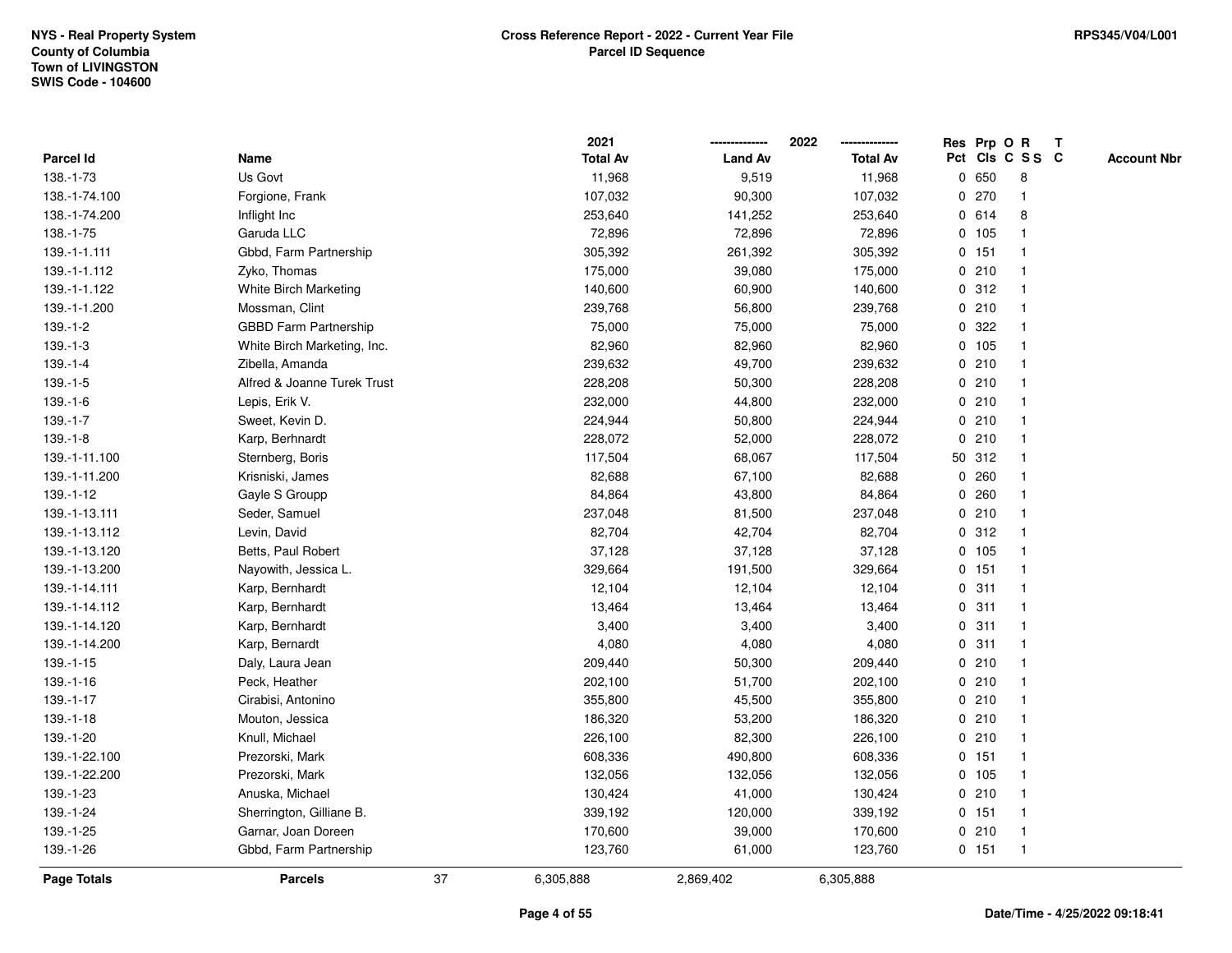|               |                              |    | 2021            |                | 2022            |             |         | Res Prp O R             | $\mathbf{T}$ |                    |
|---------------|------------------------------|----|-----------------|----------------|-----------------|-------------|---------|-------------------------|--------------|--------------------|
| Parcel Id     | Name                         |    | <b>Total Av</b> | <b>Land Av</b> | <b>Total Av</b> |             |         | Pct Cls C S S C         |              | <b>Account Nbr</b> |
| 139.-1-27.100 | Gbbd, Farm Partnership       |    | 393,720         | 88,890         | 393,720         |             | 0.312   |                         |              |                    |
| 139.-1-27.200 | Gbbd, Farm Partnership       |    | 238,136         | 48,900         | 238,136         | 0           | 220     |                         |              |                    |
| 139.-1-28     | Giauque, Dennis L.           |    | 608,400         | 284,900        | 608,400         |             | $0$ 151 |                         |              |                    |
| 139.-1-29.111 | Blue Hill Fruit Farms Inc.   |    | 91,000          | 91,000         | 91,000          | 0           | 323     |                         |              |                    |
| 139.-1-29.112 | Cirabisi, Antonino           |    | 49,640          | 49,640         | 49,640          |             | 0.311   | -1                      |              |                    |
| 139.-1-29.200 | Bagnall, Patricia A.         |    | 209,984         | 76,475         | 209,984         |             | 0210    |                         |              |                    |
| 139.-1-30     | Maggio, Stephen A.           |    | 108,256         | 44,900         | 108,256         |             | 0210    |                         |              |                    |
| 139.-1-31     | Bazylewicz, Kerri            |    | 184,824         | 44,500         | 184,824         |             | 0210    |                         |              |                    |
| 139.-1-32     | Kasper, Corrine              |    | 235,416         | 49,600         | 235,416         |             | 0210    |                         |              |                    |
| 139.-1-33     | Scherer, Stephen             |    | 198,016         | 67,600         | 198,016         | 0           | 240     |                         |              |                    |
| 139.-1-34.1   | Cimino, Phyllis Ann          |    | 37,500          | 37,500         | 37,500          |             | 0.314   | -1                      |              |                    |
| 139.-1-34.2   | Russo, Salvatore             |    | 37,500          | 37,500         | 37,500          |             | 0 314   | -1                      |              |                    |
| 139.-1-35.110 | Krisniski, James             |    | 65,688          | 32,905         | 65,688          |             | 0.312   |                         |              |                    |
| 139.-1-35.120 | Krisniski, James             |    | 271,864         | 48,900         | 271,864         |             | 0210    |                         |              |                    |
| 139.-1-35.200 | Gardner, Stephen James       |    | 164,288         | 42,300         | 164,288         |             | 0210    |                         |              |                    |
| 139.-1-36.110 | Gellert, Philip              |    | 2,000           | 2,000          | 2,000           |             | 0.314   |                         |              |                    |
| 139.-1-36.200 | Racquel, Frank               |    | 202,500         | 45,000         | 202,500         | $\mathbf 0$ | 210     |                         |              |                    |
| 139.-1-38.111 | DiBella Irrevocable Trust    |    | 155,720         | 48,300         | 155,720         |             | 0210    | -1                      |              |                    |
| 139.-1-38.112 | Pallante, Nicholas           |    | 20,000          | 20,000         | 20,000          |             | 0.314   | -1                      |              |                    |
| 139.-1-38.120 | Pallante, Salvatore          |    | 207,672         | 49,000         | 207,672         |             | 0210    |                         |              |                    |
| 139.-1-38.200 | Di Bella Giuseppe &          |    | 2,720           | 2,720          | 2,720           |             | 0 692   |                         |              |                    |
| 139.-1-39     | Doty, Benjamin               |    | 158,032         | 56,000         | 158,032         |             | 0210    |                         |              |                    |
| 139.-1-40     | Bonacker, Michael J.         |    | 149,808         | 41,000         | 149,808         |             | 0210    |                         |              |                    |
| 139.-1-41     | Kathwari, Farooq M.          |    | 995,650         | 304,600        | 995,650         | $\mathbf 0$ | 281     | $\overline{\mathbf{1}}$ |              |                    |
| 139.-1-42     | Towart, Louis                |    | 116,200         | 45,000         | 116,200         | 0           | 210     | -1                      |              |                    |
| 139.-1-43.100 | Bottari - Trustee, Marie     |    | 149,192         | 53,000         | 149,192         |             | 0210    | $\mathbf 1$             |              |                    |
| 139.-1-43.200 | Ritucci-Chinni, Phillip      |    | 55,760          | 55,760         | 55,760          |             | 0.311   |                         |              |                    |
| 139.-1-44     | Kenner, Martin               |    | 468,744         | 84,000         | 468,744         |             | 0.240   |                         |              |                    |
| 139.-1-45     | Blue Hill Fruit Farms Inc.   |    | 1,417,700       | 571,400        | 1,417,700       |             | 10 151  |                         |              |                    |
| 139.-1-46     | Gbbd, Farm Partnership       |    | 66,368          | 66,368         | 66,368          |             | 0, 105  |                         |              |                    |
| 139.-1-47.210 | <b>GBBD Farm Partnership</b> |    | 218,008         | 49,300         | 218,008         | 0           | 210     | -1                      |              |                    |
| 139.-1-47.221 | <b>GBBD Farm Patnership</b>  |    | 833,120         | 382,000        | 833,120         |             | 0.312   | -1                      |              |                    |
| 139.-1-47.222 | Fix, Gary                    |    | 186,400         | 42,000         | 186,400         |             | 0210    |                         |              |                    |
| 139.-1-48     | Gbbd, Farm Partnership       |    | 212,160         | 212,160        | 212,160         |             | 0, 105  |                         |              |                    |
| 139.-1-49.110 | Tomasello, Linda             |    | 495,992         | 316,000        | 495,992         |             | 0.240   |                         |              |                    |
| 139.-1-49.120 | Garcia Santana, Jacqueline   |    | 134,710         | 35,000         | 134,710         |             | 0210    | $\mathbf 1$             |              |                    |
| 139.-1-49.200 | <b>Blue Hill Fruit Farm</b>  |    | 74,528          | 74,528         | 74,528          |             | 0, 151  | -1                      |              |                    |
| Page Totals   | <b>Parcels</b>               | 37 | 9,217,216       | 3,600,646      | 9,217,216       |             |         |                         |              |                    |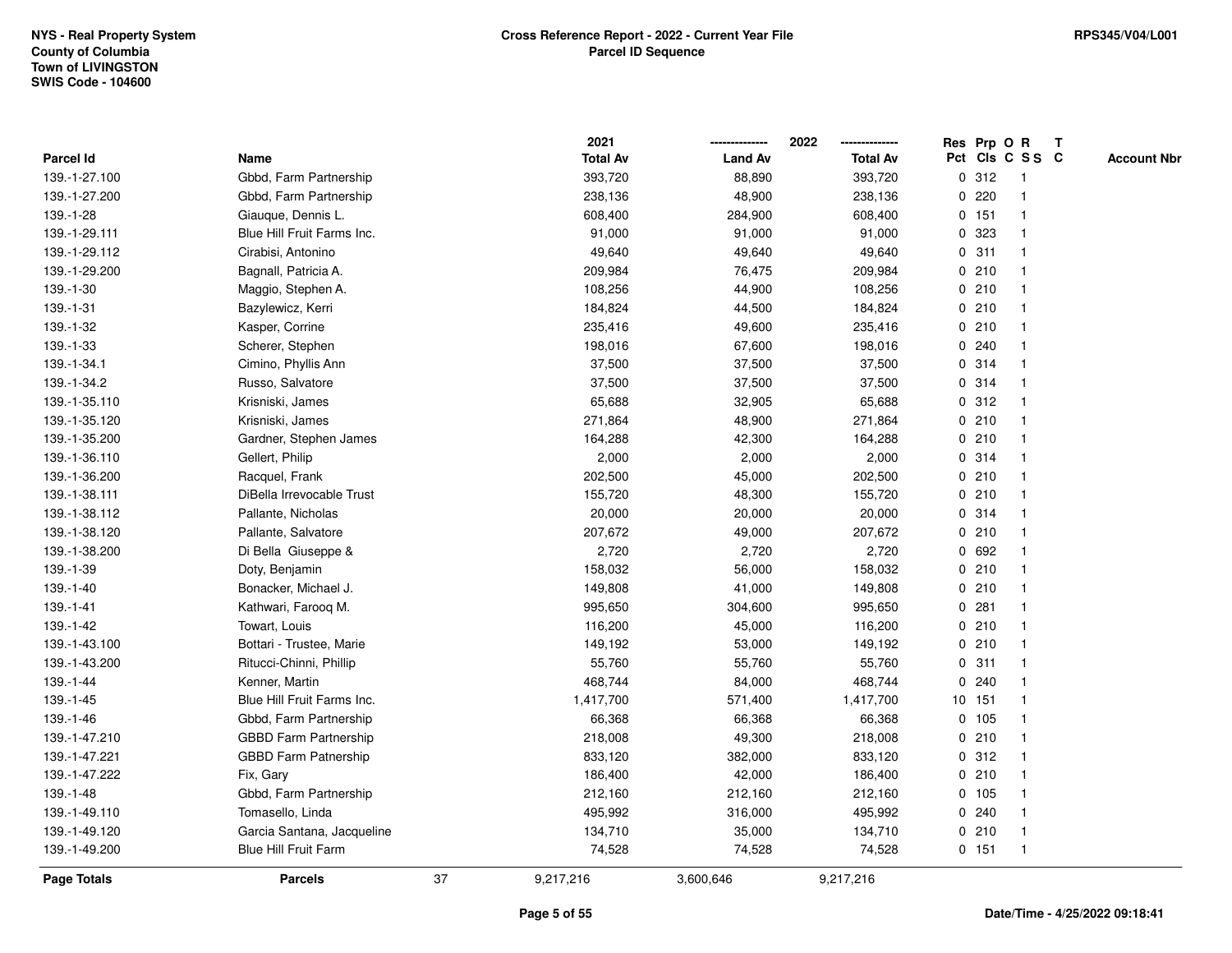|                 |                                | 2021            |                | 2022            |   |         | Res Prp O R     | Т |                    |
|-----------------|--------------------------------|-----------------|----------------|-----------------|---|---------|-----------------|---|--------------------|
| Parcel Id       | Name                           | <b>Total Av</b> | <b>Land Av</b> | <b>Total Av</b> |   |         | Pct Cls C S S C |   | <b>Account Nbr</b> |
| 139.-1-50       | Keane, Timothy                 | 122,808         | 31,000         | 122,808         |   | 0210    | $\mathbf{1}$    |   |                    |
| $139. - 1 - 51$ | Boak-Kelly, Alexandra          | 178,304         | 45,900         | 178,304         |   | 0210    | 1               |   |                    |
| 139.-1-53.110   | Kathwari, Farooq M.            | 87,992          | 87,992         | 87,992          |   | 0 105   | $\mathbf{1}$    |   |                    |
| 139.-1-53.120   | Giambalvo, Mary C.             | 163,744         | 77,800         | 163,744         |   | 0.240   | -1              |   |                    |
| 139.-1-53.200   | Vancampen, Robert S.           | 210,896         | 55,000         | 210,896         |   | 0210    |                 |   |                    |
| 139.-1-54       | Parlman, Brian D.              | 339,184         | 174,900        | 339,184         |   | $0$ 113 |                 |   |                    |
| 139.-1-55       | Krisniski, Robert C.           | 162,384         | 85,600         | 162,384         |   | 0210    | $\mathbf{1}$    |   |                    |
| 139.-1-56       | Bower, Lawrence                | 117,368         | 69,800         | 117,368         |   | 0.240   | $\mathbf{1}$    |   |                    |
| 139.-1-57       | Lippert, Charles               | 478,992         | 341,800        | 478,992         |   | $0$ 113 | 1               |   |                    |
| 139.-1-58.200   | Austin, Rudolph L.             | 364,200         | 59,800         | 364,200         |   | 0210    | $\mathbf{1}$    |   |                    |
| 139.-1-59       | Klugo, Kristofer P.            | 110,840         | 40,100         | 110,840         |   | 0210    | $\mathbf 1$     |   |                    |
| 139.-1-60       | Stanhope, Yankton              | 117,232         | 32,000         | 117,232         |   | 0210    |                 |   |                    |
| $139.-1-61$     | Eger, Karl                     | 36,584          | 36,584         | 36,584          |   | 0.311   |                 |   |                    |
| 139.-1-62       | Jackson, Carrol                | 22,848          | 22,848         | 22,848          |   | 0.311   | 1               |   |                    |
| 139.-1-63       | Hirt, Donald F.                | 47,600          | 47,600         | 47,600          | 0 | 311     | 1               |   |                    |
| 139.-1-65.2     | Collier-Deieso, Stacy M.       | 194,000         | 45,000         | 194,000         |   | 0210    | $\mathbf{1}$    |   |                    |
| 139.-1-65.4     | Beresford, Michael             | 48,720          | 48,720         | 48,720          |   | 0 105   | $\mathbf{1}$    |   |                    |
| 139.-1-65.5     | Hopefdale Farm LLC, Management | 78,000          | 78,000         | 78,000          |   | 0 105   | 1               |   |                    |
| 139.-1-65.6     | Mossman, Kaitlyn Caroline      | 50,572          | 50,572         | 50,572          |   | 0 105   |                 |   |                    |
| 139.-1-66       | Cold Spring Tree Farm, LLC     | 548,216         | 293,600        | 548,216         |   | 0.151   |                 |   |                    |
| 139.-1-67       | Lippert, Charles               | 119,952         | 119,952        | 119,952         |   | 0.321   | $\mathbf{1}$    |   |                    |
| 139.-1-68       | Majercsik, William             | 528,144         | 259,600        | 528,144         |   | $0$ 112 | $\mathbf{1}$    |   |                    |
| 139.-1-69       | Karp, Bernhardt                | 4,080           | 4,080          | 4,080           |   | 0.311   | $\mathbf{1}$    |   |                    |
| 139.-1-70       | Karp, Bernhardt                | 4,080           | 4,080          | 4,080           |   | 0.311   | $\mathbf 1$     |   |                    |
| 139.-1-71       | Baretsky, James                | 160,400         | 46,700         | 160,400         |   | 0210    | $\mathbf 1$     |   |                    |
| 139.-1-72       | Pallante, Michael              | 188,088         | 59,500         | 188,088         |   | 0210    |                 |   |                    |
| 139.-1-73       | Nayowith, Jessica L.           | 2,584           | 2,584          | 2,584           |   | 0.311   |                 |   |                    |
| 139.-1-74       | Jornov, Terri                  | 29,648          | 13,186         | 29,648          |   | 0.312   | $\mathbf{1}$    |   |                    |
| 139.-1-75       | Klugo, Robert                  | 140,488         | 41,300         | 140,488         |   | 0210    | $\mathbf{1}$    |   |                    |
| 139.-1-77       | Conte, Linda J.                | 172,856         | 52,300         | 172,856         |   | 0210    | 1               |   |                    |
| 139.-1-79       | Marrish, Marc W.               | 254,200         | 46,700         | 254,200         |   | 0210    | 1               |   |                    |
| 139.-1-80       | Gbbd, Farm Partnership         | 234,328         | 234,328        | 234,328         |   | $0$ 120 | $\mathbf 1$     |   |                    |
| $139.-1-81$     | Blue Hill Fruit Farms Inc.     | 56,400          | 56,400         | 56,400          |   | 0 323   |                 |   |                    |
| 139.-1-82       | Knull, Michael H.              | 57,528          | 57,528         | 57,528          |   | 0.314   |                 |   |                    |
| 139.-1-83       | Fix, Robert W.                 | 305,400         | 53,500         | 305,400         |   | 0210    | $\mathbf 1$     |   |                    |
| $140.-1-1$      | Barnes, Russell                | 10,000          | 10,000         | 10,000          |   | 0.312   | $\mathbf{1}$    |   |                    |
| 140.-1-2.110    | Bove, Joseph                   | 103,632         | 103,632        | 103,632         |   | 0 105   | $\mathbf{1}$    |   |                    |
| Page Totals     | 37<br><b>Parcels</b>           | 5,852,292       | 2,889,986      | 5,852,292       |   |         |                 |   |                    |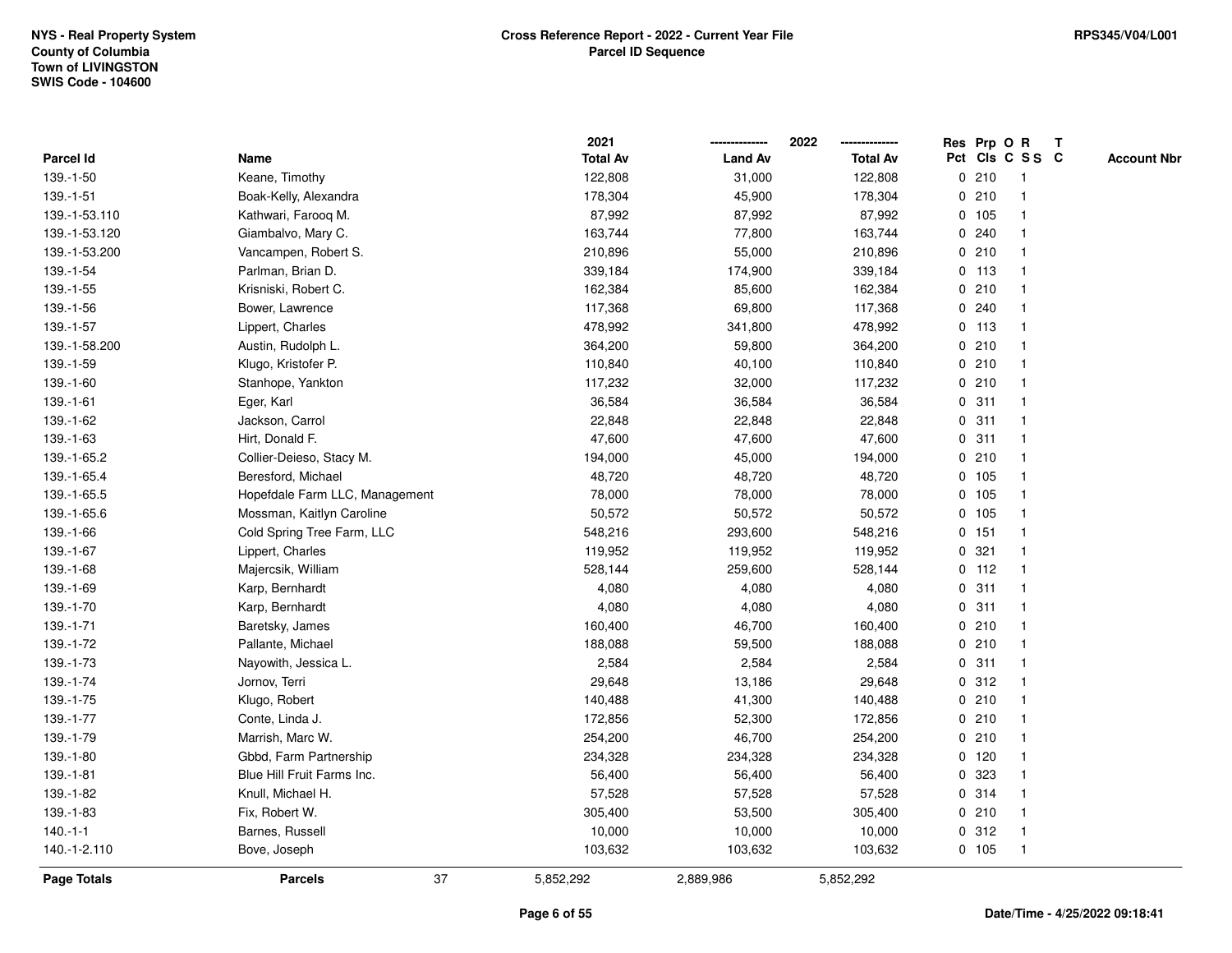|               |                                |    | 2021            |                | 2022<br>-------------- | Res Prp O R |                 | $\mathbf{T}$ |                    |
|---------------|--------------------------------|----|-----------------|----------------|------------------------|-------------|-----------------|--------------|--------------------|
| Parcel Id     | Name                           |    | <b>Total Av</b> | <b>Land Av</b> | <b>Total Av</b>        |             | Pct Cls C S S C |              | <b>Account Nbr</b> |
| 140.-1-2.120  | Kress, Erich R.                |    | 211,072         | 128,300        | 211,072                | $0$ 112     | $\overline{1}$  |              |                    |
| 140.-1-2.200  | Bove, Joseph                   |    | 310,080         | 214,300        | 310,080                | 0210        | $\mathbf{1}$    |              |                    |
| $140.-1-3$    | Portet, Raphael                |    | 140,080         | 45,000         | 140,080                | 0210        | $\mathbf{1}$    |              |                    |
| $140.-1-4.3$  | Hudson Park LLC                |    | 470,706         | 470,706        | 470,706                | 0 105       | $\mathbf{1}$    |              |                    |
| $140.-1-5$    | LBS Group, Inc.                |    | 21,352          | 3,000          | 3,000                  | 0.314       |                 |              |                    |
| $140.-1-6.3$  | Hudson Park LLC                |    | 77,000          | 72,000         | 77,000                 | 0.312       | $\mathbf{1}$    |              |                    |
| $140.-1-7.3$  | Hudson Park LLC                |    | 63,288          | 45,000         | 48,000                 | 0.312       | $\mathbf{1}$    |              |                    |
| $140.-1-8.3$  | Watson, Scott                  |    | 121,980         | 40,000         | 121,980                | 0210        | $\mathbf{1}$    |              |                    |
| $140.-1-9$    | Alvrez John & Sons Inc         |    | 75,208          | 75,208         | 75,208                 | 0.314       | $\mathbf{1}$    |              |                    |
| 140.-1-10.100 | Meisner, Stuart M.             |    | 31,280          | 31,280         | 31,280                 | 0 105       | $\mathbf{1}$    |              |                    |
| 140.-1-10.200 | Alvarez John & Sons Inc        |    | 66,368          | 66,368         | 66,368                 | 0.314       |                 |              |                    |
| $140.-1-11$   | Lopez, Christian               |    | 21,488          | 21,488         | 21,488                 | 0 330       |                 |              |                    |
| $140.-1-12$   | Samuels, Cleveland             |    | 185,776         | 35,000         | 185,776                | 0210        |                 |              |                    |
| $140.-1-13$   | Garden Homes Mobile Home       |    | 850,000         | 272,550        | 850,000                | 0416        |                 |              |                    |
| $*140.-1-14$  | TJT Greenport, LLC             |    | 120,768         | 120,768        | 120,768                | 0 330       | $\mathbf{1}$    |              |                    |
| 140.-1-14.3   | TJT Greenport, LLC             |    |                 | 70,000         | 70,000                 | 0 330       | $\mathbf{1}$    |              |                    |
| $*140.-1-15$  | TJT Greenport, LLC             |    | 50,320          | 50,320         | 50,320                 | 0400        | $\mathbf{1}$    |              |                    |
| $*140.-1-16$  | TJT Greenport, LLC             |    | 49,640          | 49,640         | 49,640                 | 0 330       |                 |              |                    |
| 140.-1-16.3   | TJT Greenport, LLC             |    |                 | 162,200        | 1,584,000              | 0 456       |                 |              |                    |
| 140.-1-17.100 | Bell's Pond Mobile Home Park   |    | 4,035,900       | 793,002        | 4,340,900              | 0416        |                 |              |                    |
| 140.-1-17.200 | Murphy, Thomas Jr.             |    | 312,392         | 70,000         | 312,392                | 0.240       |                 |              |                    |
| 140.-1-18.100 | Podmijersky, Samuel            |    | 401,880         | 252,400        | 401,880                | $0$ 113     | $\mathbf 1$     |              |                    |
| 140.-1-18.200 | Creasap, Marion                |    | 125,120         | 35,000         | 125,120                | 0210        | $\mathbf{1}$    |              |                    |
| 140.-1-19.111 | Smith Family Little River Farm |    | 394,200         | 394,200        | 394,200                | 0 151       | $\mathbf{1}$    |              |                    |
| 140.-1-19.112 | Smith, Paul                    |    | 224,700         | 47,200         | 224,700                | 0 151       | $\mathbf{1}$    |              |                    |
| 140.-1-19.120 | Paul DiNozzi & Lorraine        |    | 57,392          | 57,392         | 57,392                 | 0.311       |                 |              |                    |
| 140.-1-19.200 | Cichetti, Roberta              |    | 197,064         | 56,700         | 197,064                | 0210        |                 |              |                    |
| 140.-1-20.11  | Tomorrow Tomorrow Inc.         |    | 622,200         | 420,800        | 622,200                | 0 600       | 8               |              |                    |
| 140.-1-21     | Evans, Mary                    |    | 790,672         | 72,200         | 790,672                | 0210        | $\mathbf{1}$    |              |                    |
| $140.-1-23$   | Feller, Heather N.             |    | 184,824         | 31,000         | 184,824                | 0210        | $\mathbf 1$     |              |                    |
| 140.-1-24     | Vanorio, Richard               |    | 224,536         | 142,900        | 224,536                | $0$ 152     | $\mathbf{1}$    |              |                    |
| 140.-1-25.112 | RRS21 LLC                      |    | 290,088         | 247,440        | 290,088                | 0.312       | $\mathbf{1}$    |              |                    |
| 140.-1-25.120 | Yaron, Nadia                   |    | 380,936         | 53,400         | 380,936                | 0210        | $\mathbf 1$     |              |                    |
| 140.-1-26     | Podmijersky, Paul M.           |    | 194,072         | 31,000         | 194,072                | 0210        |                 |              |                    |
| $140.-1-27$   | Mid Valley Oil Co Inc          |    | 803,000         | 142,200        | 591,300                | 0 453       | $\mathbf{1}$    |              |                    |
| 140.-1-28.110 | Kline Pamela                   |    | 230,384         | 47,993         | 230,384                | 0 484       | $\mathbf{1}$    |              |                    |
| 140.-1-28.120 | Krapf, Charles                 |    | 91,528          | 29,388         | 91,528                 | 0 433       | $\mathbf{1}$    |              |                    |
| Page Totals   | <b>Parcels</b>                 | 34 | 12,206,566      | 4,676,615      | 13,920,226             |             |                 |              |                    |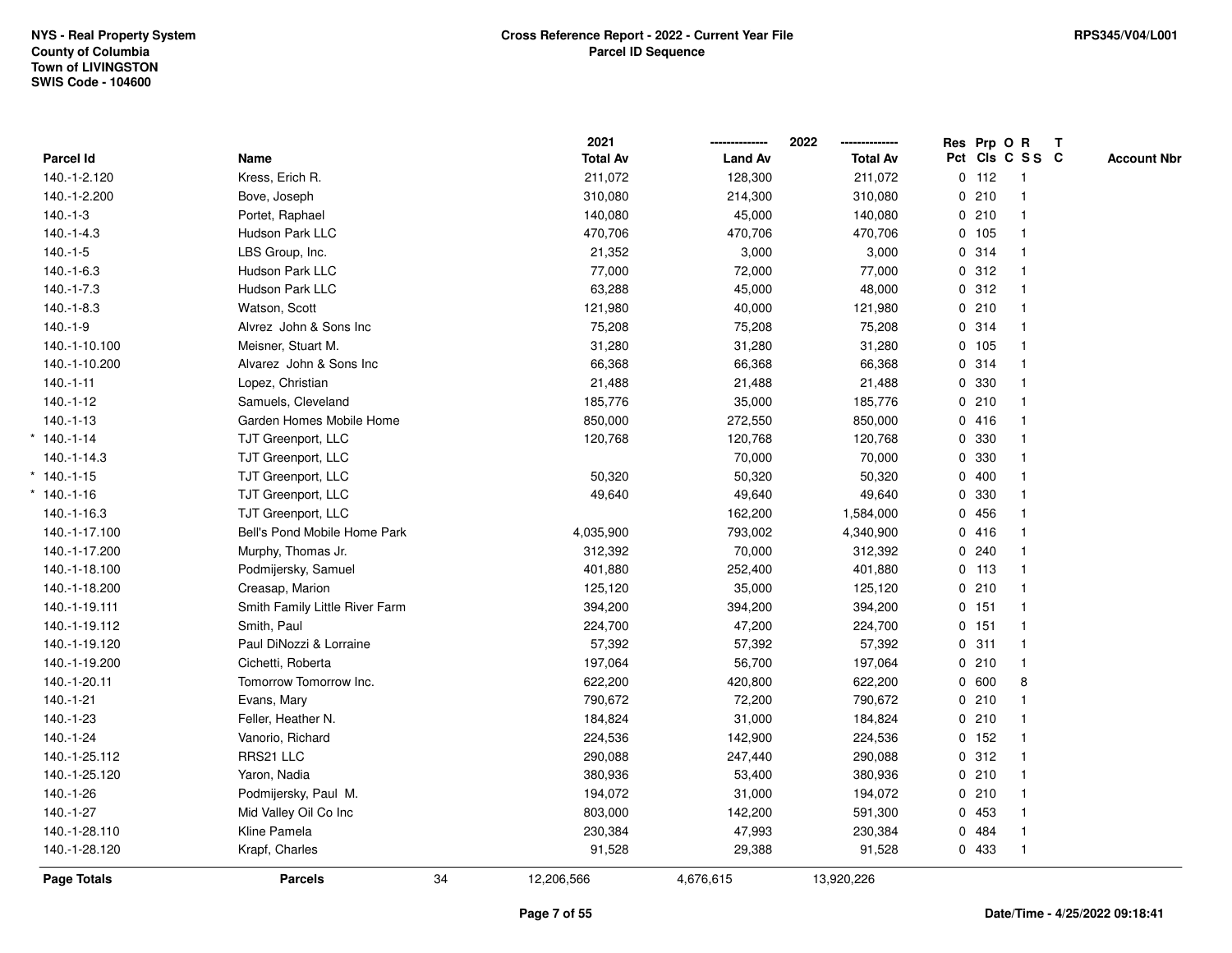|                    |                                   |    | 2021            |                | 2022            |             | Res Prp O R |                         | Т |                    |
|--------------------|-----------------------------------|----|-----------------|----------------|-----------------|-------------|-------------|-------------------------|---|--------------------|
| Parcel Id          | Name                              |    | <b>Total Av</b> | <b>Land Av</b> | <b>Total Av</b> |             |             | Pct Cls C S S C         |   | <b>Account Nbr</b> |
| 140.-1-28.200      | Martin's Foods of S Burlington    |    | 50,000          | 50,000         | 50,000          | $\mathbf 0$ | 330         | -1                      |   |                    |
| 140.-1-29.100      | Koskey, Susan                     |    | 442,000         | 113,168        | 442,000         |             | 0 449       | $\mathbf 1$             |   |                    |
| 140.-1-29.200      | Podmijersky, Samuel               |    | 6,936           | 6,936          | 6,936           |             | 0.311       | $\mathbf 1$             |   |                    |
| $140.-1-31$        | Fritz, Marlene                    |    | 141,440         | 53,200         | 141,440         |             | 0210        |                         |   |                    |
| 140.-1-32          | 9 Proper LLC                      |    | 92,752          | 35,000         | 92,752          |             | 0210        |                         |   |                    |
| 140.-1-33.100      | Smith, James A.                   |    | 250,000         | 43,000         | 250,000         |             | 0.220       |                         |   |                    |
| 140.-1-33.200      | Smith, Linda Lou                  |    | 171,496         | 42,600         | 171,496         |             | 0210        | -1                      |   |                    |
| 140.-1-34.100      | Cotswold Holdings LLC             |    | 1,583,800       | 794,400        | 1,583,800       |             | $0$ 117     | $\overline{\mathbf{1}}$ |   |                    |
| 140.-1-34.200      | Scott, Alfred                     |    | 202,368         | 91,200         | 202,368         |             | 0.240       | -1                      |   |                    |
| 140.-1-35          | Sheffer, Gary                     |    | 335,000         | 58,600         | 335,000         |             | 0210        | $\mathbf 1$             |   |                    |
| 140.-1-36          | Tranchita, Andrea                 |    | 117,912         | 35,000         | 117,912         |             | 0210        | -1                      |   |                    |
| 140.-1-37.100      | De Crosta, Paul L.                |    | 158,576         | 54,100         | 158,576         |             | 0210        |                         |   |                    |
| 140.-1-37.200      | Davis, Thomas                     |    | 214,472         | 65,600         | 214,472         |             | 0210        |                         |   |                    |
| 140.-1-38          | Bells, Pond Mobile Home Pk        |    | 43,928          | 37,700         | 43,928          |             | 0210        | -1                      |   |                    |
| 140.-1-40.100      | Guzzi, James                      |    | 41,344          | 41,344         | 41,344          |             | 0 105       |                         |   |                    |
| 140.-1-40.200      | Meppen, Philip A.                 |    | 517,480         | 91,245         | 517,480         | $\mathbf 0$ | 465         | $\mathbf{1}$            |   |                    |
| $140.-1-41$        | Happy Clown LLC                   |    | 2,400,000       | 200,000        | 2,400,000       |             | 0 454       | $\overline{\mathbf{1}}$ |   |                    |
| 140.-1-42.100      | Piccoli, Giorgio                  |    | 158,304         | 57,300         | 158,304         |             | 0210        |                         |   |                    |
| 140.-1-42.200      | Sullivan, Joseph R.               |    | 316,600         | 52,500         | 316,600         |             | 0210        |                         |   |                    |
| 140.-1-43          | Bove, Joseph                      |    | 47,600          | 47,600         | 47,600          |             | 0 330       |                         |   |                    |
| 140.-1-44.1        | Bove, Joseph                      |    | 69,700          | 69,700         | 69,700          |             | 0 105       |                         |   |                    |
| 140.-1-44.2        | Messina, Ronald M.                |    | 55,488          | 55,488         | 55,488          |             | 0 105       |                         |   |                    |
| 140.-1-45          | Messina, Ron                      |    | 74,800          | 74,800         | 74,800          |             | 0, 105      | $\mathbf{1}$            |   |                    |
| $141 - 1 - 1$      | Alvarez, Thomas                   |    | 54,400          | 43,500         | 54,400          |             | $0$ 120     | $\mathbf 1$             |   |                    |
| 141.-1-2.200       | Yasinski, William                 |    | 172,300         | 43,000         | 172,300         |             | 0210        | $\mathbf 1$             |   |                    |
| $141.-1-3$         | <b>Triform Enterprises LTD</b>    |    | 207,944         | 207,944        | 207,944         |             | $0$ 120     | 8                       |   |                    |
| $141 - 1 - 5$      | Yurista, Andrew                   |    | 91,256          | 26,300         | 91,256          |             | 0210        |                         |   |                    |
| 141.-1-6.100       | Koulos, Nicholas                  |    | 222,496         | 53,900         | 222,496         |             | 0210        | -1                      |   |                    |
| 141.-1-6.200       | Koulos, Nicholas                  |    | 65,552          | 65,552         | 65,552          |             | 0.311       | -1                      |   |                    |
| $141 - 1 - 7$      | Bodnar, Steve                     |    | 68,680          | 40,900         | 68,680          |             | 0270        | -1                      |   |                    |
| $141.-1-8.1$       | Unkel, Edward                     |    | 195,700         | 106,900        | 195,700         |             | 0210        | $\mathbf 1$             |   |                    |
| $141.-1-8.2$       | Stroh, Thomas                     |    | 45,000          | 45,000         | 45,000          |             | 0.311       | $\mathbf 1$             |   |                    |
| $141.-1-10$        | Mc Goey, John                     |    | 114,784         | 35,000         | 114,784         |             | 0210        | -1                      |   |                    |
| $141 - 1 - 11$     | <b>Triform Camphill Community</b> |    | 230,656         | 81,200         | 230,656         |             | $0$ 114     | 8                       |   |                    |
| 141.-1-12.111      | Alvarez, John II.                 |    | 54,264          | 54,264         | 54,264          |             | 0.311       | $\mathbf 1$             |   |                    |
| 141.-1-12.112      | Corbett, Peter J                  |    | 176,800         | 44,000         | 176,800         |             | 0210        | $\mathbf{1}$            |   |                    |
| 141.-1-12.120      | Robertson, Paul                   |    | 170,272         | 43,800         | 170,272         |             | 0210        | $\mathbf{1}$            |   |                    |
| <b>Page Totals</b> | <b>Parcels</b>                    | 37 | 9,362,100       | 3,061,741      | 9,362,100       |             |             |                         |   |                    |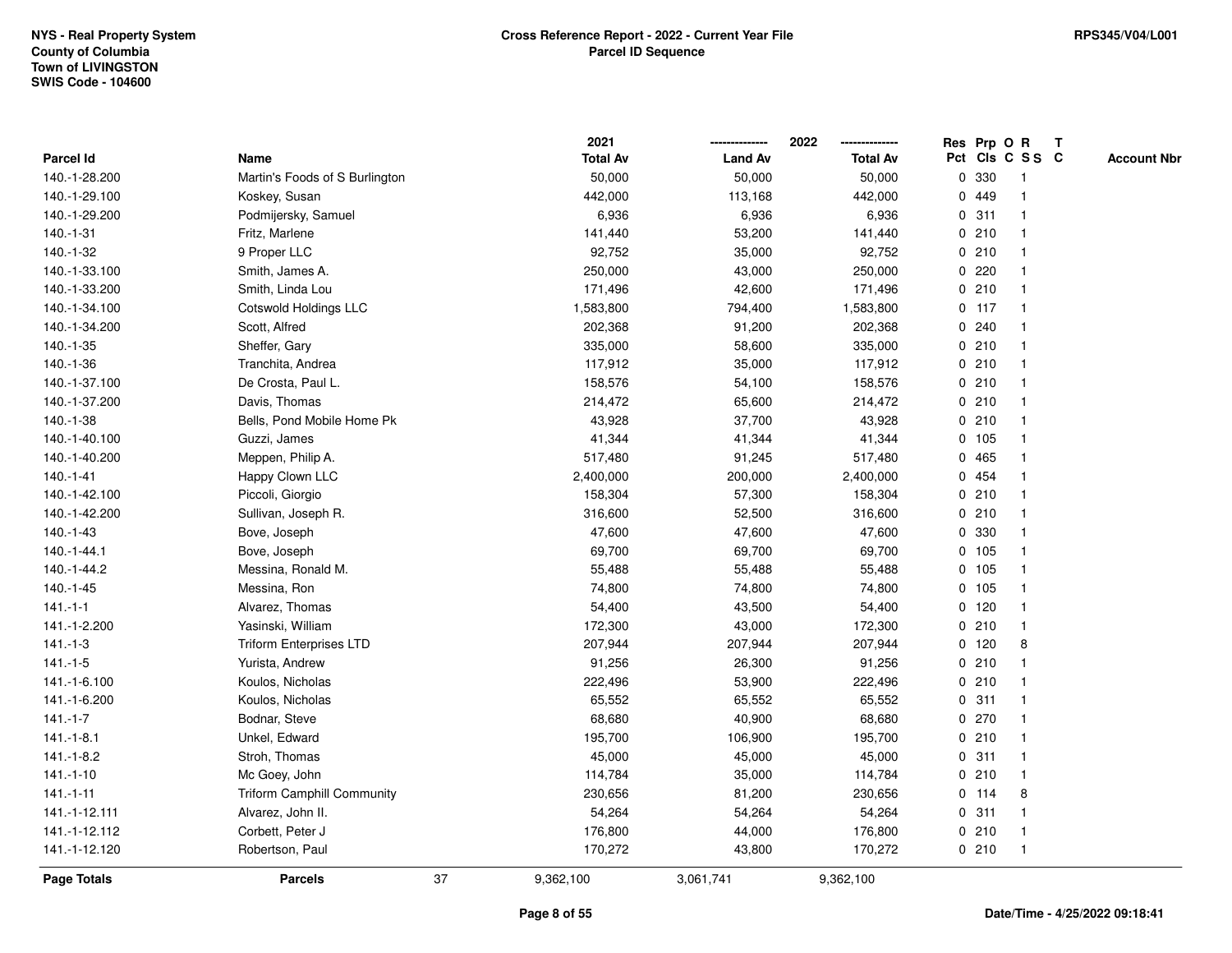|                    |                               |    | 2021            |                | 2022<br>-------------- |             |         | Res Prp O R     | $\mathbf{T}$ |                    |
|--------------------|-------------------------------|----|-----------------|----------------|------------------------|-------------|---------|-----------------|--------------|--------------------|
| Parcel Id          | Name                          |    | <b>Total Av</b> | <b>Land Av</b> | <b>Total Av</b>        |             |         | Pct Cls C S S C |              | <b>Account Nbr</b> |
| $141.-1-13$        | Tice, William                 |    | 121,176         | 45,000         | 121,176                |             | 0210    | -1              |              |                    |
| $141.-1-14$        | Julien-Bhagwandin, Karyl L.   |    | 216,600         | 45,500         | 216,600                |             | 0210    |                 |              |                    |
| $141.-1-15$        | Ingham, Robert D. Jr.         |    | 223,720         | 47,000         | 223,720                |             | 0 230   |                 |              |                    |
| $141.-1-16$        | De Bonis, Richard             |    | 56,032          | 56,032         | 56,032                 |             | 0.314   | $\overline{1}$  |              |                    |
| $141 - 1 - 17$     | De Bonis, Richard             |    | 239,768         | 45,700         | 239,768                |             | 0210    | $\overline{1}$  |              |                    |
| 141.-1-18.111      | Debonis, Nathaniel J.         |    | 100,000         | 49,000         | 100,000                |             | 0.312   | -1              |              |                    |
| 141.-1-18.112      | D'Arcy, Mark                  |    | 213,100         | 55,200         | 213,100                |             | 0.312   |                 |              |                    |
| 141.-1-18.120      | D'Arcy, Mark G.               |    | 610,000         | 67,300         | 610,000                |             | 0210    |                 |              |                    |
| 141.-1-18.200      | Found for Ag Integrity        |    | 289,000         | 289,000        | 289,000                |             | 0 105   |                 |              |                    |
| $141.-1-19$        | Weaver, Timothy               |    | 214,608         | 214,608        | 214,608                |             | 0 105   |                 |              |                    |
| 141.-1-20          | Aisenberg, Suzanne Gaba       |    | 1,224           | 1,224          | 1,224                  | 0           | 323     | -1              |              |                    |
| $141.-1-21$        | Alvarez, Thomas               |    | 3,128           | 3,128          | 3,128                  |             | 0 330   | $\overline{1}$  |              |                    |
| 141.-1-22          | Leusner, Jane F.              |    | 183,056         | 21,000         | 183,056                |             | 0210    |                 |              |                    |
| 141.-1-23          | Sabo, Sarah                   |    | 7,500           | 7,500          | 7,500                  |             | 0.311   |                 |              |                    |
| 141.-1-24          | Clark, Eleanor                |    | 129,880         | 17,200         | 129,880                |             | 0210    |                 |              |                    |
| 141.-1-25          | Weaver, Timothy M.            |    | 87,448          | 87,448         | 87,448                 |             | 0, 105  | -1              |              |                    |
| 141.-1-25.200      | Weaver, Hugh                  |    | 33,320          | 27,440         | 33,320                 | 0           | 312     | $\overline{1}$  |              |                    |
| 141.-1-27          | Dykeman, Helen G.             |    | 117,776         | 35,000         | 117,776                | 0           | 210     | -1              |              |                    |
| 141.-1-28          | Alvarez, John D.              |    | 188,904         | 29,900         | 188,904                |             | 0210    | $\mathbf{1}$    |              |                    |
| 141.-1-29          | Alvarez, Thomas               |    | 245,100         | 44,200         | 245,100                |             | 0210    |                 |              |                    |
| 141.-1-30          | Alvarez, John D.              |    | 58,616          | 58,616         | 58,616                 |             | 0.311   |                 |              |                    |
| $141.-1-31$        | Debonis, Justin               |    | 64,000          | 49,000         | 64,000                 |             | 0.312   |                 |              |                    |
| $149.-1-1$         | Raymond, Wayne                |    | 45,560          | 45,560         | 45,560                 |             | 0.311   |                 |              |                    |
| $149.-1-2$         | Raymond, Wayne B.             |    | 181,696         | 95,393         | 181,696                |             | 0418    | $\overline{1}$  |              |                    |
| 149.-1-3           | Aquilio, Norma                |    | 177,700         | 52,800         | 177,700                |             | 0210    | -1              |              |                    |
| $149. - 1 - 4$     | Ogden, Calvin                 |    | 176,256         | 46,200         | 176,256                |             | 0210    | -1              |              |                    |
| $149.-1-6$         | Braker, Harry                 |    | 41,072          | 41,072         | 41,072                 |             | 0 314   |                 |              |                    |
| $149. - 1 - 7$     | Nathman, Mark J.              |    | 152,048         | 49,100         | 152,048                |             | 0210    |                 |              |                    |
| 149.-1-8.100       | Weaver, Ann M.                |    | 116,960         | 116,960        | 116,960                |             | $0$ 120 |                 |              |                    |
| 149.-1-8.200       | Campbell, Donald              |    | 51,408          | 35,000         | 51,408                 | $\mathbf 0$ | 270     |                 |              |                    |
| $149.-1-9$         | Ammann, Gabriela              |    | 55,400          | 55,400         | 55,400                 |             | 0, 105  | $\mathbf{1}$    |              |                    |
| 149.-1-12.3        | McLaughlin, Emily             |    | 252,300         | 144,400        | 252,300                |             | 0.220   | $\mathbf{1}$    |              |                    |
| 149.-1-14          | Juchem, Danielle S            |    | 92,752          | 27,500         | 92,752                 |             | 0210    |                 |              |                    |
| 149.-1-15.12       | Pagnotta, Geraldine           |    | 37,200          | 37,200         | 37,200                 |             | 0.311   |                 |              |                    |
| 149.-1-15.111      | Pagnotta, Geraldine           |    | 124,000         | 37,400         | 124,000                |             | 0210    |                 |              |                    |
| 149.-1-15.112      | Pagnotta, Geraldine           |    | 37,400          | 37,400         | 37,400                 |             | 0.311   | $\mathbf{1}$    |              |                    |
| 149.-1-15.200      | William and Alice Adams Trust |    | 216,000         | 45,000         | 216,000                |             | 0210    | $\mathbf{1}$    |              |                    |
| <b>Page Totals</b> | <b>Parcels</b>                | 37 | 5,161,708       | 2,162,381      | 5,161,708              |             |         |                 |              |                    |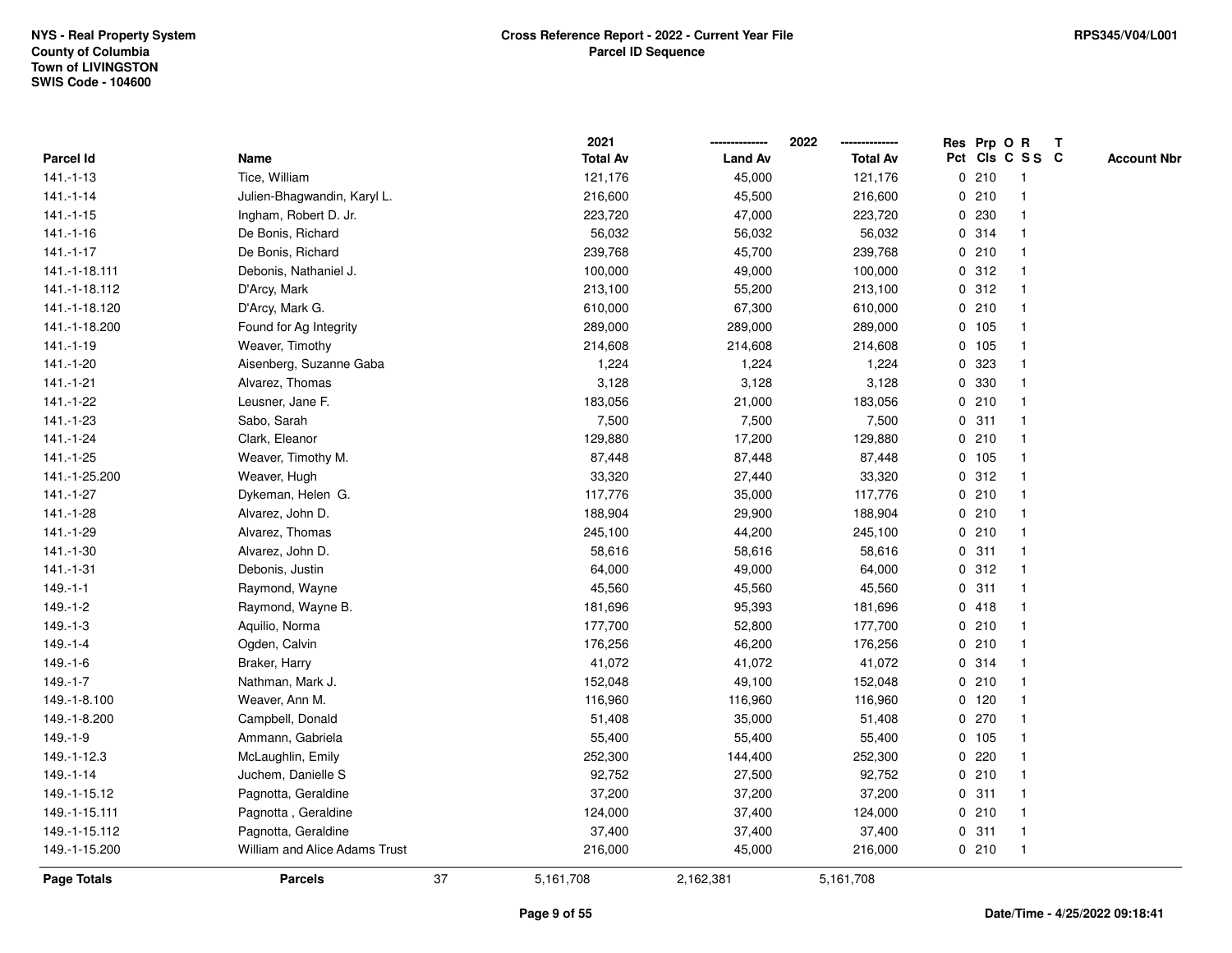|               |                             |    | 2021            |                | 2022            |             |       | Res Prp O R             | $\mathbf{T}$ |                    |
|---------------|-----------------------------|----|-----------------|----------------|-----------------|-------------|-------|-------------------------|--------------|--------------------|
| Parcel Id     | Name                        |    | <b>Total Av</b> | <b>Land Av</b> | <b>Total Av</b> |             |       | Pct Cls C S S C         |              | <b>Account Nbr</b> |
| 149.-1-16.110 | Pagnotta, Vincenzo          |    | 118,184         | 88,500         | 118,184         |             | 0270  |                         |              |                    |
| 149.-1-16.200 | Buccheri, Greg              |    | 193,392         | 72,600         | 193,392         |             | 0210  |                         |              |                    |
| 149.-1-17     | Feller, Delmar              |    | 85,680          | 27,300         | 85,680          |             | 0210  | -1                      |              |                    |
| 149.-1-18.100 | Cantwell, John              |    | 197,000         | 43,800         | 197,000         | 0           | 210   | -1                      |              |                    |
| 149.-1-18.200 | Liesendahl, Gary            |    | 110,568         | 35,000         | 110,568         |             | 0210  | -1                      |              |                    |
| 149.-1-20     | Meacher, Thomas             |    | 134,800         | 25,656         | 134,800         |             | 0210  | -1                      |              |                    |
| 149.-1-21     | Thibeault, Stephen          |    | 47,192          | 16,590         | 47,192          |             | 0 449 |                         |              |                    |
| 149.-1-22     | Fieser, Eli                 |    | 171,224         | 39,130         | 171,224         |             | 0210  |                         |              |                    |
| 149.-1-23     | Livingston Reformed Church  |    | 41,171          | 41,171         | 41,171          |             | 0620  | 8                       |              |                    |
| 149.-1-24     | Livingston Reformed Church  |    | 255,680         | 15,469         | 255,680         |             | 0620  | 8                       |              |                    |
| 149.-1-25     | Milstein-Cohen, Jessica     |    | 154,768         | 39,130         | 154,768         |             | 0210  | -1                      |              |                    |
| 149.-1-26     | Garuda LLC                  |    | 95,064          | 56,600         | 95,064          |             | 0.312 |                         |              |                    |
| 149.-1-27.11  | Garuda LLC                  |    | 1,431,900       | 173,000        | 1,431,900       |             | 0.240 |                         |              |                    |
| 149.-1-27.12  | Garuda LLC                  |    | 137,360         | 53,500         | 137,360         |             | 0210  |                         |              |                    |
| 149.-1-27.200 | Davis Architect, Michael    |    | 50,728          | 50,728         | 50,728          |             | 0.314 |                         |              |                    |
| 149.-1-28     | <b>Reformed Church</b>      |    | 167,008         | 21,299         | 167,008         |             | 0620  | 8                       |              |                    |
| 149.-1-29     | Shaffer, Arthur             |    | 108,800         | 32,627         | 108,800         | $\mathbf 0$ | 210   | $\overline{\mathbf{1}}$ |              |                    |
| 149.-1-30     | Livingston Memorial         |    | 54,400          | 47,596         | 54,400          | 0           | 695   | 8                       |              |                    |
| 149.-1-31     | Stern, Leonard              |    | 118,864         | 42,346         | 118,864         |             | 0210  | $\mathbf 1$             |              |                    |
| 149.-1-32     | Hout Revocable Trust        |    | 251,900         | 40,726         | 251,900         |             | 0210  |                         |              |                    |
| 149.-1-33     | Mcgiver, Cornelia           |    | 128,256         | 32,280         | 128,256         |             | 0210  |                         |              |                    |
| 149.-1-34     | Millius, Susan              |    | 100,096         | 30,429         | 100,096         |             | 0210  |                         |              |                    |
| 149.-1-35     | Klawson, Kevin              |    | 120,768         | 40,495         | 120,768         |             | 0210  |                         |              |                    |
| 149.-1-36     | Milonzi, Katharine          |    | 117,368         | 38,181         | 117,368         |             | 0210  | $\mathbf{1}$            |              |                    |
| 149.-1-37     | Munz, Jason                 |    | 123,080         | 34,247         | 123,080         |             | 0210  | -1                      |              |                    |
| 149.-1-38     | Gaschel, Joseph             |    | 127,840         | 30,429         | 127,840         |             | 0210  | $\mathbf 1$             |              |                    |
| 149.-1-39     | Dowdall, Joshua             |    | 143,752         | 47,100         | 143,752         |             | 0210  |                         |              |                    |
| 149.-1-40     | Scrodin, Timothy            |    | 184,312         | 48,600         | 184,312         |             | 0210  |                         |              |                    |
| 149.-1-41     | Visagie, Lere               |    | 175,712         | 57,000         | 175,712         |             | 0210  |                         |              |                    |
| 149.-1-42.100 | Scrodin, Leo                |    | 5,576           | 5,576          | 5,576           | 0           | 314   | -1                      |              |                    |
| 149.-1-42.200 | Scrodin, Patricia K.        |    | 198,016         | 47,500         | 198,016         |             | 0210  | -1                      |              |                    |
| 149.-1-43     | Munz, Jason                 |    | 40,528          | 33,974         | 40,528          |             | 0.312 | -1                      |              |                    |
| 149.-1-44     | Wood, Katherine T.          |    | 148,240         | 45,300         | 148,240         |             | 0210  |                         |              |                    |
| 149.-1-45     | Wood, Katherine T.          |    | 122,128         | 45,000         | 122,128         |             | 0210  |                         |              |                    |
| 149.-1-46     | Bushey, Jeannetta M.        |    | 118,320         | 35,800         | 118,320         |             | 0210  |                         |              |                    |
| 149.-1-47.100 | Eileen Moynihan Revoc Trust |    | 142,664         | 35,000         | 142,664         |             | 0210  | -1                      |              |                    |
| 149.-1-47.200 | Eileen Moynihan Revoc Trust |    | 28,560          | 28,560         | 28,560          |             | 0.314 | -1                      |              |                    |
| Page Totals   | <b>Parcels</b>              | 37 | 5,950,899       | 1,598,239      | 5,950,899       |             |       |                         |              |                    |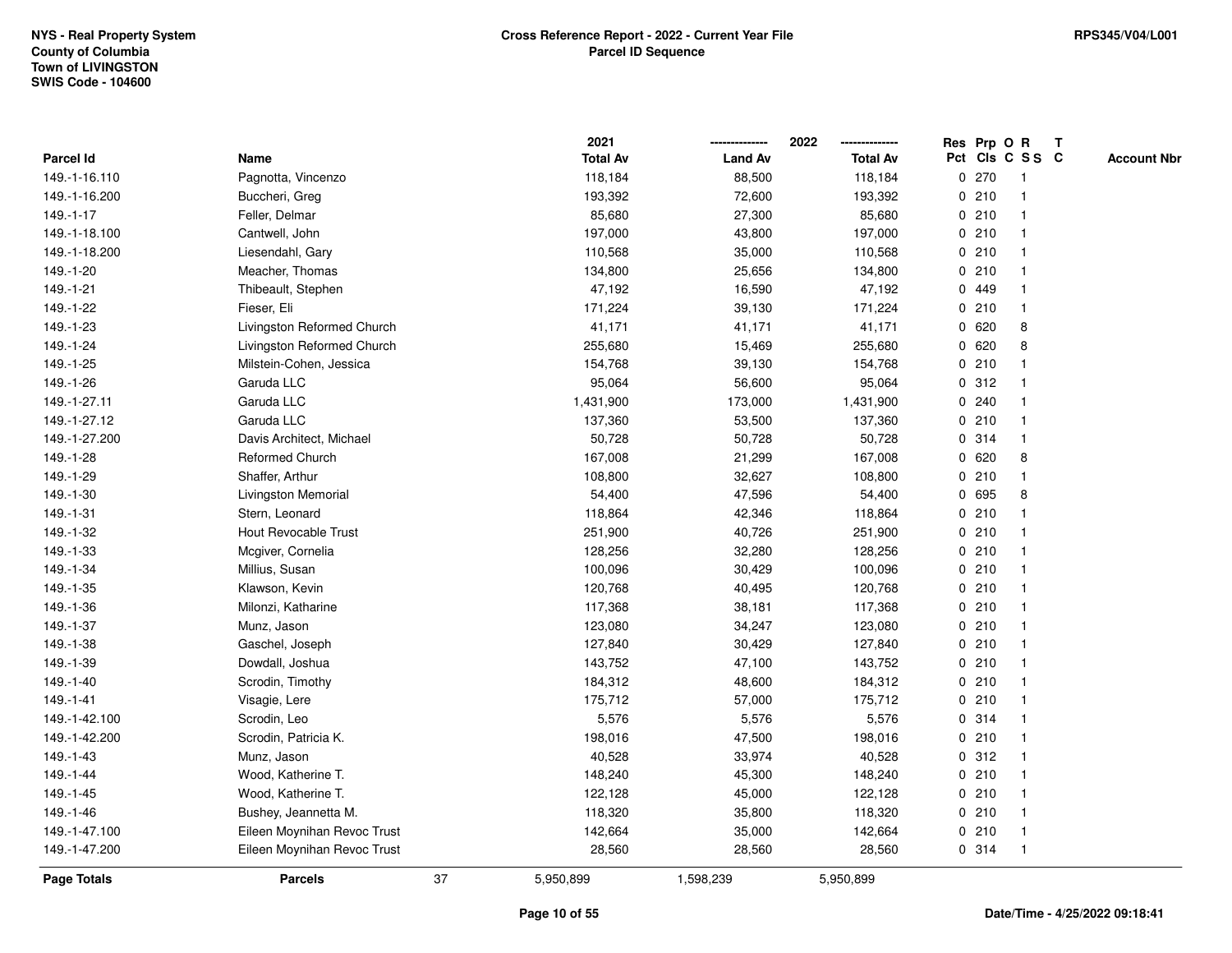|                  |                          |    | 2021            |                | 2022            |   |         | Res Prp O R     | $\mathbf{T}$ |                    |
|------------------|--------------------------|----|-----------------|----------------|-----------------|---|---------|-----------------|--------------|--------------------|
| <b>Parcel Id</b> | Name                     |    | <b>Total Av</b> | <b>Land Av</b> | <b>Total Av</b> |   |         | Pct Cls C S S C |              | <b>Account Nbr</b> |
| 149.-1-48.100    | Almstead, Sharon         |    | 115,736         | 48,300         | 115,736         |   | 0210    |                 |              |                    |
| 149.-1-48.200    | Almstead, Arthur F.      |    | 187,816         | 34,700         | 187,816         |   | 0210    |                 |              |                    |
| 149.-1-49        | Hout, Janessa Star       |    | 150,280         | 43,800         | 150,280         |   | 0210    |                 |              |                    |
| 149.-1-50        | 10 Wire Road Corp.       |    | 105,264         | 14,700         | 105,264         | 0 | 210     |                 |              |                    |
| 149.-1-51        | Lighthart, Edward        |    | 80,376          | 41,900         | 80,376          |   | 0271    |                 |              |                    |
| 149.-1-52        | Davis Architect, Michael |    | 51,136          | 51,136         | 51,136          |   | 0 314   |                 |              |                    |
| 149.-1-53        | Mason, Wyatt             |    | 269,300         | 46,600         | 269,300         |   | 0210    |                 |              |                    |
| 149.-1-55        | Friedman, Max            |    | 109,480         | 39,900         | 109,480         |   | 0.260   |                 |              |                    |
| 149.-1-56.100    | Davis Architect, Michael |    | 219,640         | 50,400         | 219,640         |   | 0210    |                 |              |                    |
| 149.-1-56.200    | Friedman, Max            |    | 40,800          | 40,800         | 40,800          |   | 0 314   |                 |              |                    |
| 149.-1-57        | Friedman, Max            |    | 275,400         | 79,700         | 275,400         | 0 | 280     |                 |              |                    |
| 149.-1-58        | Nadel, Sybil             |    | 258,672         | 77,500         | 258,672         |   | 0.240   |                 |              |                    |
| 149.-1-59.2      | Friedman, Max            |    | 96,968          | 96,968         | 96,968          |   | 0 322   |                 |              |                    |
| 149.-1-59.111    | Friedman, Max            |    | 102,272         | 71,900         | 102,272         |   | 0210    |                 |              |                    |
| 149.-1-59.112    | Thibeault, Stephen       |    | 183,600         | 72,400         | 183,600         |   | 0210    |                 |              |                    |
| 149.-1-59.120    | Fowx, Trevor M.          |    | 253,232         | 62,000         | 253,232         |   | 0210    |                 |              |                    |
| 149.-1-60        | Reetz, Daniel            |    | 187,544         | 69,800         | 187,544         | 0 | 240     |                 |              |                    |
| 149.-1-61        | Albertson, Lorraine      |    | 116,416         | 37,500         | 116,416         |   | 0210    |                 |              |                    |
| 149.-1-62        | Bruguera, Jimena         |    | 106,080         | 35,000         | 106,080         |   | 0210    |                 |              |                    |
| 149.-1-63        | Raymond, Wayne           |    | 216,512         | 45,000         | 216,512         |   | 0210    |                 |              |                    |
| 149.-1-64        | CR10 Arts LLC            |    | 145,656         | 56,044         | 145,656         |   | 0710    |                 |              |                    |
| 149.-1-65.100    | Ruocco, Willaim          |    | 120,632         | 36,300         | 120,632         |   | 0210    |                 |              |                    |
| 149.-1-65.200    | Bruguera, Jimena         |    | 6,528           | 6,528          | 6,528           |   | 0.314   |                 |              |                    |
| 149.-1-66.111    | Witt, Joyce Ann Harvey   |    | 262,900         | 152,900        | 262,900         |   | 0210    |                 |              |                    |
| 149.-1-66.112    | Papp, Frank              |    | 81,600          | 81,600         | 81,600          | 0 | 322     |                 |              |                    |
| 149.-1-66.120    | Huang, Emerald           |    | 54,808          | 54,808         | 54,808          |   | 0 314   |                 |              |                    |
| 149.-1-66.200    | Huang, Emerald           |    | 136,000         | 45,200         | 136,000         |   | 0210    |                 |              |                    |
| 149.-1-67        | Bluttal, Steven          |    | 395,800         | 45,000         | 395,800         |   | 0210    |                 |              |                    |
| 149.-1-68        | Conrad, Thomas           |    | 142,528         | 142,528        | 142,528         |   | $0$ 120 |                 |              |                    |
| 149.-1-69        | <b>Reformed Church</b>   |    | 96,288          | 80,675         | 96,288          | 0 | 695     | 8               |              |                    |
| 149.-1-70.1      | Gulinello, Frances M.    |    | 610,400         | 320,300        | 610,400         | 0 | 240     |                 |              |                    |
| 149.-1-70.2      | Gulinello, Frances M.    |    | 133,000         | 46,000         | 133,000         |   | 0210    |                 |              |                    |
| 149.-1-71        | Forrest, Brett           |    | 153,544         | 53,200         | 176,044         |   | 0210    |                 |              |                    |
| 149.-1-72        | Weiner, Rochelle A.      |    | 204,544         | 36,000         | 204,544         |   | 0210    |                 |              |                    |
| 149.-1-73        | Murphy, Robin            |    | 143,888         | 51,800         | 143,888         |   | 0210    |                 |              |                    |
| 149.-1-74        | Olah, Steve J.           |    | 115,328         | 53,500         | 115,328         |   | 0210    | $\mathbf 1$     |              |                    |
| 149.-1-75        | Litke, Ann M.            |    | 164,152         | 35,000         | 164,152         |   | 0.280   |                 |              |                    |
| Page Totals      | <b>Parcels</b>           | 37 | 6,094,120       | 2,357,387      | 6,116,620       |   |         |                 |              |                    |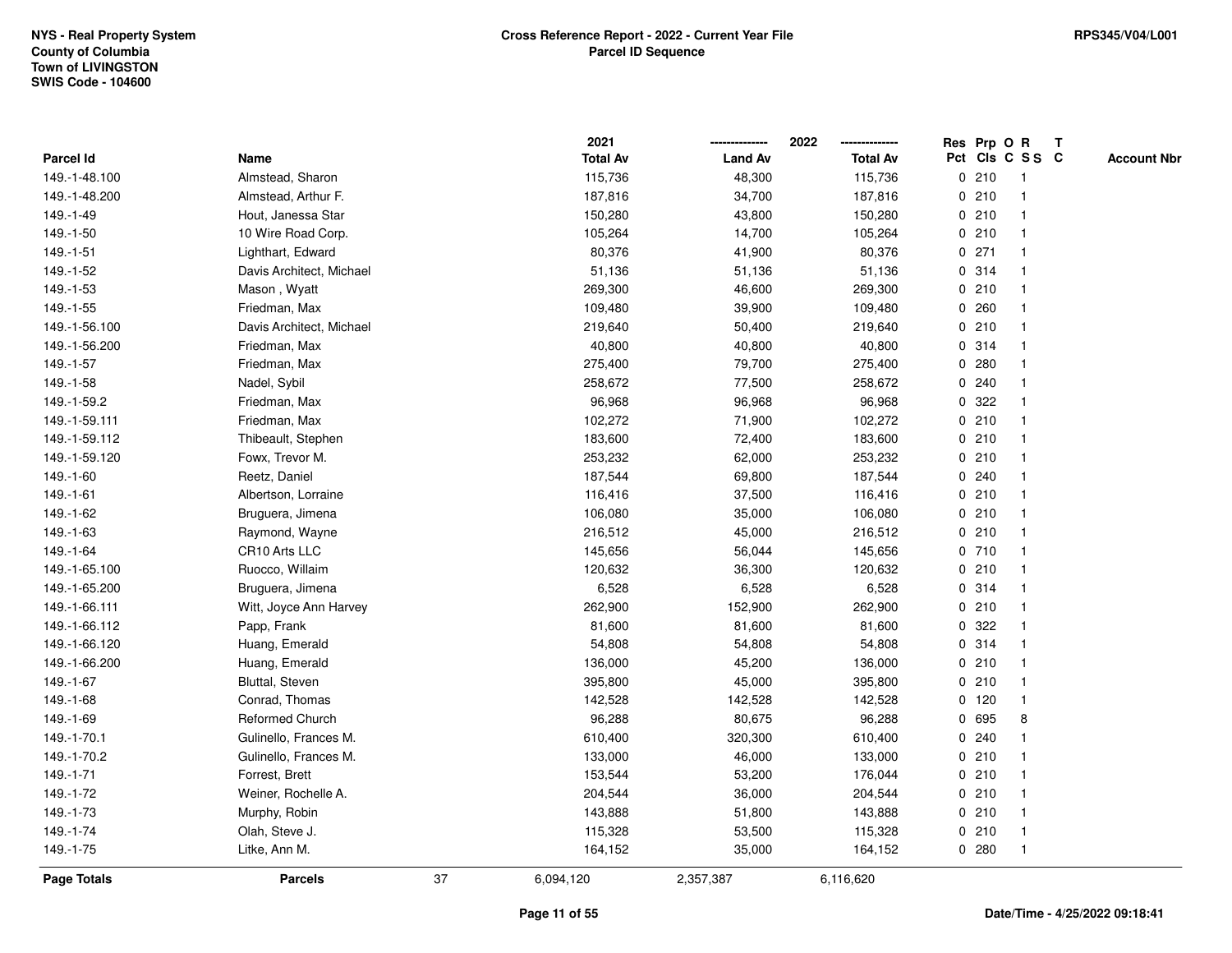|               |                        |    | 2021            |                | 2022            |             |        | Res Prp O R     | $\mathbf{T}$ |                    |
|---------------|------------------------|----|-----------------|----------------|-----------------|-------------|--------|-----------------|--------------|--------------------|
| Parcel Id     | Name                   |    | <b>Total Av</b> | <b>Land Av</b> | <b>Total Av</b> |             |        | Pct Cls C S S C |              | <b>Account Nbr</b> |
| 149.-1-76     | Albino, Elizabeth Anne |    | 148,376         | 46,700         | 148,376         |             | 0210   | -1              |              |                    |
| 149.-1-77.111 | Christensen, Ryan      |    | 275,900         | 40,000         | 275,900         |             | 0210   |                 |              |                    |
| 149.-1-77.121 | Fenn, Rose M.          |    | 56,032          | 56,032         | 56,032          |             | 0.314  | -1              |              |                    |
| 149.-1-77.122 | Pyle, James H.         |    | 77,112          | 45,000         | 77,112          | 0           | 210    | -1              |              |                    |
| 149.-1-77.200 | Schmitz, David A.      |    | 220,100         | 54,536         | 220,100         |             | 0210   |                 |              |                    |
| 149.-1-78     | HITT, MARY ANN         |    | 206,720         | 95,800         | 206,720         |             | 0.240  |                 |              |                    |
| 149.-1-79.100 | Christensen, Richard   |    | 50,320          | 50,320         | 50,320          |             | 0 314  |                 |              |                    |
| 149.-1-79.200 | Hughes, Michelle L.    |    | 22,168          | 18,769         | 22,168          |             | 0.312  |                 |              |                    |
| 149.-1-81     | Hughes, Michelle L.    |    | 147,152         | 64,800         | 147,152         |             | 0210   |                 |              |                    |
| 149.-1-82     | Vanwagner, Kenneth     |    | 157,800         | 44,000         | 157,800         |             | 0210   |                 |              |                    |
| 149.-1-83     | Homeyer, John          |    | 147,696         | 46,800         | 147,696         |             | 0210   | $\mathbf 1$     |              |                    |
| 149.-1-86.100 | Cornelius, Victor      |    | 109,888         | 71,036         | 109,888         |             | 0.312  |                 |              |                    |
| 149.-1-86.211 | Benzinger, John        |    | 199,925         | 140,000        | 199,925         |             | 0.240  |                 |              |                    |
| 149.-1-87     | Cornelius, Victor      |    | 78,880          | 78,880         | 78,880          |             | 0.314  |                 |              |                    |
| 149.-1-88.11  | Fried, Jason S.        |    | 185,096         | 86,300         | 185,096         |             | 0.240  |                 |              |                    |
| 149.-1-88.12  | Kreig, Richard         |    | 197,000         | 45,000         | 197,000         |             | 0210   |                 |              |                    |
| 149.-1-88.200 | Kreig, Richard         |    | 43,000          | 43,000         | 43,000          | 0           | 311    | $\mathbf 1$     |              |                    |
| 149.-1-89     | Cornelius, Victor      |    | 541,960         | 51,800         | 541,960         | 0           | 210    |                 |              |                    |
| 149.-1-90.100 | Brown, Lily H.         |    | 181,152         | 83,900         | 181,152         |             | 0.240  | $\mathbf 1$     |              |                    |
| 149.-1-91     | Owen, John E.          |    | 135,664         | 31,000         | 135,664         |             | 0210   |                 |              |                    |
| 149.-1-92     | Willoughby, John D.    |    | 152,864         | 51,100         | 152,864         |             | 0210   |                 |              |                    |
| 149.-1-93     | Vavrina, Robert        |    | 147,152         | 59,300         | 147,152         |             | 0210   |                 |              |                    |
| 149.-1-94.110 | Garnar Wortzel, Andrew |    | 66,640          | 66,640         | 66,640          |             | 0.314  |                 |              |                    |
| 149.-1-94.120 | Garnar Wortzel, Andrew |    | 295,000         | 65,400         | 295,000         | 0           | 210    | -1              |              |                    |
| 149.-1-94.200 | Kreig, Peter           |    | 183,500         | 65,500         | 183,500         |             | 0210   |                 |              |                    |
| 149.-1-95.100 | Scrodin, Michael P.    |    | 27,200          | 27,200         | 27,200          |             | 0.322  |                 |              |                    |
| 149.-1-95.200 | Scrodin, Michael       |    | 187,680         | 67,200         | 187,680         |             | 0.240  |                 |              |                    |
| 149.-1-96     | Dresdner, Dorothy F.   |    | 68,136          | 14,500         | 68,136          |             | 0210   |                 |              |                    |
| 149.-1-98.3   | Miller, George         |    | 279,900         | 72,700         | 279,900         |             | 0.240  |                 |              |                    |
| 149.-1-98.4   | Miller, George         |    | 55,000          | 45,000         | 55,000          | $\mathbf 0$ | 312    |                 |              |                    |
| $150.-1-1$    | Dombrowski, Austine    |    | 81,056          | 81,056         | 81,056          | $\mathbf 0$ | 321    | $\mathbf 1$     |              |                    |
| 150.-1-2.111  | Wright, Kenneth        |    | 314,200         | 138,200        | 314,200         |             | 42 120 | $\mathbf{1}$    |              |                    |
| 150.-1-2.112  | Menon, Sarawathi       |    | 230,500         | 45,000         | 230,500         |             | 0210   |                 |              |                    |
| 150.-1-2.120  | Hall, Jon              |    | 149,464         | 53,700         | 149,464         |             | 0210   |                 |              |                    |
| 150.-1-2.200  | Pudney, Michael A.     |    | 161,840         | 45,000         | 161,840         |             | 0210   |                 |              |                    |
| $150.-1-3$    | Kirchmeier, Jeff       |    | 291,600         | 130,800        | 291,600         |             | 0210   | $\overline{1}$  |              |                    |
| 150.-1-4.100  | Klein Kill Fruit Farm  |    | 543,864         | 543,864        | 543,864         |             | 0 105  | $\mathbf{1}$    |              |                    |
| Page Totals   | <b>Parcels</b>         | 37 | 6,417,537       | 2,765,833      | 6,417,537       |             |        |                 |              |                    |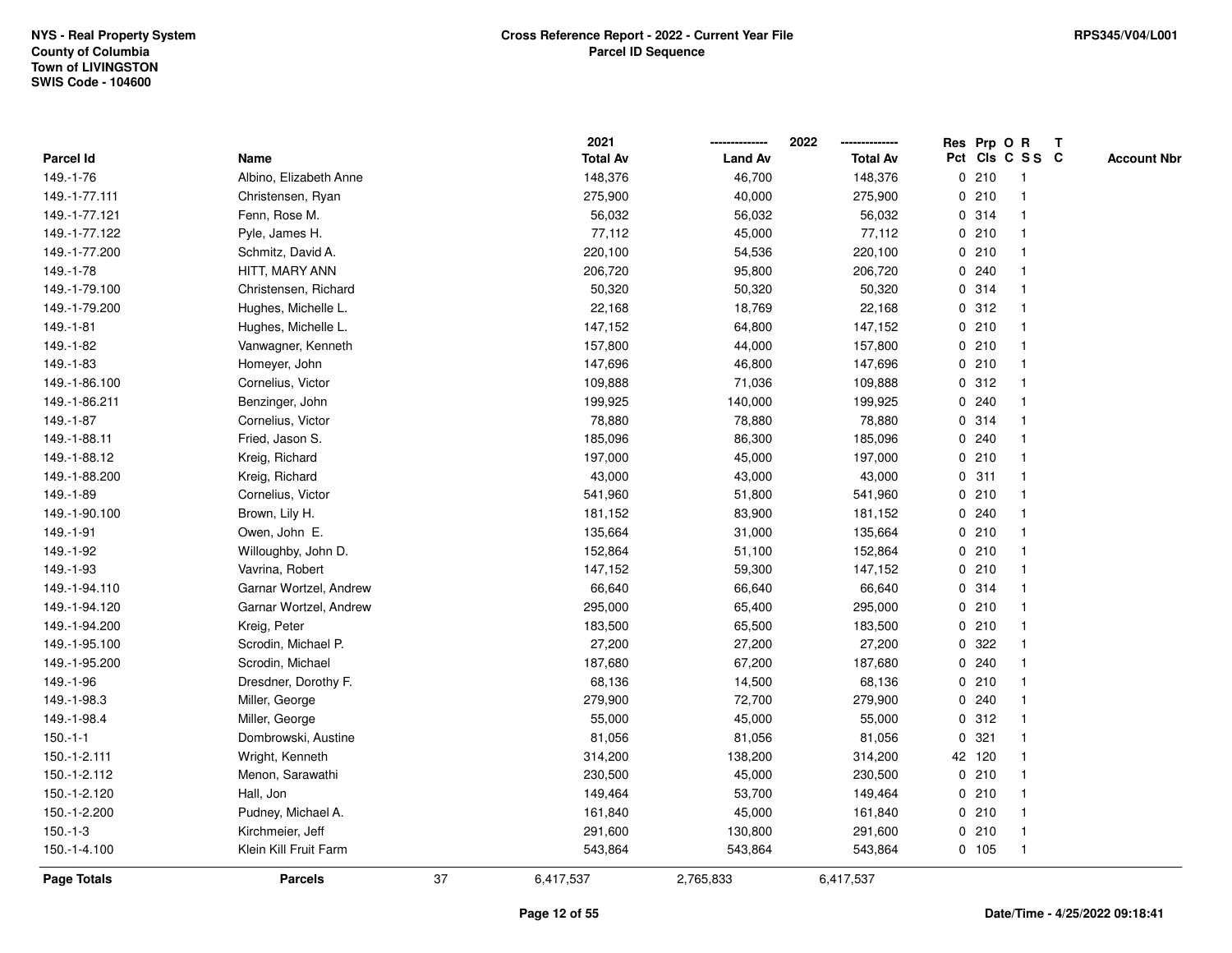|                  |                                 |    | 2021            |                | 2022            |             |         | Res Prp O R     | Т |                    |
|------------------|---------------------------------|----|-----------------|----------------|-----------------|-------------|---------|-----------------|---|--------------------|
| <b>Parcel Id</b> | Name                            |    | <b>Total Av</b> | <b>Land Av</b> | <b>Total Av</b> |             |         | Pct Cls C S S C |   | <b>Account Nbr</b> |
| 150.-1-4.200     | 174 Cold Spring Road LLC        |    | 116,416         | 116,416        | 116,416         | $\mathbf 0$ | 311     | $\mathbf{1}$    |   |                    |
| $150.-1-5$       | Majercsik, William Jr           |    | 91,120          | 91,120         | 91,120          | 0           | 321     | $\mathbf 1$     |   |                    |
| $150.-1-6.2$     | Guzzi, James J.                 |    | 180,500         | 45,000         | 180,500         |             | 0210    | $\mathbf{1}$    |   |                    |
| $150.-1-6.11$    | Guzzi, James & Tina             |    | 340,400         | 180,400        | 340,400         |             | 20 433  | -1              |   |                    |
| 150.-1-6.12      | Guzzi, John A.                  |    | 155,000         | 50,000         | 155,000         |             | 0210    |                 |   |                    |
| 150.-1-7.110     | Setari, Craig                   |    | 296,888         | 140,800        | 296,888         |             | $0$ 120 |                 |   |                    |
| 150.-1-7.120     | Guzzi, James                    |    | 326,808         | 326,808        | 326,808         |             | 0, 105  |                 |   |                    |
| 150.-1-7.200     | Turner, Jeremy A.               |    | 154,632         | 45,300         | 154,632         |             | 0210    | $\overline{1}$  |   |                    |
| $150.-1-8$       | Klein Kill Fruit                |    | 64,736          | 64,736         | 64,736          | 0           | 330     | -1              |   |                    |
| $150.-1-9$       | Hopedale Farm LLC               |    | 108,800         | 108,800        | 108,800         |             | 0 105   | $\mathbf 1$     |   |                    |
| 150.-1-9.200     | Capetola, Dolores               |    | 163,064         | 35,000         | 163,064         |             | 0210    |                 |   |                    |
| $150.-1-10$      | Meacher, Jason                  |    | 172,720         | 42,000         | 172,720         |             | 0210    |                 |   |                    |
| $150.-1-11$      | Shea, Shannon L Shea            |    | 105,264         | 35,000         | 105,264         |             | 0210    |                 |   |                    |
| 150.-1-12        | Postighone, Rosemarie           |    | 130,288         | 35,000         | 130,288         |             | 0210    |                 |   |                    |
| 150.-1-13.100    | Wexler, Ryan                    |    | 182,992         | 53,992         | 182,992         |             | 0210    | $\overline{1}$  |   |                    |
| 150.-1-13.210    | Somma, John                     |    | 47,600          | 47,600         | 47,600          |             | 0.314   | $\overline{1}$  |   |                    |
| 150.-1-13.220    | Somma, John                     |    | 183,872         | 35,000         | 183,872         |             | 0210    | $\mathbf{1}$    |   |                    |
| $150.-1-14$      | Kline, Gregory J.               |    | 219,640         | 71,200         | 219,640         |             | 0210    |                 |   |                    |
| $150.-1-15$      | Dombrowski, Austine             |    | 119,136         | 45,000         | 119,136         |             | 0210    |                 |   |                    |
| 150.-1-17.110    | Hopedale Farm LLC               |    | 174,624         | 49,700         | 174,624         |             | 0210    |                 |   |                    |
| 150.-1-17.120    | Tomaso, Mark                    |    | 198,288         | 37,400         | 198,288         |             | 0210    |                 |   |                    |
| 150.-1-17.200    | Decker, Calvin R.               |    | 164,696         | 38,700         | 164,696         |             | 0210    | -1              |   |                    |
| 150.-1-18.3      | Papp, Margaret                  |    | 293,000         | 96,000         | 293,000         |             | 0210    | -1              |   |                    |
| 150.-1-18.110    | Ramsey, Cynthia                 |    | 339,456         | 217,100        | 339,456         |             | 0.240   | $\overline{1}$  |   |                    |
| 150.-1-18.122    | Papp, Adam                      |    | 233,800         | 62,300         | 233,800         |             | 0210    |                 |   |                    |
| 150.-1-18.200    | Massaro, Philip J.              |    | 251,736         | 62,700         | 251,736         |             | 0210    |                 |   |                    |
| 150.-1-19        | <b>Criterion Atlantic</b>       |    | 1,073,176       | 271,721        | 1,073,176       |             | 0 449   |                 |   |                    |
| 150.-1-20.3      | Piskin, Raymond                 |    | 121,040         | 121,040        | 121,040         |             | 0 105   |                 |   |                    |
| 150.-1-20.4      | Manuli, Phyllis                 |    | 196,520         | 64,000         | 196,520         |             | 0210    |                 |   |                    |
| 150.-1-20.120    | Piskin, Raymond                 |    | 400,000         | 85,000         | 400,000         | $\mathbf 0$ | 240     | 1               |   |                    |
| 150.-1-21        | Fucito, Thomas & Rossi, Theresa |    | 119,408         | 35,000         | 119,408         | 0           | 210     | $\mathbf 1$     |   |                    |
| $150.-1-22$      | Bower, Leo A.                   |    | 92,072          | 48,400         | 92,072          |             | 0210    | $\mathbf 1$     |   |                    |
| 150.-1-23.111    | Klein Kill Fruit                |    | 253,752         | 192,700        | 253,752         |             | 0.151   | 1               |   |                    |
| 150.-1-23.112    | Kellenbenz, Kenneth W.          |    | 231,300         | 42,100         | 231,300         |             | 0210    |                 |   |                    |
| 150.-1-23.120    | Sickles, Daniel                 |    | 238,700         | 42,100         | 238,700         |             | 0210    | $\mathbf{1}$    |   |                    |
| 150.-1-23.200    | Rushmore, Jill                  |    | 215,560         | 50,100         | 215,560         |             | 0210    | $\overline{1}$  |   |                    |
| $150.-1-24$      | 174 Cold Spring Road LLC        |    | 747,000         | 148,800        | 747,000         |             | 0.240   | $\mathbf{1}$    |   |                    |
| Page Totals      | <b>Parcels</b>                  | 37 | 8,504,004       | 3,234,033      | 8,504,004       |             |         |                 |   |                    |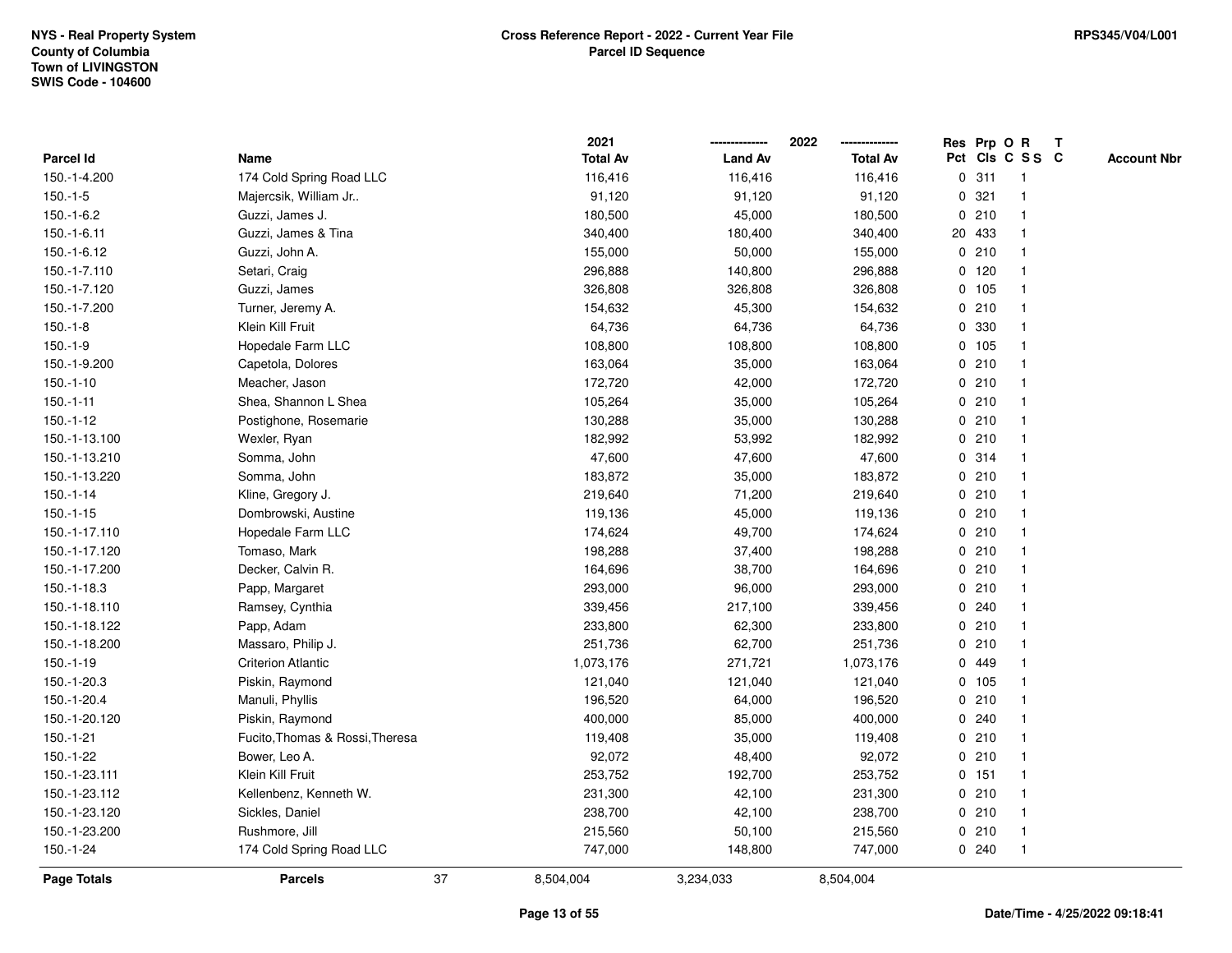|               |                            |    | 2021            |                | 2022            |             |         | Res Prp O R     | T |                    |
|---------------|----------------------------|----|-----------------|----------------|-----------------|-------------|---------|-----------------|---|--------------------|
| Parcel Id     | Name                       |    | <b>Total Av</b> | <b>Land Av</b> | <b>Total Av</b> |             |         | Pct Cls C S S C |   | <b>Account Nbr</b> |
| $150.-1-25$   | Hoffman, Dan               |    | 231,472         | 48,400         | 231,472         |             | 0210    | -1              |   |                    |
| 150.-1-26.100 | Jones, Karen               |    | 89,080          | 44,400         | 89,080          | 0           | 210     | -1              |   |                    |
| 150.-1-26.200 | Villarreal, Kristy         |    | 199,800         | 38,400         | 199,800         |             | 0210    | $\mathbf 1$     |   |                    |
| $150.-1-27$   | Lenz, Peter E.             |    | 250,376         | 53,500         | 250,376         |             | 0210    |                 |   |                    |
| $150.-1-28$   | Pilcher, Brian             |    | 458,700         | 246,300        | 458,700         |             | 0.240   |                 |   |                    |
| 150.-1-29.22  | Guzzi, James J.            |    | 160,100         | 70,000         | 160,100         |             | 0.312   |                 |   |                    |
| 150.-1-29.211 | Guzzi, James J.            |    | 295,000         | 150,500        | 295,000         |             | 0210    |                 |   |                    |
| 150.-1-29.212 | Guzzi, John                |    | 27,500          | 27,500         | 27,500          | 0           | 311     | $\overline{1}$  |   |                    |
| 150.-1-30.100 | Guzzi, James               |    | 19,176          | 19,176         | 19,176          | 0           | 321     |                 |   |                    |
| 150.-1-30.200 | Masterson, Thomas          |    | 238,544         | 45,200         | 238,544         |             | 0210    | $\mathbf 1$     |   |                    |
| $150.-1-31$   | Bruno, John                |    | 274,856         | 51,100         | 274,856         |             | 0210    |                 |   |                    |
| 150.-1-32     | Aquino, Leonard            |    | 179,248         | 89,400         | 179,248         |             | 0210    |                 |   |                    |
| 150.-1-33.11  | Sunfair Farm LLC           |    | 895,600         | 154,900        | 895,600         |             | $0$ 120 |                 |   |                    |
| 150.-1-33.12  | Sunfair Farm LLC           |    | 125,800         | 125,800        | 125,800         |             | $0$ 120 |                 |   |                    |
| 150.-1-33.200 | Eger, Ralph                |    | 138,800         | 73,700         | 138,800         | $\mathbf 0$ | 210     |                 |   |                    |
| 150.-1-34.110 | Hopedale Farm LLC          |    | 510,500         | 451,248        | 510,500         |             | 0, 105  | $\overline{1}$  |   |                    |
| 150.-1-34.120 | Kline, Gregory J.          |    | 250,000         | 61,400         | 250,000         |             | 0210    | $\mathbf{1}$    |   |                    |
| 150.-1-34.200 | Klein Kill Fruit           |    | 66,504          | 66,504         | 66,504          |             | $0$ 105 |                 |   |                    |
| $150.-1-35$   | Ragusa Family Property LLC |    | 109,480         | 66,400         | 109,480         |             | 0210    |                 |   |                    |
| 150.-1-36     | Cannavo, Leonard           |    | 109,480         | 66,100         | 109,480         |             | 0210    |                 |   |                    |
| $150.-1-37$   | Klein Kill Fruit           |    | 78,200          | 64,600         | 78,200          |             | $0$ 151 |                 |   |                    |
| 150.-1-39     | Bambrah, Kushwinder        |    | 300,000         | 35,600         | 300,000         |             | 0210    |                 |   |                    |
| $150.-1-40$   | Bambrah, Kushwinder        |    | 20,400          | 20,400         | 20,400          |             | 0, 105  | -1              |   |                    |
| $150.-1-41$   | Hill, George               |    | 120,768         | 79,000         | 120,768         | $\mathbf 0$ | 151     | $\overline{1}$  |   |                    |
| $150.-1-42$   | Pesany, Robert A.          |    | 104,992         | 45,700         | 104,992         |             | 0210    | 1               |   |                    |
| $150.-1-43$   | Klein Kill Fruit           |    | 46,648          | 46,648         | 46,648          |             | 0 105   |                 |   |                    |
| 150.-1-44.110 | Stout, Georgianna L.       |    | 346,664         | 68,800         | 346,664         |             | 0210    |                 |   |                    |
| 150.-1-44.120 | Dombrowski, Craig          |    | 230,520         | 50,800         | 230,520         | 0           | 210     |                 |   |                    |
| 150.-1-44.210 | Howell, Mary               |    | 203,592         | 47,700         | 203,592         | 0           | 220     |                 |   |                    |
| 150.-1-44.220 | Rabinowitz, Elana          |    | 106,488         | 40,000         | 106,488         | 0           | 210     |                 |   |                    |
| 150.-1-46     | Anton, Frederick           |    | 210,000         | 46,400         | 210,000         | 0           | 210     | $\mathbf 1$     |   |                    |
| 150.-1-47.100 | Treat, Lucinda             |    | 950,000         | 399,900        | 950,000         |             | 0.240   |                 |   |                    |
| 150.-1-47.200 | Calyer, Dale M.            |    | 108,256         | 35,000         | 108,256         |             | 0210    |                 |   |                    |
| $150.-1-48$   | Burtis, Theodore A. III.   |    | 57,256          | 57,256         | 57,256          |             | 0, 105  |                 |   |                    |
| $150.-1-49$   | Old Mud Creek Farm LLC     |    | 361,760         | 361,760        | 361,760         |             | 0 105   |                 |   |                    |
| $150.-1-50$   | Old Mud Creek Farm LLC     |    | 431,256         | 334,300        | 431,256         |             | $0$ 120 |                 |   |                    |
| $150.-1-51$   | Burtis, Theodore A. III.   |    | 248,072         | 111,900        | 248,072         |             | 0.240   | $\overline{1}$  |   |                    |
| Page Totals   | <b>Parcels</b>             | 37 | 8,554,888       | 3,795,692      | 8,554,888       |             |         |                 |   |                    |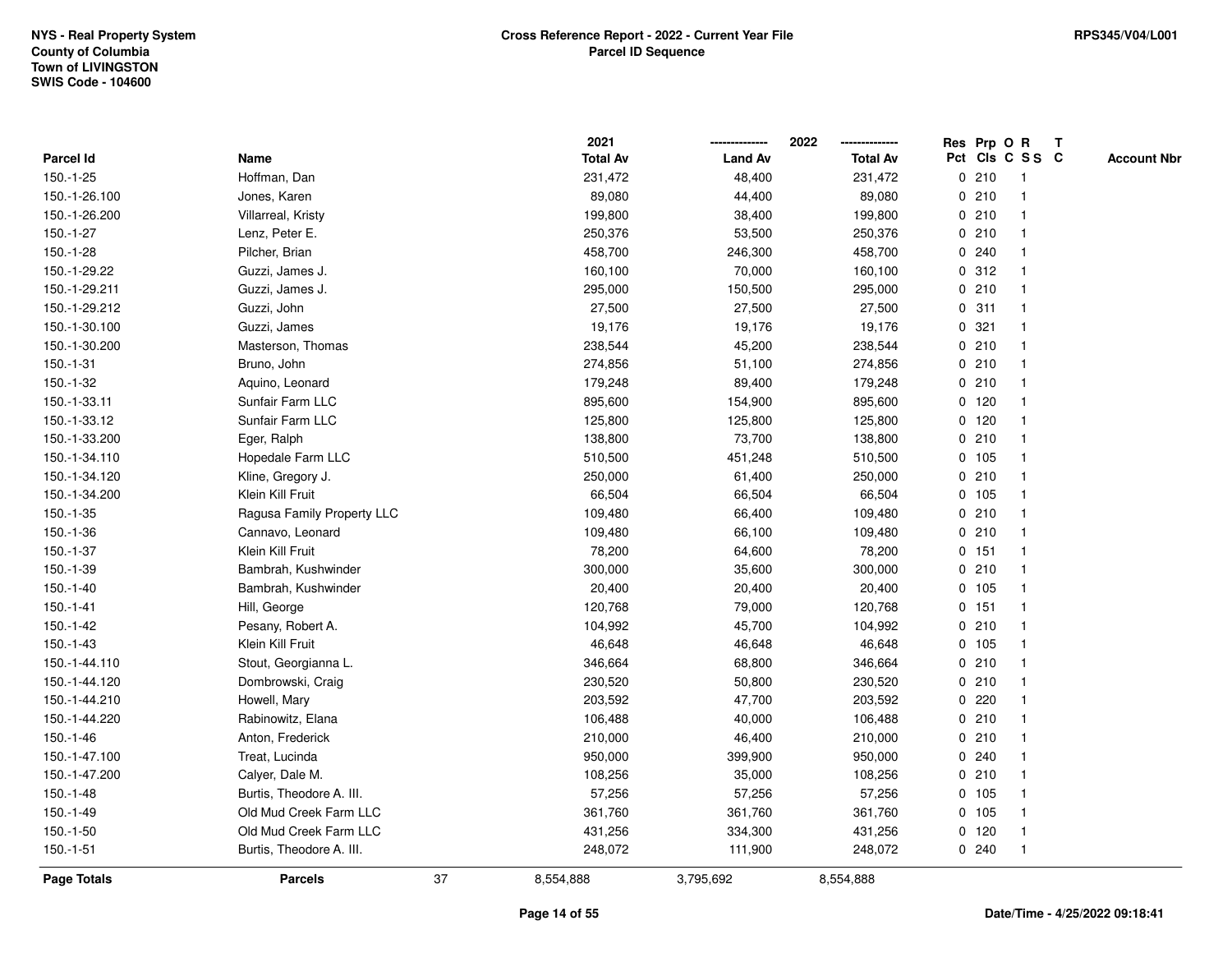|                 |                             |    | 2021            |                | 2022<br>-------------- |         | Res Prp O R     | $\mathbf{T}$       |
|-----------------|-----------------------------|----|-----------------|----------------|------------------------|---------|-----------------|--------------------|
| Parcel Id       | Name                        |    | <b>Total Av</b> | <b>Land Av</b> | <b>Total Av</b>        |         | Pct Cls C S S C | <b>Account Nbr</b> |
| $150.-1-52$     | Hochsteler, Kirk            |    | 275,000         | 47,300         | 275,000                | 0210    | -1              |                    |
| 150.-1-54.111   | Fix, Robert W.              |    | 228,208         | 74,800         | 228,208                | 0 151   |                 |                    |
| 150.-1-54.112   | Meyer, George               |    | 231,700         | 36,100         | 231,700                | 0210    |                 |                    |
| 150.-1-54.120   | Spierer, David              |    | 156,808         | 39,900         | 156,808                | 0210    | $\mathbf{1}$    |                    |
| 150.-1-54.220   | Sponhoz, Steffen            |    | 224,400         | 40,100         | 224,400                | 0210    |                 |                    |
| $150.-1-55$     | Pindt Trustee, Kerin        |    | 163,750         | 28,700         | 163,750                | 0210    |                 |                    |
| 150.-1-57.1     | Klein Kill Fruit Farms Corp |    | 2,046,511       | 1,339,395      | 2,046,511              | 0 449   |                 |                    |
| 150.-1-57.2     | Hinkein, Sean               |    | 190,000         | 50,000         | 190,000                | 0210    |                 |                    |
| $150.-1-58$     | Small, Robert               |    | 151,776         | 54,900         | 151,776                | 0210    |                 |                    |
| $150.-1-59$     | Neon Robot LLC              |    | 197,500         | 73,300         | 197,500                | 0.240   |                 |                    |
| $150.-1-60$     | Klein Kill Fruit            |    | 512,900         | 512,900        | 512,900                | $0$ 120 | $\mathbf{1}$    |                    |
| 150.-1-62       | Shea, Julia H.              |    | 194,928         | 37,700         | 194,928                | 0.210   |                 |                    |
| 150.-1-63       | Church Of Nativity          |    | 106,488         | 39,743         | 106,488                | 0620    | 8               |                    |
| 150.-1-64       | Lieberthal, Keith           |    | 761,872         | 188,900        | 761,872                | 0.240   |                 |                    |
| $150.-1-65$     | Tydeman Farm LLC            |    | 106,896         | 106,896        | 106,896                | 0 105   |                 |                    |
| 150.-1-66       | Tydeman Farm LLC            |    | 365,000         | 211,200        | 1,033,600              | 0.241   |                 |                    |
| 150.-1-67       | Tydeman Farm LLC            |    | 427,584         | 427,584        | 427,584                | 0 105   |                 |                    |
| 150.-1-68       | Gerber, Ronald              |    | 205,500         | 45,000         | 205,500                | 0210    |                 |                    |
| $150.-1-69$     | Todd, Mitchel F.            |    | 305,000         | 65,000         | 305,000                | 0210    |                 |                    |
| 150.-1-70.1     | Papp, Adam                  |    | 146,150         | 55,850         | 146,150                | 0270    |                 |                    |
| 150.-1-70.2     | Papp, Adam D.               |    | 57,935          | 57,935         | 57,935                 | 0.311   |                 |                    |
| $150.-1-71$     | Papp, Bradley D.            |    | 157,500         | 84,728         | 157,500                | 0.312   |                 |                    |
| $151 - 1 - 1$   | Morrison, Norman F.         |    | 132,600         | 57,000         | 132,600                | 0210    |                 |                    |
| 151.-1-2.120    | Morrison, Stephen L.        |    | 154,360         | 67,200         | 154,360                | 0210    | $\mathbf{1}$    |                    |
| 151.-1-2.200    | Morrison, Norman F. Jr.     |    | 162,928         | 67,200         | 162,928                | 0210    |                 |                    |
| 151.-1-2.210    | Stevens, Michael            |    | 185,000         | 30,872         | 185,000                | 0210    |                 |                    |
| 151.-1-2.220    | Loring, Sondra              |    | 247,600         | 51,800         | 247,600                | 0210    |                 |                    |
| $151.-1-3$      | Visagie, Lere               |    | 200,000         | 35,000         | 200,000                | 0210    |                 |                    |
| $151.-1-4.3$    | <b>GCARD LLC</b>            |    |                 | 144,000        | 144,000                | 0.311   |                 |                    |
| $151 - 1 - 4.4$ | <b>Gcard LLC</b>            |    |                 | 177,380        | 349,220                | 0.312   |                 |                    |
| $151.-1-4.11$   | Visagie, Lere               |    | 550,800         | 140,100        | 550,800                | 0, 151  | $\mathbf{1}$    |                    |
| $151.-1-4.12$   | Vanorio, Richard J.         |    | 129,000         | 129,000        | 129,000                | 0 105   | $\mathbf{1}$    |                    |
| $*151.-1-4.200$ | Gcard LLC                   |    | 420,240         | 248,400        | 420,240                | 0.312   |                 |                    |
| $151.-1-5$      | Otty, Pauline               |    | 194,000         | 35,000         | 194,000                | 0210    |                 |                    |
| $151.-1-6$      | Weaver, Wayne D.            |    | 175,032         | 48,000         | 175,032                | 0210    |                 |                    |
| $151.-1-7$      | Hoffman, Charles            |    | 43,248          | 24,100         | 43,248                 | 0270    | $\mathbf{1}$    |                    |
| $151.-1-8$      | Cotswold Holdings Llc       |    | 31,008          | 25,300         | 31,008                 | 0.260   | $\mathbf{1}$    |                    |
| Page Totals     | <b>Parcels</b>              | 36 | 9,418,982       | 4,649,883      | 10,580,802             |         |                 |                    |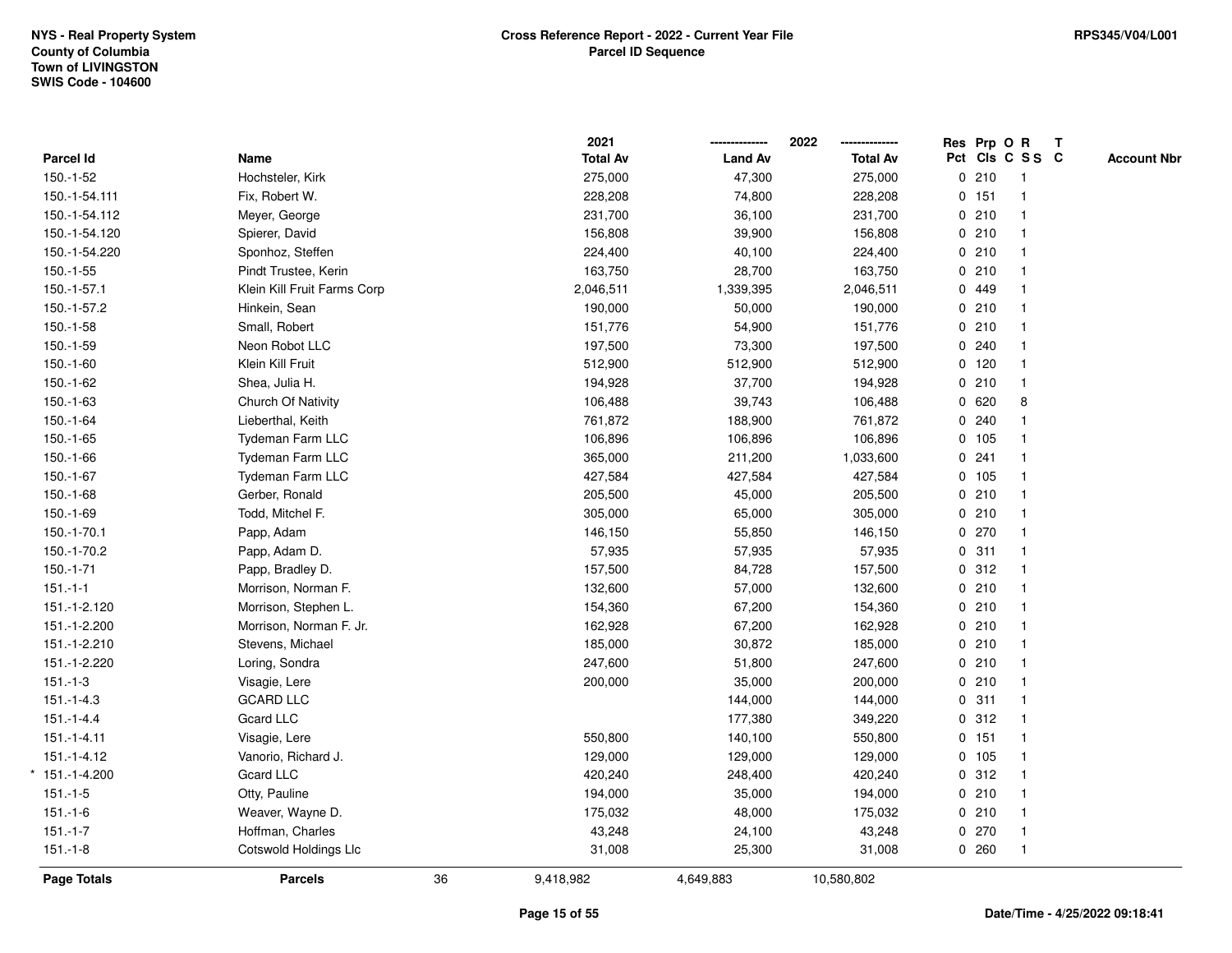|                |                                  | 2021            |                | 2022            | Res Prp O R |                         | $\mathbf{T}$ |                    |
|----------------|----------------------------------|-----------------|----------------|-----------------|-------------|-------------------------|--------------|--------------------|
| Parcel Id      | Name                             | <b>Total Av</b> | <b>Land Av</b> | <b>Total Av</b> |             | Pct Cls C S S C         |              | <b>Account Nbr</b> |
| $151.-1-9$     | VonWiesenthal Eyre, Ruth         | 277,440         | 55,000         | 277,440         | 0210        | $\overline{1}$          |              |                    |
| $151.-1-10$    | Scott, Alfred                    | 732,224         | 231,200        | 732,224         | $0$ 120     | $\mathbf{1}$            |              |                    |
| $151 - 1 - 11$ | Scott, Alfred L.                 | 155,720         | 60,100         | 155,720         | 0210        | $\mathbf{1}$            |              |                    |
| $151.-1-12$    | Alvarez, Thomas                  | 215,424         | 35,000         | 215,424         | 0210        |                         |              |                    |
| $151.-1-13$    | Alvarez, Thomas                  | 65,700          | 47,200         | 65,700          | 0210        |                         |              |                    |
| 151.-1-14.100  | Scott, Alfred                    | 130,152         | 32,200         | 130,152         | 0210        |                         |              |                    |
| $151.-1-15$    | Estok, Paul R.                   | 160,752         | 79,000         | 160,752         | $0$ 120     | $\overline{\mathbf{1}}$ |              |                    |
| $151.-1-16$    | Tampasis, Angie                  | 124,168         | 39,000         | 124,168         | 0210        | $\overline{1}$          |              |                    |
| $151.-1-17$    | Sullivan, Shirley L.             | 135,320         | 29,200         | 135,320         | 0220        |                         |              |                    |
| 151.-1-18.100  | Meus, Kelly                      | 226,168         | 55,300         | 226,168         | 0210        | $\mathbf{1}$            |              |                    |
| 151.-1-18.200  | Manning, Brian                   | 190,672         | 38,700         | 190,672         | 0210        |                         |              |                    |
| $151.-1-19$    | Estok, Stephen Jr.               | 86,768          | 86,768         | 86,768          | 0 105       |                         |              |                    |
| $151.-1-20$    | Weaver, Wayne                    | 125,392         | 55,200         | 125,392         | 0210        |                         |              |                    |
| $151.-1-21$    | J & G Bryant LLC, Juanita Bryant | 243,984         | 46,097         | 243,984         | 50 421      |                         |              |                    |
| $151.-1-22$    | Bells Pond Rte 9 Property, LLC   | 243,600         | 50,718         | 243,600         | 0411        | $\mathbf{1}$            |              |                    |
| 151.-1-23.100  | Bedell, Vera M.                  | 427,600         | 276,500        | 427,600         | 0.280       | $\mathbf{1}$            |              |                    |
| 151.-1-23.200  | Bedell, Joseph                   | 82,008          | 45,400         | 82,008          | 0270        | $\mathbf{1}$            |              |                    |
| 151.-1-24      | Harrison, Rick                   | 164,016         | 48,400         | 164,016         | 0210        |                         |              |                    |
| $151.-1-26$    | Schenk, Joseph                   | 440,625         | 407,900        | 440,625         | $0$ 120     |                         |              |                    |
| $151.-1-27$    | Warchol, Timothy                 | 252,832         | 35,000         | 252,832         | 0210        |                         |              |                    |
| $151.-1-28$    | Furlong, Madelynn                | 203,184         | 45,792         | 203,184         | 0210        |                         |              |                    |
| 151.-1-29.100  | Jordan, Holly                    | 195,160         | 45,000         | 195,160         | 0210        | -1                      |              |                    |
| 151.-1-29.200  | Voorhees, Stanley                | 207,400         | 45,000         | 207,400         | 0210        |                         |              |                    |
| $*151.-1-30$   | Birch, David                     | 119,000         | 62,213         | 119,000         | 80 425      | $\overline{\mathbf{1}}$ |              |                    |
| 151.-1-30.3    | Birch, David                     |                 | 50,000         | 106,787         | 80 425      |                         |              |                    |
| 151.-1-31.100  | <b>Ballinger Farms LLC</b>       | 158,746         | 95,646         | 158,746         | 0 120       |                         |              |                    |
| 151.-1-31.200  | Bryant, Gary M.                  | 149,056         | 35,000         | 149,056         | 0210        |                         |              |                    |
| 151.-1-32.100  | <b>Ballinger Farms LLC</b>       | 442,408         | 207,700        | 442,408         | $0$ 112     |                         |              |                    |
| 151.-1-32.200  | Hamm, Donald                     | 275,000         | 60,000         | 275,000         | 0210        | $\overline{\mathbf{1}}$ |              |                    |
| $151.-1-33$    | Estok, Evelyn                    | 189,448         | 51,800         | 189,448         | 0210        | $\overline{1}$          |              |                    |
| 151.-1-34.1    | Hoffman, Robert                  | 113,968         | 55,300         | 113,968         | 0.280       | $\mathbf{1}$            |              |                    |
| 151.-1-34.2    | Hoffman, Michael                 | 190,225         | 46,200         | 190,225         | 0210        | $\mathbf{1}$            |              |                    |
| $151.-1-36$    | Estok, Stephen                   | 72,896          | 72,896         | 72,896          | 0 105       |                         |              |                    |
| $151.-1-38$    | Yandik, Stephen                  | 332,384         | 272,000        | 332,384         | 0453        |                         |              |                    |
| 151.-1-39      | Kress, Erich                     | 90,984          | 47,400         | 90,984          | 0210        |                         |              |                    |
| 151.-1-40.100  | PeggyMcGrath Rockefeller Found   | 1,510,416       | 902,000        | 1,510,416       | $0$ 120     | $\overline{1}$          |              |                    |
| 151.-1-40.200  | PeggyMcgrath Rockefeller Found   | 131,648         | 45,000         | 131,648         | 0210        | $\mathbf{1}$            |              |                    |
| Page Totals    | 36<br><b>Parcels</b>             | 8,743,488       | 3,830,617      | 8,850,275       |             |                         |              |                    |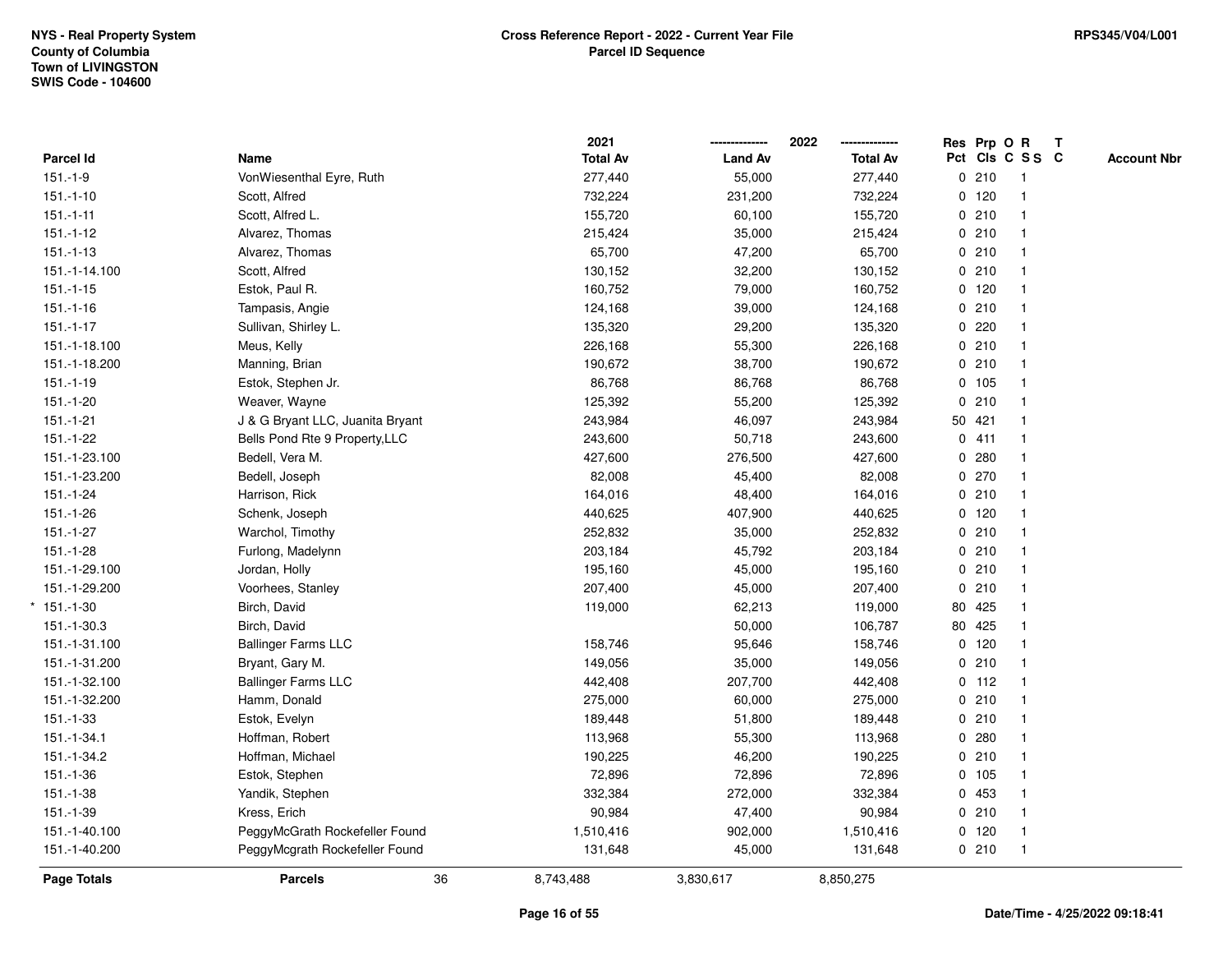|                |                                 |    | 2021            |                | 2022            |             |         | Res Prp O R             | $\mathbf{T}$ |                    |
|----------------|---------------------------------|----|-----------------|----------------|-----------------|-------------|---------|-------------------------|--------------|--------------------|
| Parcel Id      | Name                            |    | <b>Total Av</b> | <b>Land Av</b> | <b>Total Av</b> |             |         | Pct Cls C S S C         |              | <b>Account Nbr</b> |
| 151.-1-41.111  | Stickles, Estate Robert H.      |    | 591,872         | 239,200        | 591,872         |             | $0$ 112 | -1                      |              |                    |
| 151.-1-41.112  | Shumsky, Thomas J.              |    | 103,840         | 51,100         | 103,840         |             | 0210    |                         |              |                    |
| 151.-1-41.120  | Stickles, Robert                |    | 157,352         | 52,300         | 157,352         |             | 0210    | -1                      |              |                    |
| 151.-1-41.200  | <b>Treeland Enterprises Inc</b> |    | 218,960         | 69,915         | 218,960         |             | 0411    | -1                      |              |                    |
| $151.-1-42$    | Estok, Stephen Jr.              |    | 629,816         | 313,500        | 629,816         |             | $0$ 112 | $\overline{\mathbf{1}}$ |              |                    |
| $151.-1-43$    | Homestead Tree Farm             |    | 221,000         | 56,288         | 221,000         |             | 0421    | -1                      |              |                    |
| $151 - 1 - 44$ | Fenoff, James                   |    | 57,120          | 42,000         | 57,120          |             | 0.270   |                         |              |                    |
| $151 - 1 - 45$ | Scofield, Jessie                |    | 67,320          | 31,000         | 67,320          |             | 0270    |                         |              |                    |
| $151.-1-46$    | Schoep, James A.                |    | 104,992         | 31,000         | 104,992         |             | 0210    |                         |              |                    |
| 151.-1-47.2    | McCrery, Alex                   |    | 41,000          | 41,000         | 41,000          |             | 0.311   |                         |              |                    |
| 151.-1-47.12   | McCrery, Alex                   |    | 108,300         | 38,000         | 108,300         |             | 0210    | -1                      |              |                    |
| 151.-1-47.111  | Bauer, Ashlei                   |    | 185,000         | 40,000         | 185,000         |             | 0210    | $\mathbf{1}$            |              |                    |
| 151.-1-47.112  | McCrery, Alex                   |    | 45,000          | 45,000         | 45,000          |             | 0.311   | -1                      |              |                    |
| $151.-1-48$    | Howard, Timothy J.              |    | 155,000         | 19,500         | 155,000         |             | 0210    |                         |              |                    |
| 151.-1-49      | Boyian, Michael                 |    | 102,700         | 17,900         | 102,700         |             | 0270    |                         |              |                    |
| 151.-1-50.111  | Schneider, Charles              |    | 566,984         | 312,500        | 616,984         |             | $0$ 112 | -1                      |              |                    |
| 151.-1-50.112  | Molinski, Brian                 |    | 228,500         | 60,600         | 228,500         | $\mathbf 0$ | 210     | $\overline{\mathbf{1}}$ |              |                    |
| 151.-1-50.120  | Valentine, Scott                |    | 240,000         | 63,000         | 240,000         |             | 0210    | -1                      |              |                    |
| 151.-1-50.200  | Sohotra, Cathy                  |    | 174,216         | 38,800         | 174,216         |             | 0210    | $\mathbf 1$             |              |                    |
| $151.-1-51$    | Gellert, Alexander G.           |    | 225,080         | 67,100         | 225,080         |             | 0210    |                         |              |                    |
| $151.-1-52$    | Di Giovanni, Louis              |    | 449,000         | 104,200        | 449,000         |             | 0.240   |                         |              |                    |
| $151.-1-53$    | Gabriel, Kathleen               |    | 229,160         | 41,000         | 229,160         |             | 0210    |                         |              |                    |
| $151.-1-54$    | Jahns, Maple Hill Farm Llc      |    | 905,742         | 397,000        | 905,742         |             | $0$ 112 | -1                      |              |                    |
| $151.-1-55$    | Jahns, Dorothy                  |    | 172,856         | 47,000         | 172,856         |             | 0210    | $\mathbf{1}$            |              |                    |
| 151.-1-56.110  | Old Mud Creek Farm LLC          |    | 1,034,304       | 551,144        | 1,034,304       | 0           | 449     |                         |              |                    |
| 151.-1-56.120  | Old Mud Creek Farm LLC          |    | 215,900         | 37,200         | 215,900         |             | 0210    | -1                      |              |                    |
| 151.-1-56.200  | Old Mud Creek Farm LLC          |    | 41,475          | 41,475         | 41,475          |             | 0.311   |                         |              |                    |
| $151 - 1 - 57$ | Urbanowicz, Christopher D.      |    | 21,488          | 21,488         | 21,488          |             | 0.314   |                         |              |                    |
| $151.-1-58$    | Urbanowicz, Christopher D.      |    | 141,576         | 34,100         | 141,576         |             | 0210    | -1                      |              |                    |
| 151.-1-59      | Yandik, Eileen                  |    | 316,488         | 178,300        | 316,488         |             | 70 210  | -1                      |              |                    |
| 151.-1-60      | Yandik, Eileen                  |    | 53,448          | 53,448         | 53,448          |             | 0, 105  | -1                      |              |                    |
| $151.-1-61$    | Barrientos, Gabriel             |    | 118,728         | 54,500         | 118,728         |             | 50 210  | $\mathbf 1$             |              |                    |
| 151.-1-62      | McCrady, Diane M.               |    | 133,144         | 45,000         | 133,144         |             | 0210    |                         |              |                    |
| $151.-1-63$    | McGrath, Maryann                |    | 137,632         | 35,000         | 137,632         |             | 0210    |                         |              |                    |
| $151.-1-64$    | Rogers, Ramona N.               |    | 112,608         | 35,900         | 112,608         |             | 0210    |                         |              |                    |
| $151.-1-65$    | Rivers, Christopher D. Sr.      |    | 113,152         | 29,900         | 113,152         |             | 0.280   | $\mathbf{1}$            |              |                    |
| 151.-1-66      | Estok, Stephen Jr.              |    | 211,616         | 211,616        | 211,616         |             | 0 105   | $\mathbf 1$             |              |                    |
| Page Totals    | <b>Parcels</b>                  | 37 | 8,632,369       | 3,547,974      | 8,682,369       |             |         |                         |              |                    |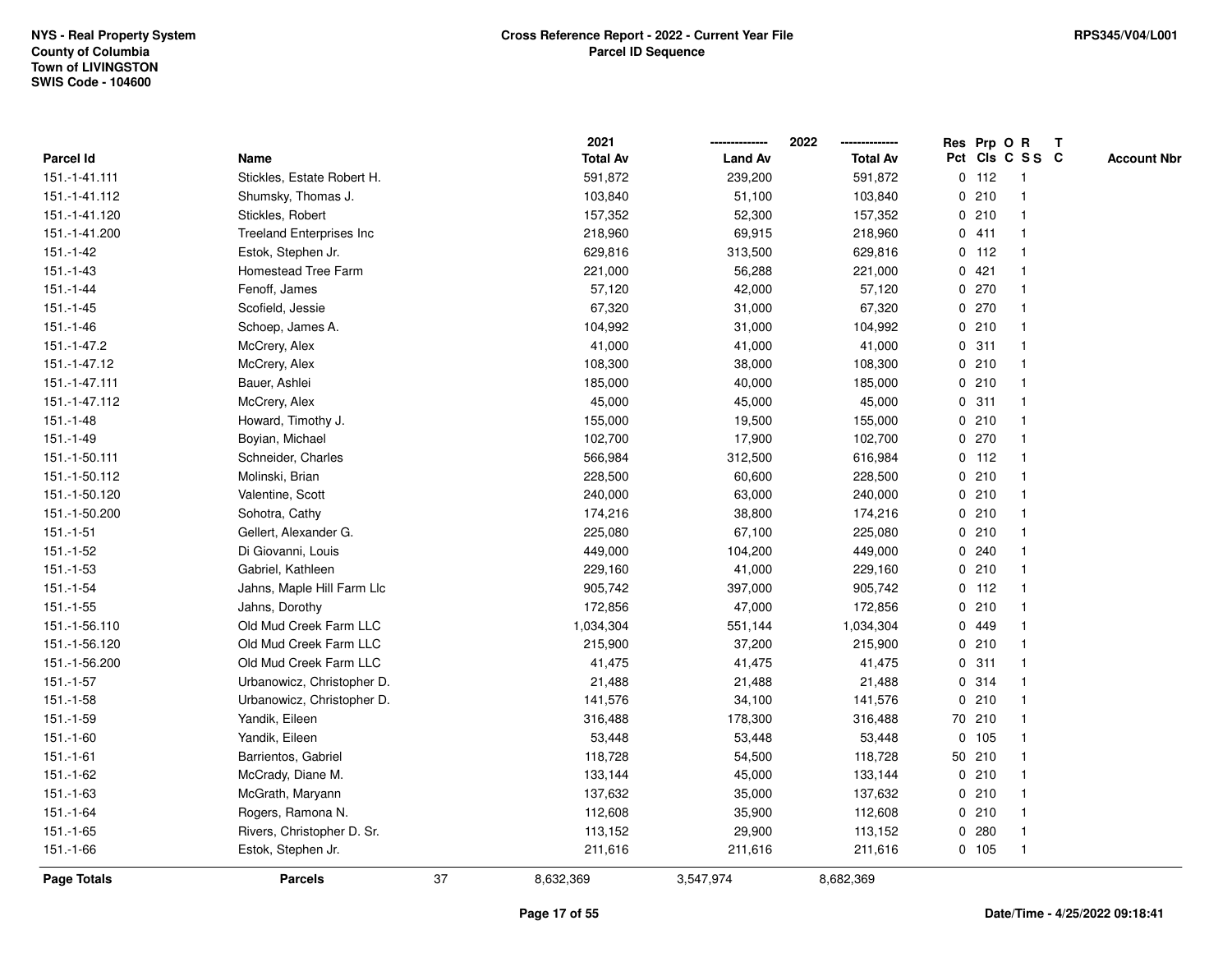|               |                                        | 2021            |                | 2022            |             |         | Res Prp O R             | T |                    |
|---------------|----------------------------------------|-----------------|----------------|-----------------|-------------|---------|-------------------------|---|--------------------|
| Parcel Id     | Name                                   | <b>Total Av</b> | <b>Land Av</b> | <b>Total Av</b> |             |         | Pct Cls C S S C         |   | <b>Account Nbr</b> |
| $151.-1-67$   | Kline, Pamela                          | 344,488         | 114,400        | 344,488         | $\mathbf 0$ | 240     | -1                      |   |                    |
| $151.-1-68$   | Scott, Alfred L.                       | 87,176          | 87,176         | 87,176          |             | $0$ 105 | -1                      |   |                    |
| 151.-1-69     | Andrews, James E.                      | 165,000         | 52,200         | 165,000         |             | 0210    | $\mathbf{1}$            |   |                    |
| $152.-1-1$    | Nolan, Francis X.                      | 710,000         | 196,200        | 710,000         |             | 0.240   |                         |   |                    |
| $152.-1-2$    | Nolan, Francis                         | 61,336          | 61,336         | 61,336          |             | 0 322   |                         |   |                    |
| 152.-1-3.100  | Decesare Family Limited                | 80,784          | 80,784         | 80,784          |             | 0.311   |                         |   |                    |
| 152.-1-3.210  | Swantek, Stanley                       | 189,992         | 63,400         | 189,992         |             | 0210    | $\overline{\mathbf{1}}$ |   |                    |
| 152.-1-3.220  | Triform Camphill Community, Foundation | 203,184         | 63,400         | 203,184         |             | 0210    | 8                       |   |                    |
| $152.-1-4$    | Stone, Laurie                          | 187,816         | 45,000         | 187,816         |             | 0210    | 1                       |   |                    |
| $152.-1-5$    | Grater, Mark                           | 105,400         | 86,123         | 105,400         |             | 0.312   |                         |   |                    |
| $152.-1-6$    | Yandik, Stephen E.                     | 92,480          | 92,480         | 92,480          |             | 0.321   |                         |   |                    |
| $152.-1-7$    | Feuer, Zachary S.                      | 193,936         | 75,500         | 193,936         |             | 0.240   |                         |   |                    |
| $152.-1-8$    | Ferrari, Matthew                       | 202,300         | 48,000         | 202,300         | 0           | 260     |                         |   |                    |
| 152.-1-9.100  | Mitchell, George                       | 184,824         | 83,300         | 184,824         |             | 0210    |                         |   |                    |
| 152.-1-9.200  | Powers, Patricia                       | 5,712           | 5,712          | 5,712           | $\mathbf 0$ | 311     |                         |   |                    |
| $152.-1-10$   | Giovanucci, Mary Eleanora              | 115,056         | 45,000         | 115,056         |             | 0210    | $\mathbf{1}$            |   |                    |
| 152.-1-11.111 | <b>Triform Enterprises Ltd</b>         | 2,501,720       | 257,619        | 2,501,720       |             | 0 614   | 8                       |   |                    |
| 152.-1-11.112 | Yandik, Eileen                         | 117,000         | 47,400         | 117,000         |             | 0270    |                         |   |                    |
| 152.-1-11.120 | Giovanucci, Luciano                    | 84,320          | 46,500         | 84,320          |             | 0270    |                         |   |                    |
| 152.-1-11.200 | Giovannucci, Mary                      | 61,608          | 41,600         | 61,608          |             | 0270    |                         |   |                    |
| $152.-1-12$   | <b>Triform Enterprises Ltd</b>         | 188,360         | 68,400         | 188,360         |             | 0.240   | 8                       |   |                    |
| $152.-1-13$   | Yarian, Stanley                        | 214,880         | 60,300         | 214,880         |             | 0210    |                         |   |                    |
| 152.-1-14.111 | Sarubbi, Giuseppe                      | 155,992         | 117,000        | 155,992         |             | 0, 151  | $\overline{1}$          |   |                    |
| 152.-1-14.112 | Kline, Pamela B.                       | 179,112         | 179,112        | 179,112         |             | 0 105   | $\overline{1}$          |   |                    |
| 152.-1-14.120 | Messana, Brian                         | 213,248         | 62,700         | 213,248         |             | 0210    | -1                      |   |                    |
| 152.-1-14.210 | Meisner, Stuart                        | 260,984         | 255,111        | 260,984         |             | $0$ 151 |                         |   |                    |
| 152.-1-14.220 | Northup, Scott                         | 52,632          | 38,400         | 52,632          |             | 99 312  |                         |   |                    |
| 152.-1-15.3   | 777 Congress Avenue Partners           | 301,000         | 301,000        | 301,000         |             | $0$ 105 |                         |   |                    |
| 152.-1-15.4   | 777 Congress Avenue Partners           | 215,000         | 215,000        | 215,000         |             | 0 105   | $\overline{\mathbf{1}}$ |   |                    |
| 152.-1-15.112 | <b>Triform Enterprises Ltd</b>         | 137,360         | 137,360        | 137,360         | 0           | 311     | 8                       |   |                    |
| 152.-1-15.120 | Middlebrook, Jason D.                  | 45,700          | 38,000         | 45,700          | 0           | 260     | $\mathbf 1$             |   |                    |
| 152.-1-15.200 | Middlebrook, Jason D.                  | 23,120          | 23,120         | 23,120          |             | 0 314   |                         |   |                    |
| $152.-1-16$   | Bily, Charles                          | 102,000         | 102,000        | 102,000         |             | 0.322   |                         |   |                    |
| 152.-1-17.111 | Stark, Phillip A.                      | 124,712         | 40,300         | 124,712         |             | 0210    |                         |   |                    |
| 152.-1-17.112 | Reinckens, David                       | 224,808         | 47,600         | 224,808         |             | 0210    |                         |   |                    |
| 152.-1-17.120 | DiLorenzo, Steven                      | 10,744          | 10,744         | 10,744          |             | 0.311   | -1                      |   |                    |
| 152.-1-17.200 | Greenberg, Joan                        | 48,008          | 48,008         | 48,008          |             | 0.311   | $\overline{1}$          |   |                    |
| Page Totals   | 37<br><b>Parcels</b>                   | 8,191,792       | 3,337,285      | 8,191,792       |             |         |                         |   |                    |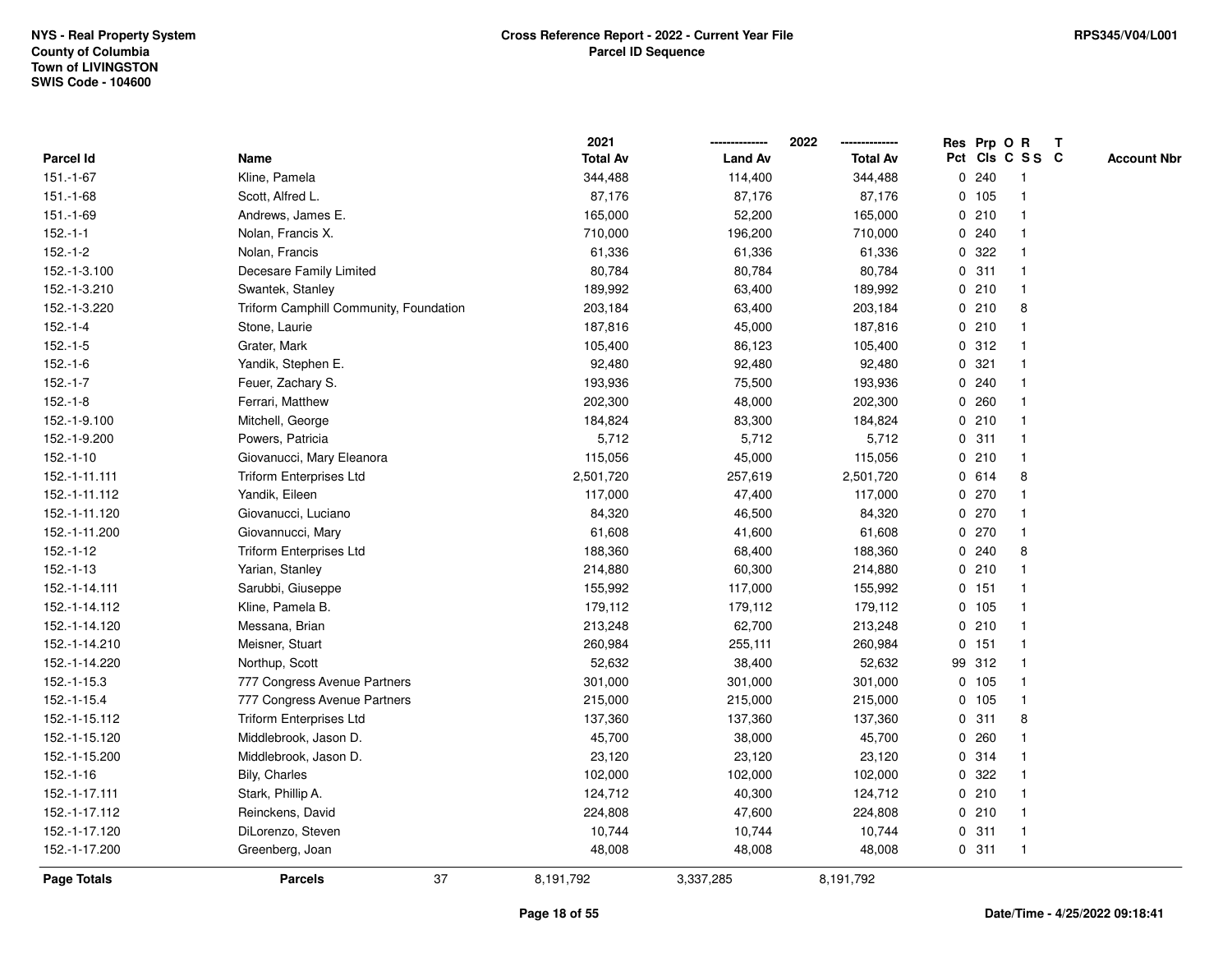|                    |                                | 2021            |                | 2022            |   |         | Res Prp O R     | $\mathbf{T}$ |                    |
|--------------------|--------------------------------|-----------------|----------------|-----------------|---|---------|-----------------|--------------|--------------------|
| Parcel Id          | Name                           | <b>Total Av</b> | <b>Land Av</b> | <b>Total Av</b> |   |         | Pct Cls C S S C |              | <b>Account Nbr</b> |
| $152.-1-18$        | Stoyvel Holdings LLC           | 132,600         | 19,900         | 132,600         |   | 0210    | -1              |              |                    |
| 152.-1-19          | Greenberg, Joan                | 101,456         | 16,900         | 101,456         |   | 0210    |                 |              |                    |
| 152.-1-20          | <b>Stoyvel Holdings LLC</b>    | 340,000         | 20,000         | 340,000         |   | 0210    | -1              |              |                    |
| $152.-1-21$        | Stoyvel Holdings LLC           | 157,080         | 27,000         | 157,080         |   | 0210    | $\mathbf{1}$    |              |                    |
| 152.-1-22          | Sheffer, Ken                   | 169,048         | 27,000         | 169,048         |   | 0210    | -1              |              |                    |
| 152.-1-23          | Pomilio, Vincent               | 124,712         | 38,300         | 124,712         |   | 0210    | -1              |              |                    |
| 152.-1-24          | Bookstaber, Richard M.         | 242,352         | 42,000         | 242,352         |   | 0210    |                 |              |                    |
| $152.-1-25$        | O'Brien, Heather Ellen         | 106,216         | 38,900         | 106,216         |   | 0210    |                 |              |                    |
| 152.-1-26          | Gersh, Cheryl                  | 155,176         | 60,300         | 155,176         |   | 0.240   |                 |              |                    |
| 152.-1-27          | Riegel, Marc A.                | 96,968          | 23,500         | 96,968          |   | 0.260   |                 |              |                    |
| 152.-1-28          | Sniffen, Timothy               | 160,752         | 36,000         | 160,752         |   | 0210    | $\mathbf{1}$    |              |                    |
| 152.-1-29          | Miano, Mairy A.                | 218,960         | 70,900         | 218,960         |   | 0210    | $\mathbf{1}$    |              |                    |
| $152.-1-30$        | Weaver, Stephanie Lynn         | 137,568         | 48,700         | 137,568         |   | $0$ 112 | $\mathbf 1$     |              |                    |
| $152.-1-31$        | Weaver, Stephanie Lynn         | 11,000          | 11,000         | 11,000          |   | 0 105   |                 |              |                    |
| 152.-1-32          | Pado, Lidia                    | 11,968          | 2,138          | 11,968          |   | 0.312   |                 |              |                    |
| 152.-1-33          | M.e. Church                    | 158,576         | 31,651         | 158,576         |   | 0620    | 8               |              |                    |
| 152.-1-34          | Strilec, Leslie Marie          | 178,024         | 42,000         | 178,024         |   | 0210    | $\mathbf{1}$    |              |                    |
| 152.-1-35          | Austin, Nancy Jo               | 114,376         | 27,500         | 114,376         |   | 0210    | -1              |              |                    |
| 152.-1-36          | Sedlock, Andrew                | 44,608          | 44,608         | 44,608          |   | 0.311   | $\mathbf 1$     |              |                    |
| $152.-1-37$        | Newberry, Raymond              | 130,152         | 28,500         | 130,152         |   | 0210    |                 |              |                    |
| 152.-1-38          | Black, Carl John Jr.           | 155,856         | 45,700         | 155,856         |   | 0210    |                 |              |                    |
| 152.-1-39          | Stewart, Kenneth               | 224,400         | 36,500         | 224,400         |   | 0210    |                 |              |                    |
| $152.-1-40$        | Robichaud, Carl                | 280,000         | 37,000         | 302,500         |   | 0210    | -1              |              |                    |
| $152.-1-41$        | Bleau, Thomas S.               | 125,300         | 22,500         | 125,300         |   | 0210    | $\mathbf{1}$    |              |                    |
| $152.-1-42$        | Black, Carl                    | 3,128           | 3,128          | 3,128           |   | 0.314   | $\mathbf 1$     |              |                    |
| 152.-1-43          | Nicotra, Robert                | 237,728         | 49,000         | 237,728         |   | 0210    | -1              |              |                    |
| $152.-1-44$        | Nicotra, Robert                | 61,744          | 61,744         | 61,744          |   | 0.314   |                 |              |                    |
| 152.-1-45          | Pado, Lidia                    | 352,376         | 63,042         | 352,376         |   | 0411    |                 |              |                    |
| 152.-1-46          | Weaver, Stephanie Lynn         | 136,408         | 136,408        | 136,408         |   | 0 105   | -1              |              |                    |
| $152.-1-47$        | Spagnuolo, Antonio             | 79,152          | 79,152         | 79,152          | 0 | 311     |                 |              |                    |
| 152.-1-48          | Sarubbi, Giuseppe              | 126,072         | 86,400         | 126,072         |   | 0, 151  | $\mathbf{1}$    |              |                    |
| 152.-1-49          | Miano, Mairy A.                | 26,520          | 26,520         | 26,520          |   | 0.311   | -1              |              |                    |
| $152.-1-50$        | 777 Congress Avenue Partners   | 135,000         | 135,000        | 135,000         |   | 0.311   | -1              |              |                    |
| $159.-1-1.3$       | Gentile, Dana                  | 262,000         | 158,500        | 262,000         |   | 0.240   |                 |              |                    |
| $159.-1-1.4$       | Robbins, Michael T.            | 35,000          | 35,000         | 35,000          |   | 0.310   |                 |              |                    |
| 159.-1-2.21        | PeggyMcGrath Rockefeller Found | 210,000         | 210,000        | 210,000         |   | $0$ 120 | -1              |              |                    |
| 159.-1-2.22        | Rockefeller, David Jr.         | 1,066,440       | 275,000        | 1,066,440       |   | $0$ 120 | $\mathbf{1}$    |              |                    |
| <b>Page Totals</b> | 37<br><b>Parcels</b>           | 6,308,716       | 2,117,391      | 6,331,216       |   |         |                 |              |                    |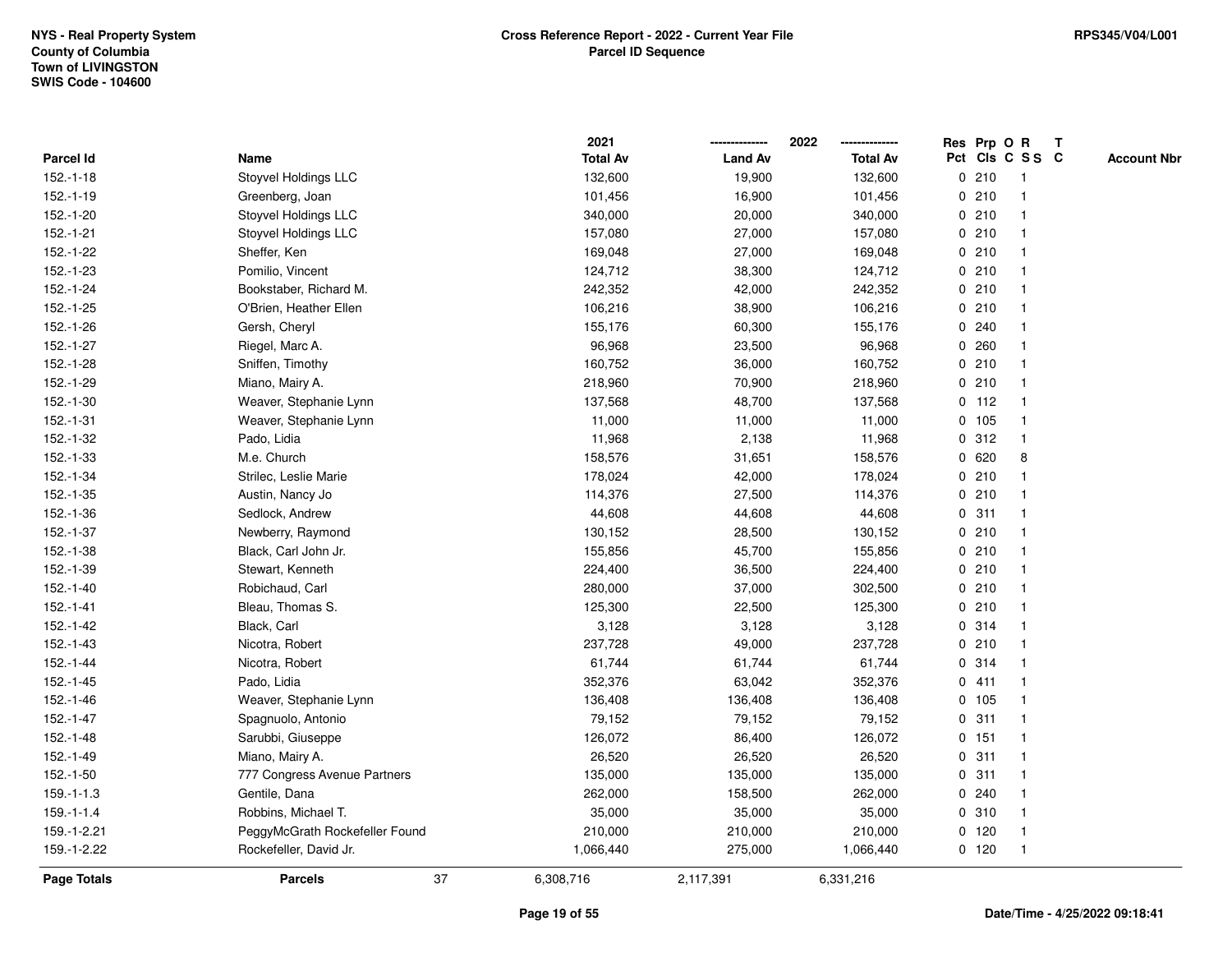|               |                                       | 2021            |                | 2022            |         | Res Prp O R             | T |                    |
|---------------|---------------------------------------|-----------------|----------------|-----------------|---------|-------------------------|---|--------------------|
| Parcel Id     | Name                                  | <b>Total Av</b> | <b>Land Av</b> | <b>Total Av</b> |         | Pct Cls C S S C         |   | <b>Account Nbr</b> |
| 159.-1-2.100  | PeggyMcGrath Rockefeller Found        | 624,648         | 624,648        | 624,648         | 0 105   | $\overline{1}$          |   |                    |
| $159.-1-3$    | PeggyMcGrath Rockefeller Found        | 1,643,752       | 1,326,700      | 1,643,752       | $0$ 112 | $\overline{\mathbf{1}}$ |   |                    |
| $160.-1-1$    | Snyder, Andrew                        | 24,072          | 24,072         | 24,072          | 0 105   | $\mathbf{1}$            |   |                    |
| 160.-1-2.100  | Collier, Sally                        | 282,336         | 108,900        | 282,336         | 0 151   | $\mathbf{1}$            |   |                    |
| 160.-1-2.200  | Bohac, Nancy A.                       | 196,520         | 39,000         | 196,520         | 0210    |                         |   |                    |
| 160.-1-3.110  | Kopec, Jolanta                        | 146,880         | 146,880        | 146,880         | 0 105   |                         |   |                    |
| 160.-1-3.120  | Cotsonas, Renee                       | 247,300         | 77,300         | 247,300         | 0210    |                         |   |                    |
| 160.-1-3.200  | Kopec, Jolanta                        | 296,000         | 64,000         | 296,000         | 0210    |                         |   |                    |
| 160.-1-4.100  | Bergelin, Vern                        | 411,672         | 72,200         | 411,672         | 0.240   |                         |   |                    |
| 160.-1-4.200  | Lieberthal, Keith                     | 47,600          | 86,680         | 86,680          | 0.311   | $\mathbf{1}$            |   |                    |
| 160.-1-5.111  | Old Mud Creek Farm LLC                | 497,500         | 467,500        | 497,500         | $0$ 120 |                         |   |                    |
| 160.-1-5.112  | Conte, Derrick                        | 241,800         | 75,300         | 241,800         | 0210    |                         |   |                    |
| 160.-1-5.120  | Conte, Randall                        | 198,288         | 62,600         | 198,288         | 0210    |                         |   |                    |
| 160.-1-5.200  | Conte, Ferdinand                      | 142,000         | 48,000         | 142,000         | 0210    |                         |   |                    |
| $160.-1-6$    | Foster, Joseph E. Jr.                 | 163,200         | 39,300         | 163,200         | 0210    | $\overline{\mathbf{1}}$ |   |                    |
| $160.-1-7$    | Harp, David L. Jr.                    | 103,224         | 35,000         | 103,224         | 0210    | $\mathbf{1}$            |   |                    |
| $160.-1-8$    | Harp, Judy M.                         | 35,904          | 35,904         | 35,904          | 0.314   | $\mathbf{1}$            |   |                    |
| $160.-1-9$    | Hughes, Audrey B.                     | 48,008          | 35,000         | 48,008          | 0270    |                         |   |                    |
| $160.-1-10$   | Harp, David L. Jr.                    | 131,376         | 48,700         | 131,376         | 0210    |                         |   |                    |
| $160.-1-11$   | Pollock, Marvin                       | 136,816         | 31,300         | 136,816         | 0210    |                         |   |                    |
| $160.-1-12$   | 20 Schroeder Rd LLC                   | 164,016         | 54,600         | 164,016         | 0210    |                         |   |                    |
| $160.-1-13$   | Schroeder, Martin                     | 222,088         | 93,900         | 222,088         | 0.240   |                         |   |                    |
| $*160.-1-14$  | Kelly, James                          | 605,880         | 193,900        | 605,880         | 0.240   |                         |   |                    |
| 160.-1-14.3   | Kelly, James                          |                 | 174,860        | 586,840         | 0.240   | $\mathbf{1}$            |   |                    |
| 160.-1-14.4   | Kelly, James                          |                 | 30,200         | 30,200          | 0.314   |                         |   |                    |
| $160.-1-15$   | Delgado, Margaret S.                  | 133,144         | 51,000         | 133,144         | 0210    |                         |   |                    |
| $160.-1-16$   | Kaufman, Michael                      | 305,100         | 57,900         | 305,100         | 0210    |                         |   |                    |
| $160.-1-17$   | Sklar, David                          | 281,200         | 46,200         | 281,200         | 0210    |                         |   |                    |
| $160.-1-18$   | Snyder, Andrew                        | 117,640         | 29,300         | 117,640         | 0210    |                         |   |                    |
| $160.-1-19$   | Lydon, Harris R. L.                   | 507,320         | 81,600         | 507,320         | 0220    | 1                       |   |                    |
| 160.-1-20.110 | Goldfine, Michael                     | 465,800         | 132,600        | 465,800         | 0.280   |                         |   |                    |
| 160.-1-20.121 | PeggyMcGrathRockefeller Found Jr.     | 132,328         | 132,328        | 132,328         | 0 105   | $\mathbf{1}$            |   |                    |
| 160.-1-20.122 | Peggy McGrath Rockefeller, Foundation | 72,000          | 72,000         | 72,000          | 0 105   |                         |   |                    |
| 160.-1-21.110 | Williams, Thomas                      | 535,000         | 58,500         | 535,000         | 0210    |                         |   |                    |
| 160.-1-21.120 | Guerriero, Victor                     | 199,376         | 51,800         | 199,376         | 0210    |                         |   |                    |
| 160.-1-21.200 | Rosenberg, Paula                      | 40,800          | 40,800         | 40,800          | 0.314   | $\overline{\mathbf{1}}$ |   |                    |
| $160.-1-22$   | Schell, Maurice                       | 221,136         | 53,300         | 221,136         | 0210    | $\mathbf{1}$            |   |                    |
| Page Totals   | 36<br><b>Parcels</b>                  | 9,015,844       | 4,609,872      | 9,671,964       |         |                         |   |                    |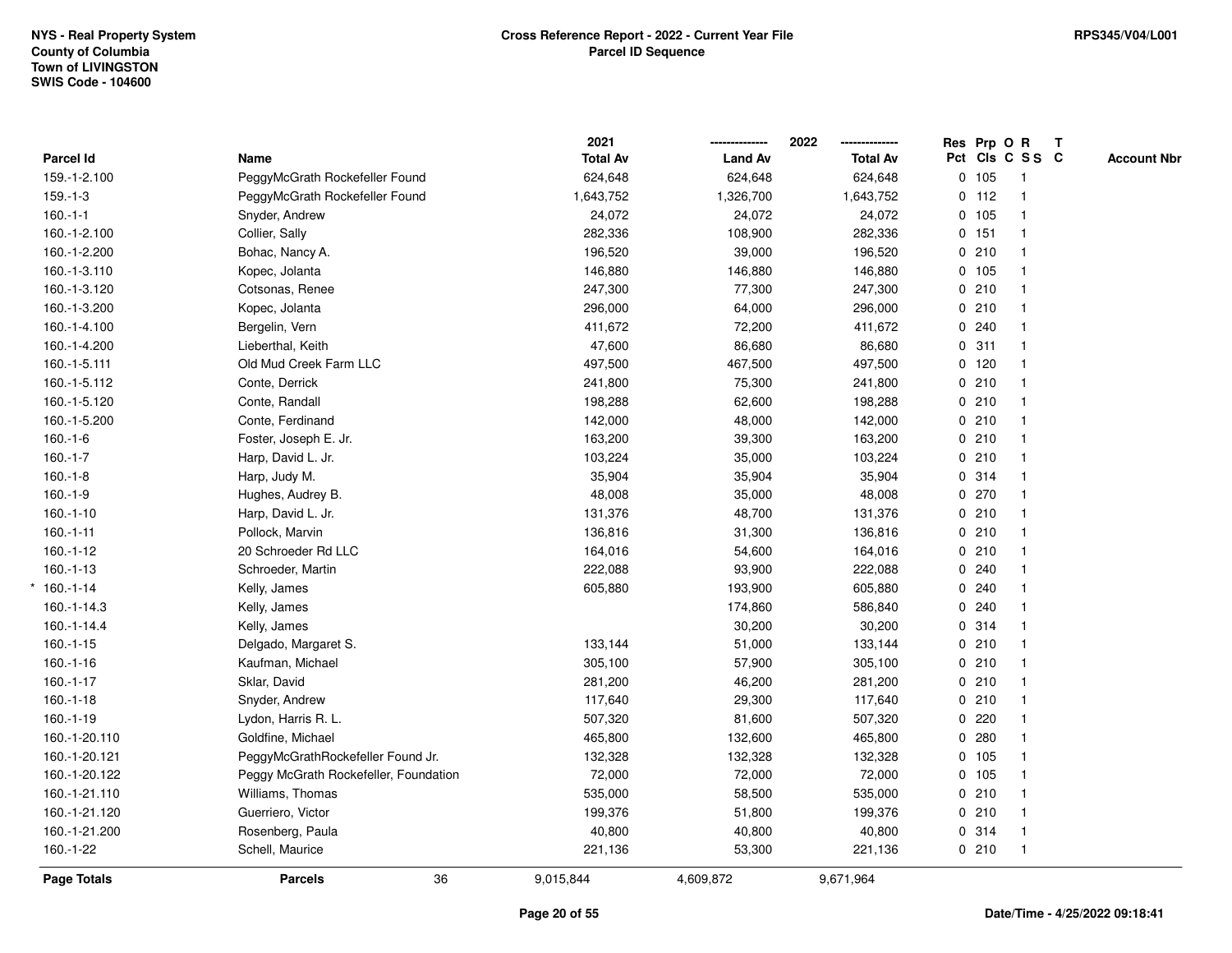|                    |                                | 2021            |                | 2022            |   | Res Prp O R |                 | T |                    |
|--------------------|--------------------------------|-----------------|----------------|-----------------|---|-------------|-----------------|---|--------------------|
| Parcel Id          | Name                           | <b>Total Av</b> | <b>Land Av</b> | <b>Total Av</b> |   |             | Pct Cls C S S C |   | <b>Account Nbr</b> |
| 160.-1-23          | Coe, Anne                      | 50,320          | 35,000         | 50,320          | 0 | 270         | $\mathbf{1}$    |   |                    |
| 160.-1-24          | Coe, Anne                      | 22,984          | 8,672          | 22,984          | 0 | 312         | $\overline{1}$  |   |                    |
| 160.-1-25          | Rockefeller, David Jr.         | 17,300          | 17,300         | 17,300          |   | 0.311       | $\mathbf{1}$    |   |                    |
| 160.-1-26          | PeggyMcGrath Rockefeller Found | 38,500          | 38,500         | 38,500          |   | 0.311       | 1               |   |                    |
| 160.-1-27          | Rockefeller, David Jr.         | 79,800          | 19,300         | 79,800          |   | 0210        |                 |   |                    |
| 160.-1-28          | Hoffman, Susan D.              | 105,672         | 40,000         | 334,000         |   | 0210        |                 |   |                    |
| $160.-1-29$        | Davidson, Margaret             | 678,504         | 274,600        | 678,504         |   | $0$ 112     | $\mathbf{1}$    |   |                    |
| 160.-1-30.112      | Schroeder, Luke                | 155,992         | 49,300         | 155,992         | 0 | 210         | $\overline{1}$  |   |                    |
| 160.-1-30.120      | Pollock, Marvin R.             | 53,176          | 53,176         | 53,176          |   | 0.311       | -1              |   |                    |
| 160.-1-30.210      | PeggyMcGrath Rockefeller Found | 867,000         | 606,100        | 867,000         |   | 0.312       | $\mathbf{1}$    |   |                    |
| 160.-1-31          | Adventist, Home                | 163,200         | 163,200        | 163,200         |   | $0$ 105     | -1              |   |                    |
| 160.-1-33          | Livingston Hills Realty, LLC   | 2,829,820       | 98,048         | 2,829,820       |   | 0 633       |                 |   |                    |
| 160.-1-34          | Greater N.y. Corp. Of          | 2,100,080       | 286,171        | 2,100,080       |   | 0 642       | 8               |   |                    |
| 160.-1-34.-1       | Greater N.y. Corp. Of          | 1,048,832       | 65,088         | 1,048,832       |   | 0620        | 8               |   |                    |
| 160.-1-34.-2       | Greater Ny Corp Of             | 827,968         | 161,800        | 827,968         | 0 | 271         |                 |   |                    |
| $160.-1-35$        | Joseph, James F.               | 522,500         | 71,200         | 522,500         |   | 0210        | $\mathbf{1}$    |   |                    |
| 160.-1-36          | Joseph, James - Rev Trust      | 158,712         | 35,000         | 158,712         |   | 0210        |                 |   |                    |
| 160.-1-37          | Martens, Kim Elizabeth         | 151,368         | 47,800         | 151,368         |   | 0210        | 1               |   |                    |
| 160.-1-38          | Weckesser, Beverly A.          | 154,700         | 45,700         | 154,700         |   | 0210        |                 |   |                    |
| $160.-1-39$        | Garthe, Robert C.              | 196,792         | 41,000         | 196,792         |   | 0210        |                 |   |                    |
| $160.-1-40.-1$     | Niagara Mohawk Power Corp      | 11,150          | 11,150         | 11,150          |   | 0 380       | 6               |   |                    |
| 160.-1-40.-2       | Niagara Mohawk Power Corp      | 18,500          | 18,500         | 18,500          | 0 | 380         | 6               |   |                    |
| $160.-1-40.-3$     | Niagara Mohawk Power Corp      | 5,700           | 5,700          | 5,700           | 0 | 380         | 6               |   |                    |
| $160.-1-40.-4$     | Niagara Mohawk Power Corp      | 4,600           | 4,600          | 4,600           | 0 | 380         | 6               |   |                    |
| $160.-1-41$        | Joseph, James F.               | 478,000         | 204,176        | 478,000         |   | 0.220       |                 |   |                    |
| 160.-1-42.100      | PeggyMcGrath Rockefeller Found | 518,432         | 257,800        | 518,432         |   | $0$ 120     |                 |   |                    |
| 160.-1-42.200      | Isherwood, Jonathan E.         | 218,200         | 47,400         | 218,200         |   | 0210        |                 |   |                    |
| 160.-1-43          | PeggyMcGrath Rockefeller Found | 735,216         | 735,216        | 735,216         |   | 0, 105      |                 |   |                    |
| 160.-1-44          | Weaver, Sherry                 | 122,944         | 43,000         | 122,944         |   | 0210        | -1              |   |                    |
| $160.-1-45$        | <b>GLT Farms LLC</b>           | 1,375,000       | 502,800        | 1,400,000       |   | 0 120       | -1              |   |                    |
| 160.-1-47          | Rockefeller, David Jr.         | 124,032         | 31,200         | 124,032         |   | 0210        | 1               |   |                    |
| $160.-1-48$        | <b>GLT Farms LLC</b>           | 697,816         | 486,100        | 697,816         |   | 0.312       | 1               |   |                    |
| 160.-1-49.111      | PeggyMcGrath Rockefeller Found | 671,600         | 389,700        | 671,600         |   | 0210        |                 |   |                    |
| 160.-1-49.120      | Stickles F H & Son Inc.        | 114,648         | 114,648        | 114,648         |   | 0.321       |                 |   |                    |
| 160.-1-50          | Stickles, Bernard F. Jr.       | 206,100         | 32,800         | 206,100         |   | 0210        | $\mathbf{1}$    |   |                    |
| 160.-1-52          | Stickles, Bernard F. Jr.       | 165,800         | 53,700         | 165,800         |   | 0210        | -1              |   |                    |
| 160.-1-53          | Lasher, Barbara                | 145,792         | 36,547         | 145,792         |   | 0210        | $\overline{1}$  |   |                    |
| <b>Page Totals</b> | 37<br><b>Parcels</b>           | 15,836,750      | 5,131,992      | 16,090,078      |   |             |                 |   |                    |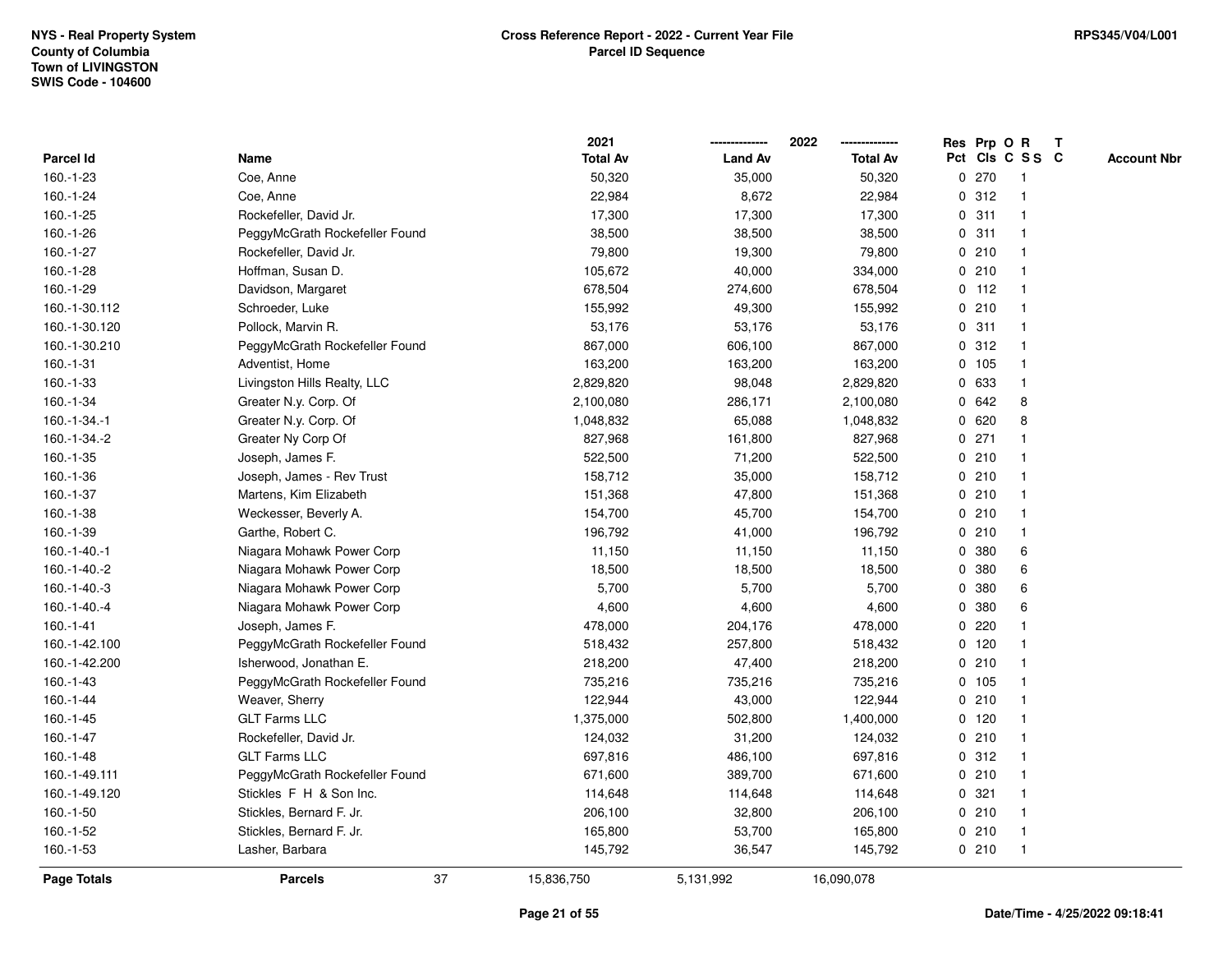|                    |                               |    | 2021            |                | 2022            | Res Prp O R |                 | Т |                    |
|--------------------|-------------------------------|----|-----------------|----------------|-----------------|-------------|-----------------|---|--------------------|
| Parcel Id          | Name                          |    | <b>Total Av</b> | <b>Land Av</b> | <b>Total Av</b> |             | Pct Cls C S S C |   | <b>Account Nbr</b> |
| $160.-1-54$        | Stickles FH & Son Inc         |    | 62,016          | 62,016         | 62,016          | 0 105       | $\mathbf{1}$    |   |                    |
| $160.-1-55$        | Garthe, Robert C.             |    | 19,856          | 19,856         | 19,856          | 0.314       | $\mathbf{1}$    |   |                    |
| 160.-1-56          | Schroeder, Jay                |    | 280,600         | 73,000         | 280,600         | 0.220       | $\mathbf{1}$    |   |                    |
| 160.-1-57          | Donnelly, Robert F.           |    | 201,700         | 46,000         | 201,700         | 0210        | -1              |   |                    |
| $160.-1-58$        | Blue Hills Properties, LLC    |    | 585,000         | 185,000        | 585,000         | 0210        |                 |   |                    |
| 160.-1-59          | Middlebrokks, John            |    | 158,032         | 49,500         | 158,032         | 0210        |                 |   |                    |
| $160.-1-60$        | Gonzalez, Cristian            |    | 168,900         | 52,000         | 168,900         | 0210        | $\mathbf{1}$    |   |                    |
| 160.-1-61          | Wiley, Jonathon               |    | 184,800         | 40,800         | 184,800         | 0210        | $\mathbf{1}$    |   |                    |
| 160.-1-62          | Brown, Ross J.                |    | 198,400         | 49,400         | 198,400         | 0210        | $\mathbf{1}$    |   |                    |
| 160.-1-63          | Rowe, Peter T.                |    | 235,800         | 76,000         | 235,800         | 0210        | $\mathbf{1}$    |   |                    |
| 160.-1-64          | Conte, Derrick A.             |    | 62,000          | 62,000         | 62,000          | 0, 105      | $\mathbf 1$     |   |                    |
| $160.-1-65$        | Crowe, Keith                  |    | 52,500          | 52,500         | 52,500          | 0 105       | $\mathbf 1$     |   |                    |
| 160.-1-66          | Quigley, James                |    | 323,772         | 50,000         | 323,772         | 0210        |                 |   |                    |
| $161 - 1 - 1$      | 2990 Route 9 Realty Corp      |    | 1,025,032       | 246,904        | 1,025,032       | 0710        | 8               |   |                    |
| $161 - 1 - 2$      | <b>Hudson Valley Creamery</b> |    | 1,185,300       | 165,396        | 1,185,300       | 0710        | $\mathbf{1}$    |   |                    |
| $161 - 1 - 3$      | Greatwonder Farms, Inc.       |    | 427,856         | 427,856        | 427,856         | 0, 105      | $\mathbf{1}$    |   |                    |
| $161 - 1 - 4$      | Fetty, Karen E.               |    | 224,640         | 46,000         | 224,640         | 0210        | $\mathbf{1}$    |   |                    |
| 161.-1-5.200       | Wolff, Paula                  |    | 242,624         | 61,400         | 242,624         | 0210        | $\mathbf{1}$    |   |                    |
| 161.-1-5.210       | Alvarez, Timothy              |    | 216,240         | 59,600         | 216,240         | 0210        | $\mathbf 1$     |   |                    |
| 161.-1-5.211       | Gentile, Thomas               |    | 247,112         | 116,980        | 253,492         | 0.241       |                 |   |                    |
| 161.-1-6.111       | Keybank National, Association |    | 265,400         | 116,200        | 265,400         | 0 230       | $\mathbf{1}$    |   |                    |
| 161.-1-6.120       | Swierzewski, Feliks           |    | 234,872         | 143,300        | 234,872         | 0.312       | $\mathbf 1$     |   |                    |
| $161 - 1 - 7$      | Hagin, Nancy                  |    | 113,424         | 21,300         | 113,424         | 0210        | $\mathbf{1}$    |   |                    |
| $161.-1-9$         | Dianda, Dawn M.               |    | 154,224         | 43,300         | 154,224         | 0210        | $\mathbf{1}$    |   |                    |
| $161.-1-10$        | Auder, Michel                 |    | 203,048         | 52,800         | 203,048         | 0210        | $\mathbf{1}$    |   |                    |
| $161.-1-11.3$      | 777 Congress Avenue Partners  |    | 404,000         | 125,200        | 404,000         | 0.312       | -1              |   |                    |
| $161 - 1 - 12$     | White, William                |    | 152,500         | 49,800         | 152,500         | 0210        | 1               |   |                    |
| $161.-1-13$        | Water Shack Farm LLC          |    | 306,000         | 124,600        | 306,000         | 0210        | $\mathbf 1$     |   |                    |
| 161.-1-14.1        | Van Etten, Ron                |    | 95,100          | 40,100         | 95,100          | 0210        | $\mathbf{1}$    |   |                    |
| 161.-1-14.2        | Swierzewski, Feliks           |    | 38,700          | 38,700         | 38,700          | 0.311       | $\mathbf 1$     |   |                    |
| 161.-1-15.111      | Gomes, Anthony M.             |    | 248,608         | 49,000         | 248,608         | 0210        | $\mathbf{1}$    |   |                    |
| 161.-1-15.112      | Proper, Travis W.             |    | 142,664         | 47,000         | 142,664         | 0210        | $\mathbf{1}$    |   |                    |
| 161.-1-15.120      | Kunda, Ronald                 |    | 139,264         | 48,400         | 139,264         | 0210        | $\mathbf 1$     |   |                    |
| 161.-1-15.200      | Vasta, Richard                |    | 193,392         | 50,000         | 193,392         | 0210        |                 |   |                    |
| $161 - 1 - 16$     | Kalicoontie Rod & Gun         |    | 100,000         | 26,426         | 100,000         | 0 534       | $\mathbf{1}$    |   |                    |
| 161.-1-17.111      | Schneider, Charles            |    | 158,440         | 158,440        | 158,440         | 0 105       | $\mathbf{1}$    |   |                    |
| 161.-1-17.112      | Mcfarland, James R.           |    | 660,296         | 185,000        | 660,296         | 0.240       | $\mathbf{1}$    |   |                    |
| <b>Page Totals</b> | <b>Parcels</b>                | 37 | 9,712,112       | 3,261,774      | 9,718,492       |             |                 |   |                    |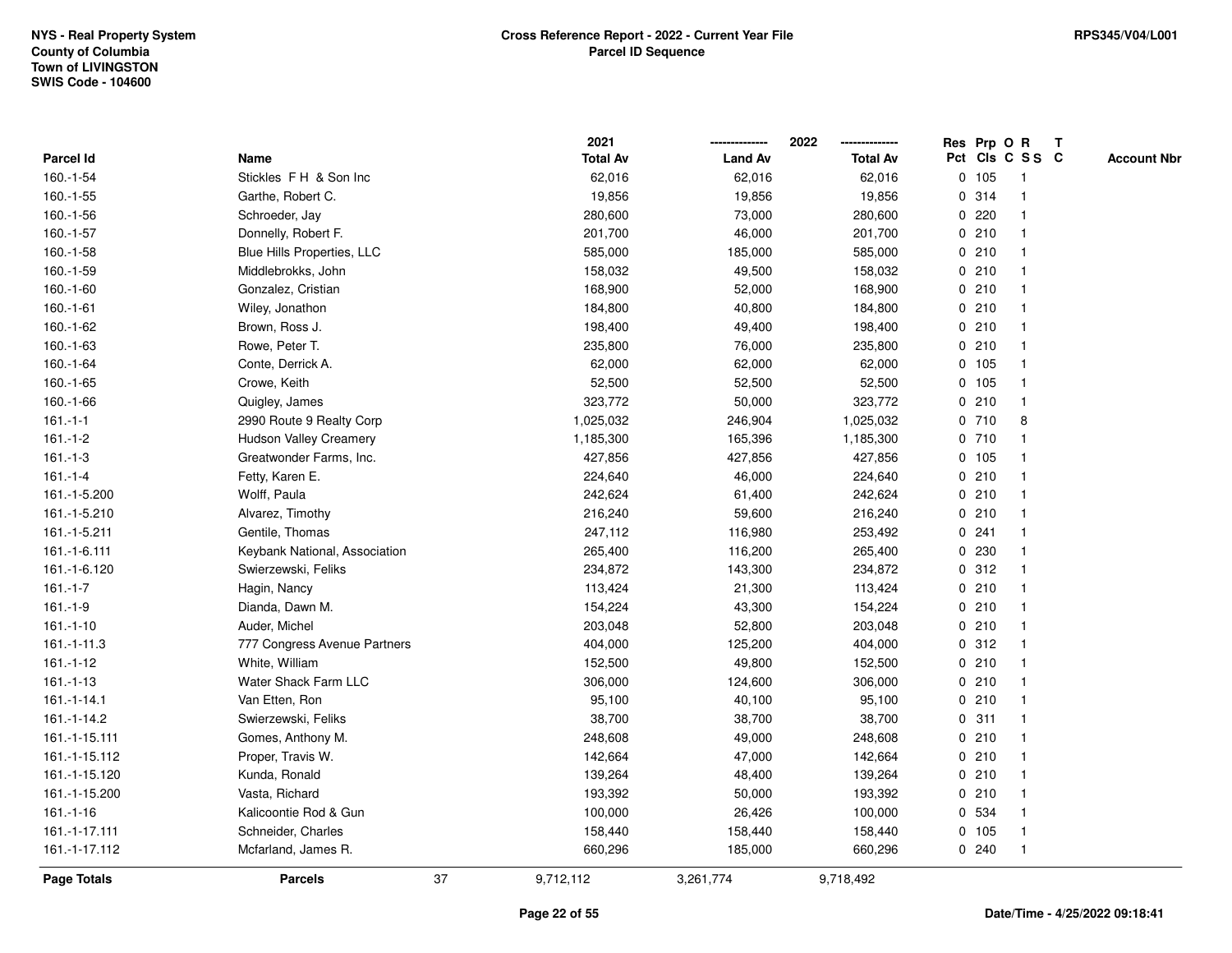|               |                                |    | 2021            |                | 2022            |   |       | Res Prp O R     | Т |                    |
|---------------|--------------------------------|----|-----------------|----------------|-----------------|---|-------|-----------------|---|--------------------|
| Parcel Id     | Name                           |    | <b>Total Av</b> | <b>Land Av</b> | <b>Total Av</b> |   |       | Pct Cls C S S C |   | <b>Account Nbr</b> |
| 161.-1-17.120 | LeMay, Serge                   |    | 169,048         | 49,200         | 169,048         |   | 0210  | $\mathbf{1}$    |   |                    |
| 161.-1-17.200 | Mossman, Aaron Jr.             |    | 199,648         | 48,500         | 199,648         |   | 0210  | 1               |   |                    |
| $161.-1-18$   | Old Mud Creek Farm LLC         |    | 181,696         | 181,696        | 181,696         |   | 0 105 | $\mathbf 1$     |   |                    |
| $161.-1-19$   | Babudri, Ezio                  |    | 202,096         | 48,400         | 202,096         |   | 0210  | -1              |   |                    |
| 161.-1-20.112 | Porcelli, Joseph P.            |    | 57,120          | 57,120         | 57,120          |   | 0.314 |                 |   |                    |
| 161.-1-20.121 | Taylor, George E. Jr.          |    | 169,456         | 38,400         | 169,456         |   | 0210  |                 |   |                    |
| 161.-1-20.122 | Taylor, George E. Jr.          |    | 7,072           | 7,072          | 7,072           |   | 0.314 | $\mathbf{1}$    |   |                    |
| 161.-1-20.211 | Krapf, Andrew                  |    | 221,776         | 85,100         | 221,776         |   | 0210  | $\mathbf{1}$    |   |                    |
| 161.-1-21.2   | Giamichael, Thomas             |    | 60,300          | 60,300         | 60,300          |   | 0.311 | 1               |   |                    |
| 161.-1-21.11  | <b>Hidden Meadow Farms Llc</b> |    | 529,992         | 489,992        | 529,992         |   | 0.312 | $\mathbf 1$     |   |                    |
| 161.-1-21.12  | Giamichael, Thomas             |    | 276,600         | 60,600         | 276,600         |   | 0210  | $\mathbf 1$     |   |                    |
| 161.-1-22     | Kurja, Bela                    |    | 89,216          | 35,076         | 89,216          |   | 0 484 |                 |   |                    |
| 161.-1-23     | Salt Point Partners, LLC       |    | 185,232         | 59,250         | 185,232         |   | 0 432 |                 |   |                    |
| 161.-1-24     | Schrader, Brian E.             |    | 74,528          | 39,500         | 74,528          |   | 0210  | $\mathbf 1$     |   |                    |
| $161.-1-25$   | Cook, William                  |    | 56,848          | 43,500         | 56,848          |   | 0210  | $\mathbf{1}$    |   |                    |
| 161.-1-26     | Heffernan, Michael A.          |    | 98,600          | 35,000         | 98,600          |   | 0210  | $\mathbf{1}$    |   |                    |
| 161.-1-27.1   | Feller, Arnold Jr.             |    | 61,300          | 61,300         | 61,300          |   | 0.322 | $\mathbf{1}$    |   |                    |
| 161.-1-27.2   | Stroh, James Jr.               |    | 60,000          | 60,000         | 60,000          |   | 0.311 | 1               |   |                    |
| 161.-1-27.21  | Okonieski, Amy                 |    | 199,000         | 52,500         | 199,000         |   | 0210  | 1               |   |                    |
| 161.-1-27.22  | Moklach, Mohammed              |    | 275,000         | 48,400         | 275,000         |   | 0210  |                 |   |                    |
| 161.-1-27.211 | Hutman, Stephen                |    | 49,700          | 49,700         | 250,000         |   | 0210  | $\mathbf{1}$    |   |                    |
| 161.-1-27.212 | H & S Dziubelski, LLC          |    | 62,500          | 62,500         | 62,500          |   | 0.311 | 1               |   |                    |
| 161.-1-28     | 7 Point LLC                    |    | 39,440          | 39,440         | 39,440          | 0 | 321   | $\mathbf{1}$    |   |                    |
| 161.-1-29     | Sheffer, Kenneth               |    | 353,400         | 56,200         | 353,400         |   | 0210  | $\mathbf{1}$    |   |                    |
| $161.-1-30$   | Sheffer, Kenneth               |    | 135,048         | 41,300         | 135,048         |   | 0210  | $\mathbf 1$     |   |                    |
| $161.-1-31$   | Wigley, Dylan                  |    | 109,072         | 72,900         | 109,072         |   | 0.260 |                 |   |                    |
| 161.-1-32     | Boor, John                     |    | 157,352         | 57,600         | 157,352         |   | 0210  |                 |   |                    |
| 161.-1-33.110 | Bicjan, Steven                 |    | 153,000         | 69,400         | 153,000         |   | 0210  | $\mathbf{1}$    |   |                    |
| 161.-1-33.120 | Sheffer, Kenneth               |    | 89,216          | 47,700         | 89,216          |   | 0210  | $\mathbf{1}$    |   |                    |
| 161.-1-33.210 | Youn, Liang Mei                |    | 112,336         | 112,336        | 112,336         | 0 | 322   | 1               |   |                    |
| 161.-1-33.220 | Schwartz, Jared                |    | 250,100         | 35,000         | 250,100         |   | 0210  | 1               |   |                    |
| 161.-1-34.1   | Trachtenberg, Chet             |    | 234,500         | 45,500         | 234,500         |   | 0210  | $\mathbf 1$     |   |                    |
| 161.-1-34.2   | Gay, John                      |    | 151,430         | 52,500         | 151,430         |   | 0210  | $\mathbf 1$     |   |                    |
| 161.-1-35.100 | Dominique, Kurt                |    | 94,792          | 50,600         | 94,792          |   | 0270  |                 |   |                    |
| 161.-1-35.200 | Dominique, Kurt                |    | 2,992           | 2,992          | 2,992           |   | 0.314 | $\mathbf 1$     |   |                    |
| 161.-1-36.100 | Alvarez, Thomas A.             |    | 78,608          | 42,100         | 78,608          |   | 0270  | $\mathbf{1}$    |   |                    |
| 161.-1-36.200 | Huber, Peter                   |    | 190,000         | 48,400         | 190,000         |   | 0210  | $\mathbf{1}$    |   |                    |
| Page Totals   | <b>Parcels</b>                 | 37 | 5,438,014       | 2,447,074      | 5,638,314       |   |       |                 |   |                    |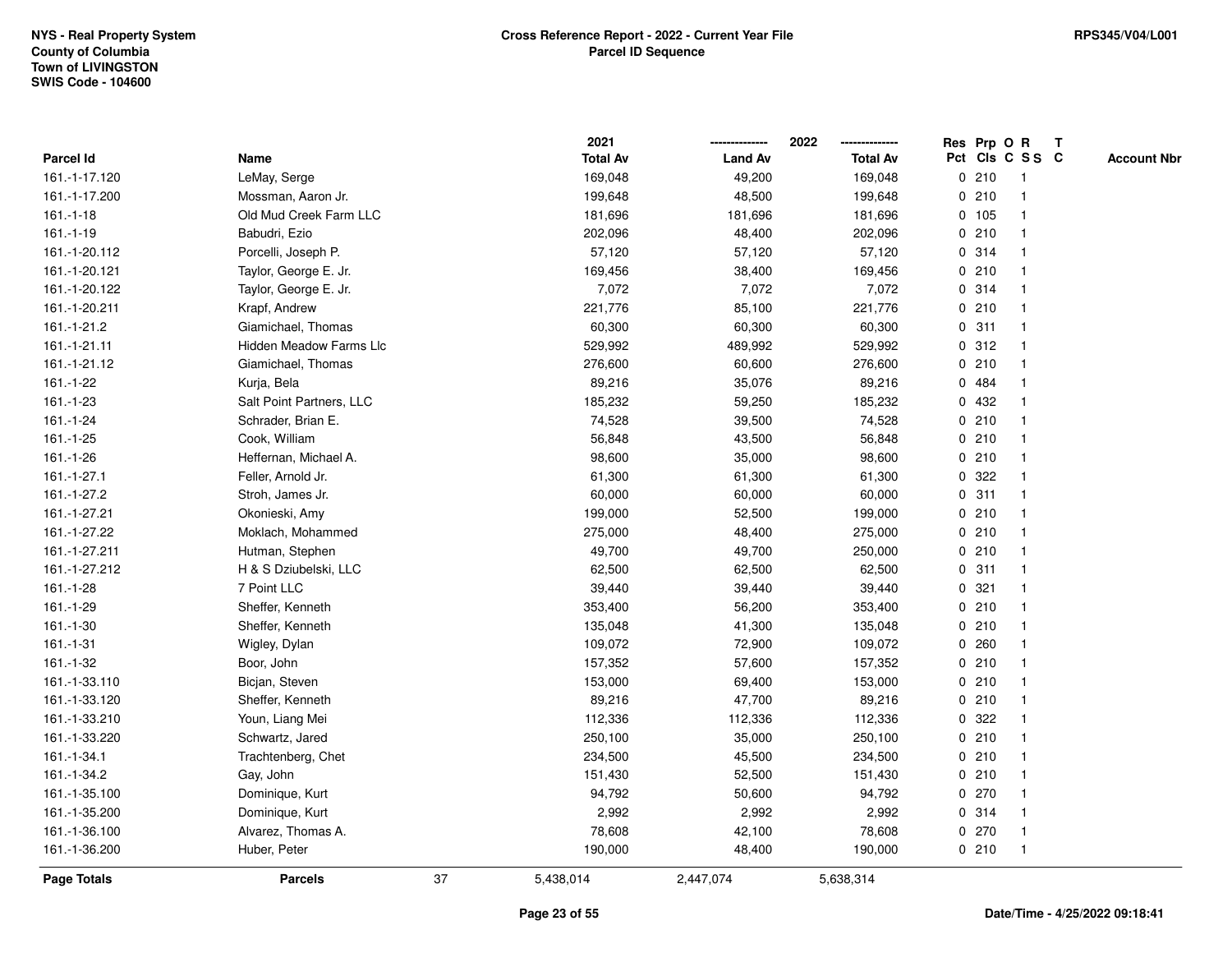|                |                                   |    | 2021            |                | 2022            |             | Res Prp O R |                 | T |                    |
|----------------|-----------------------------------|----|-----------------|----------------|-----------------|-------------|-------------|-----------------|---|--------------------|
| Parcel Id      | Name                              |    | <b>Total Av</b> | <b>Land Av</b> | <b>Total Av</b> |             |             | Pct Cls C S S C |   | <b>Account Nbr</b> |
| $161.-1-37$    | Neri, Frank                       |    | 76,432          | 76,432         | 76,432          |             | 0.322       | $\mathbf{1}$    |   |                    |
| 161.-1-38      | Hofweber, Terrence                |    | 140,624         | 62,000         | 207,574         | 0           | 210         | $\overline{1}$  |   |                    |
| 161.-1-39      | Dierkes, Brian P.                 |    | 120,088         | 52,000         | 120,088         |             | 0210        | $\mathbf{1}$    |   |                    |
| $161.-1-40$    | Novak, James                      |    | 156,128         | 39,000         | 156,128         |             | 0210        |                 |   |                    |
| $161 - 1 - 41$ | Alger, Dennis                     |    | 245,900         | 45,000         | 245,900         |             | 0210        |                 |   |                    |
| 161.-1-41.111  | Cannata, J                        |    | 12,648          | 12,648         | 12,648          |             | 0.314       |                 |   |                    |
| 161.-1-41.112  | Coons, Carol                      |    | 16,456          | 16,456         | 16,456          |             | 0.311       |                 |   |                    |
| 161.-1-41.120  | Cannata, Joann                    |    | 236,000         | 52,000         | 236,000         |             | 0210        | $\overline{1}$  |   |                    |
| 161.-1-41.200  | Arnone, Michele                   |    | 158,032         | 53,900         | 158,032         |             | 0210        | 1               |   |                    |
| 161.-1-42.100  | Garbin, Sergio                    |    | 189,312         | 85,800         | 189,312         |             | 0.240       | 1               |   |                    |
| 161.-1-42.200  | Skidmore, Jay F.                  |    | 348,024         | 55,900         | 348,024         |             | 0210        |                 |   |                    |
| 161.-1-43.111  | Molinski, Walter J.               |    | 152,048         | 71,800         | 152,048         |             | $0$ 120     |                 |   |                    |
| 161.-1-43.112  | Fingar, David                     |    | 185,096         | 52,400         | 185,096         |             | 0210        |                 |   |                    |
| 161.-1-43.120  | Town Of Livingston                |    | 91,256          | 79,842         | 91,256          |             | 0 590       | 8               |   |                    |
| 161.-1-43.200  | Town Of Livingston                |    | 106,760         | 93,407         | 106,760         | $\mathbf 0$ | 591         | 8               |   |                    |
| $161 - 1 - 44$ | Fitzgerald, Michael               |    | 116,144         | 42,200         | 116,144         |             | 0210        | $\mathbf{1}$    |   |                    |
| $161.-1-45$    | Loggerheads Inc                   |    | 320,688         | 85,913         | 320,688         |             | 0 662       |                 |   |                    |
| 161.-1-46.111  | Carr, Wilbourne                   |    | 108,392         | 54,100         | 108,392         |             | 0210        |                 |   |                    |
| 161.-1-46.112  | Alvarez John & Sons Inc           |    | 70,040          | 70,040         | 70,040          |             | 0.314       |                 |   |                    |
| 161.-1-46.120  | Loggerheads Inc                   |    | 20,944          | 20,944         | 20,944          |             | 0 662       |                 |   |                    |
| 161.-1-46.200  | Love, Jack                        |    | 143,208         | 54,000         | 143,208         |             | $0$ 271     |                 |   |                    |
| 161.-1-47      | Rapp, Joseph                      |    | 178,024         | 29,300         | 178,024         |             | 0210        | $\overline{1}$  |   |                    |
| 161.-1-47.112  | Town Of Livingston                |    | 10,880          | 10,880         | 10,880          | 0           | 311         | 8               |   |                    |
| $161.-1-48$    | Nelson, Melanie                   |    | 341,088         | 62,300         | 341,088         |             | 0210        |                 |   |                    |
| 161.-1-49.100  | Buckingham, Ian D.                |    | 223,176         | 40,100         | 223,176         |             | 0210        |                 |   |                    |
| 161.-1-49.200  | <b>Colonial Johnstown Estates</b> |    | 78,500          | 78,500         | 78,500          |             | 0.322       |                 |   |                    |
| 161.-1-50      | Frantzen-Zammiello, Colleen P.    |    | 140,352         | 34,400         | 140,352         |             | 0210        |                 |   |                    |
| 161.-1-51.100  | Livingston Farms, LLC             |    | 804,848         | 447,300        | 804,848         |             | $0$ 120     |                 |   |                    |
| 161.-1-51.200  | Livingston Farms, LLC             |    | 99,416          | 57,900         | 99,416          |             | 0210        | $\mathbf{1}$    |   |                    |
| 161.-1-52.110  | Senn, Roy                         |    | 110,976         | 40,400         | 110,976         | 0           | 210         | -1              |   |                    |
| 161.-1-52.211  | The Birch's Foundation            |    | 155,992         | 155,992        | 155,992         | 0           | 105         | 8               |   |                    |
| 161.-1-52.212  | Murray, Sandor                    |    | 148,376         | 78,900         | 148,376         |             | 0.240       | $\mathbf 1$     |   |                    |
| 161.-1-52.220  | Gilhooly, Robert                  |    | 180,880         | 46,000         | 180,880         |             | 0210        | 1               |   |                    |
| $161.-1-53$    | Livingston Recreation             |    | 117,232         | 63,541         | 117,232         |             | 0 592       | 8               |   |                    |
| 161.-1-54.100  | Simmons, Rusty                    |    | 164,800         | 35,000         | 164,800         |             | 0210        |                 |   |                    |
| 161.-1-54.200  | Battista, John F. Jr.             |    | 147,288         | 35,000         | 147,288         |             | 0210        | -1              |   |                    |
| $161.-1-55$    | Garnett, lila                     |    | 177,616         | 70,200         | 177,616         |             | 0210        | $\overline{1}$  |   |                    |
| Page Totals    | <b>Parcels</b>                    | 37 | 6,093,664       | 2,461,495      | 6,160,614       |             |             |                 |   |                    |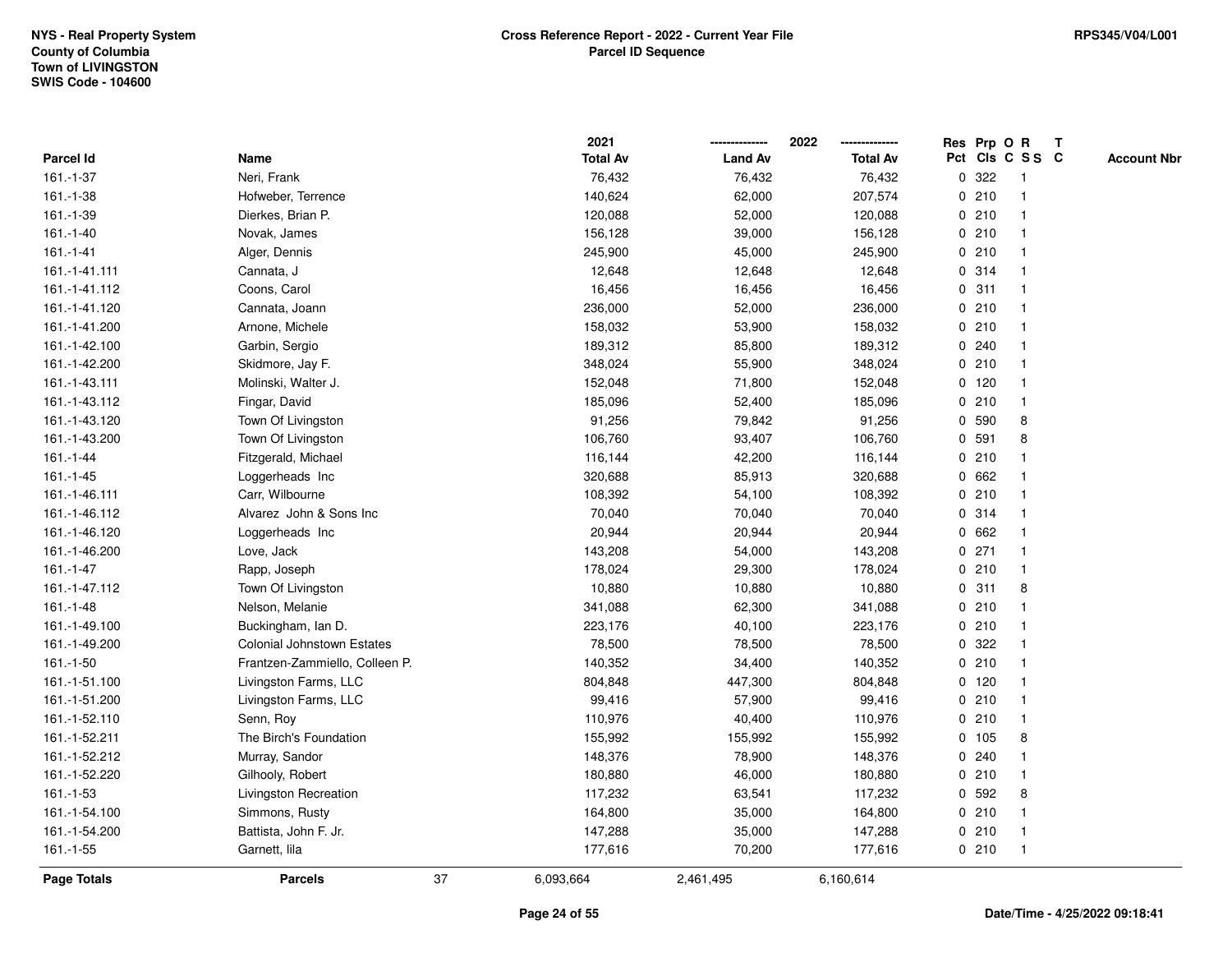|                  |                             |    | 2021            |                | 2022            |             |         | Res Prp O R     | $\mathbf{T}$ |                    |
|------------------|-----------------------------|----|-----------------|----------------|-----------------|-------------|---------|-----------------|--------------|--------------------|
| <b>Parcel Id</b> | Name                        |    | <b>Total Av</b> | <b>Land Av</b> | <b>Total Av</b> |             |         | Pct Cls C S S C |              | <b>Account Nbr</b> |
| 161.-1-56        | Arbizu, William             |    | 206,312         | 72,200         | 206,312         | 0           | 260     |                 |              |                    |
| 161.-1-57        | Weckler, Charles III.       |    | 246,568         | 45,300         | 246,568         |             | 0210    |                 |              |                    |
| $161.-1-58$      | Wildey, Roland              |    | 152,600         | 48,000         | 152,600         |             | 0210    |                 |              |                    |
| 161.-1-59.110    | Dierkes, Warren             |    | 390,592         | 390,592        | 390,592         |             | 0, 120  |                 |              |                    |
| 161.-1-59.120    | Hiltz, Shawn                |    | 390,000         | 65,700         | 390,000         |             | 0210    | $\mathbf 1$     |              |                    |
| 161.-1-59.200    | Belcastro, Marisa Trustee.  |    | 237,592         | 109,600        | 237,592         |             | 0.240   |                 |              |                    |
| 161.-1-60.100    | Dierkes, Warren J.          |    | 635,528         | 271,500        | 635,528         |             | $0$ 113 |                 |              |                    |
| 161.-1-60.200    | Dierkes, Ronald             |    | 225,760         | 55,900         | 225,760         |             | 0210    |                 |              |                    |
| $161.-1-61$      | Martens, Kim                |    | 64,736          | 48,400         | 64,736          |             | 0270    |                 |              |                    |
| 161.-1-62        | Dierkes, Warren             |    | 175,712         | 106,200        | 175,712         | 0           | 240     |                 |              |                    |
| 161.-1-63.11     | Hammons, David              |    | 737,684         | 295,000        | 737,684         | 0           | 240     |                 |              |                    |
| 161.-1-63.12     | Hammons, David              |    | 244,100         | 244,100        | 244,100         |             | 0 105   | -1              |              |                    |
| 161.-1-63.200    | Dowshen, Matt Eric          |    | 317,288         | 57,500         | 317,288         |             | 0210    |                 |              |                    |
| 161.-1-64        | Reidy, Sarah                |    | 215,152         | 50,400         | 215,152         |             | 0210    |                 |              |                    |
| $161.-1-65$      | Sheffer, Kenneth Jr.        |    | 61,600          | 16,600         | 61,600          |             | 0.312   |                 |              |                    |
| 161.-1-67        | Kargacos, Charles           |    | 83,096          | 31,500         | 83,096          |             | 0210    |                 |              |                    |
| $161.-1-68$      | Mcfarland, James R.         |    | 82,144          | 82,144         | 82,144          | 0           | 322     |                 |              |                    |
| 161.-1-69        | Alvarez John & Sons Inc     |    | 36,992          | 36,992         | 36,992          | 0           | 314     | -1              |              |                    |
| 161.-1-70        | Hughes, Guy                 |    | 30,600          | 30,600         | 30,600          |             | 0 314   |                 |              |                    |
| $161 - 1 - 71$   | Crowe, Joseph               |    | 233,400         | 52,800         | 233,400         |             | 0210    |                 |              |                    |
| 161.-1-72        | Yandik, Eileen              |    | 63,104          | 63,104         | 63,104          |             | 0.314   |                 |              |                    |
| 161.-1-73        | Gyuro, Robert M.            |    | 38,300          | 24,900         | 38,300          |             | 0.312   | $\mathbf{1}$    |              |                    |
| 161.-1-74        | Linlithgo Reformed Church   |    | 42,976          | 37,601         | 42,976          |             | 0620    | 8               |              |                    |
| $161.-1-75$      | Porcelli, Joseph            |    | 165,104         | 45,000         | 165,104         |             | 0210    | -1              |              |                    |
| 161.-1-76        | Aoki-Saffer, Clyntin        |    | 193,936         | 45,000         | 193,936         |             | 0210    |                 |              |                    |
| 161.-1-77.3      | Taras, Joseph               |    | 70,260          | 37,460         | 70,260          |             | 0210    |                 |              |                    |
| 161.-1-78.3      | Nanfeldt, James R.          |    | 50,740          | 50,740         | 50,740          |             | 0 314   |                 |              |                    |
| 161.-1-79        | LaPolla III, John           |    | 308,616         | 58,616         | 308,616         |             | 0210    |                 |              |                    |
| 161.-1-80.110    | Church Road Properties, LLC |    | 87,448          | 87,448         | 87,448          |             | 0.314   |                 |              |                    |
| 161.-1-80.120    | Neceda, Diana               |    | 69,632          | 69,632         | 69,632          | $\mathbf 0$ | 311     |                 |              |                    |
| 161.-1-80.200    | Collier, Jay                |    | 80,000          | 67,000         | 80,000          |             | 0.312   |                 |              |                    |
| $161.-1-81$      | Church Road Properties, LLC |    | 31,552          | 31,552         | 31,552          |             | 0.322   |                 |              |                    |
| 161.-1-82        | 22 Estate Drive, LLC        |    | 58,888          | 58,888         | 58,888          |             | 0.311   |                 |              |                    |
| 161.-1-83        | Hall, Harold J.             |    | 210,500         | 46,700         | 210,500         |             | 0210    |                 |              |                    |
| 161.-1-84        | Church Road Properties, LLC |    | 279,520         | 55,200         | 279,520         |             | 0210    |                 |              |                    |
| $161.-1-85$      | Beers, Jeffrey              |    | 250,100         | 49,000         | 250,100         |             | 0210    | $\mathbf{1}$    |              |                    |
| 161.-1-86        | Keute, Darlene              |    | 249,560         | 51,900         | 249,560         |             | 0210    | $\mathbf 1$     |              |                    |
| Page Totals      | <b>Parcels</b>              | 37 | 7,017,692       | 2,990,769      | 7,017,692       |             |         |                 |              |                    |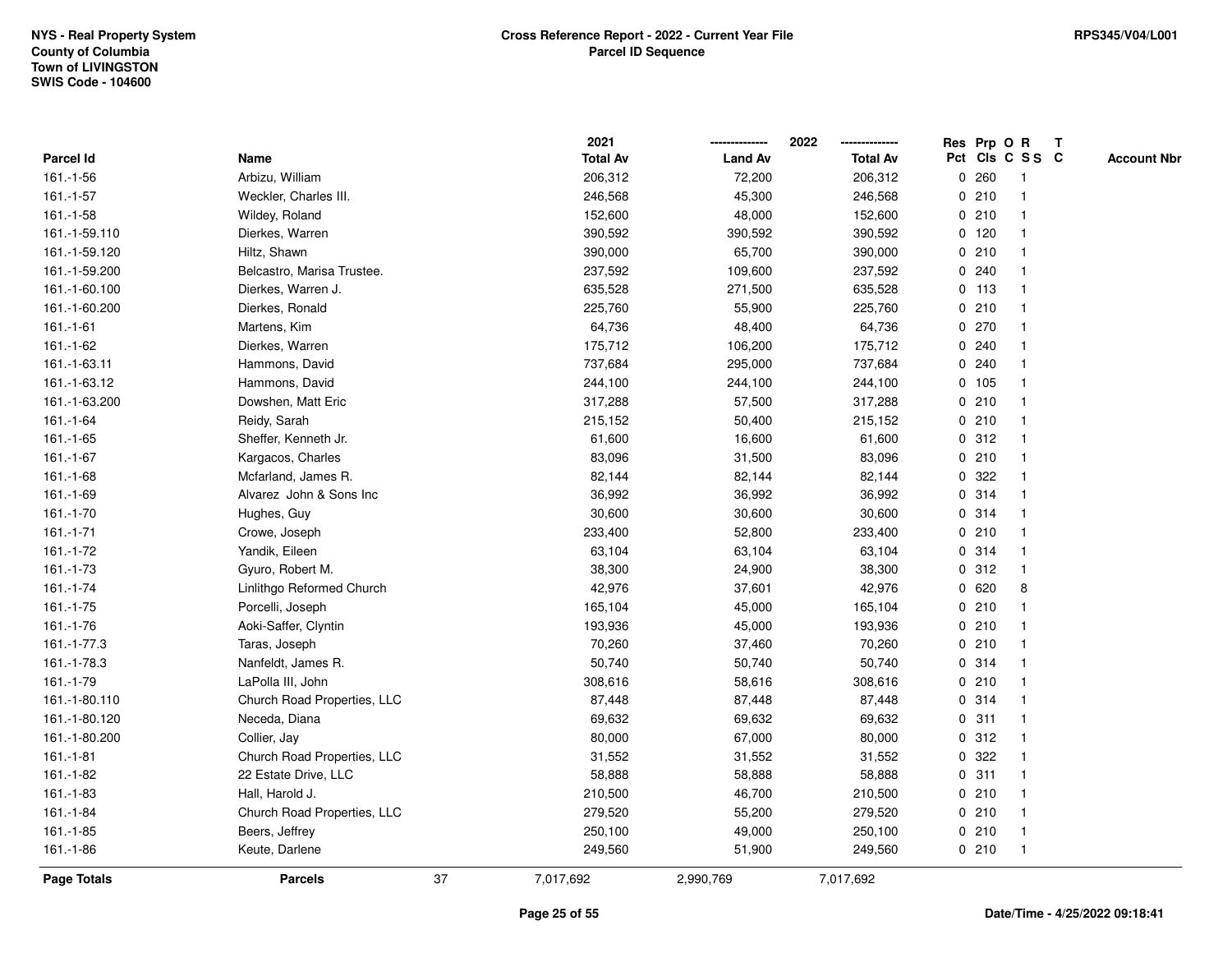|             |                        |    | 2021            |                | 2022            |             |       | Res Prp O R             | $\mathbf{T}$ |                    |
|-------------|------------------------|----|-----------------|----------------|-----------------|-------------|-------|-------------------------|--------------|--------------------|
| Parcel Id   | Name                   |    | <b>Total Av</b> | <b>Land Av</b> | <b>Total Av</b> |             |       | Pct Cls C S S C         |              | <b>Account Nbr</b> |
| 161.-1-87   | Keute, Andrew Sr.      |    | 70,000          | 59,600         | 70,000          |             | 0210  | -1                      |              |                    |
| 161.-1-88   | Yurista, Andrew        |    | 130,000         | 57,000         | 130,000         | $\mathbf 0$ | 210   |                         |              |                    |
| 161.-1-89   | Longo, Christopher     |    | 73,168          | 73,168         | 73,168          | $\mathbf 0$ | 311   | -1                      |              |                    |
| 161.-1-90   | Disavino, Michael      |    | 77,656          | 77,656         | 77,656          | 0           | 311   | -1                      |              |                    |
| 161.-1-91   | Disavino, Michael      |    | 93,432          | 93,432         | 93,432          | $\mathbf 0$ | 322   | $\mathbf{1}$            |              |                    |
| 161.-1-92   | Santoli, Domenico      |    | 70,176          | 70,176         | 70,176          |             | 0.311 | $\mathbf{1}$            |              |                    |
| 161.-1-93   | Hoffman, Shane E.      |    | 185,000         | 59,400         | 185,000         |             | 0210  |                         |              |                    |
| 161.-1-94   | Molinski, Tammy        |    | 247,180         | 57,200         | 247,180         |             | 0210  |                         |              |                    |
| 161.-1-95   | Schneider, Beverly     |    | 73,440          | 73,440         | 73,440          |             | 0.314 |                         |              |                    |
| 161.-1-96   | McDonald, Kelly M.     |    | 205,000         | 46,000         | 318,558         |             | 0.220 |                         |              |                    |
| 161.-1-97   | Pelesz, Stacy A.       |    | 178,024         | 46,000         | 178,024         |             | 0210  | $\mathbf{1}$            |              |                    |
| 161.-1-98   | The Birch's Foundation |    | 275,128         | 275,128        | 275,128         | 0           | 105   | 8                       |              |                    |
| 161.-1-99   | The Birch's Foundation |    | 155,856         | 155,856        | 155,856         |             | 0 105 | 8                       |              |                    |
| $161.-2-1$  | Rapp, Angela           |    | 210,000         | 36,300         | 210,000         |             | 0210  |                         |              |                    |
| $161.-2-2$  | Starr, David           |    | 149,700         | 43,600         | 149,700         |             | 0210  |                         |              |                    |
| $161.-2-3$  | Mathieu, Scott M.      |    | 205,632         | 38,400         | 205,632         |             | 0210  |                         |              |                    |
| $161.-2-4$  | Branam, Kevin          |    | 143,480         | 35,400         | 143,480         | 0           | 210   | $\overline{\mathbf{1}}$ |              |                    |
| $161.-2-5$  | Robbins, Michael       |    | 258,944         | 39,400         | 258,944         | 0           | 210   | $\overline{\mathbf{1}}$ |              |                    |
| $161.-2-6$  | Aldrich, Adam          |    | 180,472         | 39,900         | 180,472         |             | 0210  | $\mathbf{1}$            |              |                    |
| $161.-2-7$  | Couse, Steven          |    | 215,800         | 44,700         | 215,800         |             | 0210  |                         |              |                    |
| $161.-2-8$  | Shores, Robert         |    | 215,000         | 43,100         | 215,000         |             | 0210  |                         |              |                    |
| 161.-2-9    | Dicks, Vincent         |    | 281,520         | 39,300         | 281,520         |             | 0210  |                         |              |                    |
| 161.-2-10   | Bauer, Melanie         |    | 189,064         | 35,000         | 189,064         |             | 0210  |                         |              |                    |
| $161.-2-11$ | Dicarlo, John          |    | 198,016         | 35,000         | 198,016         | 0           | 210   | $\mathbf{1}$            |              |                    |
| 161.-2-12   | DeVito, Drazio         |    | 214,700         | 35,000         | 214,700         |             | 0210  | -1                      |              |                    |
| 161.-2-13   | Payne, John C.         |    | 212,976         | 35,000         | 212,976         |             | 0210  | $\mathbf 1$             |              |                    |
| $161.-2-14$ | Pinto, Joanna          |    | 162,500         | 48,100         | 162,500         |             | 0210  |                         |              |                    |
| 161.-2-15   | Colonial, Johnstown    |    | 35,000          | 35,000         | 35,000          |             | 0.311 |                         |              |                    |
| 161.-2-16   | McComb, Jordan         |    | 220,000         | 35,000         | 220,000         |             | 0210  |                         |              |                    |
| 161.-2-17   | Vicente, Alejandro     |    | 225,500         | 35,000         | 225,500         | 0           | 210   |                         |              |                    |
| 161.-2-18   | Vicenti, Alejandro     |    | 35,000          | 35,000         | 172,452         | 0           | 210   | $\mathbf{1}$            |              |                    |
| 161.-2-19   | Salvaggio, John J. Jr. |    | 35,000          | 35,000         | 35,000          | $\mathbf 0$ | 311   | $\mathbf{1}$            |              |                    |
| 161.-2-20   | Rapp, Joseph G.        |    | 35,000          | 35,000         | 35,000          |             | 0.311 |                         |              |                    |
| 161.-2-21   | Williams, Jayson       |    | 237,800         | 35,000         | 237,800         |             | 0210  |                         |              |                    |
| 161.-2-22   | Rocco, Joseph J.       |    | 214,800         | 35,000         | 214,800         |             | 0210  |                         |              |                    |
| 161.-2-23   | Rolon, Louis           |    | 245,000         | 35,000         | 245,000         |             | 0210  | $\mathbf{1}$            |              |                    |
| 161.-2-24   | Clark, Jennifer        |    | 184,400         | 40,400         | 184,400         |             | 0210  | $\mathbf{1}$            |              |                    |
| Page Totals | <b>Parcels</b>         | 37 | 6,139,364       | 2,047,656      | 6,390,374       |             |       |                         |              |                    |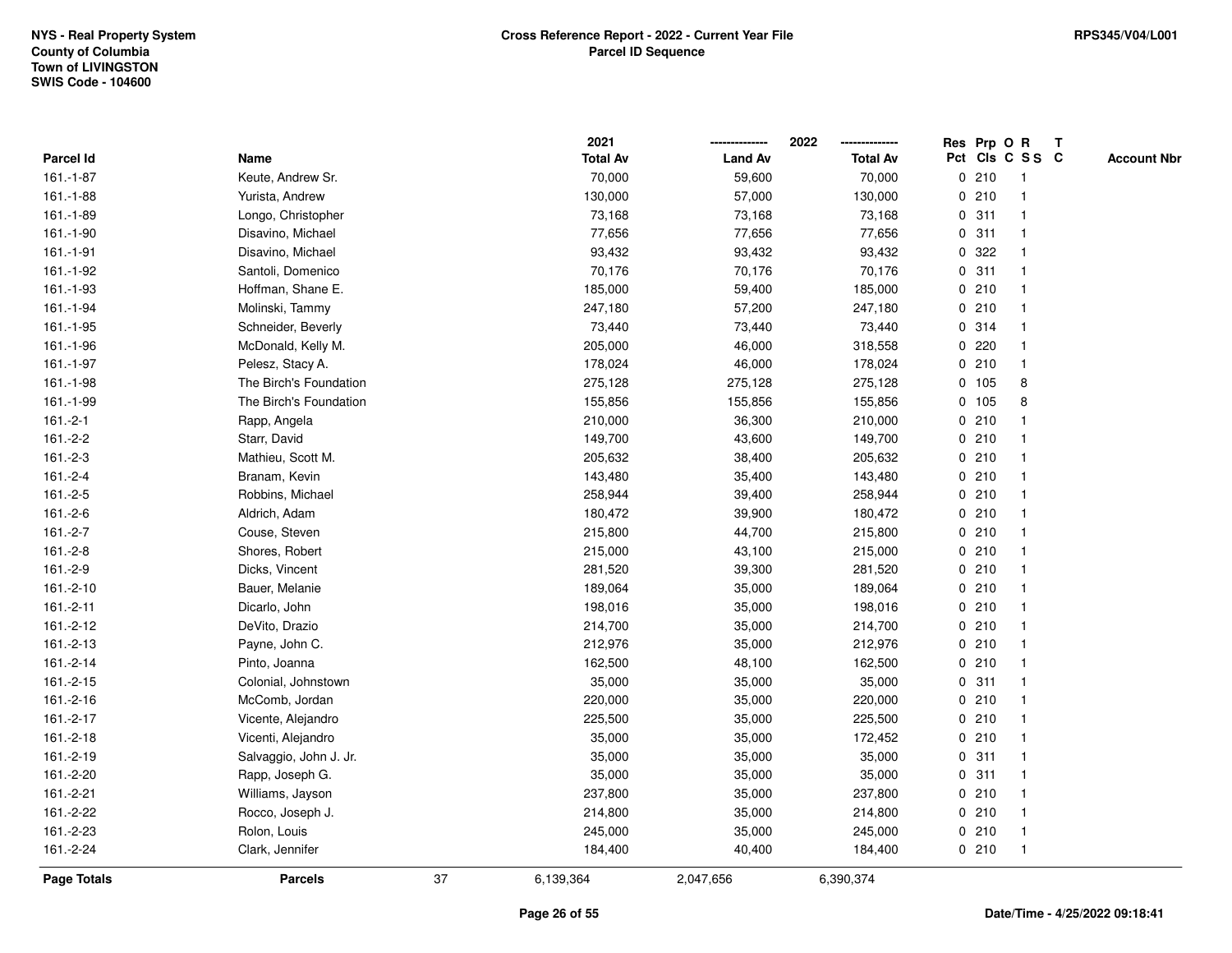|                  |                                      | 2021            |                | 2022            |              |       | Res Prp O R     | T |                    |
|------------------|--------------------------------------|-----------------|----------------|-----------------|--------------|-------|-----------------|---|--------------------|
| Parcel Id        | Name                                 | <b>Total Av</b> | <b>Land Av</b> | <b>Total Av</b> |              |       | Pct Cls C S S C |   | <b>Account Nbr</b> |
| 161.-2-25        | Demarest, Peter C.                   | 35,000          | 35,000         | 35,000          | $\mathbf 0$  | 311   | $\mathbf{1}$    |   |                    |
| 161.-2-26        | Santandra, Andrew                    | 185,700         | 35,000         | 185,700         | 0            | 210   | -1              |   |                    |
| 161.-2-28.1      | D'Addona Family Irrevoc. Trust       | 214,800         | 94,400         | 214,800         |              | 0210  | $\mathbf{1}$    |   |                    |
| 161.-2-28.2      | Montagna Verde, LLC                  | 379,200         | 129,200        | 379,200         |              | 0210  |                 |   |                    |
| $161.-3-1$       | Columbia Land Conservancy In         | 62,200          | 62,200         | 62,200          |              | 0.311 |                 |   |                    |
| $161.-3-2$       | Columbia Land Conservancy In         | 53,400          | 53,400         | 53,400          |              | 0.311 |                 |   |                    |
| $161.-3-3$       | Columbia Land Conservancy In         | 53,800          | 53,800         | 53,800          |              | 0.311 |                 |   |                    |
| $161.-3-4$       | Columbia Land Conservancy In         | 69,400          | 69,400         | 69,400          | 0            | 311   | $\mathbf{1}$    |   |                    |
| $161.1 - 1 - 1$  | Kindya, Steve                        | 115,800         | 53,584         | 115,800         |              | 0210  | -1              |   |                    |
| $161.1 - 1 - 2$  | Steuhl, Jeremy M.                    | 185,640         | 49,100         | 185,640         |              | 0210  | $\mathbf{1}$    |   |                    |
| $161.1 - 1 - 3$  | Town Of Livingston                   | 68,952          | 18,681         | 68,952          |              | 0 651 | 8               |   |                    |
| $161.1 - 1 - 4$  | Livingston Pumer Co. Inc.            | 243,440         | 39,862         | 243,440         |              | 0 692 | 8               |   |                    |
| $161.1 - 1 - 5$  | Nack, Sunnie                         | 164,560         | 44,000         | 164,560         | $\mathbf{0}$ | 280   |                 |   |                    |
| 161.1-1-6.100    | Diamanti, Michael L.                 | 262,072         | 32,000         | 262,072         |              | 0.280 | $\mathbf 1$     |   |                    |
| 161.1-1-6.200    | County Of Columbia                   | 138,312         | 37,720         | 138,312         | $\mathbf 0$  | 651   | 8               |   |                    |
| $161.1 - 1 - 7$  | Town Of Livingston                   | 22,440          | 22,440         | 22,440          | 0            | 330   | 8               |   |                    |
| $161.1 - 1 - 8$  | Livingston Pumper Co Inc, No #1      | 836,400         | 41,647         | 836,400         |              | 0 662 | 8               |   |                    |
| 161.1-1-9.100    | Bruno, Scott                         | 148,920         | 37,000         | 148,920         |              | 0210  |                 |   |                    |
| 161.1-1-9.200    | Livingston Pumper No 1               | 27,200          | 27,200         | 27,200          |              | 0 662 | 8               |   |                    |
| $161.1 - 1 - 11$ | Algie, David III.                    | 154,350         | 35,000         | 154,350         |              | 0210  |                 |   |                    |
| 161.1-1-12       | Marben, Heidi Ann                    | 132,192         | 22,300         | 132,192         |              | 0210  |                 |   |                    |
| 161.1-1-13       | Bradley, William W.                  | 96,288          | 28,300         | 96,288          |              | 0210  |                 |   |                    |
| 161.1-1-14       | Gurvitz, Mark J.                     | 173,944         | 51,100         | 173,944         |              | 0210  | -1              |   |                    |
| $161.1 - 1 - 15$ | Bulos, Yusef                         | 148,648         | 32,400         | 148,648         |              | 0210  | $\mathbf{1}$    |   |                    |
| $161.1 - 1 - 16$ | Hutchinson, Mark                     | 596,200         | 55,000         | 596,200         |              | 0210  |                 |   |                    |
| 161.1-1-17       | Benton, James E.                     | 128,248         | 29,300         | 128,248         |              | 0210  |                 |   |                    |
| 161.1-1-18.100   | Klein Kill Fruit                     | 51,136          | 51,136         | 51,136          |              | 0.314 |                 |   |                    |
| 161.1-1-19       | Nederlof, Trevor                     | 215,000         | 35,000         | 215,000         |              | 0210  |                 |   |                    |
| 161.1-1-20       | Town Of Livingston                   | 45,288          | 34,449         | 45,288          | 0            | 312   | 8               |   |                    |
| 161.1-1-21       | Wisser, Chad D.                      | 84,048          | 15,405         | 84,048          | $\mathbf 0$  | 210   |                 |   |                    |
| 161.1-1-22       | Leggett, Kenneth                     | 213,520         | 47,756         | 213,520         |              | 0 449 | 1               |   |                    |
| 161.1-1-23       | Manetta, Thomas J.                   | 157,080         | 36,300         | 157,080         |              | 0210  | $\mathbf 1$     |   |                    |
| 161.1-1-24       | Kenneth P Leggett Trust No1, of 2019 | 210,000         | 42,660         | 210,000         |              | 0210  |                 |   |                    |
| 161.1-1-25       | Wright, Diane E.                     | 273,900         | 37,000         | 273,900         |              | 0.280 |                 |   |                    |
| 161.1-1-26       | Stefanou Trustee, Patricia           | 170,000         | 30,700         | 170,000         |              | 0210  |                 |   |                    |
| 161.1-1-27       | Schneider, Marvin                    | 167,960         | 31,900         | 167,960         |              | 0210  | -1              |   |                    |
| 161.1-1-28       | Bridges, Sheila A.                   | 71,536          | 23,000         | 71,536          |              | 0210  | $\overline{1}$  |   |                    |
| Page Totals      | 37<br><b>Parcels</b>                 | 6,356,574       | 1,574,340      | 6,356,574       |              |       |                 |   |                    |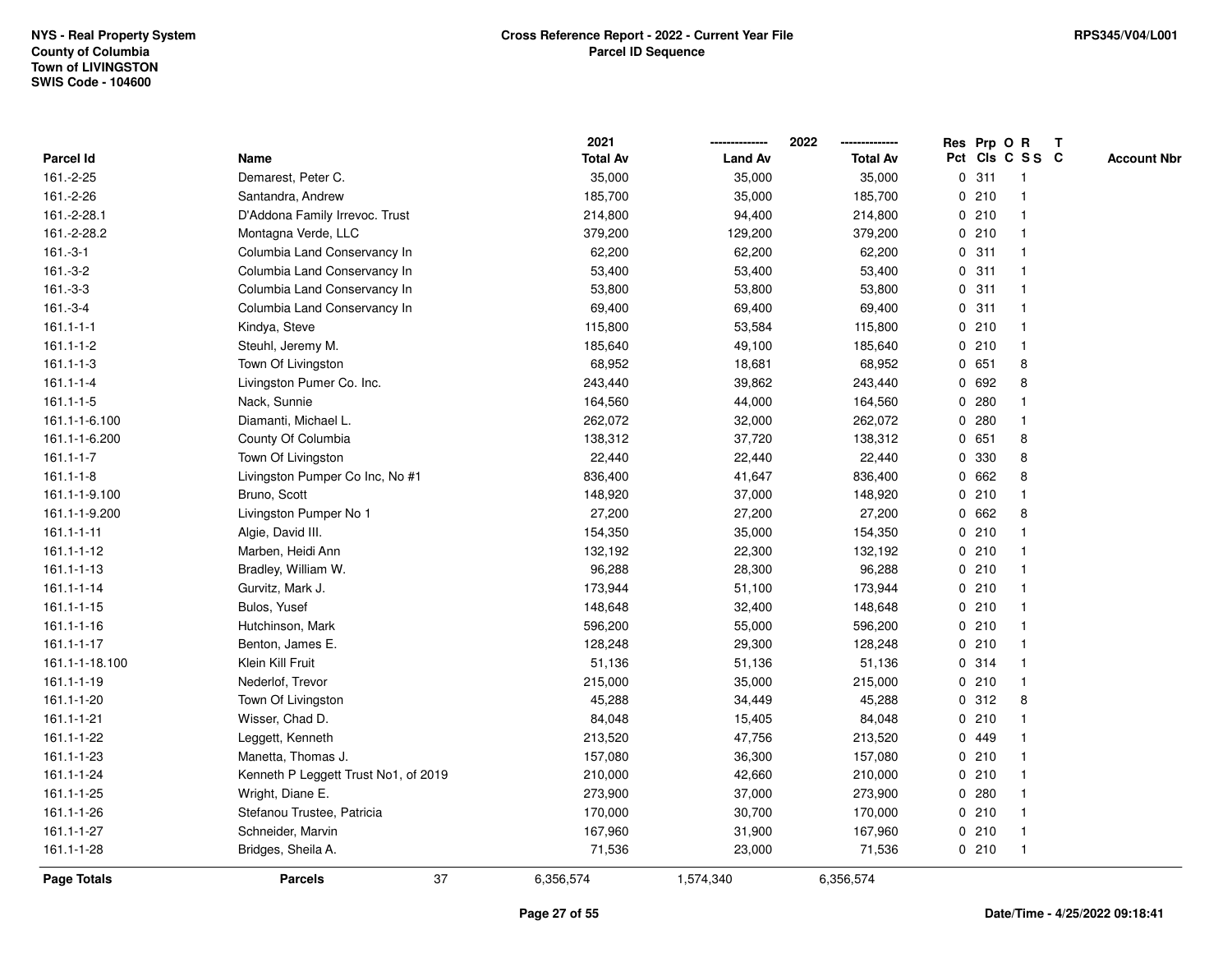|             |                          |    | 2021            |                | 2022            |             |       | Res Prp O R     | $\mathsf{T}$ |                    |
|-------------|--------------------------|----|-----------------|----------------|-----------------|-------------|-------|-----------------|--------------|--------------------|
| Parcel Id   | Name                     |    | <b>Total Av</b> | <b>Land Av</b> | <b>Total Av</b> |             |       | Pct Cls C S S C |              | <b>Account Nbr</b> |
| 161.1-1-29  | Bridges, Sheila          |    | 290,000         | 35,600         | 290,000         |             | 0210  | 1               |              |                    |
| 161.1-1-30  | Matza, Alexis R.         |    | 220,000         | 35,000         | 220,000         | 0           | 210   |                 |              |                    |
| 161.1-1-31  | Lennon, Dana M.          |    | 72,352          | 40,300         | 72,352          |             | 0270  | -1              |              |                    |
| 161.1-1-32  | Town Of Livingston       |    | 111,520         | 33,436         | 111,520         | $\mathbf 0$ | 611   | 8               |              |                    |
| 161.1-1-33  | Roy, Mark S.             |    | 172,224         | 72,200         | 172,224         | $\mathbf 0$ | 240   | 1               |              |                    |
| 161.1-1-34  | Keegan, Susan            |    | 194,736         | 45,900         | 194,736         |             | 0210  | $\mathbf 1$     |              |                    |
| 161.1-1-35  | Peterson, Richard A. Jr. |    | 172,312         | 65,400         | 172,312         |             | 0210  |                 |              |                    |
| 161.1-1-36  | Fallon, Nialls           |    | 212,000         | 38,000         | 212,000         |             | 0210  |                 |              |                    |
| 161.1-1-37  | Clark, Carole            |    | 215,800         | 39,800         | 215,800         |             | 0210  |                 |              |                    |
| 161.1-1-38  | Feli, Pauline            |    | 120,496         | 28,300         | 120,496         |             | 0210  |                 |              |                    |
| 161.1-1-39  | Hapeman, William R.      |    | 189,720         | 48,000         | 189,720         | 0           | 210   | -1              |              |                    |
| 161.1-1-40  | DeChamp, Shane           |    | 133,144         | 45,000         | 133,144         |             | 0210  | $\overline{1}$  |              |                    |
| 161.1-1-41  | Baker, Mary Ellen        |    | 153,272         | 47,900         | 153,272         |             | 0210  |                 |              |                    |
| 161.1-1-42  | Dewey, Robert            |    | 106,352         | 30,800         | 106,352         |             | 0210  |                 |              |                    |
| 161.1-1-43  | Ramos, Mercedes          |    | 107,304         | 19,800         | 107,304         |             | 0210  |                 |              |                    |
| 161.1-1-44  | Franck, Dale Stewart     |    | 176,120         | 27,700         | 176,120         |             | 0210  | -1              |              |                    |
| 161.1-1-45  | Leggett, Kenneth P.      |    | 104,584         | 26,100         | 104,584         | 0           | 210   | $\overline{1}$  |              |                    |
| 161.1-1-46  | <b>Reformed Church</b>   |    | 908,344         | 45,097         | 908,344         | 0           | 620   | 8               |              |                    |
| 161.1-1-47  | <b>Reformed Church</b>   |    | 138,720         | 121,370        | 138,720         |             | 0 695 | 8               |              |                    |
| 161.1-1-48  | Boote, Michael           |    | 219,912         | 49,200         | 219,912         |             | 0210  |                 |              |                    |
| 161.1-1-49  | Macaluso, Geraldine      |    | 170,408         | 42,300         | 170,408         |             | 0210  |                 |              |                    |
| 161.1-1-50  | Lippert, John            |    | 82,400          | 14,000         | 82,400          |             | 0 534 |                 |              |                    |
| 161.1-1-51  | Chalfant, Sarah          |    | 148,104         | 49,800         | 148,104         |             | 0210  |                 |              |                    |
| 161.1-1-52  | Gilhooly, Denise         |    | 93,024          | 27,300         | 93,024          | 0           | 210   | $\overline{1}$  |              |                    |
| 161.1-1-53  | Town Of Livingston       |    | 292,400         | 34,150         | 292,400         | 0           | 652   | 8               |              |                    |
| 161.1-1-55  | Dougherty, Michael       |    | 375,800         | 32,400         | 375,800         |             | 0.280 |                 |              |                    |
| 161.1-1-56  | Thorson, Candace C.      |    | 194,800         | 30,600         | 194,800         |             | 0210  |                 |              |                    |
| 161.1-1-57  | Hardy, Jonathan S.       |    | 272,500         | 22,500         | 272,500         |             | 0210  |                 |              |                    |
| 161.1-1-58  | Gapinski, Raymond R.     |    | 135,320         | 21,500         | 135,320         |             | 0210  |                 |              |                    |
| 161.1-1-59  | Webber, Ann              |    | 116,000         | 57,800         | 116,000         | 0           | 280   |                 |              |                    |
| 161.1-1-60  | Davis, Lisa C.           |    | 335,000         | 45,000         | 335,000         | 0           | 210   | $\overline{1}$  |              |                    |
| 161.1-1-61  | Bellinger, Robert        |    | 177,480         | 44,400         | 177,480         |             | 0210  | $\mathbf 1$     |              |                    |
| 161.1-1-62  | Bellinger, Robert J.     |    | 106,400         | 27,300         | 106,400         |             | 0210  |                 |              |                    |
| 161.1-1-63  | Gatti, Regina            |    | 63,920          | 12,300         | 63,920          |             | 0210  |                 |              |                    |
| 161.1-1-64  | Bellinger, Robert J.     |    | 147,424         | 42,500         | 147,424         |             | 0210  |                 |              |                    |
| 161.1-1-65  | Fletcher, Joseph M.      |    | 135,320         | 33,300         | 135,320         |             | 0210  | $\overline{1}$  |              |                    |
| 161.1-1-67  | Dimm, Lewis              |    | 182,900         | 46,000         | 182,900         |             | 0210  | $\overline{1}$  |              |                    |
| Page Totals | <b>Parcels</b>           | 37 | 7,048,112       | 1,478,053      | 7,048,112       |             |       |                 |              |                    |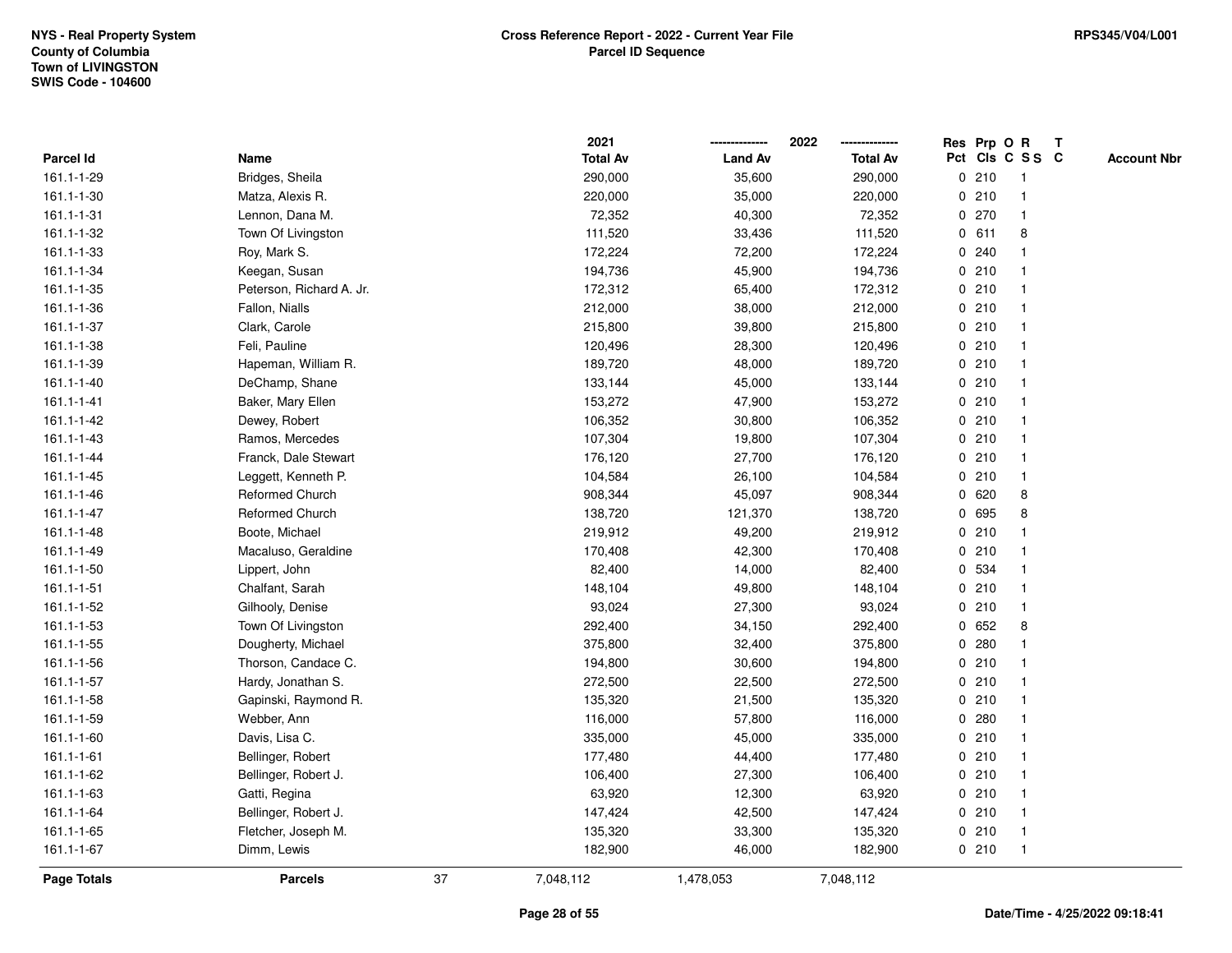|                    |                                | 2021            |                | 2022<br>-------------- | Res Prp O R |         |                 | $\mathbf{T}$ |                    |
|--------------------|--------------------------------|-----------------|----------------|------------------------|-------------|---------|-----------------|--------------|--------------------|
| Parcel Id          | Name                           | <b>Total Av</b> | <b>Land Av</b> | <b>Total Av</b>        |             |         | Pct Cls C S S C |              | <b>Account Nbr</b> |
| 161.1-1-68         | Sofokles, Michael              | 130,288         | 20,300         | 130,288                |             | 0210    | -1              |              |                    |
| 161.1-1-69         | Krein, Craig P.                | 148,920         | 49,100         | 148,920                | 0           | 210     |                 |              |                    |
| $170.-1-2.1$       | Sirmon, Barry                  | 265,500         | 60,000         | 265,500                |             | 0.240   |                 |              |                    |
| 170.-1-2.2         | Henderson, Stephen             | 1,000,000       | 115,600        | 1,000,000              | 0           | 210     | $\mathbf{1}$    |              |                    |
| 170.-1-3.100       | PeggyMcGrath Rockefeller Found | 246,568         | 246,568        | 246,568                |             | 0, 105  | $\mathbf{1}$    |              |                    |
| 170.-1-3.200       | Jurkowski, Raymond J.          | 328,000         | 48,500         | 328,000                |             | 0210    | -1              |              |                    |
| $170.-1-4$         | Bowser, David                  | 7,888           | 7,888          | 7,888                  |             | 0.314   |                 |              |                    |
| $170.-1-5$         | Bowser, David                  | 124,984         | 27,300         | 124,984                |             | 0210    |                 |              |                    |
| 170.-1-6.111       | Shiva, Alexandra               | 1,092,500       | 345,900        | 1,092,500              |             | $0$ 120 |                 |              |                    |
| 170.-1-6.112       | Ettinger, Barbara P.           | 726,104         | 101,300        | 726,104                |             | 0.240   |                 |              |                    |
| 170.-1-6.120       | Schumer, Robert P.             | 110,024         | 110,024        | 110,024                |             | 0, 105  | $\mathbf{1}$    |              |                    |
| 170.-1-6.121       | PeggyMcGrath Rockefeller Found | 410,312         | 410,312        | 410,312                | $\mathbf 0$ | 105     | $\mathbf{1}$    |              |                    |
| 170.-1-6.200       | Clermont Bible Church          | 947,784         | 122,322        | 947,784                |             | 0620    | 8               |              |                    |
| $170.-1-7$         | Lindholm Family Farm LLC       | 1,045,500       | 521,500        | 1,045,500              |             | $0$ 151 |                 |              |                    |
| $170.-1-8$         | Gropp, Henry                   | 148,240         | 34,400         | 148,240                |             | 0210    |                 |              |                    |
| $170.-1-9$         | Geigner, George                | 61,336          | 35,000         | 61,336                 |             | 0270    |                 |              |                    |
| 170.-1-10.100      | The Charles Knauss Rev. Trust  | 349,500         | 349,500        | 349,500                |             | $0$ 120 |                 |              |                    |
| 170.-1-10.200      | Salkin, Jonathon               | 429,216         | 69,300         | 429,216                | 0           | 210     | $\mathbf{1}$    |              |                    |
| $170.-1-12$        | Zynda, Kyle                    | 145,800         | 35,000         | 145,800                |             | 0210    | -1              |              |                    |
| $170.-1-13$        | Saulpaugh, Linda               | 370,872         | 39,600         | 370,872                |             | 0210    |                 |              |                    |
| $170.-1-14.1$      | Diesing, Sarah E.              | 274,000         | 37,700         | 274,000                |             | 0220    |                 |              |                    |
| 170.-1-14.2        | Abrahams, Benjamin             | 154,700         | 48,800         | 154,700                | 0           | 220     |                 |              |                    |
| 170.-1-15          | Anderson, John Jr.             | 228,888         | 33,300         | 228,888                |             | 0210    |                 |              |                    |
| $170.-1-16$        | Anderson, John L. Jr.          | 116,144         | 35,300         | 116,144                | $\mathbf 0$ | 210     | $\mathbf{1}$    |              |                    |
| 170.-1-17.3        | Mwd Llc                        | 361,760         | 75,248         | 361,760                |             | 0411    | -1              |              |                    |
| 170.-1-17.111      | Amrod Enterprises, LLC         | 385,000         | 52,500         | 192,880                |             | 0400    | -1              |              |                    |
| 170.-1-17.112      | Amrod Enterprises, LLC         | 52,360          | 52,360         | 52,360                 |             | 0 314   |                 |              |                    |
| 170.-1-17.200      | Germantown Telephone Co        | 49,640          | 35,000         | 49,640                 |             | 0 831   | 6               |              |                    |
| 170.-1-18.111      | Martinez, Angel                | 219,800         | 54,800         | 219,800                |             | 0210    |                 |              |                    |
| 170.-1-18.112      | Forbes, Godfrey D.             | 56,984          | 56,984         | 56,984                 | 0           | 314     |                 |              |                    |
| 170.-1-18.121      | Williams, Philip J.            | 170,000         | 59,900         | 170,000                |             | 0210    | $\mathbf{1}$    |              |                    |
| 170.-1-18.122      | Keegan, Gary                   | 209,304         | 45,000         | 243,069                |             | 0210    | $\mathbf{1}$    |              |                    |
| 170.-1-18.200      | Ojeda, Dulce                   | 128,248         | 45,400         | 128,248                |             | 0210    |                 |              |                    |
| $170.-1-19$        | PIETRO & ANA LLC               | 132,328         | 132,328        | 132,328                |             | 0 105   |                 |              |                    |
| 170.-1-20          | Lindholm Family Farm LLC       | 85,680          | 85,680         | 85,680                 |             | 0, 105  |                 |              |                    |
| 170.-1-21          | Burns, George J. Jr.           | 122,400         | 45,000         | 122,400                |             | 0210    | $\overline{1}$  |              |                    |
| 170.-1-23          | Burns, Theresa N.              | 252,280         | 56,200         | 252,280                |             | 0210    | $\mathbf{1}$    |              |                    |
| <b>Page Totals</b> | 37<br><b>Parcels</b>           | 11,088,852      | 3,700,914      | 10,930,497             |             |         |                 |              |                    |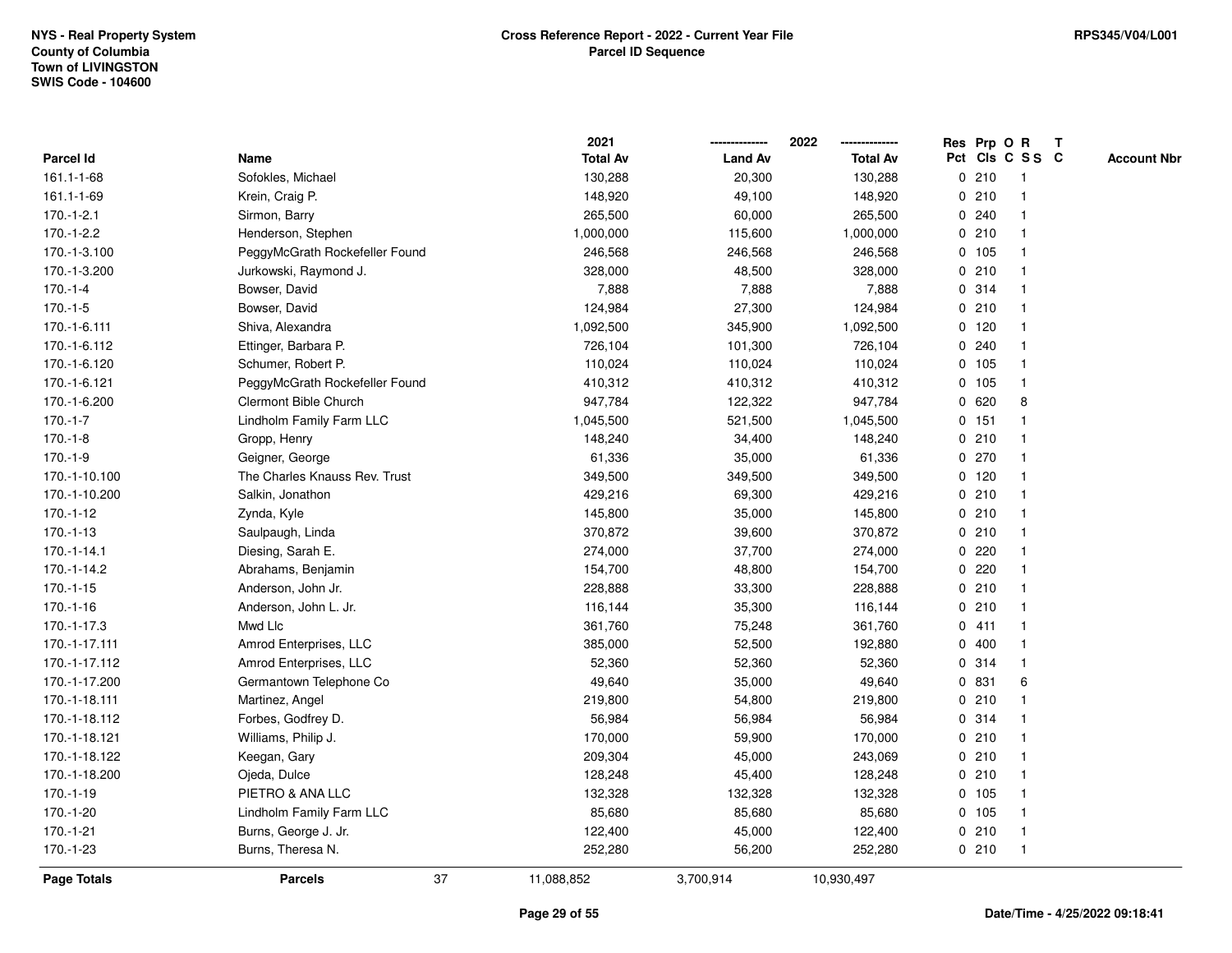|               |                                   | 2021            |                | 2022            |              |         | Res Prp O R     | T |                    |
|---------------|-----------------------------------|-----------------|----------------|-----------------|--------------|---------|-----------------|---|--------------------|
| Parcel Id     | Name                              | <b>Total Av</b> | <b>Land Av</b> | <b>Total Av</b> |              |         | Pct Cls C S S C |   | <b>Account Nbr</b> |
| 170.-1-24     | Maffucci, Marc T.                 | 230,384         | 15,300         | 230,384         | 0            | 220     | -1              |   |                    |
| 170.-1-25     | Leibert, Gregory                  | 259,496         | 46,000         | 259,496         | 0            | 210     | -1              |   |                    |
| 170.-1-26     | Tompkins, Jason T.                | 267,600         | 38,500         | 267,600         |              | 0210    | $\mathbf 1$     |   |                    |
| 170.-1-27     | Kattelson, Raina                  | 79,424          | 28,300         | 79,424          |              | 0210    |                 |   |                    |
| $170.-1-28$   | Mcguire, William                  | 213,520         | 57,300         | 213,520         |              | 0.280   |                 |   |                    |
| 170.-1-29     | Saulpaugh George W & Son Inc      | 215,288         | 174,200        | 215,288         |              | 0.312   |                 |   |                    |
| 170.-1-30     | Unson-Bendix, Amy                 | 40,256          | 28,500         | 40,256          |              | 0.260   |                 |   |                    |
| 170.-1-32     | Wisowaty, Pearline                | 127,704         | 34,396         | 127,704         | $\mathbf 0$  | 210     |                 |   |                    |
| 170.-1-33     | Ostoyich, Matthew                 | 98,736          | 39,550         | 98,736          |              | 0210    |                 |   |                    |
| 170.-1-34     | Alvarez, Thomas                   | 65,700          | 17,500         | 65,700          |              | 0210    | $\mathbf 1$     |   |                    |
| 170.-1-35     | Geraghty, Faydra                  | 78,336          | 25,764         | 78,336          |              | 0.260   |                 |   |                    |
| 170.-1-36     | Ross, John F.                     | 225,000         | 35,000         | 225,000         |              | 0.280   |                 |   |                    |
| 170.-1-37     | Webber, Joyelle L.                | 160,480         | 25,764         | 171,780         |              | 0210    |                 |   |                    |
| 170.-1-38     | DGR Holdings, LLC                 | 450,000         | 90,000         | 450,000         |              | 0 449   |                 |   |                    |
| 170.-1-39     | <b>Blue Stores Livingston LLC</b> | 50,955          | 50,955         | 50,955          | $\mathbf 0$  | 421     |                 |   |                    |
| 170.-1-40     | Olah, Steve J.                    | 129,200         | 58,800         | 129,200         | $\mathbf{0}$ | 210     | $\mathbf{1}$    |   |                    |
| $170.-1-41$   | Niagara Mohawk Power Corp         | 261,948         | 51,000         | 261,948         |              | 0 872   | 6               |   |                    |
| 170.-1-43     | Bolvin, Benoit                    | 236,500         | 35,000         | 236,500         |              | 50 280  |                 |   |                    |
| $170.-1-44$   | Alder, Nathan                     | 166,600         | 50,100         | 166,600         |              | 0210    |                 |   |                    |
| 170.-1-45.1   | Dempsey, Patrick                  | 150,960         | 45,000         | 150,960         |              | 0210    |                 |   |                    |
| 170.-1-45.2   | Grannis, Ulrike                   | 108,528         | 42,000         | 108,528         |              | 0210    |                 |   |                    |
| $170.-1-46$   | Sundheimer, Harry                 | 218,688         | 44,000         | 252,088         |              | 0210    |                 |   |                    |
| 170.-1-47     | Coons, Philip A.                  | 251,900         | 35,000         | 251,900         |              | 0210    | -1              |   |                    |
| 170.-1-49     | Kukon Brothers Property           | 589,288         | 339,900        | 589,288         |              | $0$ 140 |                 |   |                    |
| 170.-1-50     | Ostoyich, James G.                | 176,800         | 61,200         | 176,800         |              | 0210    |                 |   |                    |
| 170.-1-51     | Schumer, Robert P.                | 602,616         | 128,200        | 602,616         |              | 0.240   |                 |   |                    |
| 170.-1-52.111 | Hayes, Edward                     | 218,688         | 57,400         | 218,688         |              | 0210    |                 |   |                    |
| 170.-1-52.112 | Tsironis, Roxann                  | 39,500          | 39,500         | 39,500          |              | 0210    |                 |   |                    |
| 170.-1-52.120 | Glick, Philip O.                  | 291,800         | 51,900         | 291,800         |              | 0210    |                 |   |                    |
| 170.-1-52.200 | Martinez, Blanca                  | 170,500         | 45,000         | 170,500         | 0            | 210     |                 |   |                    |
| 170.-1-53     | Rozycki, Lawrence                 | 286,552         | 101,100        | 286,552         | 0            | 240     | $\mathbf 1$     |   |                    |
| 170.-1-54.100 | Richmond Hill 1808 LLC            | 1,000,000       | 251,300        | 1,000,000       |              | $0$ 120 |                 |   |                    |
| 170.-1-54.200 | Richmond Hill 1808 LLC            | 145,000         | 50,000         | 145,000         |              | $0$ 120 |                 |   |                    |
| $170.-1-55$   | Traudt, Glenn L. Jr.              | 104,400         | 54,400         | 104,400         |              | 0210    |                 |   |                    |
| 170.-1-56     | Hamilton, Michael                 | 201,700         | 54,600         | 201,700         |              | 0210    |                 |   |                    |
| 170.-1-57     | Bushnell, Robert                  | 162,100         | 40,000         | 162,100         | 0            | 210     |                 |   |                    |
| 170.-2-2      | F.H. Stickles and Son, Inc.       | 528,250         | 218,347        | 528,250         |              | 0 720   | $\overline{1}$  |   |                    |
| Page Totals   | 37<br><b>Parcels</b>              | 8,604,397       | 2,560,776      | 8,649,097       |              |         |                 |   |                    |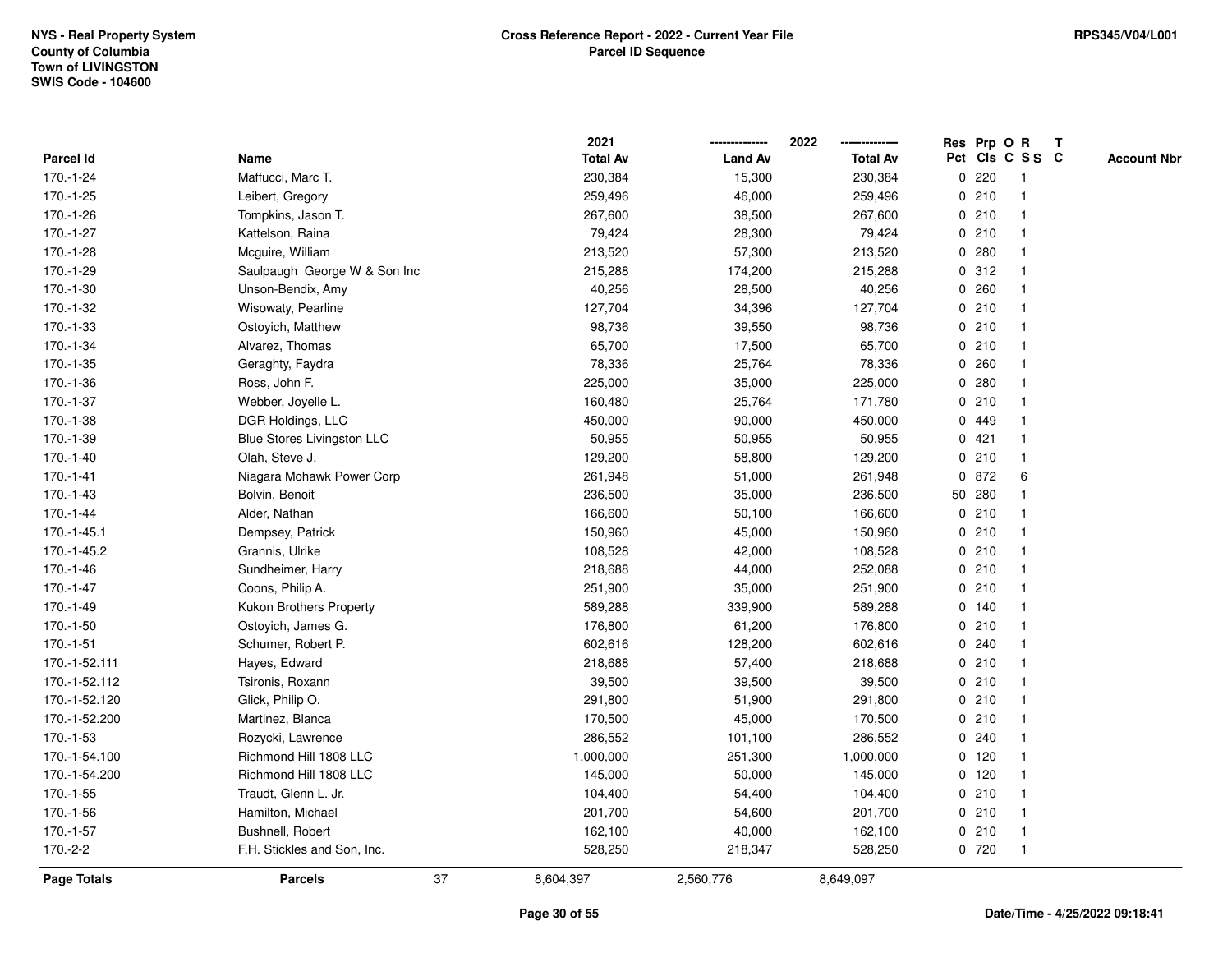|               |                                    | 2021            |                | 2022            |             |         | Res Prp O R     | $\mathbf{T}$ |                    |
|---------------|------------------------------------|-----------------|----------------|-----------------|-------------|---------|-----------------|--------------|--------------------|
| Parcel Id     | Name                               | <b>Total Av</b> | <b>Land Av</b> | <b>Total Av</b> |             |         | Pct Cls C S S C |              | <b>Account Nbr</b> |
| 170.-2-3.111  | Henderson, Stephen                 | 61,996          | 61,996         | 61,996          |             | 0.311   |                 |              |                    |
| 170.-2-3.112  | Wagner, Christen                   | 20,000          | 20,000         | 20,000          | 0           | 311     |                 |              |                    |
| 170.-2-3.120  | Wagner, Christen                   | 244,800         | 118,300        | 244,800         |             | 20 280  |                 |              |                    |
| 170.-2-3.200  | PeggyMcGrath Rockefeller Found     | 324,224         | 324,224        | 324,224         |             | 0 105   | -1              |              |                    |
| 170.-2-4      | Wagner, Jared N                    | 110,296         | 31,300         | 110,296         |             | 0210    | $\mathbf 1$     |              |                    |
| 170.-2-5      | Sequel Stallions New York LLC      | 1,725,800       | 253,300        | 1,725,800       |             | $0$ 116 | -1              |              |                    |
| 170.-2-6.111  | The MaryAnn Fish Revocable, Trust  | 521,944         | 308,000        | 521,944         |             | $0$ 120 |                 |              |                    |
| 170.-2-6.112  | <b>CARE MOUNT MEDICAL</b>          | 282,336         | 46,215         | 282,336         |             | 0 465   |                 |              |                    |
| 170.-2-6.121  | PeggyMcGrath Rockefeller Found     | 355,096         | 355,096        | 355,096         |             | 0 105   |                 |              |                    |
| 170.-2-6.122  | Webster Co-Trust, Felicia          | 292,264         | 83,300         | 292,264         |             | 0.240   |                 |              |                    |
| 170.-2-6.200  | THe Mary Ann Fish Revocable, Trust | 343,560         | 46,300         | 332,352         |             | 0.280   | -1              |              |                    |
| 170.-2-7.1    | Fleming, Lynn                      | 201,000         | 105,100        | 201,000         | $\mathbf 0$ | 220     |                 |              |                    |
| 170.-2-7.2    | Fleming, Lynn                      | 112,000         | 48,500         | 112,000         |             | $0$ 220 |                 |              |                    |
| 170.-2-8.1    | Scott, Leigh                       | 70,992          | 70,992         | 70,992          |             | 0.311   |                 |              |                    |
| 170.-2-8.2    | Sequel Stallions New York LLC      | 843,500         | 393,500        | 843,500         |             | $0$ 120 |                 |              |                    |
| 170.-2-9.111  | Moore, Laurence E.                 | 58,344          | 58,344         | 58,344          |             | 0.314   | -1              |              |                    |
| 170.-2-9.112  | Moore, L Edward                    | 56,300          | 36,300         | 56,300          | $\mathbf 0$ | 210     |                 |              |                    |
| 170.-2-9.120  | Albizu, Monica - Trustee           | 146,608         | 47,400         | 146,608         |             | 0210    | -1              |              |                    |
| 170.-2-9.200  | Moore, John E.                     | 32,640          | 32,640         | 32,640          |             | 0.314   | $\mathbf 1$     |              |                    |
| 170.-2-10     | Moore, John E.                     | 121,992         | 23,900         | 121,992         |             | 0210    |                 |              |                    |
| 170.-2-11     | Cornell, Susan                     | 107,712         | 33,600         | 107,712         |             | 0210    |                 |              |                    |
| 170.-2-12     | laccino, Toni L.                   | 136,272         | 45,000         | 136,272         |             | 0210    |                 |              |                    |
| 170.-2-13.100 | Maple Lane Associates, LLC         | 1,557,091       | 119,922        | 1,557,091       |             | 0416    |                 |              |                    |
| 170.-2-13.200 | Engelhardt, Danielle               | 198,560         | 35,500         | 198,560         |             | 0 230   | $\mathbf{1}$    |              |                    |
| 170.-2-14     | Steele, Jonathan M.                | 87,312          | 16,300         | 87,312          |             | 0210    | -1              |              |                    |
| 170.-2-15     | Kane, Vincent E.                   | 155,800         | 47,100         | 155,800         |             | 0210    | $\mathbf 1$     |              |                    |
| 170.-2-16.1   | Fleming, Lynn                      | 365,000         | 94,000         | 365,000         |             | 0270    |                 |              |                    |
| 170.-2-16.2   | Fallon, Robert J.                  | 90,856          | 45,000         | 90,856          |             | 0270    |                 |              |                    |
| 170.-2-17     | Dwyer, Thomas                      | 148,900         | 36,300         | 148,900         |             | 0210    |                 |              |                    |
| 170.-2-18.100 | Keil Equipment Co Inc              | 675,000         | 70,745         | 675,000         | 0           | 449     |                 |              |                    |
| 170.-2-18.200 | Keil Realty Llc                    | 97,240          | 17,775         | 97,240          |             | 0 449   |                 |              |                    |
| 170.-2-19     | Tellekamp, Lynda                   | 150,000         | 38,000         | 150,000         |             | 0210    | $\mathbf 1$     |              |                    |
| 170.-2-20     | Smith, Corinne R.                  | 175,000         | 39,300         | 175,000         |             | 0210    |                 |              |                    |
| 170.-2-21.2   | Bruno, Joseph A.                   | 42,500          | 41,500         | 262,700         |             | 0210    |                 |              |                    |
| 170.-2-21.11  | DeLaurentis, April                 | 134,200         | 38,600         | 134,200         |             | 0210    |                 |              |                    |
| 170.-2-21.12  | Funk, Ellwood                      | 271,300         | 42,500         | 271,300         |             | 0210    | $\mathbf 1$     |              |                    |
| 170.-2-22     | Jurkowski, Frank                   | 211,480         | 73,900         | 211,480         |             | 0.240   | $\mathbf 1$     |              |                    |
| Page Totals   | 37<br><b>Parcels</b>               | 10,529,915      | 3,299,749      | 10,738,907      |             |         |                 |              |                    |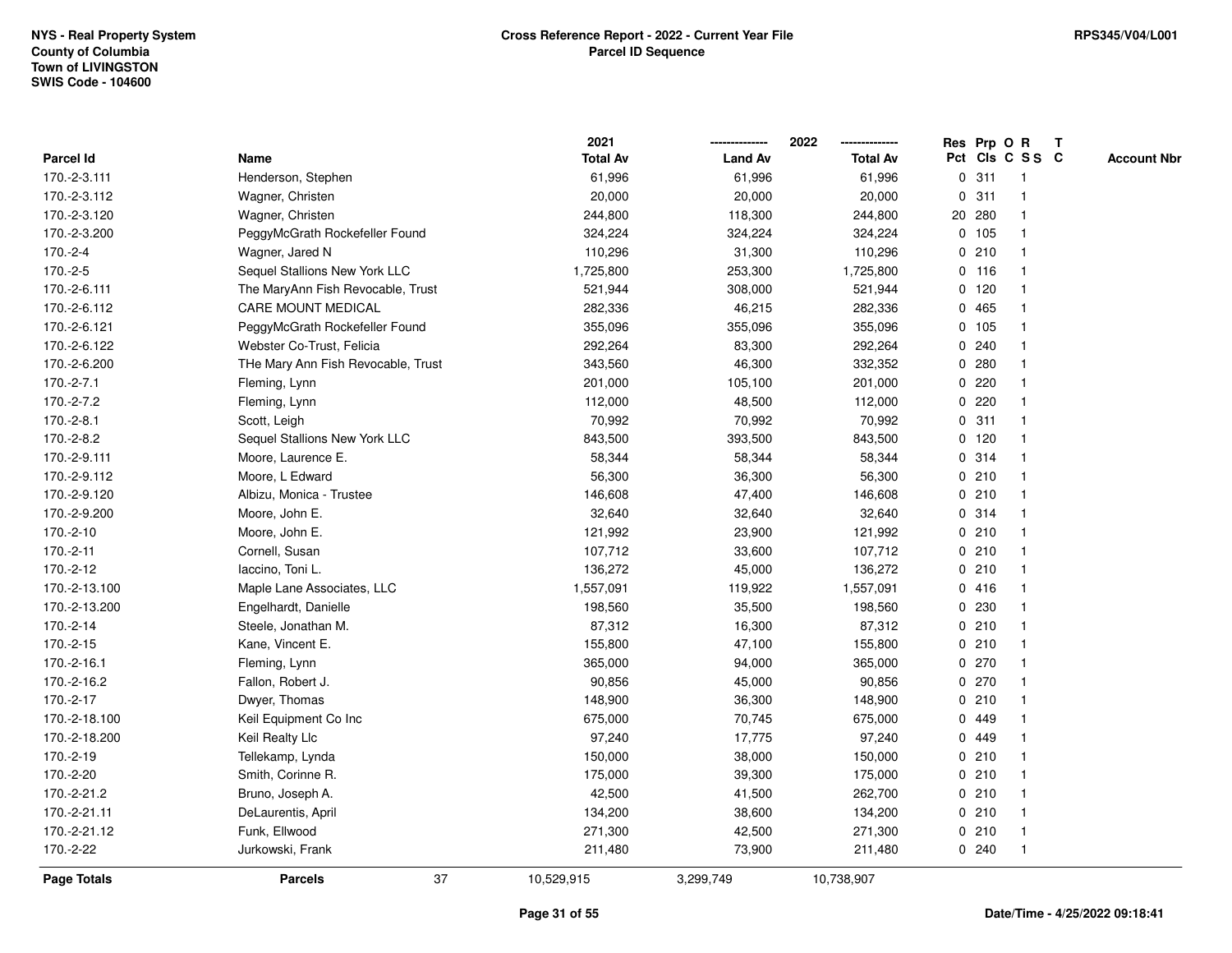|               |                              |    | 2021            |                | 2022<br>--------------- |   | Res Prp O R |                 | T |                    |
|---------------|------------------------------|----|-----------------|----------------|-------------------------|---|-------------|-----------------|---|--------------------|
| Parcel Id     | Name                         |    | <b>Total Av</b> | <b>Land Av</b> | <b>Total Av</b>         |   |             | Pct Cls C S S C |   | <b>Account Nbr</b> |
| 170.-2-23     | Autovino, Carmela            |    | 49,776          | 49,776         | 49,776                  |   | 0 105       | $\mathbf{1}$    |   |                    |
| 170.-2-24     | Powell, Jonathon Michael     |    | 226,440         | 54,000         | 226,440                 | 0 | 210         | $\mathbf{1}$    |   |                    |
| 170.-2-25     | Nook Finders LLC             |    | 300,000         | 30,573         | 300,000                 |   | 0 457       | $\mathbf{1}$    |   |                    |
| 170.-2-26     | <b>FRANK, RENATE</b>         |    | 107,848         | 32,300         | 107,848                 |   | 0210        |                 |   |                    |
| 170.-2-28     | Frank, Renate                |    | 107,032         | 45,400         | 107,032                 |   | 0210        |                 |   |                    |
| 170.-2-29.100 | Frank, Renate                |    | 144,568         | 48,600         | 144,568                 |   | 0210        |                 |   |                    |
| 170.-2-29.200 | Mid Valley Oil Co Inc        |    | 441,736         | 30,099         | 441,736                 |   | 0 432       |                 |   |                    |
| 170.-2-30     | Frank, Renate                |    | 19,000          | 19,000         | 19,000                  |   | 0210        |                 |   |                    |
| 170.-2-31     | Frank, Renate                |    | 79,300          | 45,400         | 79,300                  |   | 0210        | -1              |   |                    |
| 170.-2-32     | Frank, Renate                |    | 4,080           | 4,080          | 4,080                   |   | 0.314       |                 |   |                    |
| 170.-2-33     | Frank, Johannes              |    | 460,088         | 131,061        | 460,088                 |   | 0411        |                 |   |                    |
| 170.-2-34     | Saulpaugh George W & Son Inc |    | 55,488          | 55,488         | 55,488                  |   | 0, 105      |                 |   |                    |
| 170.-2-35.2   | Reynolds, Jessica L.         |    | 230,900         | 48,900         | 230,900                 |   | 0210        |                 |   |                    |
| 170.-2-35.12  | Devereux Foundation          |    | 352,000         | 53,000         | 352,000                 |   | 0210        | 8               |   |                    |
| 170.-2-35.111 | Cranesville Block Co., Inc.  |    | 155,000         | 155,000        | 155,000                 |   | 0.311       |                 |   |                    |
| 170.-2-35.112 | Cranesville Block Co., Inc.  |    | 150,000         | 150,000        | 150,000                 | 0 | 311         | -1              |   |                    |
| 170.-2-36.110 | Maple Lane Aparments LLC     |    | 218,960         | 35,076         | 218,960                 |   | 0411        |                 |   |                    |
| 170.-2-36.120 | Potts, Amy                   |    | 72,216          | 31,300         | 72,216                  |   | 0210        |                 |   |                    |
| 170.-2-36.200 | Keil, Albert W.              |    | 287,100         | 55,900         | 287,100                 |   | 0210        |                 |   |                    |
| 170.-2-37     | Edwards, Melissa A.          |    | 59,704          | 35,000         | 59,704                  |   | 0270        |                 |   |                    |
| 170.-2-38     | Edwards, Melissa             |    | 42,160          | 35,000         | 42,160                  |   | 0 270       |                 |   |                    |
| 170.-2-39     | Cranesville Block Co., Inc.  |    | 350,900         | 350,900        | 350,900                 | 0 | 340         |                 |   |                    |
| 170.-2-40     | Cranesville Block Co., Inc.  |    | 710,000         | 710,000        | 710,000                 | 0 | 340         |                 |   |                    |
| 170.-2-41.100 | Roger, Richard A.            |    | 286,688         | 43,000         | 286,688                 |   | 0210        |                 |   |                    |
| 170.-2-41.200 | Maple Lane Associates, LLC   |    | 816             | 816            | 816                     |   | 0 323       |                 |   |                    |
| 170.-2-42     | Maple Lane Associates, LLC   |    | 1,791,000       | 170,403        | 1,791,000               |   | 0416        |                 |   |                    |
| 170.-2-43     | Moore, Barbara               |    | 238,408         | 199,300        | 238,408                 |   | $0$ 271     |                 |   |                    |
| 170.-2-44     | Widget, Philip A.            |    | 42,160          | 24,375         | 42,160                  |   | 0270        |                 |   |                    |
| 170.-2-45     | Marino-Sterbenz, Rosemary    |    | 89,624          | 13,212         | 89,624                  |   | 0210        |                 |   |                    |
| 170.-2-46     | Marino-Sterbenz, Rosemary    |    | 3,536           | 3,536          | 3,536                   | 0 | 311         |                 |   |                    |
| 170.-2-47     | Marino-Sterbenz, Rosemary    |    | 7,072           | 7,072          | 7,072                   |   | 0.311       |                 |   |                    |
| 170.-2-48     | Rovigo, Connie B.            |    | 223,720         | 45,788         | 223,720                 |   | 0210        |                 |   |                    |
| 170.-2-49     | Tittelback, Alice            |    | 149,328         | 47,382         | 149,328                 |   | 0210        |                 |   |                    |
| 170.-2-50     | Marino-Sterbenz, Rosemary    |    | 22,000          | 22,000         | 22,000                  |   | 0.311       |                 |   |                    |
| $171 - 1 - 1$ | Puerto Naranja LLC           |    | 73,984          | 25,300         | 73,984                  |   | 0210        |                 |   |                    |
| $171.-1-2$    | Wollerton, Wendy T.          |    | 98,192          | 25,300         | 98,192                  |   | 0210        | -1              |   |                    |
| $171 - 1 - 3$ | Marrish, Mathew              |    | 173,264         | 35,000         | 173,264                 |   | 0210        | $\mathbf{1}$    |   |                    |
| Page Totals   | <b>Parcels</b>               | 37 | 7,824,088       | 2,868,337      | 7,824,088               |   |             |                 |   |                    |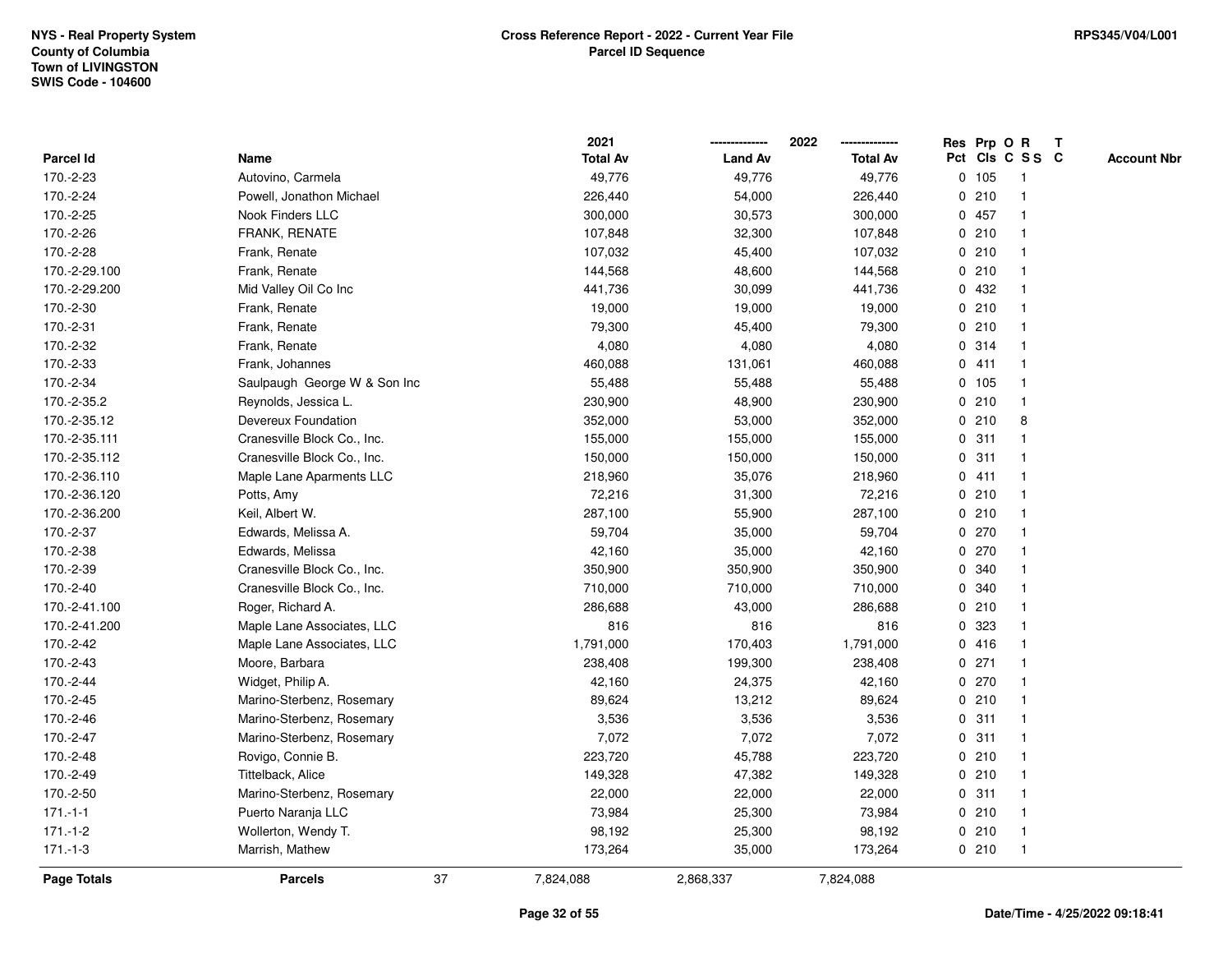|                   |                            |    | 2021            |                | 2022<br>-------------- |   |        | Res Prp O R     | $\mathbf{T}$ |                    |
|-------------------|----------------------------|----|-----------------|----------------|------------------------|---|--------|-----------------|--------------|--------------------|
| <b>Parcel Id</b>  | Name                       |    | <b>Total Av</b> | <b>Land Av</b> | <b>Total Av</b>        |   |        | Pct Cls C S S C |              | <b>Account Nbr</b> |
| $171 - 1 - 4$     | Schwarze, Angela           |    | 114,512         | 27,300         | 114,512                |   | 0210   | -1              |              |                    |
| $171 - 1 - 5$     | Bathrick, David            |    | 154,088         | 25,300         | 154,088                |   | 0210   |                 |              |                    |
| 171.-1-6.111      | Lynk, Gary                 |    | 51,816          | 51,816         | 51,816                 |   | 0.311  |                 |              |                    |
| 171.-1-6.112      | Macalluso, Giorgio         |    | 220,000         | 40,000         | 220,000                |   | 0210   | $\mathbf{1}$    |              |                    |
| 171.-1-6.120      | Sherman, Nicholas          |    | 115,840         | 27,300         | 115,840                |   | 0210   |                 |              |                    |
| 171.-1-6.200      | Agate, Michael J.          |    | 205,904         | 35,000         | 205,904                |   | 0210   |                 |              |                    |
| $171 - 1 - 7$     | Voight, Kathryn G.         |    | 161,704         | 35,000         | 161,704                |   | 0210   |                 |              |                    |
| $171.-1-8$        | Brown, Jeff                |    | 99,552          | 35,000         | 99,552                 |   | 0210   |                 |              |                    |
| $171.-1-9$        | Sackett, Robert            |    | 153,544         | 35,000         | 153,544                |   | 0.220  |                 |              |                    |
| 171.-1-10.111     | Mcr Sand And Gravel Inc.   |    | 1,209,000       | 1,209,000      | 1,209,000              |   | 0 720  |                 |              |                    |
| 171.-1-10.112     | Leifer, Eric               |    | 191,896         | 36,100         | 191,896                |   | 0.280  | $\mathbf{1}$    |              |                    |
| 171.-1-10.120     | County Of Columbia         |    | 103,088         | 72,300         | 103,088                |   | 0852   | 8               |              |                    |
| 171.-1-10.200     | Stickles F H & Son Inc.    |    | 112,064         | 112,064        | 112,064                |   | 0 105  |                 |              |                    |
| $171 - 1 - 11$    | Hallenbeck, Mary           |    | 105,536         | 28,300         | 105,536                |   | 0210   |                 |              |                    |
| $171.-1-12$       | Keeler, Elizabeth          |    | 106,760         | 29,300         | 106,760                |   | 0210   |                 |              |                    |
| $171.-1-13$       | Lynk, Donna S.             |    | 226,500         | 53,000         | 237,500                |   | 0210   |                 |              |                    |
| 171.-1-14.100     | Lynk, Gary                 |    | 254,184         | 45,300         | 254,184                |   | 0210   |                 |              |                    |
| $171.-1-15$       | Hudson Farmacy LLC         |    | 525,504         | 525,504        | 525,504                |   | 0, 105 |                 |              |                    |
| $171.-1-16$       | Dator, Karen               |    | 125,664         | 98,400         | 125,664                |   | 0.260  |                 |              |                    |
| $171.-1-17$       | Rosario Ferrara Trust      |    | 293,352         | 184,000        | 293,352                |   | 0.240  |                 |              |                    |
| $171.-1-18$       | Revocable Trust #1 of 2014 |    | 867,952         | 476,200        | 867,952                |   | 0 120  |                 |              |                    |
| $171.-1-19.-1$    | Niagara Mohawk Power Corp  |    | 10,800          | 10,800         | 10,800                 |   | 0 380  | 6               |              |                    |
| 171.-1-19.-2      | Niagara Mohawk Power Corp  |    | 1,400           | 1,400          | 1,400                  |   | 0 380  | 6               |              |                    |
| $171.-1-19.-3$    | Niagara Mohawk Power Corp  |    | 19,100          | 19,100         | 19,100                 | 0 | 380    | 6               |              |                    |
| 171.-1-19.-4      | Niagara Mohawk Power Corp  |    | 1,800           | 1,800          | 1,800                  | 0 | 380    | 6               |              |                    |
| $171.-1-19.-5$    | Niagara Mohawk Power Corp  |    | 2,584           | $\mathbf 0$    | 2,584                  |   | 0 874  | 6               |              |                    |
| 171.-1-20.3       | Harkins, Calvin            |    |                 | 240,600        | 340,900                |   | 0.240  |                 |              |                    |
| 171.-1-20.4       | Bartolotta, Adam E.        |    |                 | 42,200         | 42,200                 |   | 0.314  |                 |              |                    |
| $*$ 171.-1-20.100 | Harkins, Calvin            |    | 416,976         | 281,400        | 416,976                |   | 0.240  |                 |              |                    |
| 171.-1-20.200     | Harkins, Richard           |    | 64,600          | 45,000         | 64,600                 |   | 0.270  |                 |              |                    |
| $171 - 1 - 21$    | Stinchfield, Bryan         |    | 110,700         | 40,000         | 110,700                |   | 0210   |                 |              |                    |
| $171.-1-23$       | Decker, Patricia A.        |    | 243,304         | 75,600         | 243,304                |   | 0210   | $\mathbf{1}$    |              |                    |
| $171.-1-24$       | Lyons, David J.            |    | 105,944         | 35,000         | 105,944                |   | 0210   |                 |              |                    |
| $171.-1-25$       | Burch, Jesse               |    | 140,352         | 35,000         | 140,352                |   | 0210   |                 |              |                    |
| 171.-1-26.1       | Lynch, Matin               |    | 195,000         | 39,800         | 195,000                |   | 0210   |                 |              |                    |
| 171.-1-26.2       | Stapleton, Christopher     |    | 192,200         | 39,800         | 192,200                |   | 0210   | $\overline{1}$  |              |                    |
| 171.-1-27.100     | Manetta, Julia             |    | 132,500         | 37,500         | 132,500                |   | 0210   | $\overline{1}$  |              |                    |
| Page Totals       | <b>Parcels</b>             | 36 | 6,618,744       | 3,844,784      | 7,012,844              |   |        |                 |              |                    |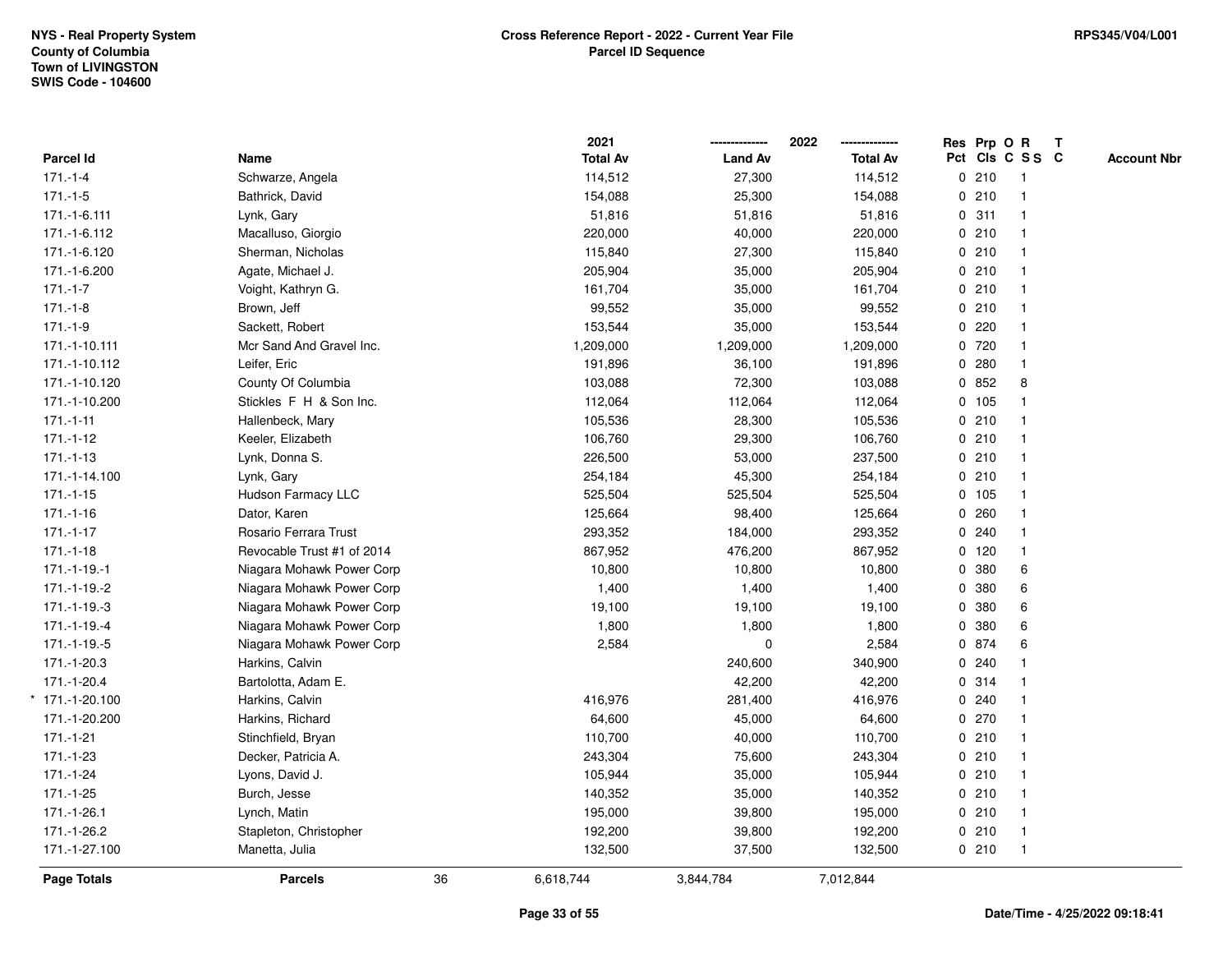|               |                       |    | 2021            |                | 2022            |             |         | Res Prp O R             | $\mathbf{T}$ |                    |
|---------------|-----------------------|----|-----------------|----------------|-----------------|-------------|---------|-------------------------|--------------|--------------------|
| Parcel Id     | Name                  |    | <b>Total Av</b> | <b>Land Av</b> | <b>Total Av</b> |             |         | Pct Cls C S S C         |              | <b>Account Nbr</b> |
| 171.-1-27.200 | Turner, Curtis        |    | 240,192         | 52,100         | 240,192         |             | 0210    |                         |              |                    |
| $171.-1-28$   | Marchisio, Kristen    |    | 178,432         | 58,900         | 178,432         |             | 0210    |                         |              |                    |
| 171.-1-29     | Pillitteri, Salvatore |    | 203,728         | 59,300         | 203,728         |             | 0210    | -1                      |              |                    |
| 171.-1-30.100 | Pecord, Vicky Ann     |    | 140,300         | 45,200         | 140,300         | $\mathbf 0$ | 210     | $\mathbf{1}$            |              |                    |
| 171.-1-30.200 | Staats, Valerie       |    | 67,728          | 50,000         | 67,728          |             | 0270    | -1                      |              |                    |
| $171.-1-31$   | Benassutti, Daniel    |    | 183,056         | 48,400         | 183,056         |             | 0210    | -1                      |              |                    |
| 171.-1-32     | Benassutti, Daniel    |    | 3,264           | 3,264          | 3,264           |             | 0.314   |                         |              |                    |
| 171.-1-33     | Scali, Dominick       |    | 169,456         | 48,400         | 169,456         |             | 0210    |                         |              |                    |
| 171.-1-34     | Albizu, Jessica       |    | 95,064          | 45,000         | 95,064          |             | 0270    |                         |              |                    |
| 171.-1-35     | Scudderhook LLC       |    | 260,440         | 260,440        | 260,440         |             | 0 322   |                         |              |                    |
| 171.-1-36.111 | Columbia RST LLC      |    | 325,800         | 325,800        | 325,800         | 0           | 322     | $\mathbf{1}$            |              |                    |
| 171.-1-36.112 | Whitestone Acres Inc  |    | 167,552         | 167,552        | 167,552         | $\mathbf 0$ | 322     | -1                      |              |                    |
| 171.-1-36.120 | Green, Stanley        |    | 24,752          | 20,432         | 24,752          |             | 0.312   | -1                      |              |                    |
| 171.-1-36.200 | Green, Stanley        |    | 257,312         | 52,300         | 257,312         |             | 0210    |                         |              |                    |
| 171.-1-37     | Beck, James           |    | 76,160          | 76,160         | 76,160          |             | 0 322   |                         |              |                    |
| 171.-1-38.100 | Casey, Jon A.         |    | 180,000         | 165,000        | 180,000         |             | 0210    | -1                      |              |                    |
| 171.-1-38.210 | Dealy, Christopher    |    | 262,616         | 52,200         | 262,616         | $\mathbf 0$ | 210     | $\overline{\mathbf{1}}$ |              |                    |
| 171.-1-38.220 | Macri, Carlo          |    | 248,500         | 235,144        | 248,500         |             | 0.312   | -1                      |              |                    |
| 171.-1-39.2   | Martell, Michael L.   |    | 290,300         | 290,300        | 290,300         |             | $0$ 120 | -1                      |              |                    |
| 171.-1-39.11  | Czajka, Paul          |    | 274,900         | 65,700         | 274,900         |             | 0210    |                         |              |                    |
| 171.-1-39.12  | Czajka, Paul          |    | 203,500         | 203,500        | 203,500         |             | $0$ 120 |                         |              |                    |
| $171.-1-40$   | Martell, Michael      |    | 383,600         | 53,500         | 383,600         |             | 0210    |                         |              |                    |
| $171.-1-41$   | Snyder, Thomas        |    | 137,088         | 29,300         | 137,088         |             | 0210    |                         |              |                    |
| 171.-1-42     | Rockefeller, Adam J.  |    | 115,600         | 17,300         | 115,600         |             | 0210    | $\mathbf{1}$            |              |                    |
| 171.-1-43     | Hoyt, Larry           |    | 145,384         | 56,400         | 145,384         |             | 0210    | -1                      |              |                    |
| 171.-1-44.100 | Burba, Marilyn        |    | 119,408         | 31,300         | 119,408         |             | 0210    | $\mathbf 1$             |              |                    |
| 171.-1-44.200 | Hughes, Willard       |    | 83,232          | 33,300         | 83,232          |             | 0270    |                         |              |                    |
| $171.-1-45$   | Lyons, Earl           |    | 144,432         | 49,400         | 144,432         |             | 0210    |                         |              |                    |
| 171.-1-46     | Boccia, Joseph        |    | 124,440         | 33,062         | 124,440         |             | 0411    | -1                      |              |                    |
| 171.-1-47     | Bishop, John          |    | 78,472          | 31,900         | 78,472          |             | 0270    | -1                      |              |                    |
| 171.-1-48     | Garden Homes          |    | 1,220,600       | 153,576        | 1,220,600       |             | 0416    | -1                      |              |                    |
| $171.-1-49$   | Decker, Shaylyn       |    | 140,624         | 54,900         | 140,624         |             | 0.260   | -1                      |              |                    |
| 171.-1-50.1   | Morrison, Joseph      |    | 147,700         | 47,000         | 147,700         |             | 0210    |                         |              |                    |
| 171.-1-50.2   | Owen, Logan           |    | 59,900          | 45,900         | 205,200         |             | 0210    |                         |              |                    |
| $171.-1-51$   | Talarico, Robert H.   |    | 64,328          | 29,300         | 64,328          |             | 0270    |                         |              |                    |
| 171.-1-52     | FARANDA, PETER        |    | 5,200           | 5,200          | 5,200           |             | 0.311   | $\mathbf{1}$            |              |                    |
| 171.-1-53     | Garden Homes Mobile   |    | 75,888          | 75,888         | 75,888          |             | 0.314   | -1                      |              |                    |
| Page Totals   | <b>Parcels</b>        | 37 | 6,898,948       | 3,072,318      | 7,044,248       |             |         |                         |              |                    |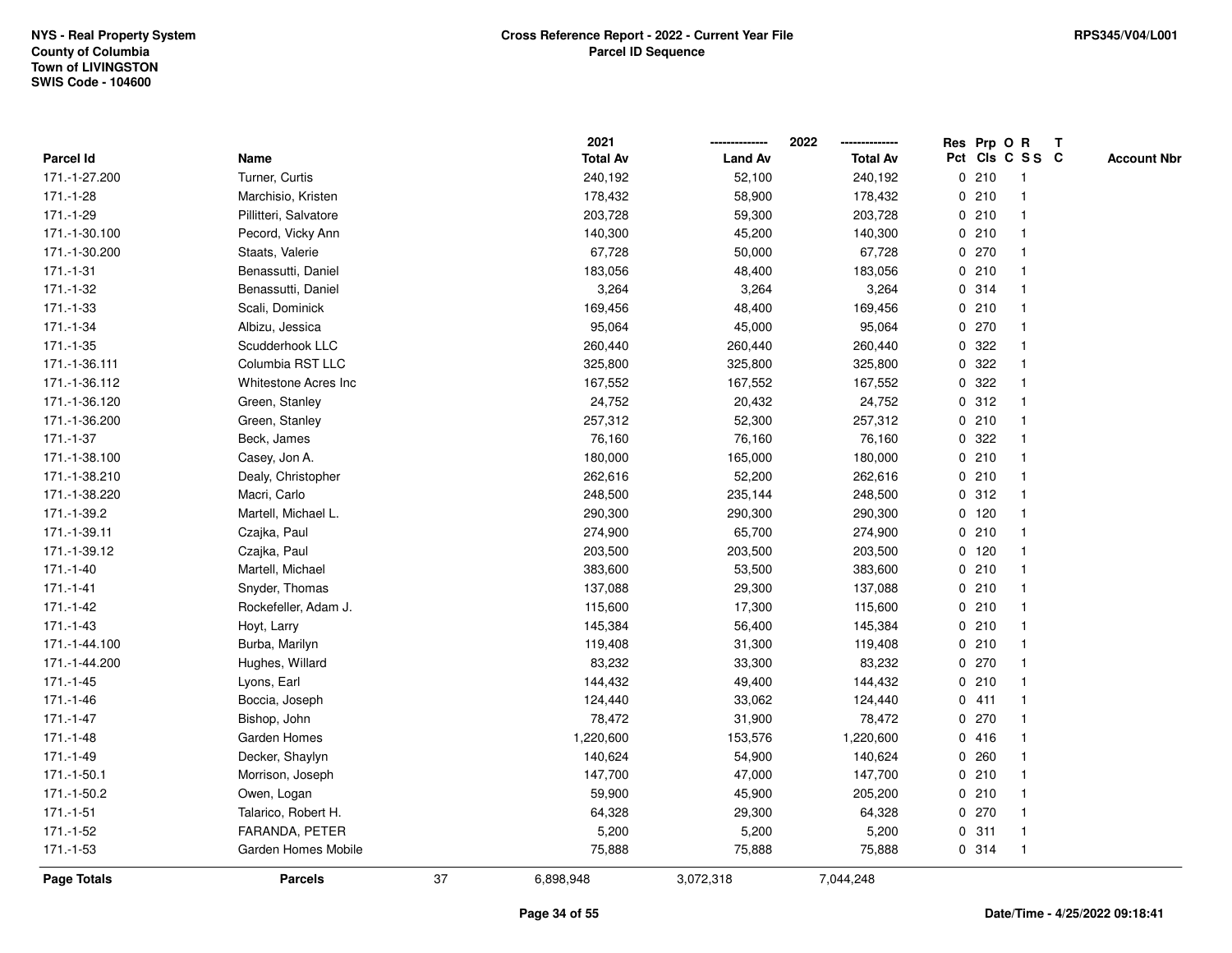|                    |                                     | 2021            |                | 2022<br>-------------- |             |       | Res Prp O R             | $\mathbf{T}$ |                    |
|--------------------|-------------------------------------|-----------------|----------------|------------------------|-------------|-------|-------------------------|--------------|--------------------|
| Parcel Id          | Name                                | <b>Total Av</b> | <b>Land Av</b> | <b>Total Av</b>        |             |       | Pct Cls C S S C         |              | <b>Account Nbr</b> |
| 171.-1-54.1        | Daley, Robin A.                     | 98,900          | 45,000         | 98,900                 |             | 0210  | -1                      |              |                    |
| 171.-1-54.2        | Red Kill LLC                        | 298,000         | 90,000         | 298,000                |             | 0411  |                         |              |                    |
| $171.-1-55$        | Duffy, James Lincoln                | 186,864         | 75,600         | 309,354                |             | 0210  |                         |              |                    |
| 171.-1-56          | Klee, Lisa                          | 72,000          | 37,900         | 72,000                 |             | 0270  | $\overline{\mathbf{1}}$ |              |                    |
| $171.-1-57$        | Benedix, Barbara                    | 159,600         | 28,300         | 159,600                |             | 0210  | $\overline{1}$          |              |                    |
| $171.-1-58$        | Harkins, Edward Jr.                 | 265,536         | 55,000         | 265,536                |             | 0 230 |                         |              |                    |
| 171.-1-58.3        | VonHaeften, Sophia                  |                 | 145,000        | 355,536                |             | 0 230 |                         |              |                    |
| 171.-1-59          | Harkins, Helen                      | 40,800          | 40,800         | 40,800                 |             | 0.314 |                         |              |                    |
| 171.-1-60.2        | Harkins, Edward Jr.                 | 85,000          | 76,200         | 85,000                 |             | 0270  |                         |              |                    |
| 171.-1-60.3        | Harkins, Edward Jr.                 |                 | 51,400         | 51,400                 |             | 0.311 | $\overline{\mathbf{1}}$ |              |                    |
| $*$ 171.-1-60.11   | Boccia, Joseph R.                   | 32,800          | 32,800         | 32,800                 | $\mathbf 0$ | 311   | $\overline{\mathbf{1}}$ |              |                    |
| $*$ 171.-1-60.12   | Harkins, Edward Jr.                 | 68,300          | 68,300         | 68,300                 |             | 0.311 | $\overline{\mathbf{1}}$ |              |                    |
| 171.-1-60.111      | Boccia, Joseph R.                   |                 | 48,200         | 48,200                 |             | 0.314 |                         |              |                    |
| 171.-1-60.112      | Boccia, Joseph R.                   |                 | 49,100         | 49,100                 |             | 0.314 |                         |              |                    |
| $171.-1-61$        | Breezy Hill, LLC                    | 233,920         | 191,608        | 233,920                |             | 0.312 |                         |              |                    |
| 171.-1-62          | Harkins, Charles                    | 235,008         | 235,008        | 235,008                |             | 0.322 |                         |              |                    |
| 171.-1-63          | Rogate, Lawrence                    | 197,200         | 36,061         | 197,200                |             | 0210  | $\overline{\mathbf{1}}$ |              |                    |
| $171.-1-64$        | Jimenez, Hector                     | 137,360         | 39,690         | 137,360                |             | 0210  | $\overline{\mathbf{1}}$ |              |                    |
| 171.-1-65          | DeWitt, Brandon                     | 172,300         | 35,000         | 172,300                |             | 0210  | $\mathbf 1$             |              |                    |
| 171.-1-66          | Doty, Brian K.                      | 131,920         | 39,690         | 131,920                |             | 0210  |                         |              |                    |
| $171.-1-67$        | Maguire, Debra                      | 210,960         | 29,938         | 210,960                |             | 0210  |                         |              |                    |
| $171.-1-68$        | Capital Group, Funding Resources LL | 213,500         | 29,000         | 213,500                |             | 0210  |                         |              |                    |
| 171.-1-69          | Dedrick, William V.                 | 131,376         | 36,515         | 131,376                |             | 0210  | $\overline{\mathbf{1}}$ |              |                    |
| $171.-1-70$        | Schoonmaker, Stephen                | 42,979          | 42,979         | 42,979                 | $\mathbf 0$ | 311   | $\overline{\mathbf{1}}$ |              |                    |
| $171.-1-71$        | Peck, Bradley H.                    | 162,928         | 40,030         | 162,928                |             | 0210  | $\mathbf{1}$            |              |                    |
| 171.-1-72.111      | Leifer, Eric M.                     | 219,536         | 219,536        | 219,536                |             | 0 105 |                         |              |                    |
| 171.-1-72.112      | Adoue, Jacques                      | 170,800         | 48,100         | 175,693                |             | 0210  |                         |              |                    |
| 171.-1-72.120      | Foley, Andrea                       | 190,200         | 46,000         | 190,200                |             | 0210  |                         |              |                    |
| 171.-1-72.200      | Grabowski, David                    | 129,608         | 45,700         | 129,608                |             | 0210  |                         |              |                    |
| 171.-1-73          | Lynk, Donald                        | 14,144          | 14,144         | 14,144                 |             | 0.314 | $\overline{\mathbf{1}}$ |              |                    |
| $171.-1-74$        | Shaw, Alfred C.                     | 218,552         | 45,000         | 218,552                |             | 0.220 | $\mathbf{1}$            |              |                    |
| $171.-1-75$        | Ceasarine, Peter                    | 204,544         | 51,500         | 204,544                |             | 0210  | $\mathbf{1}$            |              |                    |
| 171.-1-76          | Wambach, William R.                 | 151,640         | 45,000         | 151,640                |             | 0210  |                         |              |                    |
| $171.-1-77$        | McNally, John J.                    | 159,675         | 36,300         | 159,675                |             | 0210  |                         |              |                    |
| 171.-1-78          | Heins, Harry B.                     | 265,000         | 48,700         | 265,000                |             | 0210  |                         |              |                    |
| 171.-1-79          | Miller, Ronald                      | 164,152         | 47,300         | 164,152                |             | 0210  | $\overline{\mathbf{1}}$ |              |                    |
| $171.-1-80$        | Miller, Ronald                      | 55,352          | 55,352         | 55,352                 |             | 0.311 | $\overline{1}$          |              |                    |
| <b>Page Totals</b> | 34<br><b>Parcels</b>                | 4,753,818       | 2,145,651      | 5,385,437              |             |       |                         |              |                    |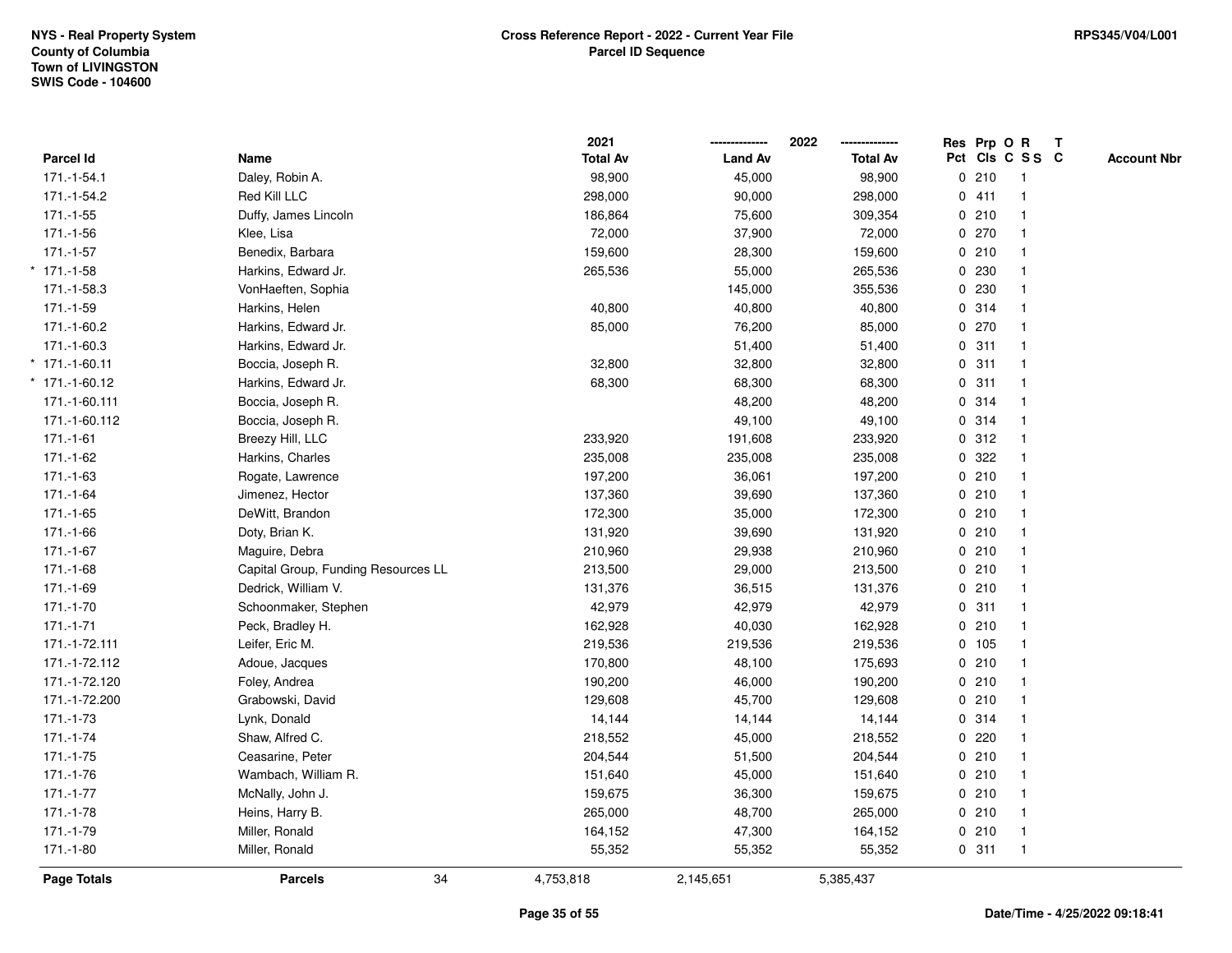|                    |                              |    | 2021            |                | 2022            |             |         | Res Prp O R     | T |                    |
|--------------------|------------------------------|----|-----------------|----------------|-----------------|-------------|---------|-----------------|---|--------------------|
| Parcel Id          | Name                         |    | <b>Total Av</b> | <b>Land Av</b> | <b>Total Av</b> |             |         | Pct Cls C S S C |   | <b>Account Nbr</b> |
| $171.-1-81$        | Umscheid, William E.         |    | 166,400         | 49,000         | 166,400         | 0           | 210     | $\mathbf{1}$    |   |                    |
| 171.-1-82          | Leifer, Eric M.              |    | 50,728          | 50,728         | 50,728          | 0           | 311     | -1              |   |                    |
| 171.-1-83          | Boccia, Joseph               |    | 21,352          | 8,400          | 8,400           |             | 0.312   | -1              |   |                    |
| 171.-1-84          | Heins, Marion                |    | 54,672          | 54,672         | 54,672          |             | 0.311   |                 |   |                    |
| 171.-1-85          | 190 Lockwood Road, LLC       |    | 525,984         | 217,300        | 525,984         |             | 0 116   |                 |   |                    |
| 171.-1-86          | Pinto, Joseph                |    | 75,500          | 55,352         | 75,500          |             | 0.312   |                 |   |                    |
| $171.-1-87$        | Columbia RST, LLC            |    | 54,672          | 54,672         | 54,672          |             | 0.311   |                 |   |                    |
| 171.-1-88          | Lynk, Donald                 |    | 24,616          | 21,537         | 24,616          | 0           | 720     |                 |   |                    |
| $181 - 1 - 1$      | Maple Lane Associates, LLC   |    | 255,374         | 255,374        | 255,374         |             | 0 105   |                 |   |                    |
| $181.-1-2$         | Swing, Sonya P.              |    | 293,000         | 55,900         | 293,000         |             | 0.240   | -1              |   |                    |
| $181.-1-3$         | Martin, Stephen P.           |    | 228,208         | 75,300         | 228,208         |             | 0210    |                 |   |                    |
| $181 - 1 - 5$      | Ellison, John                |    | 197,608         | 69,100         | 197,608         |             | 0210    |                 |   |                    |
| $181.-1-7$         | Vincent J. Santo             |    | 205,700         | 44,000         | 225,700         |             | 0210    |                 |   |                    |
| $181 - 1 - 8$      | Broast, Linda                |    | 197,608         | 84,200         | 197,608         |             | 0210    |                 |   |                    |
| $181 - 1 - 9 - 1$  | Niagara Mohawk Power Corp    |    | 2,040           | 0              | 2,040           |             | 0 800   | 6               |   |                    |
| $181 - 1 - 9 - 2$  | Niagara Mohawk Power Corp    |    | 272             | 0              | 272             |             | 0800    | 6               |   |                    |
| $181.-1-9.-3$      | Niagara Mohawk Power Corp    |    | 2,700           | 2,700          | 2,700           | 0           | 380     | 6               |   |                    |
| $181.-1-9.-4$      | Niagara Mohawk Power Corp    |    | 408             | 0              | 408             |             | 0 800   | 6               |   |                    |
| $181.-1-9.-5$      | Niagara Mohawk Power Corp    |    | 400             | 400            | 400             |             | 0 380   | 6               |   |                    |
| 181.-1-10.100      | Saulpaugh George W & Son Inc |    | 436,560         | 370,200        | 436,560         |             | 0.312   |                 |   |                    |
| 181.-1-10.200      | Saulpaugh, Janet             |    | 388,008         | 57,300         | 388,008         |             | 0210    |                 |   |                    |
| $181 - 1 - 11$     | Young, Robert                |    | 225,896         | 137,000        | 225,896         |             | 0210    |                 |   |                    |
| $181 - 1 - 12$     | Schmidt, James               |    | 155,584         | 45,000         | 155,584         |             | 0210    | -1              |   |                    |
| $181.-1-13$        | Speroni, Steven              |    | 242,896         | 134,800        | 242,896         | $\mathbf 0$ | 210     |                 |   |                    |
| $181 - 1 - 14$     | Ephraim, Rachel              |    | 694,688         | 62,500         | 694,688         |             | 0210    |                 |   |                    |
| $181.-1-15$        | Packer, Barbara              |    | 25,976          | 25,976         | 25,976          |             | 0.311   |                 |   |                    |
| $181 - 1 - 16$     | Packer, Barbara              |    | 226,032         | 55,200         | 226,032         |             | 0210    |                 |   |                    |
| $181.-1-17$        | Myers, Nancy                 |    | 136,408         | 54,000         | 136,408         |             | 0210    |                 |   |                    |
| 181.-1-18.111      | Dalton, Kay F.               |    | 241,808         | 78,100         | 241,808         |             | 0.240   |                 |   |                    |
| 181.-1-18.112      | Turnquist, Eric              |    | 66,504          | 66,504         | 66,504          | $\mathbf 0$ | 322     |                 |   |                    |
| 181.-1-18.120      | Mait, Cristina               |    | 292,000         | 47,000         | 292,000         |             | 0210    | -1              |   |                    |
| 181.-1-18.210      | Angier, Rickey A.            |    | 273,904         | 60,500         | 273,904         |             | 0210    | -1              |   |                    |
| 181.-1-18.220      | Schuhknecht, Rolf            |    | 254,500         | 74,800         | 254,500         |             | 0210    |                 |   |                    |
| $181.-1-19$        | Kimball, David               |    | 150,144         | 35,000         | 150,144         |             | 0210    |                 |   |                    |
| 181.-1-20          | Paszko, Steve                |    | 471,512         | 303,500        | 471,512         |             | $0$ 120 |                 |   |                    |
| $181.-1-21$        | Paszko, Steve                |    | 5,712           | 5,712          | 5,712           |             | 0 314   | -1              |   |                    |
| 181.-1-22          | Palumbo, Joseph Jr.          |    | 258,400         | 52,000         | 258,400         |             | 0210    | $\overline{1}$  |   |                    |
| <b>Page Totals</b> | <b>Parcels</b>               | 37 | 6,903,774       | 2,763,727      | 6,910,822       |             |         |                 |   |                    |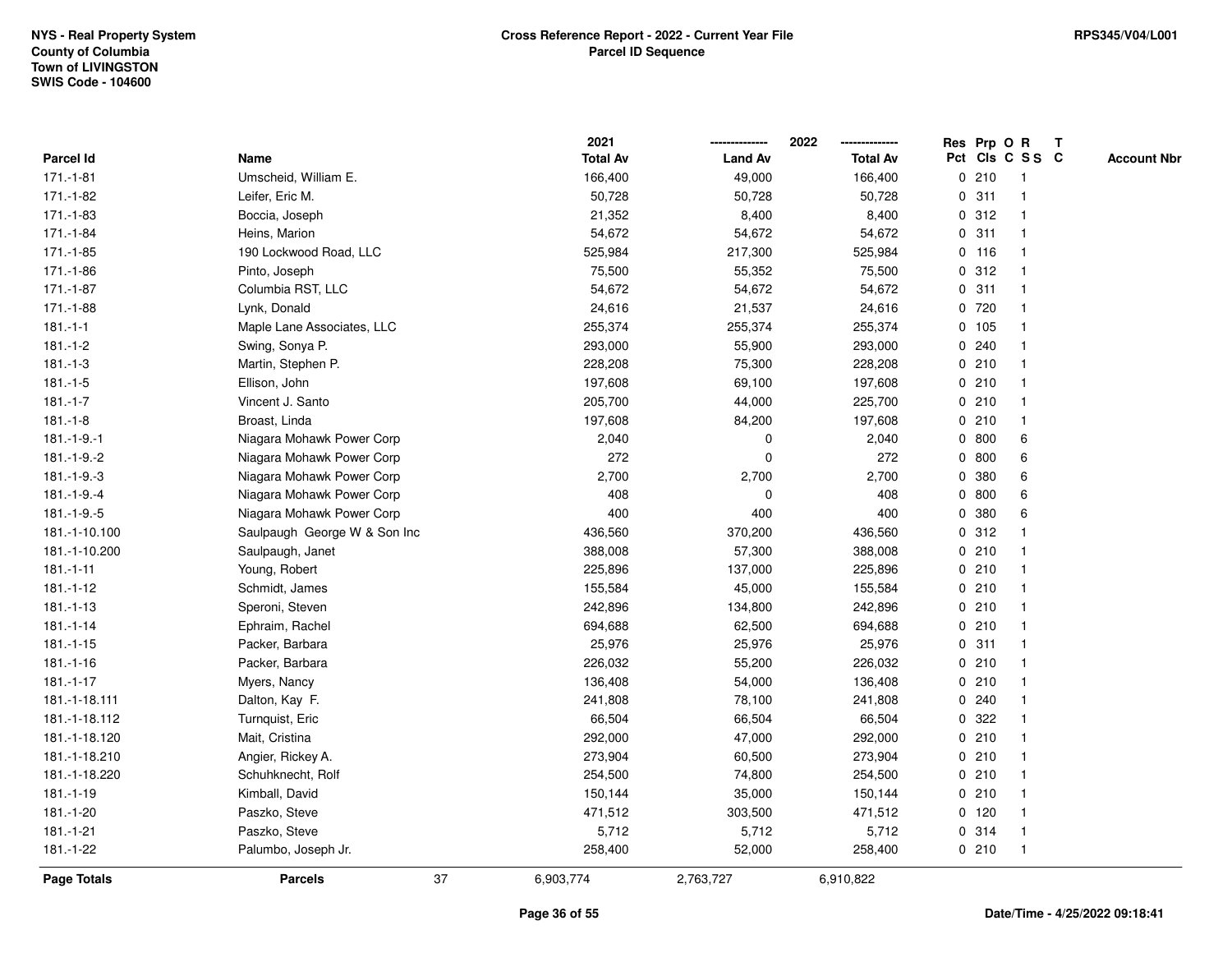|                    |                                    |    | 2021            |                | 2022            |             |         | Res Prp O R     | $\mathbf{T}$ |                    |
|--------------------|------------------------------------|----|-----------------|----------------|-----------------|-------------|---------|-----------------|--------------|--------------------|
| Parcel Id          | Name                               |    | <b>Total Av</b> | <b>Land Av</b> | <b>Total Av</b> |             |         | Pct Cls C S S C |              | <b>Account Nbr</b> |
| 181.-1-23          | Kaylor, Paulette                   |    | 77,656          | 38,600         | 77,656          |             | 0270    | -1              |              |                    |
| 181.-1-24          | St.john's Lutheran                 |    | 742,152         | 28,201         | 742,152         |             | 0620    | 8               |              |                    |
| 181.-1-25          | Ham, Hilary                        |    | 174,352         | 80,300         | 174,352         |             | 0.240   | $\mathbf 1$     |              |                    |
| 181.-1-26          | St John's Luthern Church           |    | 36,448          | 36,448         | 36,448          | $\mathbf 0$ | 311     | 8               |              |                    |
| 181.-1-27          | Shapiro, Robert Joel               |    | 161,976         | 66,800         | 161,976         |             | 0210    | -1              |              |                    |
| 181.-1-28          | <b>L&amp;L Estate Holdings LLC</b> |    | 1,651,176       | 599,400        | 1,651,176       |             | $0$ 120 | -1              |              |                    |
| 181.-1-29          | Shapiro, Robert                    |    | 1,012,112       | 470,500        | 1,012,112       |             | 0220    |                 |              |                    |
| 181.-1-30          | St.john's Lutheran                 |    | 40,800          | 35,697         | 40,800          |             | 0 695   | 8               |              |                    |
| 181.-1-32          | Shapiro, Robert                    |    | 141,032         | 48,400         | 141,032         |             | 0210    |                 |              |                    |
| $181.-1-33$        | Enriquez, Scott                    |    | 34,680          | 19,300         | 34,680          |             | 0210    |                 |              |                    |
| 181.-1-35          | Greco, Ignazio                     |    | 160,752         | 57,300         | 160,752         |             | 0210    | $\mathbf{1}$    |              |                    |
| 181.-1-36          | Coons, Gloria                      |    | 92,688          | 54,500         | 92,688          |             | 0210    | $\mathbf 1$     |              |                    |
| 181.-1-37          | Mortenson, Eric                    |    | 105,000         | 37,300         | 105,000         |             | 0210    | -1              |              |                    |
| 181.-1-38          | Ruffell, Michael R.                |    | 143,072         | 39,785         | 143,072         |             | 0210    |                 |              |                    |
| 181.-1-40          | Armstrong, John D.                 |    | 133,448         | 41,100         | 133,448         |             | 0210    |                 |              |                    |
| 181.-1-41.110      | Clare, Herbert P.                  |    | 215,200         | 32,623         | 215,200         |             | 0210    | -1              |              |                    |
| 181.-1-41.120      | Naraine, Patrick                   |    | 263,976         | 31,259         | 263,976         |             | 0210    | $\mathbf{1}$    |              |                    |
| 181.-1-41.200      | Hogan, Donald                      |    | 160,888         | 21,143         | 160,888         |             | 0210    | $\mathbf 1$     |              |                    |
| 181.-1-42          | Moore, Karen A.                    |    | 223,312         | 55,016         | 223,312         |             | 0210    | $\mathbf 1$     |              |                    |
| 181.-1-43          | Tarrier, Lynette Williams          |    | 263,840         | 136,177        | 263,840         |             | 0.240   |                 |              |                    |
| $181.-1-44$        | McKinney, Grace E.                 |    | 135,184         | 32,964         | 135,184         |             | 0210    |                 |              |                    |
| $181.-1-45$        | Mackechnie, Mark                   |    | 120,632         | 42,740         | 120,632         |             | 0210    |                 |              |                    |
| 181.-1-46          | Mackechnie, Mark                   |    | 31,416          | 31,416         | 31,416          |             | 0.314   |                 |              |                    |
| 181.-1-47.100      | Privitera, Michael L.              |    | 293,896         | 130,300        | 293,896         |             | 0.240   | -1              |              |                    |
| 181.-1-47.200      | Reyero, Bonnie J.                  |    | 77,384          | 40,200         | 77,384          |             | 0210    | $\mathbf{1}$    |              |                    |
| 181.-1-48          | Jva Realty Inc.                    |    | 720,800         | 392,354        | 720,800         |             | 10 582  | -1              |              |                    |
| 181.-1-49          | Hull, Barbara                      |    | 22,848          | 22,848         | 22,848          |             | 0.314   |                 |              |                    |
| 181.-1-50          | Hull, Jay C.                       |    | 76,024          | 52,100         | 76,024          |             | $0$ 271 |                 |              |                    |
| $181.-1-51$        | Hull, Barbara                      |    | 8,160           | 8,160          | 8,160           |             | 0.314   | $\mathbf 1$     |              |                    |
| 181.-1-52          | Kimball, David                     |    | 47,056          | 11,879         | 47,056          | 0           | 312     | $\mathbf{1}$    |              |                    |
| 181.-1-53.1        | Gazette, Deanna Marie              |    | 226,100         | 38,900         | 226,100         |             | 99 210  | $\mathbf 1$     |              |                    |
| 181.-1-53.2        | Gazette, Deanna M.                 |    | 110,800         | 91,700         | 218,716         |             | 99 241  | $\mathbf{1}$    |              |                    |
| 181.-1-54          | Kemmet, Lynndee                    |    | 145,248         | 145,248        | 145,248         |             | 0 105   |                 |              |                    |
| 181.-1-56          | Broast, Linda                      |    | 54,672          | 54,672         | 54,672          |             | 0.311   |                 |              |                    |
| $181.-2-1$         | <b>L&amp;L Estate Holdings LLC</b> |    | 156,128         | 129,800        | 156,128         |             | 0 105   | -1              |              |                    |
| 182.-1-1.111       | FARANDA, PETER                     |    | 207,400         | 125,200        | 207,400         |             | 31 210  | $\mathbf{1}$    |              |                    |
| 182.-1-1.112       | Fanning, Guy E. Sr.                |    | 259,352         | 36,300         | 259,352         |             | 0210    | $\overline{1}$  |              |                    |
| <b>Page Totals</b> | <b>Parcels</b>                     | 37 | 8,527,660       | 3,316,630      | 8,635,576       |             |         |                 |              |                    |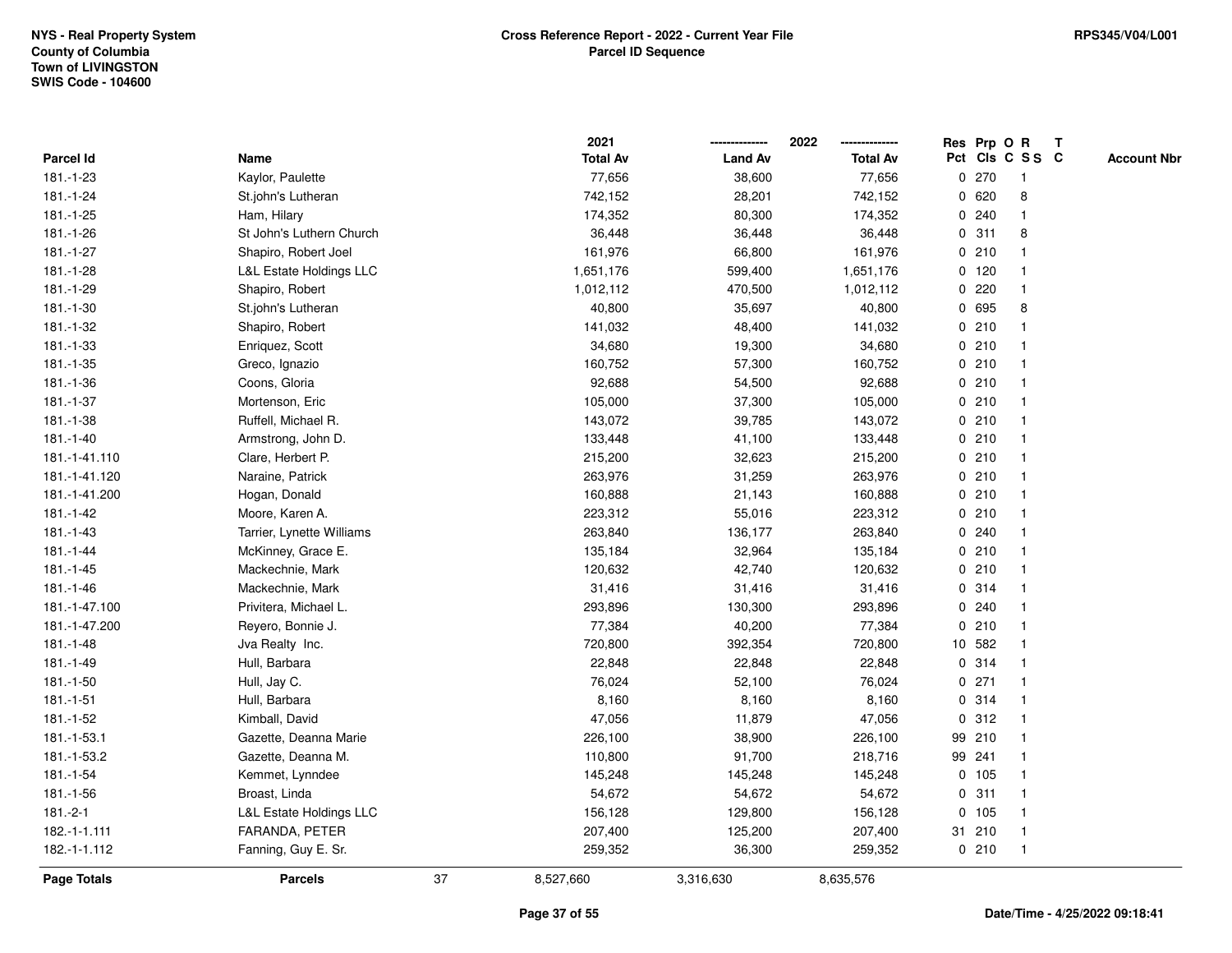|               |                          |    | 2021            |                | 2022            |             |        | Res Prp O R    | $\mathsf{T}$    |                    |
|---------------|--------------------------|----|-----------------|----------------|-----------------|-------------|--------|----------------|-----------------|--------------------|
| Parcel Id     | Name                     |    | <b>Total Av</b> | <b>Land Av</b> | <b>Total Av</b> |             |        |                | Pct Cls C S S C | <b>Account Nbr</b> |
| 182.-1-1.120  | Greene, James A.         |    | 151,912         | 35,300         | 151,912         |             | 0210   | 1              |                 |                    |
| 182.-1-1.210  | Kilmer, Arthur V. Sr.    |    | 53,312          | 36,200         | 53,312          | $\mathbf 0$ | 270    |                |                 |                    |
| 182.-1-1.220  | Andrews, Peter           |    | 7,344           | 7,344          | 7,344           |             | 0.314  | $\mathbf 1$    |                 |                    |
| $182.-1-2$    | LoBrutto, Brendan        |    | 147,288         | 53,300         | 147,288         | $\mathbf 0$ | 210    | $\overline{1}$ |                 |                    |
| $182.-1-3$    | Lester, Jack Earlon Sr.  |    | 93,432          | 29,300         | 93,432          |             | 0210   | $\mathbf{1}$   |                 |                    |
| $182.-1-4$    | Blanchard, Alfred        |    | 28,560          | 22,300         | 28,560          |             | 0270   | $\mathbf 1$    |                 |                    |
| $182.-1-5$    | Andrews, Peter J.        |    | 196,112         | 63,500         | 196,112         |             | 0210   |                |                 |                    |
| $182.-1-6$    | Blanchard, Alfred E. Jr. |    | 69,768          | 35,000         | 69,768          |             | 0270   |                |                 |                    |
| $182.-1-7$    | Clum, Randy              |    | 110,000         | 38,400         | 110,000         |             | 0210   |                |                 |                    |
| $182.-1-8.1$  | Kirschner, Anna W.       |    | 263,800         | 72,800         | 263,800         |             | 0210   | $\overline{1}$ |                 |                    |
| $182.-1-8.2$  | Jevremov, David          |    | 50,000          | 46,600         | 50,000          |             | 0.312  | $\overline{1}$ |                 |                    |
| $182.-1-9$    | Simms, Adam              |    | 160,000         | 57,800         | 160,000         |             | 0210   | $\overline{1}$ |                 |                    |
| 182.-1-10.1   | Balija, Tara             |    | 238,136         | 85,300         | 238,136         |             | 0.240  |                |                 |                    |
| 182.-1-10.2   | Burwell, Jack            |    | 184,800         | 54,000         | 184,800         |             | 0210   |                |                 |                    |
| 182.-1-11.111 | Black Bridge. LLC        |    | 22,984          | 22,984         | 22,984          |             | 0.314  |                |                 |                    |
| 182.-1-11.112 | Black Bridge, LLC        |    | 85,000          | 85,000         | 85,000          |             | 0 322  |                |                 |                    |
| 182.-1-11.121 | Black Bridge. LLC        |    | 19,040          | 19,040         | 19,040          | $\mathbf 0$ | 314    | $\overline{1}$ |                 |                    |
| 182.-1-11.122 | Pfeiffer, Stephen D. Jr. |    | 130,800         | 46,000         | 130,800         |             | 99 312 | -1             |                 |                    |
| 182.-1-11.200 | Black Bridge. LLC        |    | 15,912          | 15,912         | 15,912          |             | 0.314  | $\mathbf{1}$   |                 |                    |
| $182.-1-12$   | Black Bridge. LLC        |    | 125,936         | 125,936        | 125,936         |             | 0 322  |                |                 |                    |
| 182.-1-13.3   | Cendroski, Edward Jr.    |    | 322,600         | 45,000         | 322,600         |             | 0210   |                |                 |                    |
| 182.-1-13.4   | Sikora, Chad             |    | 5,000           | 5,000          | 5,000           |             | 0 310  |                |                 |                    |
| 182.-1-13.112 | Sauvage, David           |    | 176,800         | 52,700         | 176,800         |             | 0210   |                |                 |                    |
| 182.-1-13.120 | Gibbons, James E.        |    | 284,784         | 52,300         | 284,784         |             | 0210   | $\mathbf{1}$   |                 |                    |
| 182.-1-13.200 | Rivenburgh, James H.     |    | 129,744         | 48,900         | 129,744         |             | 0210   | $\overline{1}$ |                 |                    |
| 182.-1-14.100 | Buckhurst, Paul          |    | 170,816         | 53,300         | 170,816         |             | 0210   | $\mathbf 1$    |                 |                    |
| 182.-1-14.200 | Lewis, Anjali            |    | 233,500         | 55,500         | 233,500         |             | 0210   |                |                 |                    |
| 182.-1-16     | Tayar, Keren             |    | 10,000          | 10,000         | 10,000          |             | 0.311  |                |                 |                    |
| $182.-1-17$   | Tewes, Robin             |    | 27,608          | 27,608         | 27,608          |             | 0.311  |                |                 |                    |
| 182.-1-18.110 | Black Bridge. LLC        |    | 63,920          | 63,920         | 63,920          | 0           | 322    |                |                 |                    |
| 182.-1-18.120 | Black Bridge. LLC        |    | 64,464          | 64,464         | 64,464          | $\mathbf 0$ | 322    | $\overline{1}$ |                 |                    |
| 182.-1-18.210 | Black Bridge. LLC        |    | 80,376          | 80,376         | 80,376          |             | 0.322  | $\mathbf 1$    |                 |                    |
| 182.-1-18.220 | Black Bridge. LLC        |    | 9,520           | 9,520          | 9,520           |             | 0.311  |                |                 |                    |
| 182.-1-19     | Sussman, Samuel L.       |    | 278,800         | 65,300         | 278,800         |             | 0.240  |                |                 |                    |
| 182.-1-20     | Black Bridge. LLC        |    | 39,168          | 39,168         | 39,168          |             | 0.314  |                |                 |                    |
| 182.-1-21     | Maffei, Anthony          |    | 323,680         | 223,300        | 323,680         |             | 0.260  | $\overline{1}$ |                 |                    |
| 182.-1-22     | Egan, Edward             |    | 211,344         | 211,344        | 211,344         |             | 0.321  | $\overline{1}$ |                 |                    |
| Page Totals   | <b>Parcels</b>           | 37 | 4,586,260       | 2,059,716      | 4,586,260       |             |        |                |                 |                    |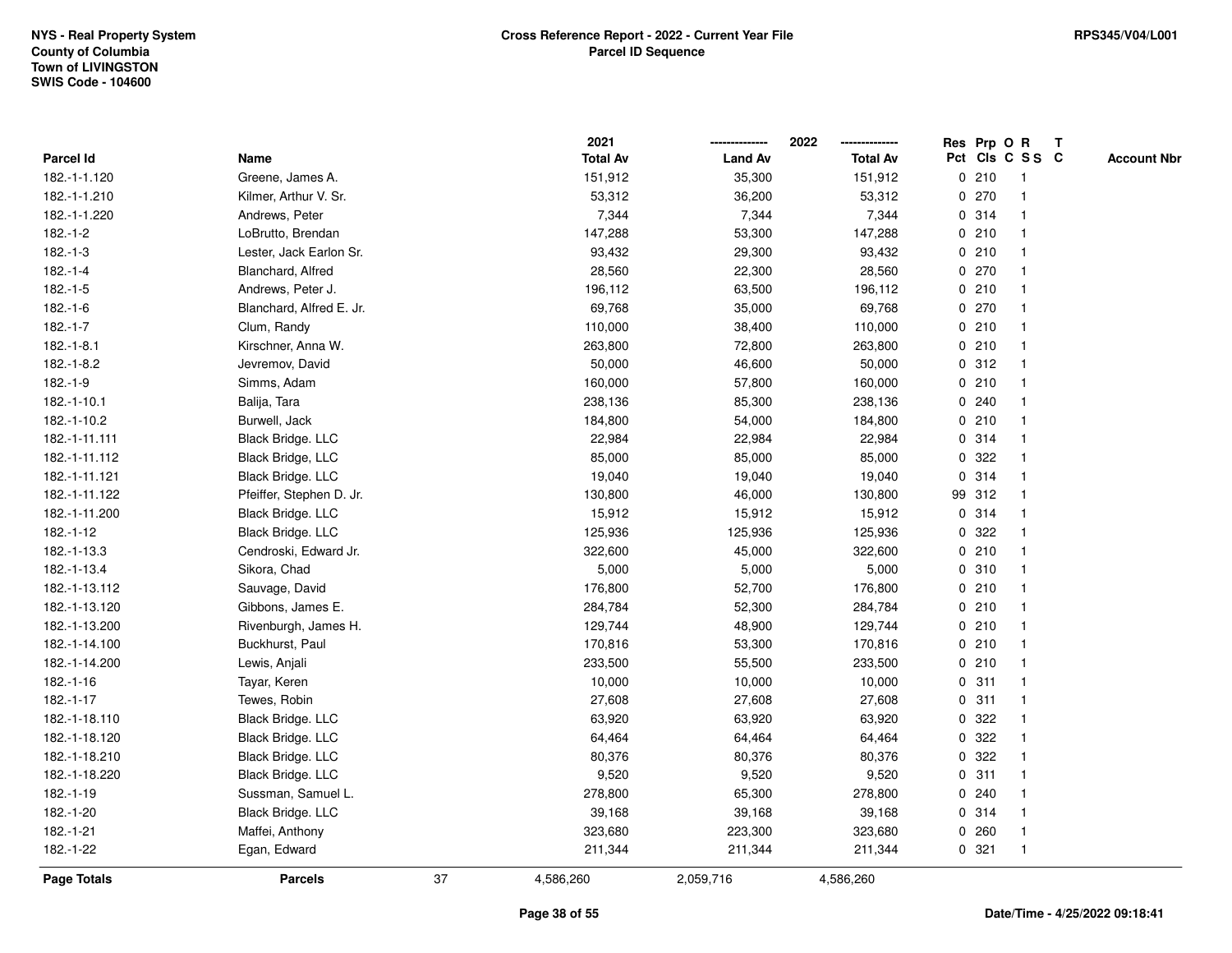|                    |                               |    | 2021            |                | 2022            |             |         | Res Prp O R     | $\mathbf{T}$ |                    |
|--------------------|-------------------------------|----|-----------------|----------------|-----------------|-------------|---------|-----------------|--------------|--------------------|
| <b>Parcel Id</b>   | Name                          |    | <b>Total Av</b> | <b>Land Av</b> | <b>Total Av</b> |             |         | Pct Cls C S S C |              | <b>Account Nbr</b> |
| 182.-1-23          | Billings, John C.             |    | 36,448          | 36,448         | 36,448          |             | 0 314   |                 |              |                    |
| 182.-1-24          | Shafran, Charles              |    | 4,352           | 4,352          | 4,352           |             | 0.314   |                 |              |                    |
| 182.-1-27          | Tryon, William                |    | 401,583         | 63,300         | 401,583         |             | 0210    |                 |              |                    |
| 182.-1-28          | Walden - Trustee, Derin Edip  |    | 40,528          | 40,528         | 40,528          | $\mathbf 0$ | 314     |                 |              |                    |
| 182.-1-29          | Gates, Andrew                 |    | 260,000         | 102,000        | 243,300         |             | 0.240   |                 |              |                    |
| 182.-1-30          | Frei, Christian               |    | 691,807         | 175,300        | 691,807         |             | 0210    |                 |              |                    |
| 182.-1-31.100      | Cahill, John Jr.              |    | 105,400         | 105,400        | 105,400         |             | 0.311   |                 |              |                    |
| 182.-1-31.200      | Schlenkermann, Deanna M.      |    | 245,900         | 53,700         | 245,900         |             | 0210    |                 |              |                    |
| 182.-1-32.110      | Elizaville Brookhaven         |    | 183,872         | 55,577         | 183,872         |             | 0411    |                 |              |                    |
| 182.-1-32.120      | Elizaville Brookhaven         |    | 173,536         | 66,716         | 173,536         |             | 0411    |                 |              |                    |
| 182.-1-32.200      | Elizaville Brookhaven         |    | 326,944         | 116,723        | 326,944         |             | 0411    | -1              |              |                    |
| 182.-1-34          | Steeneck, Adam                |    | 76,160          | 49,300         | 76,160          | $\mathbf 0$ | 260     |                 |              |                    |
| 182.-1-35          | Foster, Eric                  |    | 154,768         | 49,000         | 154,768         |             | 0210    |                 |              |                    |
| 182.-1-36          | Pelegrino, Frank              |    | 176,936         | 47,000         | 176,936         |             | 0.220   |                 |              |                    |
| 182.-1-37          | Keneally, James               |    | 28,152          | 28,152         | 28,152          |             | 0.314   |                 |              |                    |
| 182.-1-38          | Cione, Lorena                 |    | 31,280          | 31,280         | 31,280          |             | 0.314   |                 |              |                    |
| 182.-1-39          | Ljutich, Paul                 |    | 188,800         | 60,600         | 188,800         | $\mathbf 0$ | 210     |                 |              |                    |
| 182.-1-40.1        | Glomb, James                  |    | 123,896         | 95,300         | 123,896         |             | 0210    | -1              |              |                    |
| 182.-1-41.110      | Cornacchia, Leonard           |    | 190,000         | 50,400         | 190,000         |             | 0210    |                 |              |                    |
| 182.-1-41.120      | Buffa, Frank                  |    | 155,760         | 55,760         | 155,760         |             | 0210    |                 |              |                    |
| 182.-1-41.200      | Buffa, Frank                  |    | 247,792         | 51,800         | 247,792         |             | 0210    |                 |              |                    |
| 182.-1-42          | Gushue, Frederick J.          |    | 58,208          | 58,208         | 58,208          |             | 0 322   |                 |              |                    |
| 182.-1-43          | Dunn, Robert T.               |    | 259,728         | 91,400         | 259,728         |             | 0210    |                 |              |                    |
| 182.-1-44          | Stemkowski, Anthony           |    | 53,680          | 51,680         | 53,680          | $\mathbf 0$ | 312     | $\mathbf{1}$    |              |                    |
| 182.-1-45.100      | Sinistore, Misty              |    | 69,088          | 42,400         | 69,088          | 0           | 270     |                 |              |                    |
| 182.-1-45.200      | Boccia Property Services, LLC |    | 52,360          | 29,300         | 52,360          |             | 0 270   |                 |              |                    |
| 182.-1-46          | Krupa, Gerald                 |    | 469,744         | 370,400        | 469,744         |             | $0$ 120 |                 |              |                    |
| 182.-1-47.1        | Schmidt, Philip A.            |    | 259,000         | 59,300         | 259,000         |             | 0210    |                 |              |                    |
| 182.-1-47.2        | Schmidt, Philip               |    | 274,500         | 62,288         | 274,500         |             | 0210    |                 |              |                    |
| 182.-1-48          | Macri, Carlo J.               |    | 242,896         | 91,700         | 242,896         |             | 0210    |                 |              |                    |
| 182.-1-49          | Dealy, Christopher            |    | 60,928          | 46,684         | 60,928          | $\mathbf 0$ | 312     |                 |              |                    |
| 182.-1-50          | Black Bridge. LLC             |    | 4,216           | 4,216          | 4,216           |             | 0 314   | -1              |              |                    |
| 182.-1-51          | Rollo, Carol                  |    | 178,000         | 54,200         | 228,000         |             | 0210    |                 |              |                    |
| 182.-1-52          | Cendroski, Edward             |    | 335,000         | 95,000         | 335,000         |             | 0210    |                 |              |                    |
| 182.-1-53          | Cendroski, Jessica J.         |    | 181,000         | 56,000         | 181,000         |             | 0210    |                 |              |                    |
| $192.-1-1$         | Saulpaugh, George             |    | 312,664         | 206,000        | 312,664         |             | 0.312   | $\mathbf 1$     |              |                    |
| 192.-1-2           | Del, Nunzio Richard E.        |    | 428,400         | 59,300         | 428,400         |             | 0210    | -1              |              |                    |
| <b>Page Totals</b> | <b>Parcels</b>                | 37 | 7,083,326       | 2,716,712      | 7,116,626       |             |         |                 |              |                    |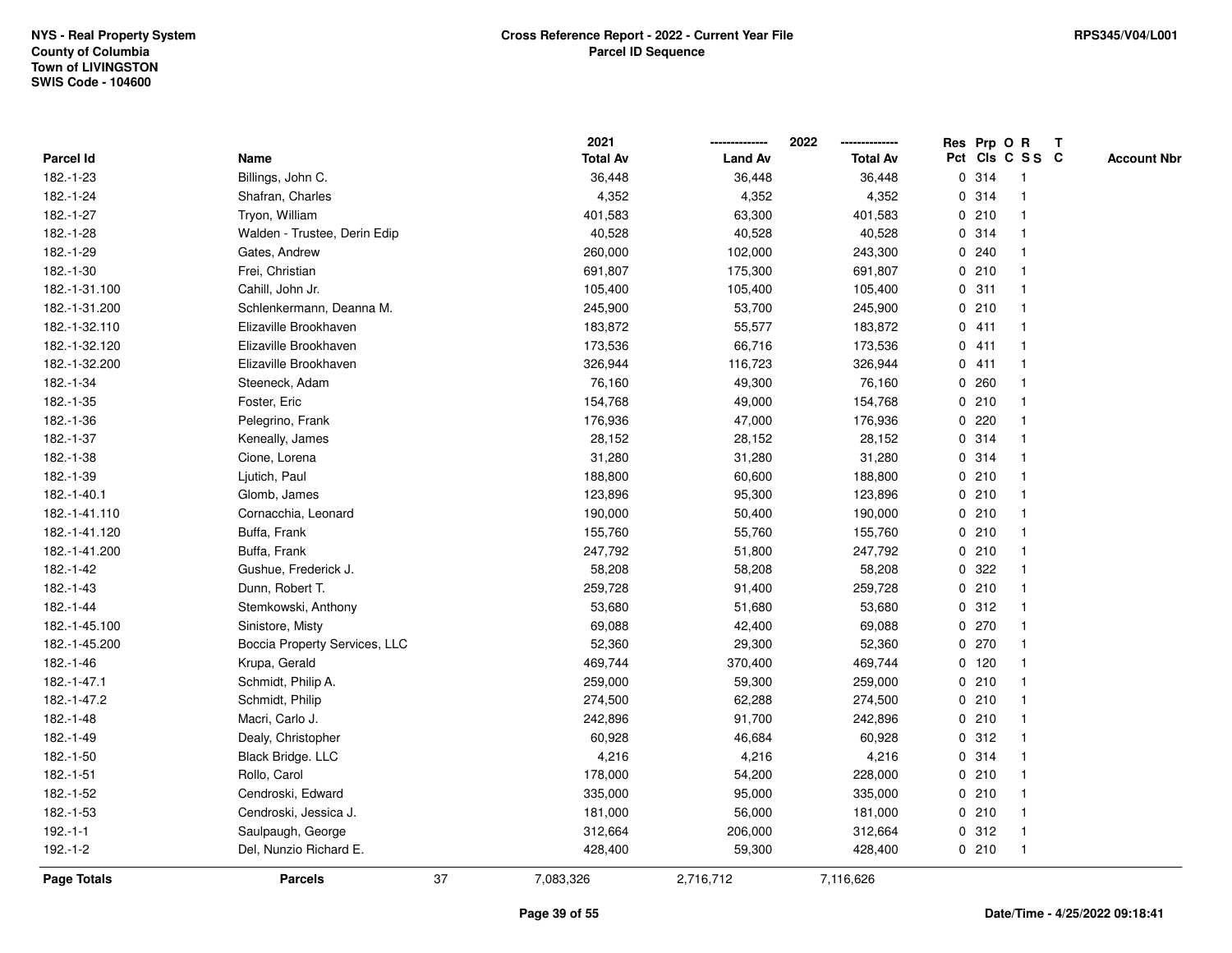|               |                              | 2021            |                | 2022            | Res Prp O R |                         | $\mathbf{T}$ |                    |
|---------------|------------------------------|-----------------|----------------|-----------------|-------------|-------------------------|--------------|--------------------|
| Parcel Id     | Name                         | <b>Total Av</b> | <b>Land Av</b> | <b>Total Av</b> |             | Pct Cls C S S C         |              | <b>Account Nbr</b> |
| $192.-1-3$    | Del, Nunzio Richard E.       | 479,944         | 75,300         | 479,944         | 0210        | $\overline{1}$          |              |                    |
| $192.-1-5$    | Hammerschmitt, Helen         | 113,696         | 33,300         | 113,696         | 0210        | $\mathbf{1}$            |              |                    |
| 192.-1-6.100  | Callan, Trissy               | 153,816         | 59,300         | 153,816         | 0210        | $\mathbf{1}$            |              |                    |
| $192.-1-7$    | Krasilovsky Richard          | 252,008         | 112,500        | 252,008         | 0.240       |                         |              |                    |
| $192.-1-8$    | Saulpaugh George W & Son Inc | 755,752         | 641,600        | 755,752         | 0 151       |                         |              |                    |
| 192.-1-9      | Snyder, Anthony              | 67,864          | 27,300         | 67,864          | 0210        |                         |              |                    |
| $192.-1-10$   | Edman, Russell               | 159,936         | 35,000         | 159,936         | 0210        |                         |              |                    |
| 192.-1-11.112 | Healy, Christopher           | 250,000         | 56,712         | 250,000         | 0210        | $\overline{\mathbf{1}}$ |              |                    |
| 192.-1-11.120 | Brannen, David               | 250,000         | 40,000         | 250,000         | 0210        |                         |              |                    |
| 192.-1-11.200 | Woo, Nicholas                | 153,952         | 58,300         | 153,952         | 0210        |                         |              |                    |
| 192.-1-12.111 | Clements, James              | 228,600         | 38,300         | 228,600         | 0210        |                         |              |                    |
| 192.-1-12.112 | Keute, Jr., Andrew A.        | 255,000         | 42,500         | 255,000         | 0210        |                         |              |                    |
| 192.-1-12.120 | Clements, Carol              | 140,424         | 40,000         | 140,424         | 0210        |                         |              |                    |
| 192.-1-12.200 | Varelli, Eric & Lindsay      | 225,000         | 33,800         | 225,000         | 0210        |                         |              |                    |
| 192.-1-14     | Caruso, Patricia             | 189,568         | 48,400         | 189,568         | 0210        |                         |              |                    |
| $192.-1-15$   | Rose, Stephen                | 260,800         | 75,300         | 260,800         | 0.240       |                         |              |                    |
| $192.-1-16$   | Stier, Mark                  | 225,896         | 76,900         | 225,896         | 0210        | $\mathbf{1}$            |              |                    |
| 192.-1-17     | Weaver, Bernard              | 268,500         | 48,400         | 268,500         | 0210        |                         |              |                    |
| $192.-1-18$   | Sutton, Andrea               | 156,128         | 45,300         | 156,128         | 0210        |                         |              |                    |
| 192.-1-20     | Zitz, Robert M.              | 62,416          | 62,416         | 62,416          | 0.321       |                         |              |                    |
| 192.-1-21.3   | <b>Red Wing Properties</b>   |                 | 680,000        | 726,800         | 0.312       |                         |              |                    |
| 192.-1-21.4   | Shea, Kayla                  |                 | 40,120         | 40,120          | 0.311       | -1                      |              |                    |
| 192.-1-21.21  | Sosnowski, Kazio             | 250,000         | 58,000         | 250,000         | 0.240       |                         |              |                    |
| 192.-1-21.22  | Moraites, Helen              | 58,000          | 58,000         | 58,000          | 0.311       | $\mathbf{1}$            |              |                    |
| 192.-1-21.110 | <b>Red Wing Properties</b>   | 720,120         | 720,120        | 720,120         | 0.311       |                         |              |                    |
| 192.-1-21.120 | Red Wing Properties, Inc.    | 647,632         | 287,300        | 647,632         | 0.240       |                         |              |                    |
| 192.-1-22     | Nealon, Rosemarie            | 171,360         | 55,200         | 171,360         | 0210        |                         |              |                    |
| 192.-1-23     | Lozier, Thomas               | 92,480          | 92,480         | 92,480          | 0.321       |                         |              |                    |
| 192.-1-24     | Sutka, Francis               | 158,712         | 53,300         | 158,712         | 0 210       |                         |              |                    |
| 192.-1-25     | Dicarlo, Anthony             | 191,080         | 53,500         | 191,080         | 0210        | $\overline{1}$          |              |                    |
| 192.-1-26     | Whittet, Louise              | 310,760         | 45,000         | 310,760         | 0210        | $\mathbf{1}$            |              |                    |
| 192.-1-27     | Hogan, Ashleigh              | 126,616         | 45,000         | 126,616         | 0210        |                         |              |                    |
| 192.-1-29.3   | Brightly, Stephen J.         | 124,304         | 57,200         | 124,304         | 0.311       |                         |              |                    |
| 192.-1-29.4   | Shea, Cynthia                | 124,304         | 57,200         | 124,304         | 0210        |                         |              |                    |
| 192.-1-30     | Mc Fadden, Nancy J.          | 51,680          | 51,680         | 51,680          | 0.311       |                         |              |                    |
| 192.-1-31     | Busell, Phyllis              | 205,900         | 49,900         | 205,900         | 0210        | $\overline{1}$          |              |                    |
| 192.-1-32     | Decker, Wayne                | 176,000         | 48,400         | 176,000         | 0210        | $\overline{1}$          |              |                    |
| Page Totals   | 36<br><b>Parcels</b>         | 7,338,128       | 3,382,908      | 8,105,048       |             |                         |              |                    |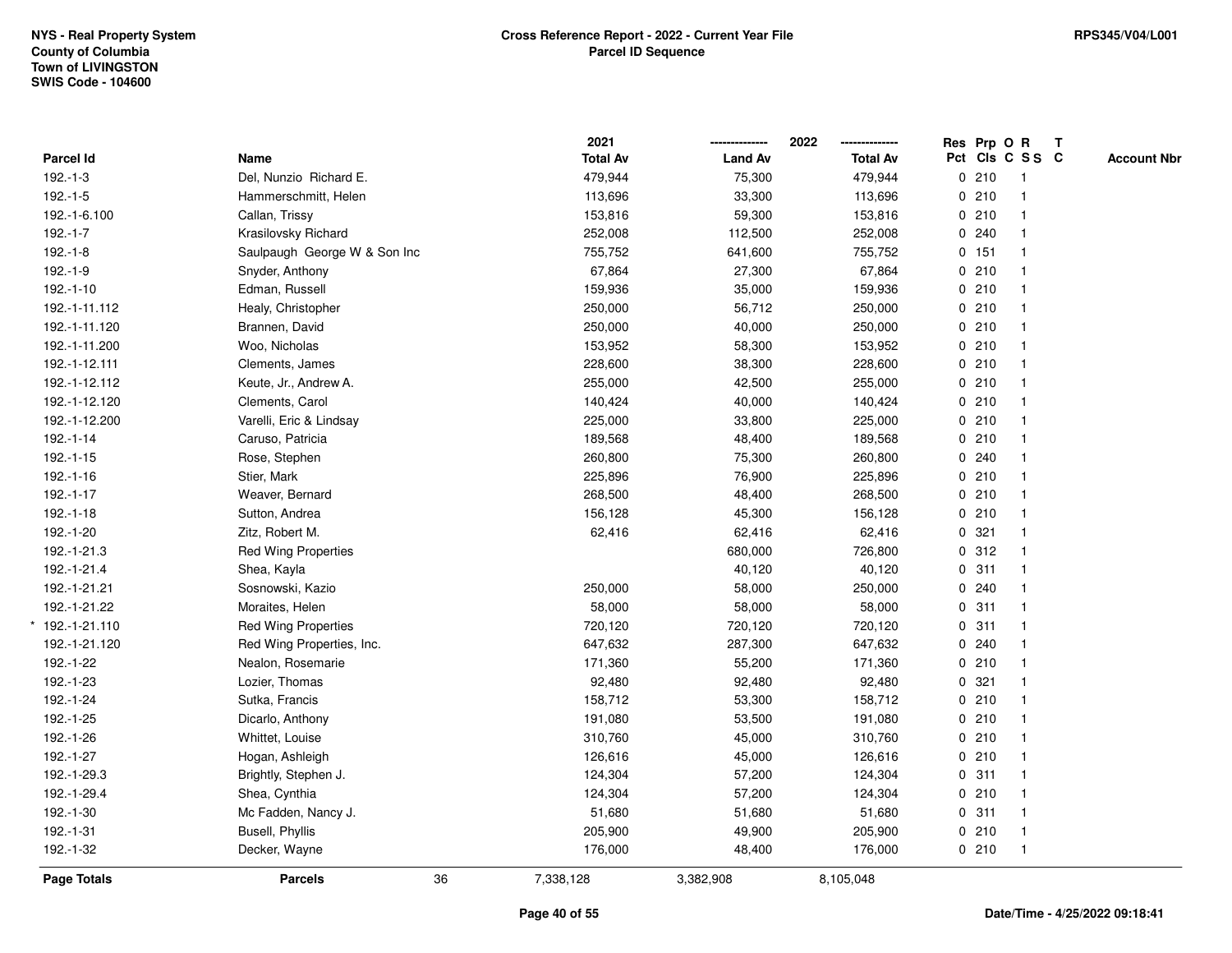|                  |                                              | 2021            |                | 2022            |   |        | Res Prp O R     | $\mathbf{T}$       |
|------------------|----------------------------------------------|-----------------|----------------|-----------------|---|--------|-----------------|--------------------|
| <b>Parcel Id</b> | Name                                         | <b>Total Av</b> | <b>Land Av</b> | <b>Total Av</b> |   |        | Pct Cls C S S C | <b>Account Nbr</b> |
| 192.-1-33        | Lozier, Thomas                               | 724,200         | 289,300        | 724,200         |   | 0210   |                 |                    |
| 192.-1-34        | Jeffreys, Maureen                            | 144,704         | 49,400         | 144,704         |   | 0210   |                 |                    |
| 192.-1-35        | Mc Fadden, Nancy J.                          | 137,904         | 33,300         | 137,904         |   | 0210   |                 |                    |
| 192.-1-36        | Woelm, Paul R.                               | 160,888         | 58,600         | 160,888         |   | 0210   |                 |                    |
| 192.-1-37        | Maple, Bridget G.                            | 157,216         | 52,000         | 157,216         |   | 0210   |                 |                    |
| 192.-1-38        | Arlene Sweeney Irv Trust                     | 124,984         | 43,000         | 124,984         |   | 0210   |                 |                    |
| 192.-1-40        | Dirienzo, Andrew L.                          | 8,000           | 8,000          | 8,000           |   | 0.314  |                 |                    |
| 192.-1-42        | Miller, Joshua                               | 118,048         | 118,048        | 118,048         |   | 0 323  |                 |                    |
| 192.-1-43        | Allen, Stanley                               | 245,928         | 66,743         | 245,928         |   | 0210   |                 |                    |
| 192.-1-44        | Shea, Kim                                    | 157,936         | 53,444         | 157,936         |   | 0 432  |                 |                    |
| 192.-1-45        | Rathjen, Corey                               | 81,600          | 81,600         | 81,600          |   | 0 314  |                 |                    |
| 192.-1-46        | Norris, Brian                                | 248,880         | 74,600         | 252,680         |   | 0.240  |                 |                    |
| 192.-1-47.100    | DeBellis, Daniele                            | 65,280          | 65,280         | 65,280          |   | 0.311  |                 |                    |
| 192.-1-47.200    | Flood, Kenneth J.                            | 19,312          | 8,315          | 19,312          |   | 0.312  |                 |                    |
| 192.-1-48.200    | Avenia, Peter                                | 101,184         | 101,184        | 101,184         |   | 0 105  |                 |                    |
| 192.-1-50.2      | Vosburgh, Arnold Jr.                         | 46,100          | 46,100         | 46,100          |   | 0.311  |                 |                    |
| 192.-1-50.11     | Vosburgh, Jr. Trust #1 of 2018, Harry Arnold | 796,500         | 432,976        | 796,500         |   | 0.151  |                 |                    |
| 192.-1-50.12     | Ebel, Maura                                  | 46,200          | 46,200         | 46,200          |   | 0.314  |                 |                    |
| 192.-1-51        | Papreka, Penny                               | 67,500          | 67,500         | 67,500          |   | 0.314  |                 |                    |
| 192.-1-52.100    | Stier, Christopher J.                        | 293,488         | 57,300         | 293,488         |   | 0210   |                 |                    |
| 192.-1-52.200    | Ruzich, Kristoffer                           | 228,700         | 48,700         | 228,700         |   | 0210   |                 |                    |
| 192.-1-53.21     | Vosburgh, Marc                               | 42,432          | 42,432         | 42,432          |   | 0 105  |                 |                    |
| 192.-1-53.22     | Chinelli Trust No. 1 of 2021                 | 42,432          | 42,432         | 42,432          |   | 0, 105 |                 |                    |
| 192.-1-53.100    | Chinelli Trust No. 1 of 2021                 | 260,200         | 62,200         | 260,200         | 0 | 210    |                 |                    |
| 192.4-1-1        | Blackburn, Clifford                          | 424,728         | 54,510         | 424,728         |   | 0 449  |                 |                    |
| 192.4-1-3        | Rhynders, LLC                                | 141,800         | 35,000         | 141,800         |   | 0 484  |                 |                    |
| 192.4-1-4.110    | Brillis, Mary                                | 242,760         | 49,000         | 242,760         |   | 0.220  |                 |                    |
| 192.4-1-4.120    | Brillis, Mary                                | 50,456          | 50,456         | 50,456          |   | 0.311  |                 |                    |
| 192.4-1-4.200    | Brillis, Mary                                | 129,200         | 21,800         | 129,200         |   | 0210   |                 |                    |
| 192.4-1-14       | Leaver, Jamie Lynn                           | 182,920         | 45,000         | 182,920         |   | 0210   |                 |                    |
| 192.4-2-1        | Fowler, Michael F.                           | 157,624         | 40,900         | 157,624         |   | 0210   |                 |                    |
| 192.4-2-2        | Cort, Grace                                  | 43,656          | 43,656         | 43,656          |   | 0.311  |                 |                    |
| 192.4-2-3        | A'brial, Renee                               | 3,672           | 3,672          | 3,672           |   | 0.311  |                 |                    |
| 192.4-2-4        | Simmons, Carl                                | 71,128          | 31,200         | 71,128          |   | 0210   |                 |                    |
| 192.4-2-5        | A'briat, Renee Walz                          | 73,440          | 20,700         | 73,440          |   | 0.260  |                 |                    |
| 192.4-2-6        | Cort, Grace A.                               | 47,872          | 47,872         | 47,872          |   | 0.311  |                 |                    |
| 192.4-2-7        | A'briat, Renee Walz                          | 1,768           | 1,768          | 1,768           |   | 0.311  |                 |                    |
| Page Totals      | 37<br><b>Parcels</b>                         | 5,890,640       | 2,394,188      | 5,894,440       |   |        |                 |                    |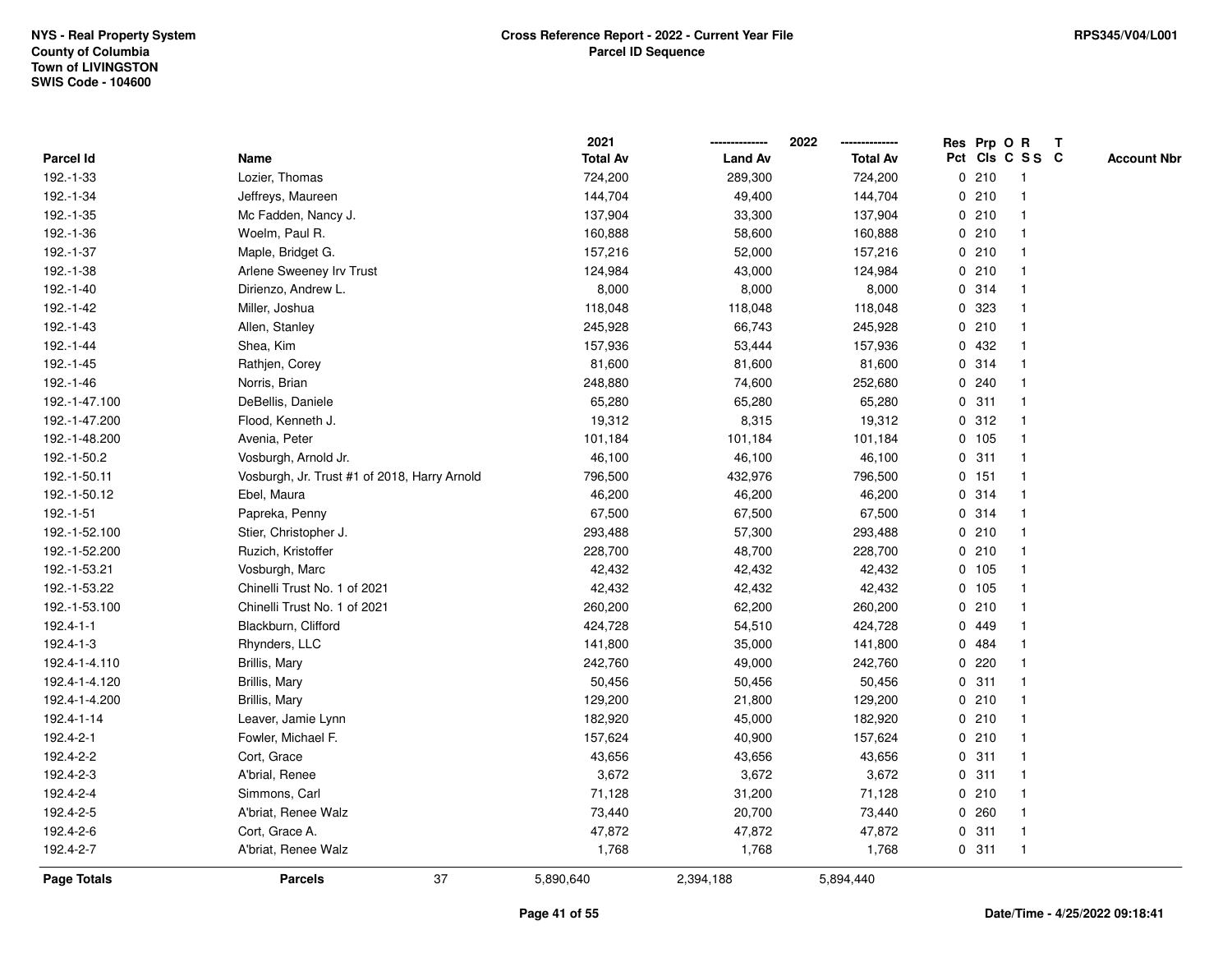|             |                           |    | 2021            |                | 2022            |             | Res Prp O R |                         | Т |                    |
|-------------|---------------------------|----|-----------------|----------------|-----------------|-------------|-------------|-------------------------|---|--------------------|
| Parcel Id   | Name                      |    | <b>Total Av</b> | <b>Land Av</b> | <b>Total Av</b> |             |             | Pct Cls C S S C         |   | <b>Account Nbr</b> |
| 192.4-2-8   | Taylor, Gary              |    | 78,744          | 20,700         | 78,744          |             | 0210        | $\mathbf{1}$            |   |                    |
| 192.4-2-9   | Degli-Angeli, Peter       |    | 92,888          | 18,600         | 92,888          | 0           | 260         | -1                      |   |                    |
| 192.4-2-10  | Taylor, Gary              |    | 26,656          | 26,656         | 26,656          |             | 0.311       | $\mathbf{1}$            |   |                    |
| 192.4-2-11  | Lucente, Paul             |    | 61,472          | 25,600         | 61,472          |             | 0.260       | $\overline{\mathbf{1}}$ |   |                    |
| 192.4-2-12  | Monaco, Anthony J.        |    | 93,568          | 42,500         | 93,568          |             | 0 210 W 1   |                         |   |                    |
| 192.4-2-13  | Twin, Lakes Property      |    | 32,640          | 24,233         | 32,640          |             | 0 312 W 1   |                         |   |                    |
| 192.4-2-14  | Flood, Kenneth J.         |    | 21,200          | 21,200         | 21,200          |             | 0 210 W 1   |                         |   |                    |
| 192.4-2-15  | Flood, Kenneth J.         |    | 274,900         | 40,800         | 274,900         | $\mathbf 0$ | 210 W 1     |                         |   |                    |
| 192.4-2-16  | Papreka, Penny            |    | 106,352         | 25,300         | 106,352         | 0           | 260         | $\mathbf{1}$            |   |                    |
| 192.4-2-17  | Lucenti, Nicholas         |    | 75,888          | 44,600         | 75,888          | $\mathbf 0$ | 260 W 1     |                         |   |                    |
| 192.4-2-18  | Cort, Grace               |    | 32,000          | 32,000         | 32,000          |             | 0.310       | $\mathbf 1$             |   |                    |
| 192.4-3-1   | Tanner, Paul A.           |    | 196,384         | 43,200         | 196,384         |             | 0210        |                         |   |                    |
| 192.4-3-2   | Maiello, Salvatore        |    | 153,272         | 37,000         | 153,272         |             | 0210        |                         |   |                    |
| 192.4-3-3   | Rubin, Elizabeth          |    | 35,768          | 35,768         | 35,768          |             | 0.311       | -1                      |   |                    |
| 192.4-3-4   | Miller, Margaret          |    | 108,800         | 42,300         | 108,800         |             | 0210        | $\overline{\mathbf{1}}$ |   |                    |
| 192.4-3-5   | Porter, Suzan             |    | 56,304          | 56,304         | 56,304          |             | 0.311       | -1                      |   |                    |
| 192.4-3-7   | Kropp, Carl               |    | 207,900         | 46,900         | 207,900         |             | 0210        | $\mathbf{1}$            |   |                    |
| 192.4-3-8   | Kaelin, Stephen J.        |    | 40,000          | 40,000         | 40,000          |             | 0.311       |                         |   |                    |
| 192.4-3-11  | Stickle, Seth Christopher |    | 150,960         | 36,500         | 150,960         |             | 0220        |                         |   |                    |
| 192.20-1-1  | Blackburn, Cliff          |    | 50,048          | 50,048         | 50,048          |             | 0.314       |                         |   |                    |
| 192.20-1-2  | Mainiero, William D.      |    | 135,456         | 64,000         | 135,456         |             | 0210        |                         |   |                    |
| 192.20-1-4  | Tompkins, William         |    | 106,896         | 34,600         | 106,896         |             | 0210        |                         |   |                    |
| 192.20-1-5  | Sikula, Thomas            |    | 116,688         | 49,400         | 116,688         |             | 0210        | -1                      |   |                    |
| 192.20-1-6  | Cortes, Marie T.          |    | 123,216         | 16,200         | 123,216         |             | 0210        | $\mathbf 1$             |   |                    |
| 192.20-1-8  | Rock, Joanne              |    | 247,384         | 28,500         | 247,384         |             | 0210        | -1                      |   |                    |
| 192.20-1-10 | Schetter Trustee, Karen   |    | 240,448         | 34,000         | 240,448         |             | 0210        |                         |   |                    |
| 192.20-1-11 | Blackburn, Cliff          |    | 32,504          | 32,504         | 32,504          |             | 0.311       |                         |   |                    |
| 192.20-1-12 | Blackburn, Cliff          |    | 33,456          | 33,456         | 33,456          |             | 0.311       |                         |   |                    |
| 192.20-1-13 | Stewart, Constance        |    | 122,536         | 43,700         | 122,536         |             | 0210        |                         |   |                    |
| 192.20-1-15 | Phillips, Blair           |    | 35,088          | 35,088         | 35,088          | $\mathbf 0$ | 311         | -1                      |   |                    |
| 192.20-1-18 | Schultz, Lindsay          |    | 49,500          | 49,500         | 49,500          |             | 0.311       | -1                      |   |                    |
| 192.20-1-19 | Brajuha, Milan            |    | 95,800          | 32,600         | 95,800          |             | 0210        | $\mathbf 1$             |   |                    |
| 192.20-1-20 | Peetros, Nicole           |    | 79,288          | 32,100         | 79,288          |             | 0210        |                         |   |                    |
| 192.20-1-23 | Phillips, Blair           |    | 205,000         | 42,200         | 205,000         |             | 0210        |                         |   |                    |
| 192.20-1-25 | Hansen, Joyce             |    | 33,456          | 33,456         | 33,456          |             | 0.311       |                         |   |                    |
| 192.20-1-26 | Hansen, Joyce             |    | 115,192         | 36,900         | 115,192         |             | 0.260       | $\mathbf 1$             |   |                    |
| 192.20-1-30 | Clum, Richard A.          |    | 101,592         | 41,700         | 101,592         |             | 0210        | $\mathbf{1}$            |   |                    |
| Page Totals | <b>Parcels</b>            | 37 | 3,769,244       | 1,350,113      | 3,769,244       |             |             |                         |   |                    |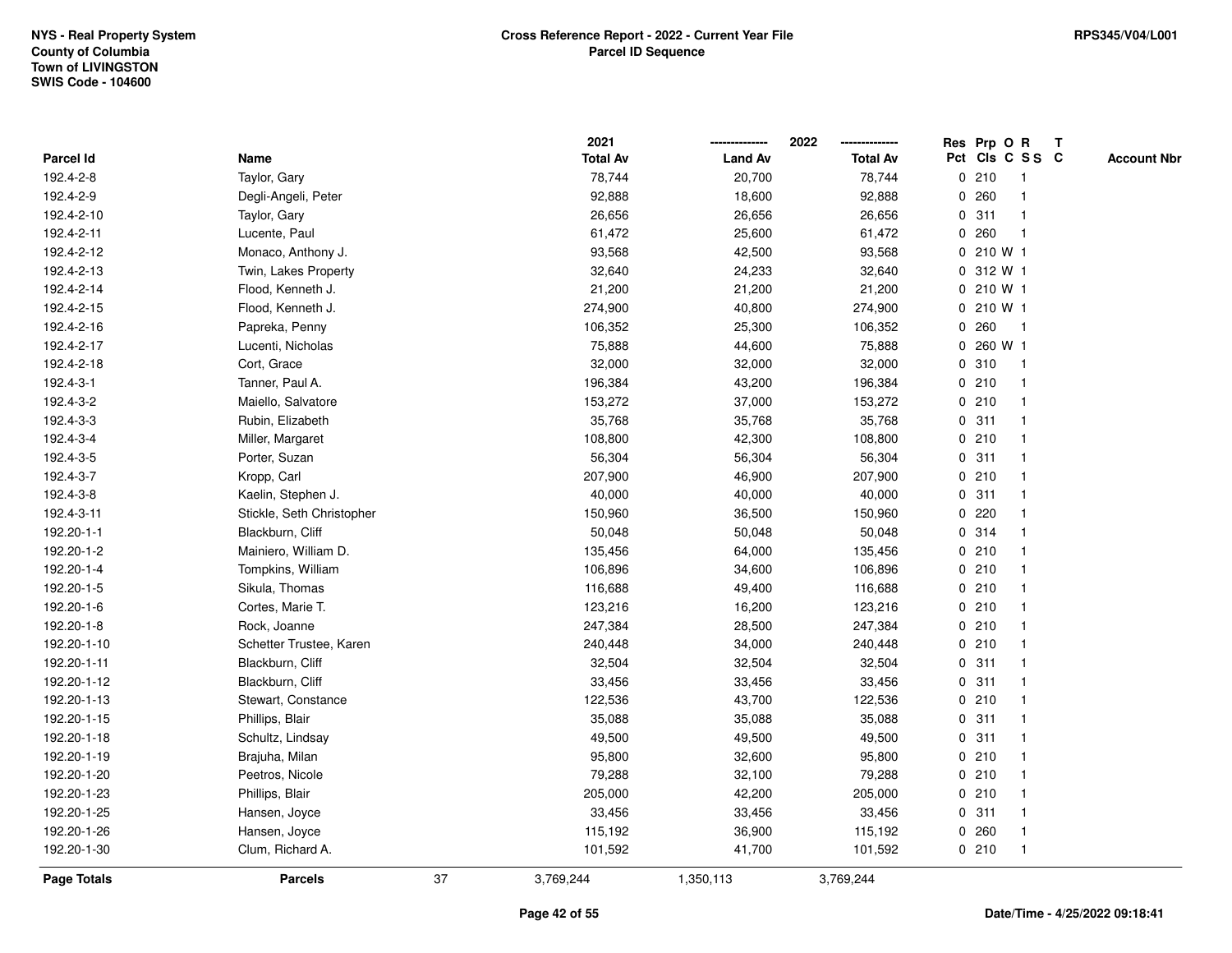|                 |                              |    | 2021            |                | 2022            |             |       | Res Prp O R             | T |                    |
|-----------------|------------------------------|----|-----------------|----------------|-----------------|-------------|-------|-------------------------|---|--------------------|
| Parcel Id       | Name                         |    | <b>Total Av</b> | <b>Land Av</b> | <b>Total Av</b> |             |       | Pct Cls C S S C         |   | <b>Account Nbr</b> |
| 192.20-1-32     | Hapeman, Elizabeth           |    | 72,624          | 46,500         | 72,624          | 0           | 210   | $\mathbf{1}$            |   |                    |
| 192.20-1-34     | Weidman, Dana                |    | 48,008          | 48,008         | 48,008          | 0           | 311   | -1                      |   |                    |
| 192.20-1-35     | Weidman, Dana                |    | 157,352         | 30,600         | 157,352         |             | 0210  | $\mathbf{1}$            |   |                    |
| 192.20-1-36     | Weidman, Dana                |    | 37,672          | 37,672         | 37,672          |             | 0.311 |                         |   |                    |
| 192.20-1-37     | Sullivan, Annie              |    | 123,760         | 36,100         | 123,760         |             | 0210  |                         |   |                    |
| 192.20-1-38     | Sullivan, Annie              |    | 36,040          | 36,040         | 36,040          |             | 0.311 |                         |   |                    |
| 192.20-1-39     | Myers, Michael B.            |    | 145,900         | 28,400         | 145,900         |             | 0210  |                         |   |                    |
| 192.20-2-1      | Rippe, Thomas                |    | 193,392         | 51,800         | 193,392         | 0           | 210   |                         |   |                    |
| 192.20-2-4      | Burns, Mark                  |    | 124,300         | 39,700         | 124,300         |             | 0210  | $\mathbf{1}$            |   |                    |
| 192.20-2-5      | Kaelin, Stephin J.           |    | 81,464          | 49,400         | 81,464          |             | 0210  | $\mathbf{1}$            |   |                    |
| 192.20-2-8.100  | Bush, Stephen                |    | 214,336         | 40,300         | 214,336         |             | 0210  |                         |   |                    |
| 192.20-2-11     | Van Deusen, Terry            |    | 106,896         | 73,300         | 106,896         |             | 0210  |                         |   |                    |
| 192.20-2-13     | Burke, Susan                 |    | 154,088         | 38,100         | 154,088         |             | 0210  |                         |   |                    |
| 192.20-2-14     | ARLENE SWEENEY IRV TRUS      |    | 155,040         | 71,300         | 155,040         |             | 0210  |                         |   |                    |
| 192.20-2-15.100 | Horton, Brendan E.           |    | 67,592          | 30,600         | 67,592          |             | 0210  |                         |   |                    |
| 192.20-2-15.200 | Horton, Brendan E.           |    | 97,376          | 40,900         | 97,376          |             | 0210  | $\mathbf{1}$            |   |                    |
| 192.20-2-17     | DeLaurentis, Michael S.      |    | 121,300         | 37,800         | 121,300         |             | 0210  | $\mathbf{1}$            |   |                    |
| 192.20-2-18     | Monaco, Chrristopher         |    | 105,264         | 35,300         | 105,264         |             | 0210  |                         |   |                    |
| 192.20-2-19     | Monaco, Christopher          |    | 36,040          | 36,040         | 36,040          |             | 0.311 |                         |   |                    |
| 192.20-2-20     | Bush, Stephen                |    | 81,464          | 36,900         | 36,900          |             | 0.314 |                         |   |                    |
| 192.20-2-21     | Rossi, Peter J.              |    | 114,512         | 50,500         | 114,512         |             | 0210  |                         |   |                    |
| 192.20-2-22     | Gellert, Phillip             |    | 90,000          | 40,600         | 90,000          |             | 0210  |                         |   |                    |
| 192.20-2-23     | Gellert, Philip              |    | 20,000          | 20,000         | 20,000          | $\mathbf 0$ | 311   | $\mathbf{1}$            |   |                    |
| 192.20-2-24     | Lee, Susan Tommy             |    | 104,720         | 47,900         | 104,720         |             | 0210  | $\overline{\mathbf{1}}$ |   |                    |
| 192.20-2-26     | Highland Avenue, LLC         |    | 168,368         | 38,000         | 168,368         |             | 0210  | $\mathbf 1$             |   |                    |
| 192.20-2-27     | Gellert, Phil                |    | 12,688          | 12,688         | 12,688          |             | 0.311 |                         |   |                    |
| 192.20-2-28     | Souquet, Justine, trustee M. |    | 39,168          | 39,168         | 39,168          |             | 0.311 |                         |   |                    |
| 192.20-2-29     | Lee, George                  |    | 202,600         | 63,000         | 214,400         |             | 0210  |                         |   |                    |
| 192.20-2-30     | Gellert, Philip D.           |    | 77,928          | 21,000         | 77,928          |             | 0210  |                         |   |                    |
| 192.20-2-32     | Gaigler, Wesley Brian Jr.    |    | 167,960         | 44,500         | 167,960         | $\mathbf 0$ | 210   | -1                      |   |                    |
| 192.20-2-34     | Hoefinger, Heidi             |    | 189,600         | 29,600         | 340,000         |             | 0210  | $\mathbf{1}$            |   |                    |
| 192.20-2-35     | Curry, Christopher           |    | 37,672          | 37,672         | 37,672          |             | 0.311 | $\mathbf 1$             |   |                    |
| 192.20-2-36     | Forringer, Jon               |    | 210,800         | 33,000         | 210,800         |             | 0.280 |                         |   |                    |
| 192.20-2-37     | Yoli, Edward R. Jr.          |    | 89,760          | 31,900         | 89,760          |             | 0210  |                         |   |                    |
| 192.20-2-38     | Monroe, Marie                |    | 111,000         | 26,600         | 111,000         |             | 0210  | $\overline{1}$          |   |                    |
| 192.20-2-39     | Forringer, Jon               |    | 40,256          | 40,256         | 40,256          |             | 0.311 | $\mathbf{1}$            |   |                    |
| 192.20-2-40     | Skinner McLarty, Kate        |    | 211,976         | 32,000         | 211,976         |             | 0210  | $\mathbf{1}$            |   |                    |
| Page Totals     | <b>Parcels</b>               | 37 | 4,048,916       | 1,453,144      | 4,166,552       |             |       |                         |   |                    |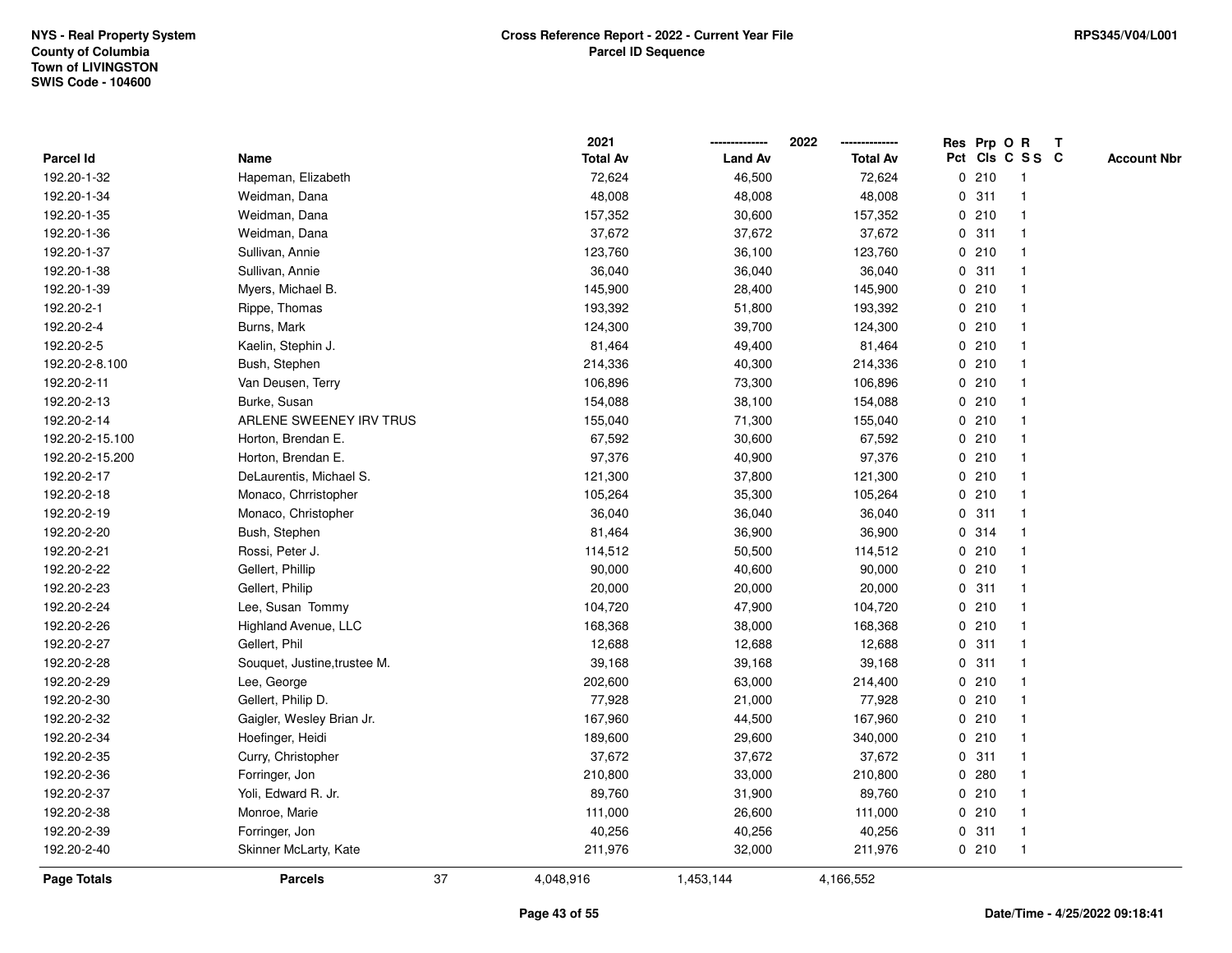|                    |                           |    | 2021            |                | 2022            |             |              | Res Prp O R     | T |                    |
|--------------------|---------------------------|----|-----------------|----------------|-----------------|-------------|--------------|-----------------|---|--------------------|
| Parcel Id          | Name                      |    | <b>Total Av</b> | <b>Land Av</b> | <b>Total Av</b> |             |              | Pct Cls C S S C |   | <b>Account Nbr</b> |
| 192.20-2-43        | Lieber, Olivia A.         |    | 20,536          | 20,536         | 20,536          | $\mathbf 0$ | 311          | $\mathbf{1}$    |   |                    |
| 192.20-2-45        | Kaplan, Matthew L.        |    | 142,300         | 31,900         | 142,300         | 0           | 280          |                 |   |                    |
| 192.20-2-46        | De Feo, Monica            |    | 64,600          | 29,000         | 64,600          |             | 0.260        | -1              |   |                    |
| 192.20-2-47        | Meagher, Robert Jr.       |    | 70,992          | 27,700         | 70,992          |             | 0210         |                 |   |                    |
| 192.20-2-48        | Roina, Robert             |    | 85,680          | 30,600         | 85,680          |             | 0.260        |                 |   |                    |
| 192.20-2-49        | Gellert, Phillip          |    | 75,000          | 35,300         | 75,000          | 0           | 260          |                 |   |                    |
| 192.20-2-50        | Green, Ilene M.           |    | 136,816         | 31,200         | 136,816         |             | $0, 210$ W 1 |                 |   |                    |
| 192.20-2-51        | Lieber, Olivia A.         |    | 180,336         | 24,100         | 180,336         | 0           | 210 W 1      |                 |   |                    |
| 192.20-2-53        | Smith, James Shawn        |    | 97,784          | 58,100         | 97,784          | 0           | 260 W 1      |                 |   |                    |
| 192.20-2-54        | Merlino, Herve            |    | 102,544         | 62,300         | 102,544         |             | $0, 210$ W 1 |                 |   |                    |
| 192.20-2-55        | Meagher, Robert Jr.       |    | 3,808           | 3,808          | 3,808           |             | 0.311        | -1              |   |                    |
| 192.20-2-56        | Egan, Matthew T.          |    | 135,728         | 25,500         | 135,728         |             | 0 260 W 1    |                 |   |                    |
| 192.20-2-57        | Meagher, Robert Jr.       |    | 118,864         | 59,500         | 118,864         | 0           | 260 W 1      |                 |   |                    |
| 192.20-3-2         | Carey, Tammy              |    | 212,024         | 37,900         | 212,024         |             | 0210         | -1              |   |                    |
| 192.20-3-5         | Howay, Steve              |    | 46,240          | 31,400         | 46,240          | 0           | 260          | -1              |   |                    |
| 192.20-3-6         | Howay, Steven             |    | 147,016         | 33,700         | 147,016         |             | 0210         | $\mathbf{1}$    |   |                    |
| 192.20-3-7         | Velie, Kathleen           |    | 21,352          | 21,352         | 21,352          |             | 0.311        | $\overline{1}$  |   |                    |
| 192.20-3-8         | Gellert, Phillip          |    | 2,500           | 2,500          | 2,500           |             | 0.311        |                 |   |                    |
| 192.20-3-9         | Deshmukh, Shriniwas       |    | 19,584          | 19,584         | 19,584          |             | 0.311        |                 |   |                    |
| 192.20-3-10        | Yerry, Andrew             |    | 115,328         | 39,300         | 115,328         |             | 0210         |                 |   |                    |
| 192.20-3-11        | Green, Ilene M.           |    | 19,448          | 19,448         | 19,448          |             | 0.311        | $\mathbf{1}$    |   |                    |
| 192.20-3-12        | Williamson Trustee, Anita |    | 111,520         | 31,200         | 111,520         | 0           | 260 W 1      |                 |   |                    |
| 192.20-3-13        | Egan, John                |    | 27,744          | 27,744         | 27,744          | 0           | 311 W 1      |                 |   |                    |
| 192.20-3-14        | Mc Laughlin, Reginald     |    | 107,032         | 24,100         | 107,032         | 0           | 260 W 1      |                 |   |                    |
| 192.20-3-15        | Korzekwinski, Francis     |    | 166,464         | 55,200         | 166,464         |             | 0 220 W 1    |                 |   |                    |
| 192.20-3-16        | Rieck, Peter              |    | 58,616          | 58,616         | 58,616          |             | 0.311        | -1              |   |                    |
| 192.20-3-17        | Eichin, Paul J.           |    | 161,704         | 76,500         | 161,704         |             | 0 210 W 1    |                 |   |                    |
| 192.20-3-18        | Catlin, John              |    | 37,672          | 37,672         | 37,672          |             | 0.311        | -1              |   |                    |
| 192.20-3-20        | Wallace, James L. III.    |    | 107,500         | 50,000         | 107,500         |             | 0210         |                 |   |                    |
| 192.20-3-21        | Brinson, Melvin           |    | 2,000           | 2,000          | 2,000           | 0           | 311          | -1              |   |                    |
| 192.20-3-22        | Brinson, Melvin           |    | 80,240          | 16,200         | 80,240          |             | 0210         | -1              |   |                    |
| 192.20-3-23        | Michael, Barbara          |    | 55,000          | 31,300         | 55,000          |             | 0.260        | -1              |   |                    |
| 192.20-3-25        | <b>Rhynders LLC</b>       |    | 28,288          | 28,288         | 28,288          |             | 0.311        |                 |   |                    |
| 192.20-3-29        | Fauci, Sherrie            |    | 140,800         | 39,000         | 140,800         |             | 0210         |                 |   |                    |
| 192.20-3-31        | Todd, Steven A.           |    | 123,896         | 60,200         | 123,896         |             | 0210         | -1              |   |                    |
| 192.20-3-34        | Klee, Brittnee            |    | 100,232         | 42,400         | 100,232         |             | 0210         | $\overline{1}$  |   |                    |
| 192.20-3-36        | Kanter, Michael           |    | 155,400         | 52,400         | 155,400         |             | 0 260 W 1    |                 |   |                    |
| <b>Page Totals</b> | <b>Parcels</b>            | 37 | 3,282,588       | 1,277,548      | 3,282,588       |             |              |                 |   |                    |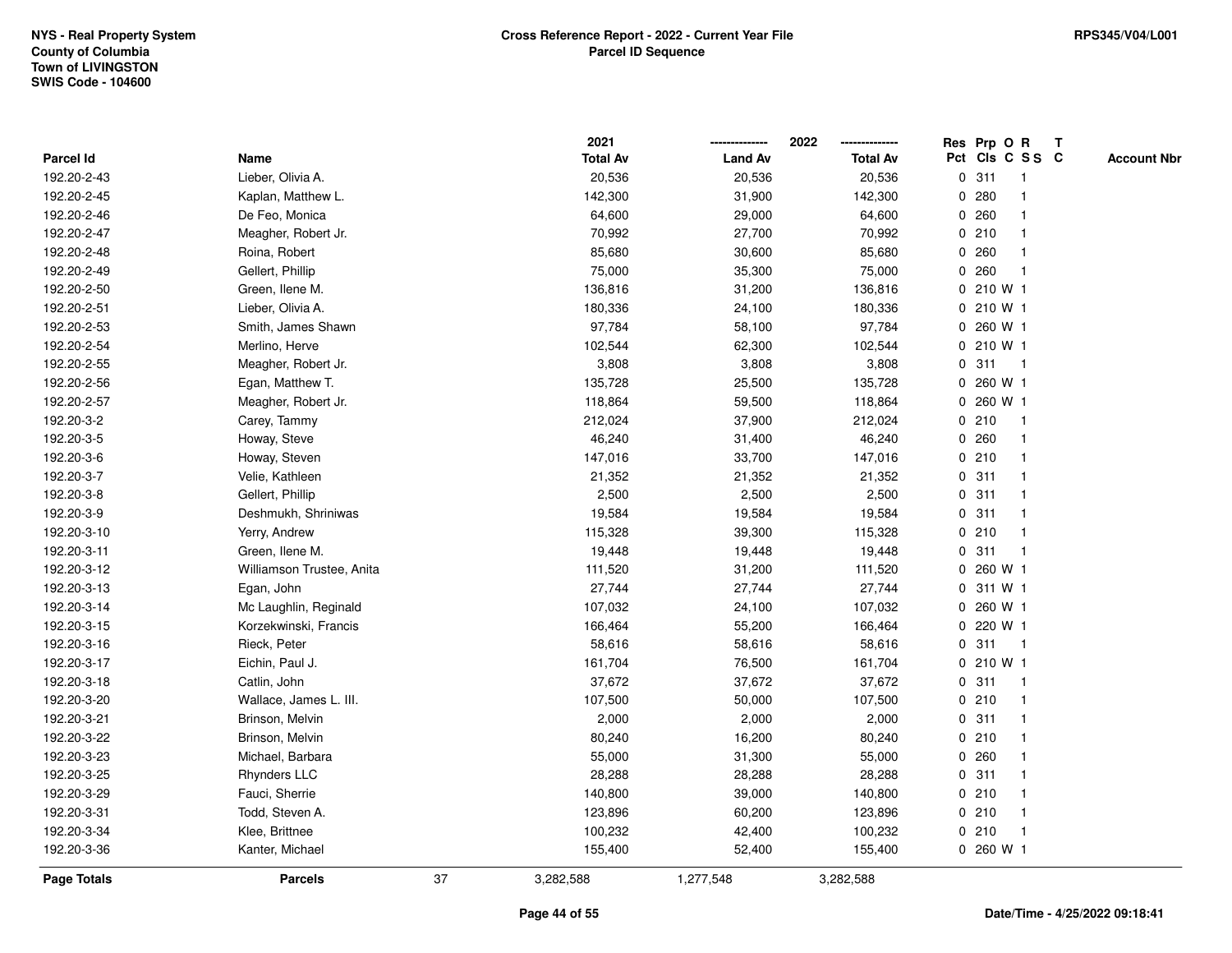|                |                         |    | 2021            |                | 2022            |             | Res Prp O R |                 | Т |                    |
|----------------|-------------------------|----|-----------------|----------------|-----------------|-------------|-------------|-----------------|---|--------------------|
| Parcel Id      | Name                    |    | <b>Total Av</b> | <b>Land Av</b> | <b>Total Av</b> |             |             | Pct Cls C S S C |   | <b>Account Nbr</b> |
| 192.20-3-38    | Rieck, Frederick        |    | 165,240         | 131,700        | 165,240         | $\mathbf 0$ | 260 W 1     |                 |   |                    |
| 192.20-3-39    | Town of Livingston      |    | 145,520         | 124,425        | 145,520         | 0           | 590 W 8     |                 |   |                    |
| 192.20-3-40    | Hoffman, Richard S.     |    | 179,928         | 27,300         | 179,928         |             | 0210        | $\mathbf 1$     |   |                    |
| 192.20-3-41    | Stoddard, Anthony M.    |    | 136,272         | 42,400         | 136,272         |             | 0210        |                 |   |                    |
| 192.20-3-43    | Kotzur, Jennifer        |    | 119,952         | 40,900         | 119,952         |             | 0210        |                 |   |                    |
| 192.20-3-44    | Burt, Thomas            |    | 135,800         | 32,900         | 135,800         |             | 0210        |                 |   |                    |
| 192.20-3-45    | Decker, Lisa            |    | 107,848         | 36,100         | 107,848         |             | 0210        |                 |   |                    |
| 192.20-3-46    | Gellert, Philip D.      |    | 100,000         | 47,800         | 100,000         |             | 0.220       |                 |   |                    |
| 192.20-3-47    | Burt, Thomas            |    | 52,496          | 52,496         | 52,496          |             | 0.311       | -1              |   |                    |
| $193.-1-1$     | Stickles, Randy W.      |    | 125,936         | 51,100         | 125,936         |             | 0210        | $\mathbf 1$     |   |                    |
| $193.-1-2$     | Camp Eagle Hill Inc     |    | 1,632,000       | 514,646        | 1,632,000       |             | 0.581       |                 |   |                    |
| $193.-1-4$     | Lazic, Radoje           |    | 1,360           | 1,360          | 1,360           |             | 0.314       |                 |   |                    |
| $193.-1-5$     | Williams, Thomas J.     |    | 128,112         | 128,112        | 128,112         |             | 0.321       |                 |   |                    |
| 193.-1-7       | Van As, Delphine        |    | 2,312           | 2,312          | 2,312           |             | 0.314       |                 |   |                    |
| $193.-1-8$     | Kalin, Peter            |    | 4,352           | 4,352          | 4,352           | $\mathbf 0$ | 314         |                 |   |                    |
| $193.-1-9$     | Williams, Thomas J.     |    | 34,000          | 34,000         | 34,000          | $\mathbf 0$ | 314         | -1              |   |                    |
| $193.-1-11$    | Dirienzo, Andrew L.     |    | 8,000           | 8,000          | 8,000           |             | 0 314       |                 |   |                    |
| 193.-1-12      | DiMeglio, Salvatore C.  |    | 61,700          | 61,700         | 61,700          |             | 0.314       |                 |   |                    |
| 193.-1-13      | DiMeglio, Salvatore     |    | 45,000          | 45,000         | 45,000          |             | 0 314       |                 |   |                    |
| 201.-1-1.111   | Masi, Salvatore         |    | 184,008         | 59,600         | 184,008         |             | 0210        |                 |   |                    |
| 201.-1-1.120   | Hoffman                 |    | 40,392          | 40,392         | 40,392          |             | 0 314       |                 |   |                    |
| 201.-1-1.200   | Hoffman, Martin         |    | 123,896         | 50,500         | 123,896         |             | 0210        |                 |   |                    |
| $201 - 1 - 2$  | McNeil, Robert A.       |    | 121,448         | 50,000         | 121,448         |             | 0210        | -1              |   |                    |
| 201.-1-3.100   | Crossman, Mark T.       |    | 124,576         | 124,576        | 124,576         |             | 0 314       |                 |   |                    |
| 201.-1-3.210   | Myers, Nancy J.         |    | 408,544         | 408,544        | 408,544         |             | 0 105       |                 |   |                    |
| 201.-1-3.220   | Dominion Telecom Inc    |    | 139,400         | 26,663         | 139,400         |             | 0 449       |                 |   |                    |
| $201 - 1 - 5$  | Hoffman                 |    | 1,768           | 1,768          | 1,768           |             | 0.314       |                 |   |                    |
| $201.-1-6$     | Tousey, Wallace Raymond |    | 243,032         | 57,200         | 243,032         |             | 0210        |                 |   |                    |
| $201.-1-7$     | <b>WEBER, RANDOLF</b>   |    | 40,800          | 18,400         | 40,800          |             | 0.270       |                 |   |                    |
| $201 - 1 - 8$  | Couse, Marilynn         |    | 170,680         | 43,800         | 170,680         | $\mathbf 0$ | 210         | -1              |   |                    |
| $201.-1-9$     | Couse, Marilynn         |    | 57,528          | 57,528         | 57,528          |             | 0.314       | -1              |   |                    |
| $201 - 1 - 11$ | Kennedy, James W.       |    | 193,000         | 35,000         | 193,000         |             | 0210        |                 |   |                    |
| 201.-1-12.2    | Sicignano, Raymond      |    | 26,300          | 26,300         | 26,300          |             | 0.311       |                 |   |                    |
| 201.-1-12.11   | Rovner, Michael T.      |    | 191,000         | 40,000         | 191,000         |             | 0210        |                 |   |                    |
| 201.-1-12.12   | Douglas, Domenica       |    | 80,100          | 16,900         | 80,100          |             | 0210        |                 |   |                    |
| $201.-1-16$    | Campbell, Robert        |    | 80,240          | 47,400         | 80,240          |             | 0210        | $\mathbf 1$     |   |                    |
| $201 - 1 - 17$ | Staats, Jeremy          |    | 148,000         | 43,000         | 148,000         |             | 50 210      | $\mathbf{1}$    |   |                    |
| Page Totals    | <b>Parcels</b>          | 37 | 5,560,540       | 2,534,174      | 5,560,540       |             |             |                 |   |                    |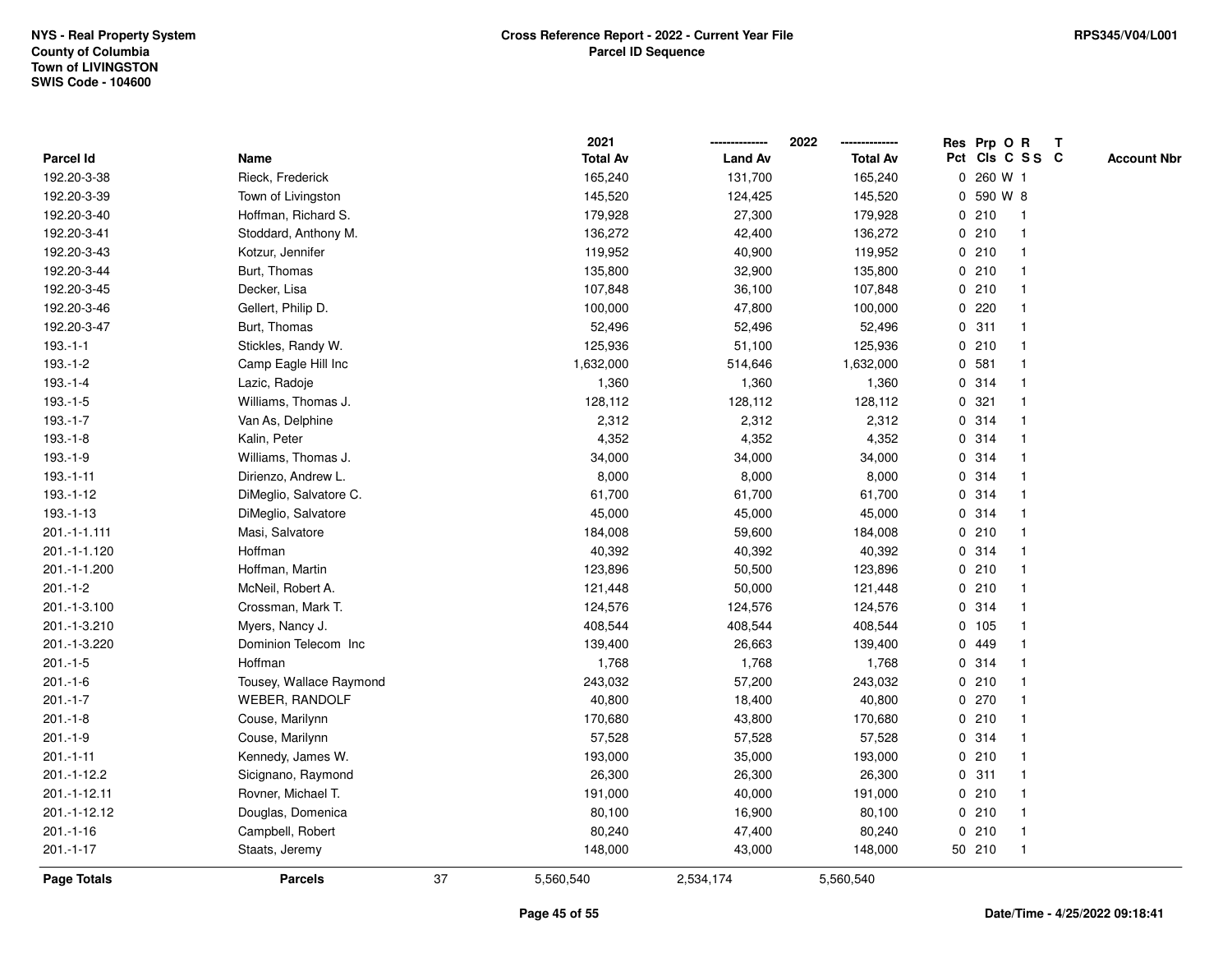|                |                                    |    | 2021            |                | 2022            |             | Res Prp O R |                 | T |                    |
|----------------|------------------------------------|----|-----------------|----------------|-----------------|-------------|-------------|-----------------|---|--------------------|
| Parcel Id      | Name                               |    | <b>Total Av</b> | <b>Land Av</b> | <b>Total Av</b> |             |             | Pct Cls C S S C |   | <b>Account Nbr</b> |
| $201.-1-18$    | Shanley, Lisa                      |    | 138,056         | 45,500         | 138,056         | $\mathbf 0$ | 210         | $\overline{1}$  |   |                    |
| 201.-1-20.1    | Camp Scatico                       |    | 2,295,000       | 498,461        | 2,295,000       | 0           | 581 W 1     |                 |   |                    |
| 201.-1-20.2    | Kowan, Joshua                      |    | 394,500         | 154,200        | 394,500         |             | 0210        | $\mathbf{1}$    |   |                    |
| $201.-1-21$    | Town Of Livingston                 |    | 313,616         | 33,555         | 313,616         |             | 0 662       | 8               |   |                    |
| $201 - 1 - 22$ | Elizaville Pumper Co.inc.          |    | 4,760           | 4,760          | 4,760           |             | 0 662       | 8               |   |                    |
| 201.-1-23      | Clock, Sarah                       |    | 83,776          | 33,500         | 83,776          |             | 0210        |                 |   |                    |
| $201 - 1 - 24$ | Reid, Steven                       |    | 183,192         | 44,438         | 183,192         |             | 0414        |                 |   |                    |
| $201.-1-25$    | Daly, Patricia                     |    | 18,904          | 8,909          | 18,904          | $\mathbf 0$ | 312         | $\overline{1}$  |   |                    |
| 201.-1-26      | Tizekker, Michael                  |    | 174,520         | 31,284         | 174,520         | 0           | 283         | -1              |   |                    |
| $201 - 1 - 27$ | Tobin, Joseph E.                   |    | 91,256          | 52,400         | 91,256          |             | 0210        | $\mathbf{1}$    |   |                    |
| $201.-1-28$    | Red Hook Telephone Co              |    | 161,505         | 13,000         | 161,505         |             | 0 831       | 6               |   |                    |
| 201.-1-29      | Mizutani, Nobuo                    |    | 152,900         | 20,700         | 152,900         |             | 0210        |                 |   |                    |
| $201.-1-30$    | Fumasoli, Mark                     |    | 259,216         | 38,400         | 259,216         |             | 0210        |                 |   |                    |
| $201 - 1 - 31$ | Couse, Melissa A.                  |    | 123,896         | 37,600         | 123,896         |             | 0210        |                 |   |                    |
| 201.-1-32.100  | FUMBO Realty, LLC                  |    | 302,000         | 52,000         | 302,000         | $\mathbf 0$ | 485         |                 |   |                    |
| 201.-1-32.200  | Bogdanffy, Stephen H.              |    | 34,544          | 34,544         | 34,544          | 0           | 330         | $\mathbf{1}$    |   |                    |
| 201.-1-33.1    | <b>L&amp;L Estate Holdings LLC</b> |    | 450,900         | 293,500        | 450,900         |             | $0$ 120     | $\mathbf{1}$    |   |                    |
| 201.-1-35      | Gardner, Ralph A.                  |    | 101,592         | 29,400         | 101,592         |             | 0210        |                 |   |                    |
| 201.-1-36      | Robinson, Charles                  |    | 72,352          | 72,352         | 72,352          |             | 0.311       |                 |   |                    |
| $201.-1-37$    | Rotger, Scott                      |    | 275,800         | 52,800         | 275,800         |             | 0.280       |                 |   |                    |
| 201.-1-38      | Miale, Bethann                     |    | 98,192          | 28,900         | 98,192          |             | 0210        |                 |   |                    |
| 201.-1-39.100  | Arsenault, Ronnie                  |    | 147,560         | 45,100         | 147,560         |             | 0210        |                 |   |                    |
| 201.-1-39.200  | Electricace Holdings LLC           |    | 159,296         | 25,000         | 159,296         |             | 0.230       | -1              |   |                    |
| $201.-1-40$    | Smith, Clarence Lee                |    | 113,832         | 14,300         | 113,832         |             | 0210        | $\overline{1}$  |   |                    |
| 201.-1-41.111  | Williams, Steven D.                |    | 154,612         | 154,612        | 154,612         |             | 0 320       |                 |   |                    |
| 201.-1-41.112  | Williams, Mark S.                  |    | 157,700         | 35,000         | 157,700         |             | 0210        |                 |   |                    |
| 201.-1-41.120  | Hung, Ming-Hsien                   |    | 201,552         | 42,200         | 201,552         |             | 50 210      |                 |   |                    |
| 201.-1-41.210  | Strong, Dale                       |    | 304,272         | 30,810         | 304,272         | 0           | 486         |                 |   |                    |
| 201.-1-41.220  | Strong, Dale                       |    | 57,800          | 57,800         | 57,800          | 0           | 330         |                 |   |                    |
| $201 - 1 - 42$ | Robinson, Charles                  |    | 44,744          | 29,400         | 44,744          | $\mathbf 0$ | 312         |                 |   |                    |
| 201.-1-43      | Blum, Henry C.                     |    | 108,256         | 42,700         | 108,256         |             | 0210        | -1              |   |                    |
| $201 - 1 - 44$ | Magarelli, Gaetano                 |    | 86,768          | 24,800         | 86,768          |             | 0210        | $\mathbf 1$     |   |                    |
| $201 - 1 - 45$ | Steuerwald, Jane Elizabeth         |    | 99,144          | 44,400         | 99,144          |             | 0210        |                 |   |                    |
| $201.-1-46$    | Majdan, Fred J.                    |    | 87,856          | 33,200         | 87,856          |             | 0210        |                 |   |                    |
| 201.-1-48      | Herberg, Robert P.                 |    | 280,200         | 38,200         | 280,200         |             | 0210        | 1               |   |                    |
| 201.-1-49      | GRAASP,LLC                         |    | 227,800         | 45,600         | 227,800         |             | 0210        | $\overline{1}$  |   |                    |
| 201.-1-50      | M E Church                         |    | 522,920         | 139,456        | 522,920         |             | 0 695       | 8               |   |                    |
| Page Totals    | <b>Parcels</b>                     | 37 | 8,484,789       | 2,382,781      | 8,484,789       |             |             |                 |   |                    |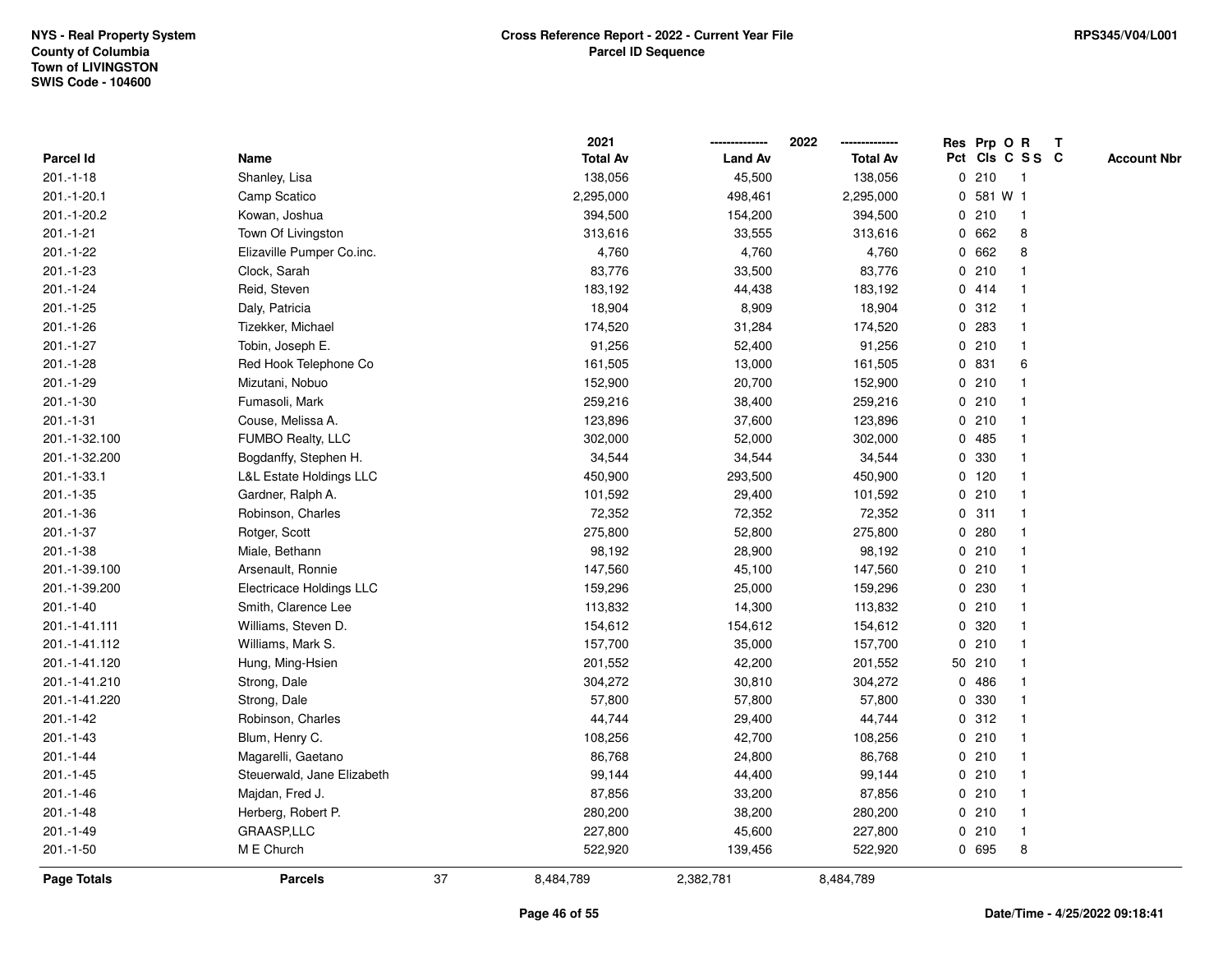|                    |                              |    | 2021            |                | 2022<br>-------------- |             | Res Prp O R |                 | T |                    |
|--------------------|------------------------------|----|-----------------|----------------|------------------------|-------------|-------------|-----------------|---|--------------------|
| <b>Parcel Id</b>   | Name                         |    | <b>Total Av</b> | <b>Land Av</b> | <b>Total Av</b>        |             |             | Pct Cls C S S C |   | <b>Account Nbr</b> |
| $201.-1-51$        | M E Church                   |    | 121,584         | 39,505         | 121,584                | 0           | 620         | 8               |   |                    |
| 201.-1-52          | Elizaville M E Church        |    | 40,256          | 40,256         | 40,256                 |             | 0.311       | 8               |   |                    |
| 201.-1-53          | ALRIS, LLC                   |    | 181,152         | 23,100         | 181,152                | 0           | 280         |                 |   |                    |
| 201.-1-54          | Peck, Charles                |    | 53,856          | 53,856         | 53,856                 |             | 0.311       |                 |   |                    |
| $201.-1-56$        | Carrington, Jerome           |    | 10,640          | 10,640         | 10,640                 |             | 0, 105      | -1              |   |                    |
| $201.-1-57$        | Reiss, Jonathan              |    | 104,312         | 43,100         | 104,312                | $\mathbf 0$ | 220         | $\mathbf{1}$    |   |                    |
| 201.-1-58          | Williams, Steven D.          |    | 490,700         | 124,408        | 490,700                |             | 50 283      |                 |   |                    |
| $201.2 - 1 - 1$    | Larowitz, Randi              |    | 162,112         | 52,300         | 162,112                |             | 0210        |                 |   |                    |
| 201.2-1-2          | Uhl, Angeline                |    | 146,200         | 41,300         | 146,200                |             | 0210        |                 |   |                    |
| $201.2 - 1 - 3$    | Tripodo, John                |    | 178,568         | 49,700         | 178,568                |             | 0210        |                 |   |                    |
| $201.2 - 1 - 4$    | Miller, Bette                |    | 100,000         | 31,300         | 100,000                | 0           | 210         |                 |   |                    |
| 201.2-1-5.100      | Decker, Jamie L.             |    | 52,360          | 34,900         | 52,360                 |             | 0270        | -1              |   |                    |
| 201.2-1-5.200      | Mc Ghee, Ricky               |    | 134,912         | 39,100         | 134,912                |             | 0210        | -1              |   |                    |
| $201.2 - 1 - 6$    | Kelly, Daniel H.             |    | 90,984          | 32,200         | 90,984                 |             | 0.260       |                 |   |                    |
| 201.2-1-7          | Wolff, Michael D.            |    | 41,752          | 31,700         | 41,752                 |             | 0270        |                 |   |                    |
| $201.2 - 1 - 8$    | Stagias, James               |    | 58,752          | 39,600         | 58,752                 |             | 0 270       |                 |   |                    |
| 201.2-1-9          | Pasquale, Elizabeth          |    | 201,008         | 40,400         | 201,008                |             | 0210        |                 |   |                    |
| 201.2-1-10         | Wolff, Michael D.            |    | 60,656          | 39,400         | 60,656                 | 0           | 270         | -1              |   |                    |
| 201.2-1-11         | Favara, Carmelo              |    | 177,752         | 39,500         | 177,752                |             | 0210        | $\mathbf{1}$    |   |                    |
| 201.2-1-12         | Favara, Carmelo              |    | 27,200          | 27,200         | 27,200                 |             | 0 314       |                 |   |                    |
| 201.2-1-13         | Lapsatis, John               |    | 72,896          | 42,500         | 72,896                 |             | 0210        |                 |   |                    |
| 201.2-1-14         | Rodriguez, Victor M.         |    | 32,368          | 32,368         | 32,368                 |             | 0 314       |                 |   |                    |
| 201.2-1-15         | Martel, Henrietta Carole     |    | 148,648         | 47,400         | 148,648                |             | 0210        |                 |   |                    |
| 201.2-1-16         | Szymanski, Michael R.        |    | 113,696         | 48,000         | 113,696                | 0           | 210         |                 |   |                    |
| 201.2-1-17         | Hasbrouck, Richard           |    | 126,480         | 45,500         | 126,480                |             | 0210        | -1              |   |                    |
| 201.2-1-18.100     | AMB Capital Properties, LLC  |    | 117,776         | 48,500         | 117,776                |             | 0210        | -1              |   |                    |
| 201.2-1-18.200     | Moore, Kenneth Jr.           |    | 170,544         | 46,700         | 170,544                |             | 0210        |                 |   |                    |
| 201.2-1-19         | Coons, Randy                 |    | 186,592         | 51,000         | 186,592                |             | 0210        |                 |   |                    |
| 201.2-1-20         | Mc Allister, Paul            |    | 46,376          | 13,100         | 13,400                 |             | 0.312       |                 |   |                    |
| 201.2-1-21         | Pindt, Jody                  |    | 86,904          | 51,000         | 86,904                 | 0           | 260         |                 |   |                    |
| 201.2-1-22         | Stagias, James R.            |    | 78,064          | 49,800         | 78,064                 |             | 0210        | -1              |   |                    |
| 201.2-1-23         | Rodriguez, Victor M.         |    | 188,632         | 47,400         | 188,632                |             | 0210        | $\mathbf{1}$    |   |                    |
| 201.2-1-24         | Souquet, Justine, trustee M. |    | 108,936         | 46,800         | 108,936                |             | 0.260       |                 |   |                    |
| 201.2-1-25         | Souquet, Justine, trustee M. |    | 85,680          | 42,800         | 85,680                 |             | 0.260       |                 |   |                    |
| 201.2-1-26         | Hermance, John D.            |    | 76,432          | 43,400         | 76,432                 |             | 0210        |                 |   |                    |
| 201.2-1-27         | Potts, Ryan                  |    | 110,704         | 37,200         | 110,704                |             | 0210        | $\overline{1}$  |   |                    |
| 201.2-1-28         | Ogden, Bernard               |    | 56,576          | 23,800         | 56,576                 |             | 0 270       | $\overline{1}$  |   |                    |
| <b>Page Totals</b> | <b>Parcels</b>               | 37 | 4,242,060       | 1,550,733      | 4,209,084              |             |             |                 |   |                    |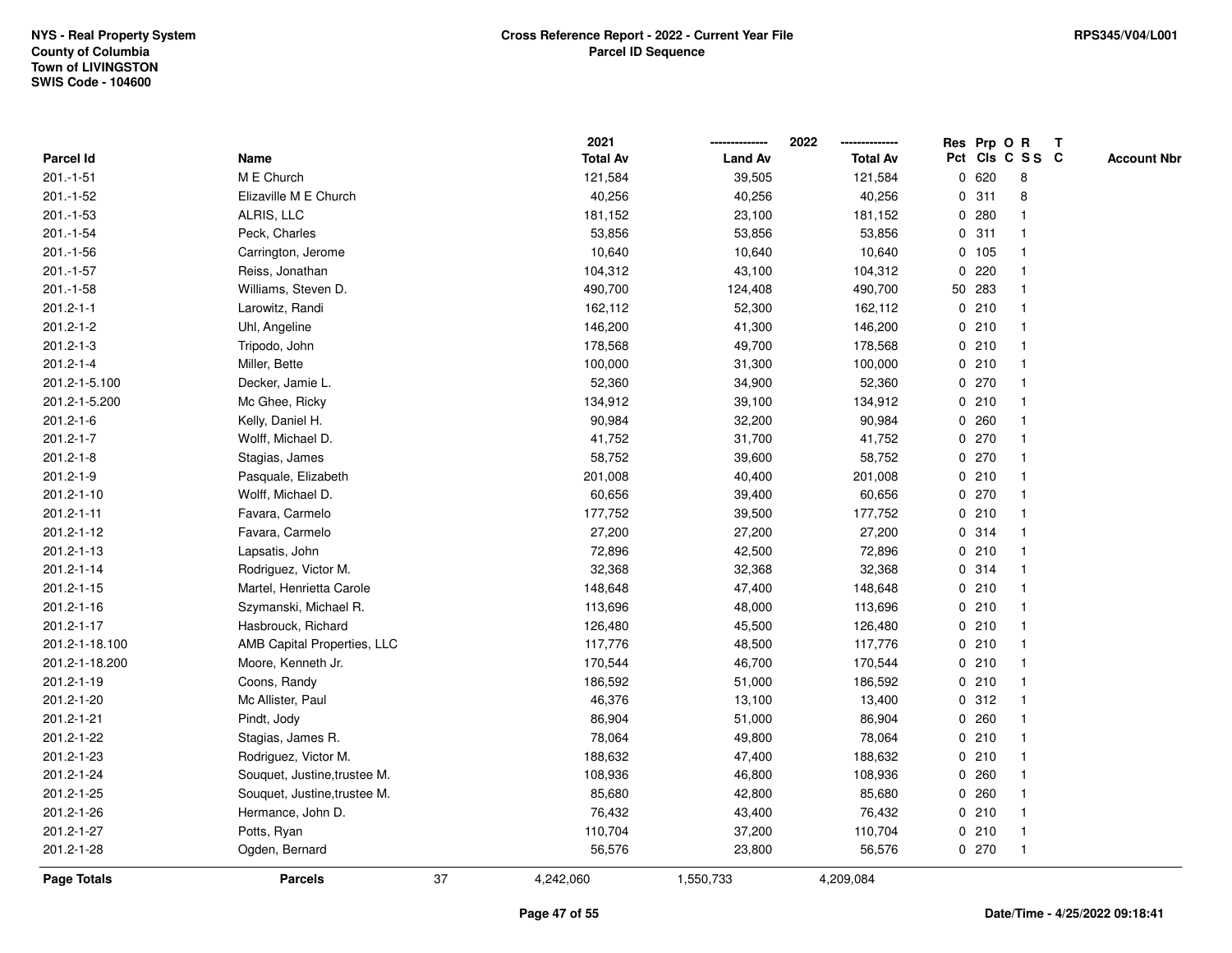|                  |                            |    | 2021            |                | 2022            |             |       | Res Prp O R     | $\mathbf{T}$ |                    |
|------------------|----------------------------|----|-----------------|----------------|-----------------|-------------|-------|-----------------|--------------|--------------------|
| <b>Parcel Id</b> | Name                       |    | <b>Total Av</b> | <b>Land Av</b> | <b>Total Av</b> |             |       | Pct Cls C S S C |              | <b>Account Nbr</b> |
| 201.2-1-30       | Pine Road Apartments LLC   |    | 373,320         | 41,300         | 373,320         |             | 0.280 |                 |              |                    |
| 201.2-1-32       | Gellert, Phillip           |    | 100,000         | 24,400         | 100,000         |             | 0210  |                 |              |                    |
| 201.2-1-33       | Pin LLCe Road Apartments   |    | 32,504          | 26,900         | 34,604          |             | 0.312 |                 |              |                    |
| 201.2-1-34.110   | Spatafora, Tania           |    | 104,992         | 48,300         | 104,992         | 0           | 210   | -1              |              |                    |
| 201.2-1-34.120   | Gellert, Phillip           |    | 23,000          | 23,000         | 23,000          |             | 0 314 | -1              |              |                    |
| 201.2-1-34.200   | Sprauer, Russell R.        |    | 87,992          | 42,100         | 87,992          |             | 0270  |                 |              |                    |
| 201.2-1-35       | Stagias, William           |    | 201,700         | 53,500         | 201,700         |             | 0210  |                 |              |                    |
| 201.2-1-36       | DeGraw, Cathryn            |    | 157,896         | 45,000         | 157,896         |             | 0210  |                 |              |                    |
| 201.2-1-37.100   | DesBecker, Claire          |    | 43,928          | 43,928         | 43,928          |             | 0.311 |                 |              |                    |
| 201.2-1-37.200   | DesBecker, Claire          |    | 47,736          | 47,736         | 47,736          |             | 0.311 |                 |              |                    |
| 201.2-1-38       | Duignan, Veronica          |    | 244,800         | 45,600         | 244,800         |             | 0210  |                 |              |                    |
| 201.2-1-39       | Nicholas, Aiden            |    | 250,800         | 69,400         | 250,800         |             | 0210  | $\mathbf 1$     |              |                    |
| 201.2-1-40       | Torres, Antonio & Migdalia |    | 97,240          | 28,300         | 97,240          |             | 0210  |                 |              |                    |
| 201.2-1-41       | Curnan, Jeffrey D.         |    | 146,400         | 39,000         | 146,400         |             | 0.260 |                 |              |                    |
| 201.2-1-42       | Shea, John                 |    | 28,152          | 28,152         | 28,152          |             | 0.311 |                 |              |                    |
| 201.2-1-43       | Shea, John                 |    | 41,752          | 19,200         | 41,752          |             | 0 270 |                 |              |                    |
| 201.2-1-44       | Shea, John                 |    | 55,760          | 41,300         | 55,760          | 0           | 270   |                 |              |                    |
| 201.2-1-45       | Fangmann, Steven           |    | 138,992         | 43,200         | 138,992         |             | 0210  |                 |              |                    |
| 201.2-1-45.200   | Saunders, Francis Jr.      |    | 60,112          | 45,500         | 60,112          |             | 0.270 |                 |              |                    |
| 201.2-1-46.100   | Lydon, Timothy Jr.         |    | 256,500         | 50,700         | 256,500         |             | 0210  |                 |              |                    |
| 201.2-1-46.200   | Murell, Joseph             |    | 109,072         | 44,500         | 109,072         |             | 0 270 |                 |              |                    |
| 201.2-1-49       | Storms, Elaine             |    | 63,000          | 35,000         | 63,000          |             | 0.260 |                 |              |                    |
| 201.2-1-51       | Markota, Ivan              |    | 11,152          | 11,152         | 11,152          |             | 0 300 |                 |              |                    |
| 201.2-1-52       | Selch, Daniel              |    | 114,648         | 41,700         | 114,648         | 0           | 210   | $\overline{1}$  |              |                    |
| 201.2-1-54       | Kurilla, Robert J.         |    | 212,024         | 41,400         | 212,024         |             | 0210  | $\mathbf 1$     |              |                    |
| 201.2-1-55       | Reid, Charles E.           |    | 157,896         | 25,500         | 157,896         |             |       | 0 210 W 1       |              |                    |
| 201.2-1-57       | Olson, Craig R.            |    | 120,000         | 33,900         | 120,000         |             | 0210  |                 |              |                    |
| 201.2-1-58       | Maggipinto, Joseph         |    | 117,368         | 24,100         | 117,368         |             |       | 0 210 W 1       |              |                    |
| 201.2-1-59       | Hahn, Erich                |    | 117,368         | 52,400         | 117,368         |             |       | 0 210 W 1       |              |                    |
| 201.2-1-60       | Spinola, Vincenzo          |    | 115,736         | 22,700         | 115,736         |             |       | 0 210 W 1       |              |                    |
| 201.2-1-61       | Frye, Francis              |    | 87,992          | 19,800         | 87,992          | $\mathbf 0$ |       | 260 W 1         |              |                    |
| 201.2-1-62       | Currier, Dennis            |    | 102,272         | 19,800         | 102,272         |             |       | 0 210 W 1       |              |                    |
| 201.2-1-63       | Kelly, William M.          |    | 95,336          | 18,400         | 95,336          |             |       | 0 260 W 1       |              |                    |
| 201.2-1-64       | Halstead, Claudia          |    | 172,856         | 15,600         | 172,856         |             |       | 0 210 W 1       |              |                    |
| 201.2-1-65       | Spinola, vicki, Vincenzo   |    | 39,440          | 39,440         | 39,440          |             | 0.311 | -1              |              |                    |
| 201.2-1-66       | Ratel, Patricia            |    | 127,700         | 21,600         | 127,700         |             | 0210  | $\mathbf{1}$    |              |                    |
| 201.2-1-67       | Quinn, William             |    | 20,000          | 20,000         | 20,000          |             | 0.311 | $\mathbf{1}$    |              |                    |
| Page Totals      | <b>Parcels</b>             | 37 | 4,277,436       | 1,293,508      | 4,279,536       |             |       |                 |              |                    |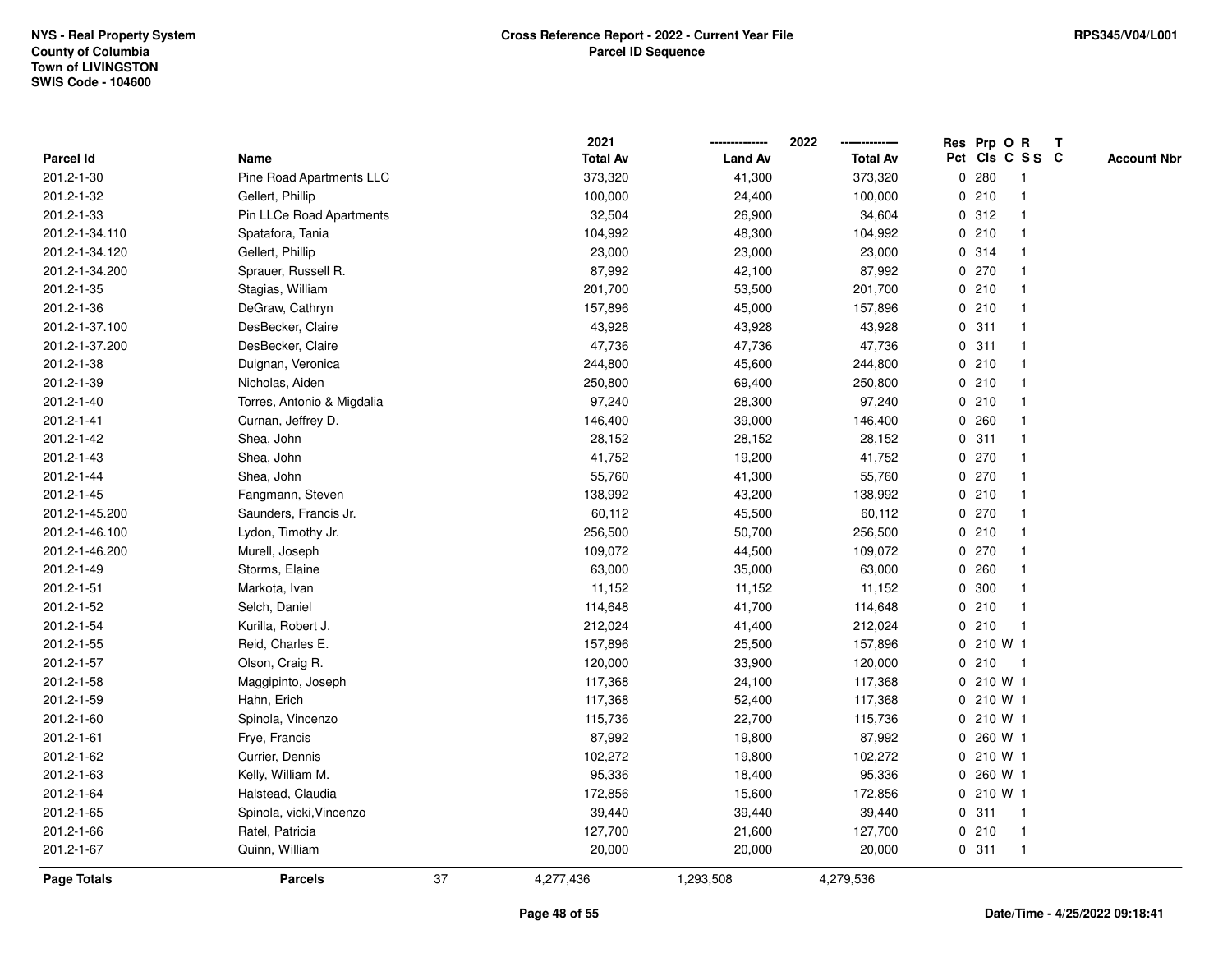|                 |                                   |    | 2021            |                | 2022            | Res Prp O R |           |                 | $\mathbf{T}$ |                    |
|-----------------|-----------------------------------|----|-----------------|----------------|-----------------|-------------|-----------|-----------------|--------------|--------------------|
| Parcel Id       | Name                              |    | <b>Total Av</b> | <b>Land Av</b> | <b>Total Av</b> |             |           | Pct Cls C S S C |              | <b>Account Nbr</b> |
| 201.2-1-68      | Hoeffer, Paul                     |    | 122,264         | 26,700         | 122,264         |             | 0210      |                 |              |                    |
| 201.2-1-69      | Stearns, Leo L.                   |    | 29,648          | 29,648         | 29,648          |             | 0.311     |                 |              |                    |
| 201.2-1-70      | Currier, Dennis                   |    | 16,728          | 12,948         | 16,728          |             | 0.312     | -1              |              |                    |
| 201.2-1-71      | Currier, Dennis                   |    | 29,104          | 29,104         | 29,104          | $\mathbf 0$ | 311       | -1              |              |                    |
| 201.2-1-72      | Currier, Dennis                   |    | 29,104          | 29,104         | 29,104          |             | 0.311     | -1              |              |                    |
| 201.2-1-73      | Register, Kathryn                 |    | 28,288          | 16,512         | 28,288          |             | 0.312     |                 |              |                    |
| 201.2-1-75.2    | Cummings, Jamie L.                |    | 127,704         | 46,800         | 127,704         |             | 0210      |                 |              |                    |
| 201.2-1-75.12   | Beaudion, Nicole M.               |    | 198,288         | 41,900         | 198,288         |             | 0210      |                 |              |                    |
| 201.2-1-75.111  | Speedling, Steven                 |    | 195,660         | 35,000         | 195,660         |             | 0210      |                 |              |                    |
| 201.2-1-75.112  | Stoddard, Ross                    |    | 188,496         | 44,400         | 188,496         |             | 0210      |                 |              |                    |
| 201.2-1-76.100  | Kitson, Dorrell                   |    | 170,300         | 41,300         | 170,300         |             | 0210      | -1              |              |                    |
| 201.2-1-77      | Paalz, Alison                     |    | 93,000          | 32,200         | 93,000          |             | 0210      | $\mathbf{1}$    |              |                    |
| 201.2-1-78      | Doino, Jason A.                   |    | 73,032          | 29,000         | 73,032          |             | 0.260     | -1              |              |                    |
| 201.2-1-79      | Register, Kathryn G.              |    | 116,416         | 19,800         | 116,416         |             | 0 210 W 1 |                 |              |                    |
| 201.2-1-80      | Denovio, Carolyn                  |    | 24,480          | 19,957         | 24,480          |             | 0 312 W 1 |                 |              |                    |
| 201.2-1-81      | Sharlin, Deborah J.               |    | 264,928         | 26,900         | 264,928         |             | 0 210 W 1 |                 |              |                    |
| 201.2-1-82      | Twin, Lake Improvement            |    | 19,584          | 19,584         | 19,584          | 0           | 311 W 1   |                 |              |                    |
| $201.8 - 1 - 1$ | Rouse, Gloria L.                  |    | 211,344         | 44,400         | 211,344         | 0           | 230       | $\mathbf{1}$    |              |                    |
| 201.8-1-2       | Stoddard, Anthony                 |    | 9,792           | 9,792          | 9,792           |             | 0 311 W 1 |                 |              |                    |
| $201.8 - 1 - 3$ | Cassidy, Trustee of the, Patricia |    | 140,760         | 38,400         | 140,760         |             | 0 260 W 1 |                 |              |                    |
| $201.8 - 1 - 4$ | Kuck, Kevin                       |    | 40,256          | 29,935         | 40,256          |             | 0.312     |                 |              |                    |
| 201.8-1-5       | Kuck, Kevin                       |    | 110,024         | 37,600         | 110,024         |             | 0.260     |                 |              |                    |
| 201.8-1-6.100   | Strong, Dale                      |    | 240,040         | 41,900         | 240,040         |             | 0210      |                 |              |                    |
| 201.8-1-6.200   | Rhynders, David                   |    | 190,000         | 41,500         | 190,000         |             | 0210      | $\mathbf{1}$    |              |                    |
| $201.8 - 1 - 7$ | West, Karen V.                    |    | 93,000          | 31,900         | 93,000          | 0           | 260       | -1              |              |                    |
| $201.8 - 1 - 8$ | Cassidy, Trustee of the, Patricia |    | 10,336          | 10,336         | 10,336          |             | 0.311     | $\overline{1}$  |              |                    |
| $201.8 - 1 - 9$ | Cassidy, Trustee of the, Patricia |    | 165,784         | 34,200         | 165,784         |             | 0 260 W 1 |                 |              |                    |
| 201.8-1-10      | Cassidy, Patricia                 |    | 54,536          | 54,536         | 54,536          |             | 0 311 W 1 |                 |              |                    |
| 201.8-1-11      | Cassidy, Patricia                 |    | 150,144         | 47,300         | 150,144         |             | 0 210 W 1 |                 |              |                    |
| 201.8-1-12      | Hinton, Henry                     |    | 82,280          | 26,700         | 82,280          |             | 0260      | -1              |              |                    |
| 201.8-1-13      | Halle, John                       |    | 87,992          | 26,700         | 87,992          |             | 0.260     | $\mathbf{1}$    |              |                    |
| 201.8-1-14      | Hinton, Mary E.                   |    | 29,104          | 29,104         | 29,104          |             | 0.311     | $\mathbf 1$     |              |                    |
| 201.8-1-15      | DiRenzo, Louis                    |    | 29,104          | 29,104         | 29,104          |             | 0.311     |                 |              |                    |
| 201.8-1-16      | Rhynders, David                   |    | 29,104          | 29,104         | 29,104          |             | 0.311     |                 |              |                    |
| 201.8-1-17      | Belmonte, Marie                   |    | 29,104          | 29,104         | 29,104          |             | 0.311     |                 |              |                    |
| 201.8-1-18      | Belmonte, Marie                   |    | 29,104          | 29,104         | 29,104          |             | 0.311     | $\mathbf 1$     |              |                    |
| 201.8-1-19      | Belmonte, Marie                   |    | 96,152          | 26,700         | 96,152          |             | 0210      | $\overline{1}$  |              |                    |
| Page Totals     | <b>Parcels</b>                    | 37 | 3,554,984       | 1,148,276      | 3,554,984       |             |           |                 |              |                    |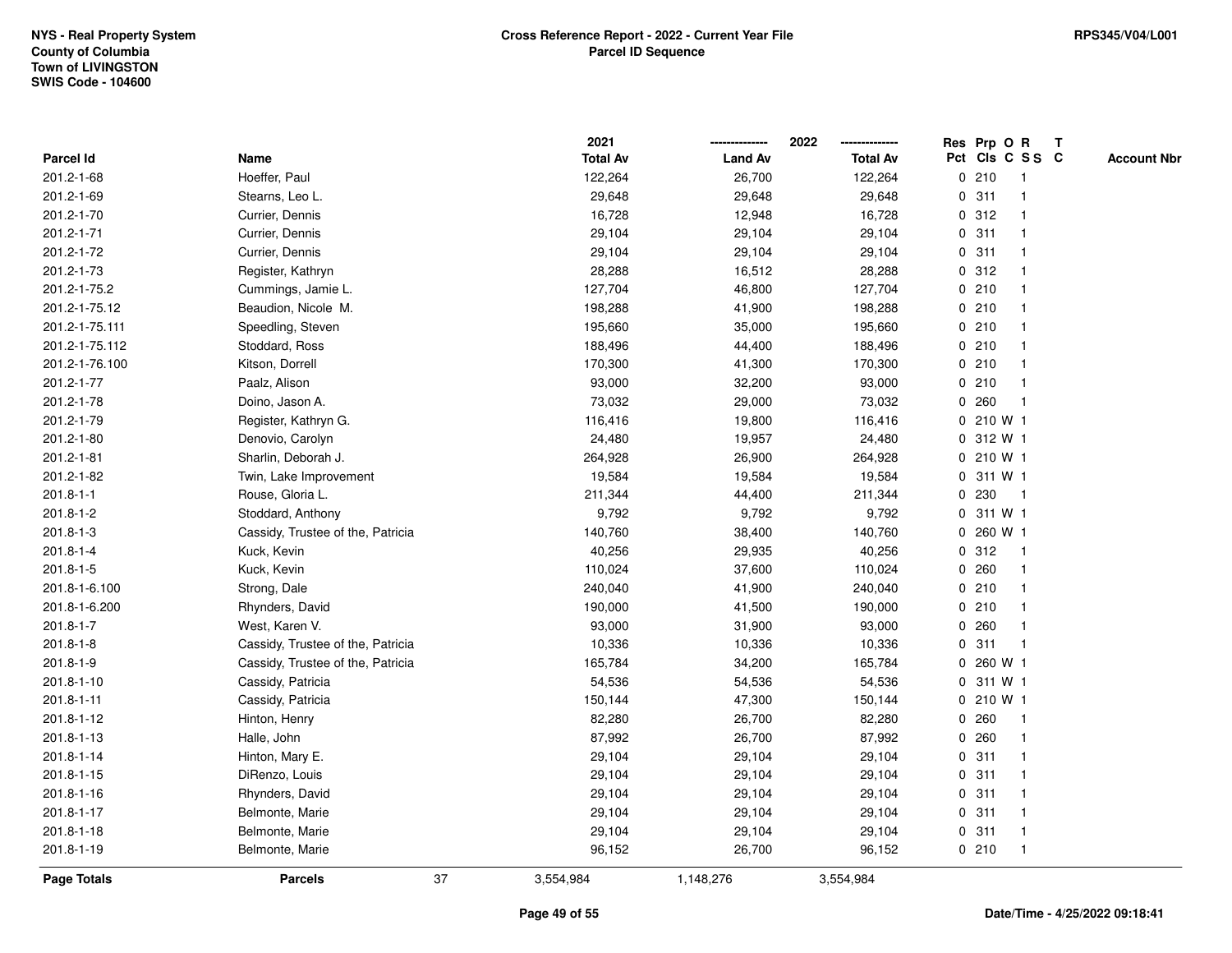|                  |                              |    | 2021            |                | 2022            | Res Prp O R |                 |                | $\mathbf T$ |                    |
|------------------|------------------------------|----|-----------------|----------------|-----------------|-------------|-----------------|----------------|-------------|--------------------|
| <b>Parcel Id</b> | Name                         |    | <b>Total Av</b> | <b>Land Av</b> | <b>Total Av</b> |             | Pct Cls C S S C |                |             | <b>Account Nbr</b> |
| 201.8-1-20       | Strong, Dale                 |    | 29,104          | 29,104         | 29,104          |             | 0.311           | $\mathbf{1}$   |             |                    |
| 201.8-1-21       | Strong, Dale                 |    | 29,104          | 29,104         | 29,104          | $\mathbf 0$ | 311             |                |             |                    |
| 201.8-1-22       | Souquet, Justine, trustee M. |    | 28,968          | 28,968         | 28,968          |             | 0.311           |                |             |                    |
| 201.8-1-23       | Souquet, Justine, trustee M. |    | 28,968          | 28,968         | 28,968          | 0           | 311             | -1             |             |                    |
| 201.8-1-24       | Quinn, Catherine E.          |    | 138,040         | 19,100         | 138,040         |             | 0210            | $\mathbf{1}$   |             |                    |
| 201.8-1-25       | Quinn, Catherine E.          |    | 29,104          | 29,104         | 29,104          |             | 0.311           |                |             |                    |
| 201.8-1-26       | Bartolomeo, Andrea Lynn      |    | 137,024         | 26,700         | 137,024         |             | 0.260           |                |             |                    |
| 201.8-1-27       | Hannan, Stuart               |    | 116,280         | 39,300         | 116,280         |             | 0210            |                |             |                    |
| 201.8-1-28       | Ross, John Jr.               |    | 187,408         | 46,300         | 187,408         |             | 0210            |                |             |                    |
| 201.8-1-30       | Guerin, Carol                |    | 163,064         | 46,300         | 163,064         |             | 0210            |                |             |                    |
| 201.8-1-32       | O'Connor, John               |    | 99,144          | 29,400         | 99,144          |             | 0.260           | $\mathbf{1}$   |             |                    |
| 201.8-1-34       | Kvrgic, Stevo                |    | 111,928         | 38,100         | 111,928         | $\mathbf 0$ | 210             |                |             |                    |
| 201.8-1-35       | Adams, Carol B.              |    | 85,952          | 26,700         | 85,952          |             | 0.260           |                |             |                    |
| 201.8-1-37       | Ryan, Keith W.               |    | 29,104          | 29,104         | 29,104          |             | 0.311           |                |             |                    |
| 201.8-1-38       | Hedges, Christina J.         |    | 139,264         | 36,100         | 139,264         |             | 0210            |                |             |                    |
| 201.8-1-40       | Estberg, Hugh                |    | 29,104          | 29,104         | 29,104          |             | 0.311           |                |             |                    |
| 201.8-1-41       | Estberg, Hugh                |    | 112,200         | 37,600         | 112,200         | 0           | 210             | -1             |             |                    |
| 201.8-1-42       | Ecker, Michelle              |    | 119,408         | 37,600         | 119,408         |             | 0210            | -1             |             |                    |
| 201.8-1-43       | Ryan, Keith W.               |    | 180,600         | 37,600         | 180,600         |             | 0210            |                |             |                    |
| 201.8-1-44       | Moore, Bradley K.            |    | 236,900         | 35,000         | 236,900         |             | 0210            |                |             |                    |
| 201.8-1-45.200   | Kick, Eric J.                |    | 82,552          | 37,600         | 82,552          |             | 0210            |                |             |                    |
| 201.8-1-46       | Vosburgh, Jodi E.            |    | 116,280         | 37,600         | 116,280         |             | 0210            |                |             |                    |
| 201.8-1-47       | Dropp, Robert A.             |    | 128,520         | 33,700         | 128,520         |             | 0210            |                |             |                    |
| 201.8-1-48       | Gellert, Phillip             |    | 95,000          | 32,900         | 95,000          |             | 0210            | $\mathbf 1$    |             |                    |
| 201.8-1-49       | DiGirolamo, Edward J.        |    | 122,944         | 32,900         | 122,944         |             | 0210            |                |             |                    |
| 201.8-1-50       | Gellert, Phillip             |    | 20,000          | 20,000         | 20,000          |             | 0.311           | $\mathbf 1$    |             |                    |
| 201.8-1-51       | Desantis, G                  |    | 62,832          | 31,500         | 62,832          |             | 0.260           |                |             |                    |
| 201.8-1-52.200   | Desantis, G                  |    | 36,312          | 36,312         | 36,312          |             | 0.311           |                |             |                    |
| 201.8-1-53       | Webster, Elaine R.           |    | 127,352         | 26,700         | 127,352         |             | 0210            |                |             |                    |
| 201.8-1-55       | Rutigliano, Antonia          |    | 148,264         | 46,600         | 148,264         |             | 0210            |                |             |                    |
| 201.8-1-58       | Tompkins, Kristin            |    | 132,328         | 26,700         | 132,328         | 0           | 210             | $\mathbf 1$    |             |                    |
| 201.8-1-59       | Hermance, Lynn               |    | 182,528         | 43,600         | 182,528         |             | 0210            | $\mathbf{1}$   |             |                    |
| 201.8-1-60       | Estberg, Hugh                |    | 29,104          | 29,104         | 29,104          |             | 0.311           |                |             |                    |
| 201.8-1-63       | Twin Lake Improvement        |    | 7,344           | 6,399          | 7,344           |             | 0 534           |                |             |                    |
| 201.8-2-1        | Geraghty, Shannon            |    | 18,600          | 18,600         | 18,600          |             | 0.311           |                |             |                    |
| 201.8-2-2        | Cartwright, Billie-Jean      |    | 17,500          | 17,500         | 17,500          |             | 0.311           | $\overline{1}$ |             |                    |
| 201.8-2-4        | Nusbaum, Jacqueline          |    | 143,700         | 14,900         | 143,700         |             | 0210            | $\overline{1}$ |             |                    |
| Page Totals      | <b>Parcels</b>               | 37 | 3,501,828       | 1,151,871      | 3,501,828       |             |                 |                |             |                    |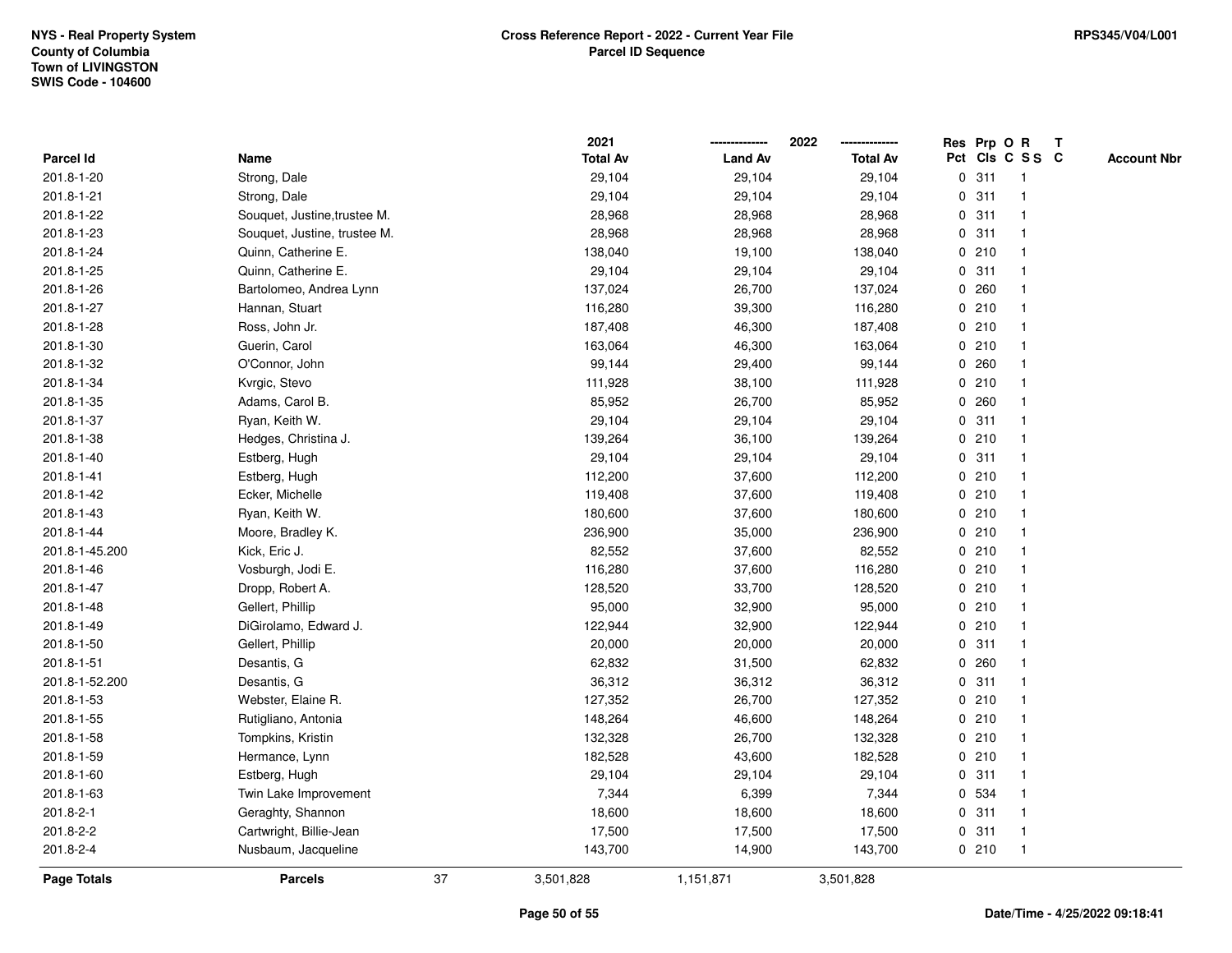|                    |                            |    | 2021            |                | 2022            |   | Res Prp O R |                 | T |                    |
|--------------------|----------------------------|----|-----------------|----------------|-----------------|---|-------------|-----------------|---|--------------------|
| Parcel Id          | Name                       |    | <b>Total Av</b> | <b>Land Av</b> | <b>Total Av</b> |   |             | Pct Cls C S S C |   | <b>Account Nbr</b> |
| 201.8-2-5          | Babolcsay, Theodore J.     |    | 41,072          | 41,072         | 41,072          | 0 | 311         | $\mathbf{1}$    |   |                    |
| 201.8-2-6          | Ponte, Gabriel             |    | 29,104          | 29,104         | 29,104          | 0 | 311         | -1              |   |                    |
| 201.8-2-7          | Babolcsay, Theodore J.     |    | 30,328          | 25,421         | 30,328          |   | 0.312       | $\mathbf{1}$    |   |                    |
| 201.8-2-8          | Rosenak, Karen             |    | 138,584         | 26,700         | 138,584         |   | 0210        |                 |   |                    |
| 201.8-2-9          | Rosenak, Karen             |    | 15,776          | 12,948         | 15,776          |   | 0.312       |                 |   |                    |
| 201.8-2-10         | Hemphill, Kimberly         |    | 137,904         | 19,800         | 137,904         |   | 0210        |                 |   |                    |
| 201.8-2-12         | Hedges, Arthur             |    | 145,000         | 29,900         | 145,000         |   | 0210        |                 |   |                    |
| 201.8-2-13         | Oliveras, Esther           |    | 117,776         | 37,600         | 117,776         |   | 0210        | -1              |   |                    |
| 201.8-2-15         | Festa, John                |    | 17,500          | 23,500         | 193,800         |   | 0210        |                 |   |                    |
| 201.8-2-16         | Geraghty, Daniel           |    | 172,312         | 37,600         | 172,312         |   | 0210        | 1               |   |                    |
| 201.8-2-17         | Oliverius, Louis W.        |    | 110,704         | 37,600         | 110,704         |   | 0210        |                 |   |                    |
| 201.8-2-18         | Ruscillo, John J.          |    | 185,096         | 19,800         | 185,096         |   | 0210        |                 |   |                    |
| 201.8-2-19         | Brill, Michael             |    | 129,608         | 37,600         | 129,608         |   | 0210        |                 |   |                    |
| 201.8-2-20         | Morgenstern, Robert G.     |    | 225,000         | 37,600         | 225,000         |   | 0210        |                 |   |                    |
| 201.8-2-21         | Gayton-Kress, Gidget K.    |    | 47,736          | 47,736         | 47,736          | 0 | 311         | $\mathbf{1}$    |   |                    |
| 201.8-2-22         | Keller, Robert             |    | 138,856         | 42,400         | 138,856         |   | 0210        | -1              |   |                    |
| 201.8-2-23         | Ketron, Harold R.          |    | 41,072          | 41,072         | 41,072          |   | 0.311       | $\mathbf{1}$    |   |                    |
| 201.8-2-24         | Ketron, Harold             |    | 47,192          | 47,192         | 47,192          |   | 0.311       |                 |   |                    |
| 201.8-2-26         | Ketron, Jessie A.          |    | 230,384         | 39,400         | 230,384         |   | 0210        |                 |   |                    |
| 201.8-2-28         | Holt, Evelyn               |    | 47,736          | 47,736         | 47,736          |   | 0.311       |                 |   |                    |
| 201.8-2-29         | Webster, Elaine (Dickens C |    | 205,900         | 37,900         | 205,900         |   | 0210        | $\mathbf 1$     |   |                    |
| 201.8-2-30         | Miller, Filomena           |    | 88,128          | 14,000         | 88,128          |   | 0210        |                 |   |                    |
| 201.8-2-31         | Wyant, Sean R.             |    | 93,024          | 29,000         | 93,024          |   | 0210        | $\mathbf{1}$    |   |                    |
| 201.8-2-32         | Babolcsay, Theodore J.     |    | 91,800          | 31,400         | 91,800          |   | 0210        |                 |   |                    |
| 201.8-2-33         | Vince, Kathryn             |    | 19,856          | 11,166         | 19,856          |   | 0.312       |                 |   |                    |
| 201.8-2-34         | Spiciarich, Linda M.       |    | 95,064          | 26,700         | 95,064          |   | 0210        |                 |   |                    |
| 201.8-2-35         | Vince, Kathryn             |    | 19,992          | 19,992         | 19,992          |   | 0.311       |                 |   |                    |
| 201.8-2-36         | Vince, Kathryn             |    | 20,536          | 20,536         | 20,536          |   | 0.311       |                 |   |                    |
| 201.8-2-38         | Talic, Mustafa             |    | 168,232         | 37,600         | 168,232         |   | 0210        | 1               |   |                    |
| 201.8-2-39         | Vince, Kathryn             |    | 28,152          | 28,152         | 28,152          |   | 0.311       | $\mathbf{1}$    |   |                    |
| 201.8-2-40         | Maron, Benjamin            |    | 37,800          | 37,800         | 37,800          |   | 0.311       | $\mathbf{1}$    |   |                    |
| 201.8-2-41         | Evans, Brian               |    | 13,900          | 13,900         | 13,900          |   | 0.311       |                 |   |                    |
| 201.8-2-42         | Evans, Brian D.            |    | 125,000         | 37,600         | 125,000         |   | 0210        |                 |   |                    |
| 201.8-2-44         | Kapllani, Leida            |    | 177,880         | 18,531         | 177,880         |   | 0.312       |                 |   |                    |
| 201.8-2-45         | Fairlie, Lani              |    | 119,816         | 25,500         | 119,816         |   | 0 210 W 1   |                 |   |                    |
| 201.8-2-46         | Warman, Grace A.           |    | 120,904         | 25,500         | 120,904         |   | 0 210 W 1   |                 |   |                    |
| 201.8-2-49         | Vince, Kathryn             |    | 266,288         | 89,200         | 266,288         |   | 0210W1      |                 |   |                    |
| <b>Page Totals</b> | <b>Parcels</b>             | 37 | 3,741,012       | 1,186,258      | 3,917,312       |   |             |                 |   |                    |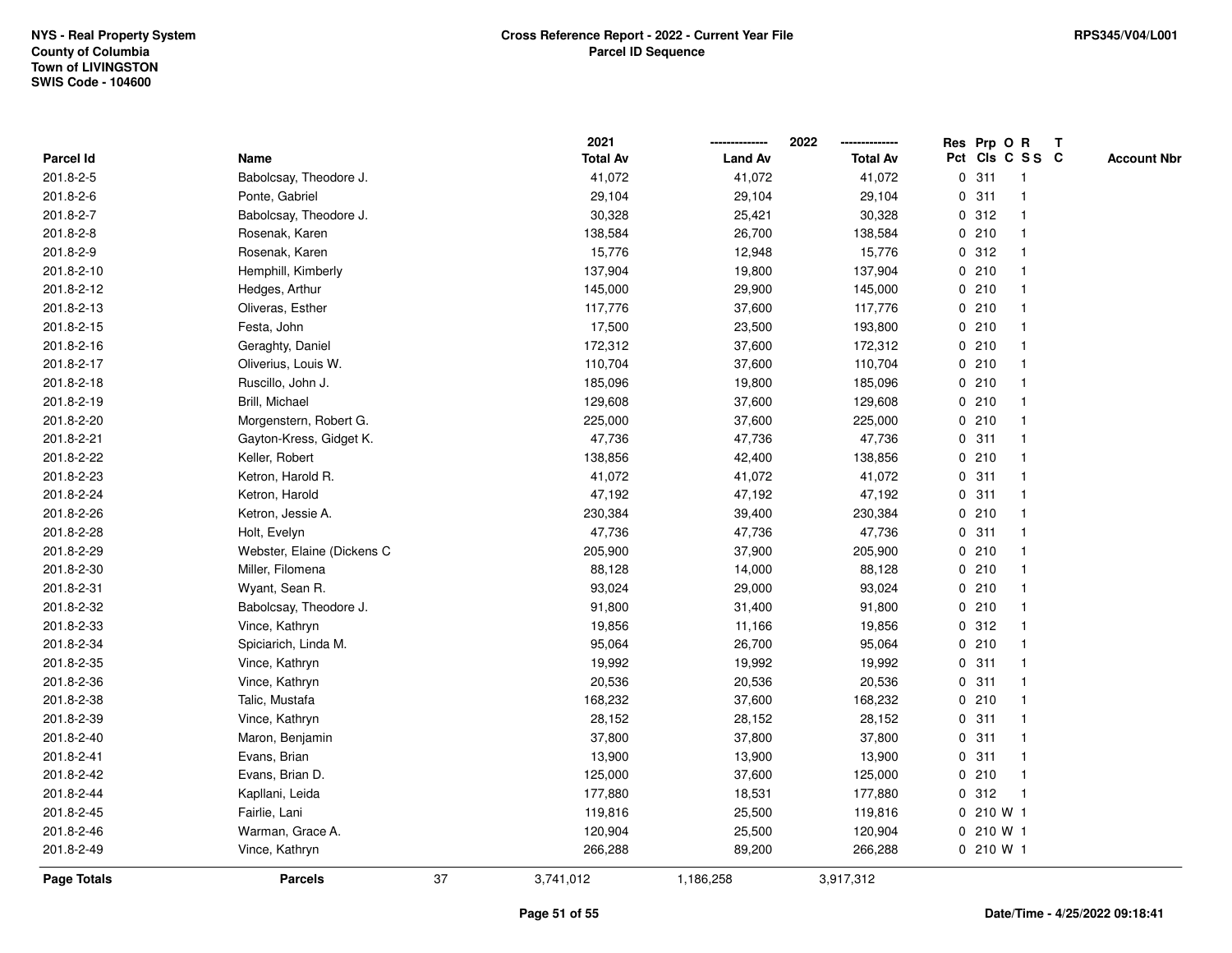|                    |                               |    | 2021            |                | 2022            |   | Res Prp O R     |              | T |                    |
|--------------------|-------------------------------|----|-----------------|----------------|-----------------|---|-----------------|--------------|---|--------------------|
| Parcel Id          | Name                          |    | <b>Total Av</b> | <b>Land Av</b> | <b>Total Av</b> |   | Pct Cls C S S C |              |   | <b>Account Nbr</b> |
| 201.8-2-51.100     | Santagata Family Trust        |    | 176,392         | 24,100         | 176,392         |   | 0 210 W 1       |              |   |                    |
| 201.8-2-51.200     | 37 Shore Drive Elizaville LLC |    | 146,616         | 17,300         | 146,616         |   | 0210            | $\mathbf 1$  |   |                    |
| 201.8-2-52         | Twin Lake Improvement         |    | 26,928          | 7,821          | 26,928          |   | 0 560           |              |   |                    |
| 201.8-2-53         | Ciferri, Richard C.           |    | 169,424         | 69,900         | 169,424         |   | 0 210 W 1       |              |   |                    |
| 201.8-2-54         | Ciferri, Richard C.           |    | 5,000           | 5,000          | 5,000           |   | 0 311 W 1       |              |   |                    |
| 201.8-2-55         | Rhodes, Michelle G.           |    | 226,700         | 29,700         | 226,700         |   | 0 210 W 1       |              |   |                    |
| 201.8-2-56         | Desbecker, Claire             |    | 269,280         | 43,900         | 269,280         | 0 | 280 W 1         |              |   |                    |
| 201.8-2-57         | DesBecker, Claire             |    | 53,720          | 34,212         | 53,720          |   | 0 312 W 1       |              |   |                    |
| 201.8-2-58         | Sclafani, Trustee, Bonita L.  |    | 285,800         | 30,000         | 285,800         |   | 0 210 W 1       |              |   |                    |
| 201.8-2-59         | Sclafani, Bonita L.           |    | 23,800          | 15,680         | 23,800          |   | 0 312 W 1       |              |   |                    |
| 201.8-2-60         | Holt, Evelyn                  |    | 125,936         | 28,300         | 125,936         |   | 0 210 W 1       |              |   |                    |
| 201.8-2-61         | Sweeney, Joseph               |    | 156,264         | 25,500         | 156,264         |   | 0 210 W 1       |              |   |                    |
| 201.8-2-62         | Linehan Trustee, James        |    | 145,520         | 26,900         | 145,520         |   | 0 210 W 1       |              |   |                    |
| 201.8-2-63.200     | Gayton-Kress, Gidget K.       |    | 289,900         | 45,000         | 289,900         |   | 0 210 W 1       |              |   |                    |
| 201.8-2-64         | Twin Lake Improvement         |    | 4,080           | 3,555          | 4,080           |   | 0 560           | $\mathbf{1}$ |   |                    |
| 201.8-3-1          | Storms, James                 |    | 188,904         | 12,900         | 188,904         |   | 0210            |              |   |                    |
| 201.8-3-2          | Kuck, Kevin                   |    | 147,968         | 24,400         | 147,968         |   | 0210            |              |   |                    |
| 201.8-3-4          | Morrow, Robert M.             |    | 136,272         | 9,800          | 136,272         |   | 0210            |              |   |                    |
| 201.8-3-5          | Lloyd, Diane                  |    | 20,264          | 20,264         | 20,264          |   | 0.311           |              |   |                    |
| 201.8-3-6          | Lloyd, Diane                  |    | 136,136         | 16,200         | 136,136         |   | 0210            |              |   |                    |
| 201.8-3-7          | Morrow, Robert M.             |    | 16,184          | 16,184         | 16,184          |   | 0.311           |              |   |                    |
| 201.8-3-8          | Neilson, Linda Marie          |    | 137,768         | 19,800         | 137,768         | 0 | 210             |              |   |                    |
| 201.8-3-9          | Korzekwinski, Lori Ann        |    | 18,088          | 18,088         | 18,088          | 0 | 311             | $\mathbf 1$  |   |                    |
| 201.8-3-10         | Lloyd, Cristopher P.          |    | 151,096         | 55,300         | 151,096         |   | 0 210 W 1       |              |   |                    |
| 201.8-3-11         | Torres, Camilo G.             |    | 187,272         | 19,800         | 187,272         |   | 0210            | $\mathbf 1$  |   |                    |
| 201.8-3-12         | Weaver, Bernard H. Jr.        |    | 209,984         | 94,900         | 209,984         |   | 0 210 W 1       |              |   |                    |
| 201.8-3-13         | Regan Baccari LLC             |    | 146,064         | 28,300         | 146,064         |   | 0 210 W 1       |              |   |                    |
| 201.8-3-14         | Baccari, Robert               |    | 169,320         | 49,600         | 169,320         |   | 0 210 W 1       |              |   |                    |
| 201.8-3-15         | Weaver, Bernard Jr.           |    | 138,040         | 29,600         | 138,040         |   | 0 210 W 1       |              |   |                    |
| 201.8-3-16         | Weaver, Bernard Sr.           |    | 29,376          | 29,376         | 29,376          | 0 | 311 W 1         |              |   |                    |
| 201.8-3-17         | Regan Baccari LLC             |    | 45,832          | 45,832         | 45,832          | 0 | 311             | $\mathbf 1$  |   |                    |
| 201.8-3-19         | Tucker, Jennifer M.           |    | 83,504          | 6,300          | 83,504          |   | 0210            | $\mathbf 1$  |   |                    |
| 201.8-3-20         | Weaver, Bernard H. Jr.        |    | 29,648          | 29,648         | 29,648          |   | 0.311           |              |   |                    |
| 201.8-3-21         | Stemkowski, Anthony           |    | 96,152          | 29,700         | 96,152          |   | 0 210 W 1       |              |   |                    |
| 201.8-3-22         | Leary, Francis                |    | 121,040         | 14,200         | 121,040         |   | 0 210 W 1       |              |   |                    |
| 201.8-3-23         | Iannolino, Michael            |    | 72,624          | 11,300         | 72,624          |   | 0 210 W 1       |              |   |                    |
| 201.8-3-24         | Weaver, Bernard H. Jr.        |    | 171,088         | 49,400         | 171,088         |   | 0 210 W 1       |              |   |                    |
| <b>Page Totals</b> | <b>Parcels</b>                | 37 | 4,557,984       | 1,037,760      | 4,557,984       |   |                 |              |   |                    |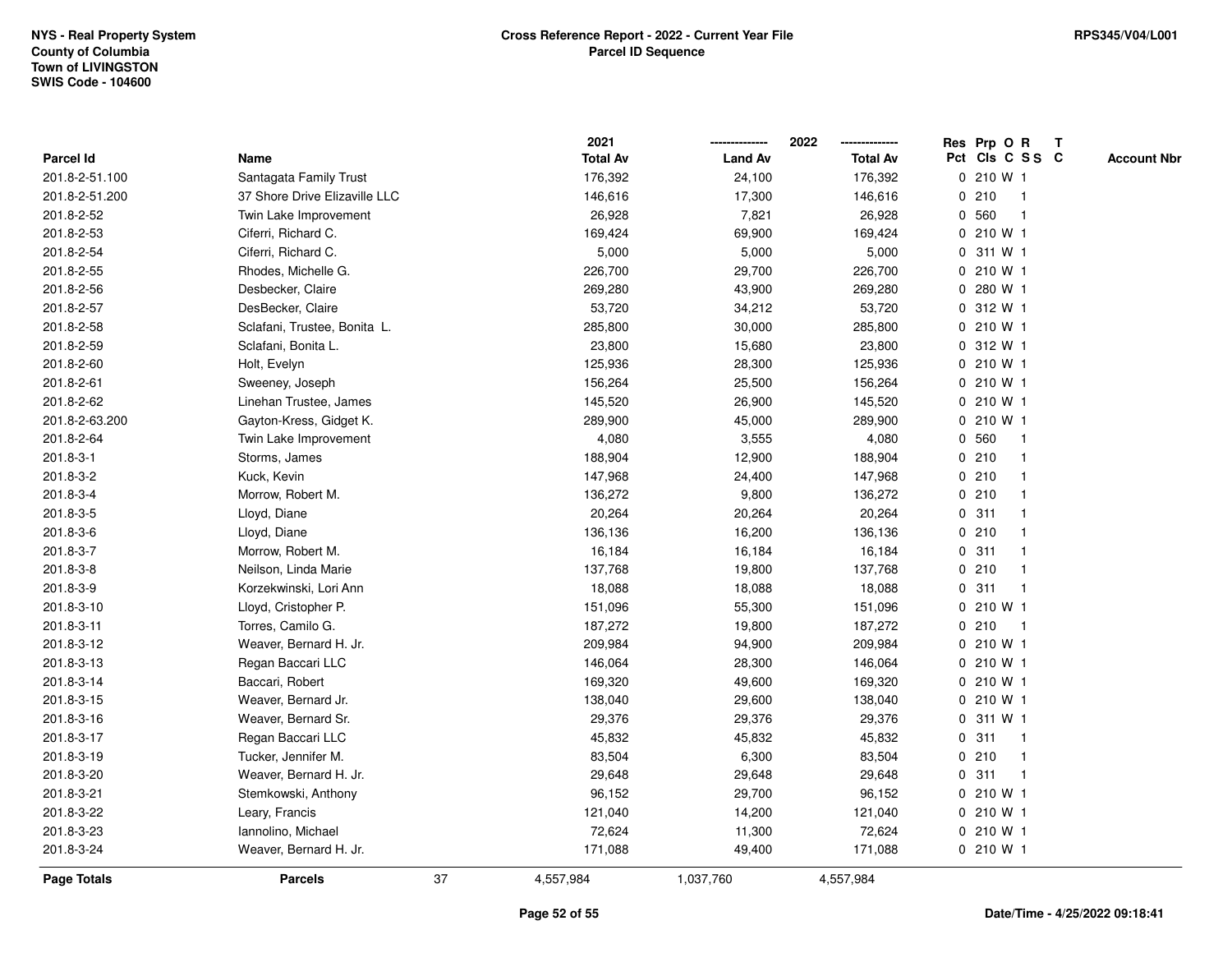|                           |                              |    | 2021            |                | 2022            |              | Res Prp O R |                 | T |                    |
|---------------------------|------------------------------|----|-----------------|----------------|-----------------|--------------|-------------|-----------------|---|--------------------|
| Parcel Id                 | Name                         |    | <b>Total Av</b> | <b>Land Av</b> | <b>Total Av</b> |              |             | Pct Cls C S S C |   | <b>Account Nbr</b> |
| 201.8-3-25                | Greenberg, Lori              |    | 116,960         | 56,800         | 116,960         |              | 0210        | $\mathbf{1}$    |   |                    |
| 201.8-3-26                | Abraham, Elliot              |    | 90,900          | 32,200         | 90,900          | 0            | 210         | $\mathbf{1}$    |   |                    |
| 201.8-3-27                | Schollmeier, Edward          |    | 114,648         | 24,100         | 114,648         |              | 0 210 W 1   |                 |   |                    |
| 201.8-3-28                | Chu, Jinhee                  |    | 106,624         | 39,400         | 106,624         |              | 0210W1      |                 |   |                    |
| 201.8-3-29                | Brugna, Roberts              |    | 151,300         | 31,100         | 151,300         |              | 0210        | -1              |   |                    |
| 201.8-3-30                | Twin, Lake Improvement       |    | 3,808           | 3,808          | 3,808           |              | 0.314       | 1               |   |                    |
| $555.-3-2.-3$             | Niagara Mohawk Power Corp    |    | 0               | $\mathbf 0$    | $\mathbf 0$     |              | 0 874       | 6               |   |                    |
| $555.-3-2.-5$             | Niagara Mohawk Power Corp    |    | 0               | $\mathbf 0$    | 0               |              | 0 874       | 6               |   |                    |
| 646.000-0000-601.700-1881 | A T & T Communications       |    | 1,638           | $\mathbf 0$    | 1,617           |              | 0 836       | 6               |   |                    |
| 646.000-0000-601.700-1882 | A T & T Communications       |    | 148             | $\mathbf 0$    | 146             |              | 0 836       | 6               |   |                    |
| 646.000-0000-601.700-1883 | A T & T Communications       |    | 1,853           | 0              | 1,830           |              | 0 836       | 6               |   |                    |
| 646.000-0000-601.700-1884 | A T & T Communications       |    | 753             | $\mathbf 0$    | 743             |              | 0 836       | 6               |   |                    |
| 646.000-0000-601.700-1885 | A T & T Communications       |    | 485             | $\mathbf 0$    | 479             | $\mathbf{0}$ | 836         | 6               |   |                    |
| 646.000-0000-618.750-1881 | Red Hook Telephone Co        |    | 3,839           | $\mathbf 0$    | 3,714           | 0            | 836         | 6               |   |                    |
| 646.000-0000-618.750-1882 | Red Hook Telephone Co        |    | 348             | $\mathbf 0$    | 336             | 0            | 836         | 6               |   |                    |
| 646.000-0000-618.750-1883 | Red Hook Telephone Co        |    | 4,343           | $\mathbf 0$    | 4,202           | 0            | 836         | 6               |   |                    |
| 646.000-0000-618.750-1884 | Red Hook Telephone Co        |    | 1,765           | $\mathbf 0$    | 1,708           | 0            | 836         | 6               |   |                    |
| 646.000-0000-618.750-1885 | Red Hook Telephone Co        |    | 1,136           | 0              | 1,099           |              | 0 836       | 6               |   |                    |
| 646.000-0000-618.800-1881 | Germantown Telephone Co      |    | 42,086          | $\mathbf 0$    | 42,086          |              | 0 836       | 6               |   |                    |
| 646.000-0000-618.800-1882 | Germantown Telephone Co      |    | 3,810           | $\mathbf 0$    | 3,810           |              | 0 836       | 6               |   |                    |
| 646.000-0000-618.800-1883 | Germantown Telephone Co      |    | 47,626          | $\mathbf 0$    | 47,626          | 0            | 836         | 6               |   |                    |
| 646.000-0000-618.800-1884 | Germantown Telephone Co      |    | 19,351          | $\mathbf 0$    | 19,351          |              | 0 836       | 6               |   |                    |
| 646.000-0000-618.800-1885 | Germantown Telephone Co      |    | 12,458          | $\mathbf 0$    | 12,458          | 0            | 836         | 6               |   |                    |
| 646.000-0000-631.900-1881 | Verizon New York Inc         |    | 40,703          | $\mathbf 0$    | 40,680          | 0            | 836         | 6               |   |                    |
| 646.000-0000-631.900-1882 | Verizon New York Inc         |    | 3,685           | $\mathbf 0$    | 3,683           |              | 0 836       | 6               |   |                    |
| 646.000-0000-631.900-1883 | Verizon New York Inc         |    | 46,061          | $\mathbf 0$    | 46,034          |              | 0 836       | 6               |   |                    |
| 646.000-0000-631.900-1884 | Verizon New York Inc         |    | 18,715          | $\mathbf 0$    | 18,705          |              | 0 836       | 6               |   |                    |
| 646.000-0000-631.900-1885 | Verizon New York Inc         |    | 12,049          | $\mathbf 0$    | 12,042          | 0            | 836         | 6               |   |                    |
| 646.000-0000-744.860-1881 | <b>INTELLIFIBER NETWORKS</b> |    | 23,335          | $\mathbf 0$    | 23,335          |              | 0 836       | 6               |   |                    |
| 646.000-0000-744.860-1882 | <b>INTELLIFIBER NETWORKS</b> |    | 2,113           | $\mathbf 0$    | 2,113           | 0            | 836         | 6               |   |                    |
| 646.000-0000-744.860-1883 | <b>INTELLIFIBER NETWORKS</b> |    | 26,407          | $\mathbf 0$    | 26,407          | $\mathbf{0}$ | 836         | 6               |   |                    |
| 646.000-0000-744.860-1884 | <b>INTELLIFIBER NETWORKS</b> |    | 10,729          | 0              | 10,729          |              | 0 836       | 6               |   |                    |
| 646.000-0000-744.860-1885 | <b>INTELLIFIBER NETWORKS</b> |    | 6,907           | $\mathbf 0$    | 6,907           |              | 0 836       | 6               |   |                    |
| 646.-9999-132.350-1011    | Niagara Mohawk Power Corp    |    | 386,597         | $\mathbf 0$    | 386,597         |              | 0 882       | 6               |   |                    |
| 646.-9999-132.350-1012    | Niagara Mohawk Power Corp    |    | 233,163         | $\mathbf 0$    | 233,163         |              | 0882        | 6               |   |                    |
| 646.-9999-132.350-1013    | Niagara Mohawk Power Corp    |    | 96,879          | $\mathbf 0$    | 96,879          | 0            | 882         | 6               |   |                    |
| 646.-9999-132.350-1015    | Niagara Mohawk Power Corp    |    | 119,970         | $\mathbf 0$    | 119,970         |              | 0 882       | 6               |   |                    |
| <b>Page Totals</b>        | <b>Parcels</b>               | 37 | 1,753,192       | 187,408        | 1,752,689       |              |             |                 |   |                    |

**Date/Time - 4/25/2022 09:18:41**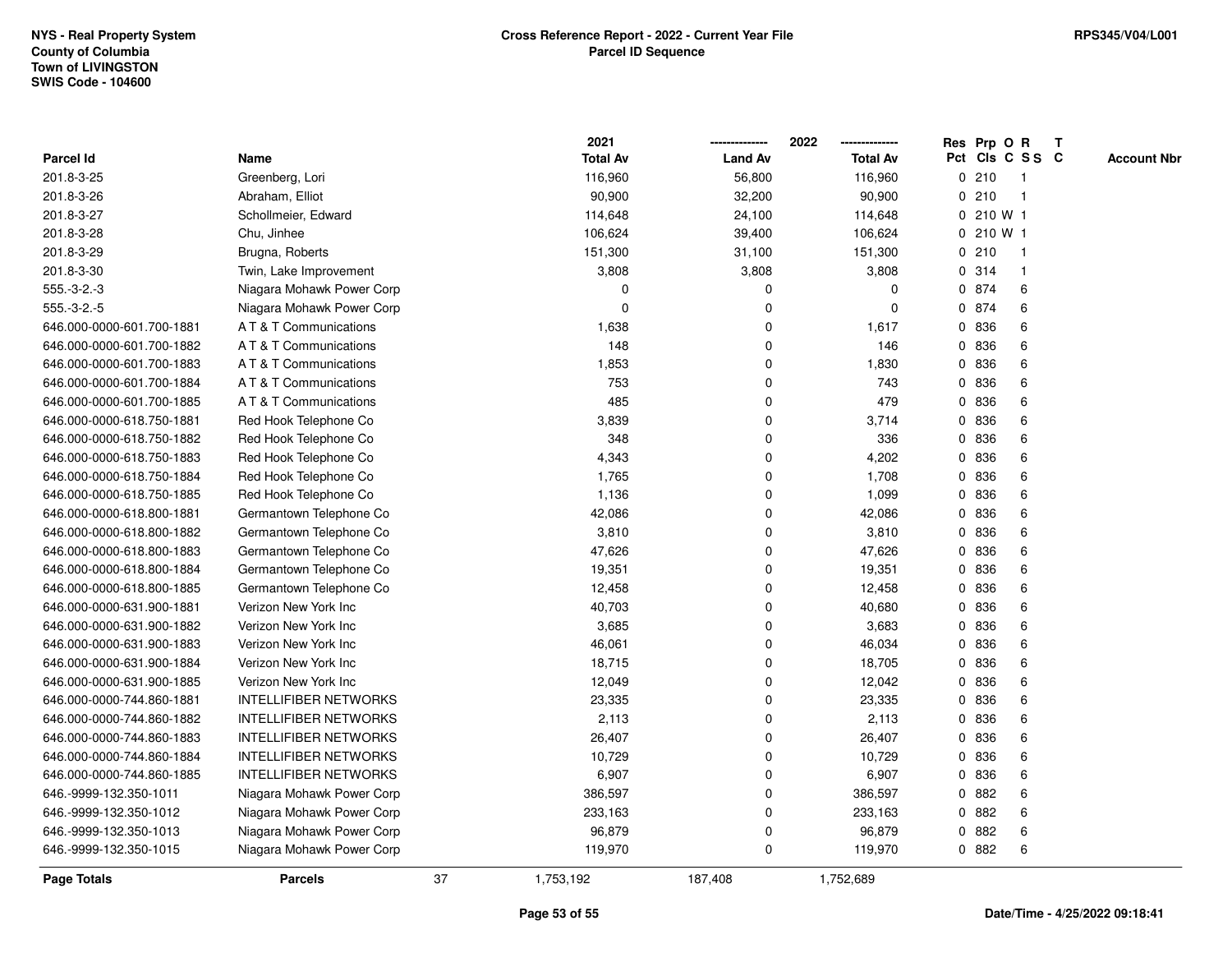|                        |                           |    | 2021            |                | 2022            |              |       | Res Prp O R     | T |                    |
|------------------------|---------------------------|----|-----------------|----------------|-----------------|--------------|-------|-----------------|---|--------------------|
| Parcel Id              | Name                      |    | <b>Total Av</b> | <b>Land Av</b> | <b>Total Av</b> |              |       | Pct Cls C S S C |   | <b>Account Nbr</b> |
| 646.-9999-132.350-1021 | Niagara Mohawk Power Corp |    | 91,988          | 0              | 91,988          | 0            | 882   | 6               |   |                    |
| 646.-9999-132.350-1022 | Niagara Mohawk Power Corp |    | 55,480          | 0              | 55,480          | 0            | 882   | 6               |   |                    |
| 646.-9999-132.350-1024 | Niagara Mohawk Power Corp |    | 23,052          | $\Omega$       | 23,052          |              | 0.882 | 6               |   |                    |
| 646.-9999-132.350-1025 | Niagara Mohawk Power Corp |    | 28,546          | 0              | 28,546          |              | 0.882 | 6               |   |                    |
| 646.-9999-132.350-1031 | Niagara Mohawk Power Corp |    | 198,494         | 0              | 198,494         |              | 0.882 | 6               |   |                    |
| 646.-9999-132.350-1033 | Niagara Mohawk Power Corp |    | 163,919         | 0              | 163,919         |              | 0.882 | 6               |   |                    |
| 646.-9999-132.350-1881 | Niagara Mohawk Power Corp |    | 684,756         | 0              | 684,756         |              | 0 884 | 6               |   |                    |
| 646.-9999-132.350-1882 | Niagara Mohawk Power Corp |    | 386,449         | 0              | 386,449         | 0            | 884   | 6               |   |                    |
| 646.-9999-132.350-1883 | Niagara Mohawk Power Corp |    | 65,262          | 0              | 65,262          | 0            | 884   | 6               |   |                    |
| 646.-9999-132.350-1884 | Niagara Mohawk Power Corp |    | 49,885          | 0              | 49,885          |              | 0 884 | 6               |   |                    |
| 646.-9999-132.350-1885 | Niagara Mohawk Power Corp |    | 63,887          | 0              | 63,887          |              | 0 884 | 6               |   |                    |
| 646.-9999-223.-1014    | City Of Hudson            |    | 17,500          | 17,500         | 17,500          |              | 0822  | 6               |   |                    |
| 646.-9999-744.800-2881 | Elantic Telecom Inc       |    | 168,066         | 0              | 168,066         |              | 0 831 | 6               |   |                    |
| 646.-9999-744.800-2882 | Elantic Telecom Inc       |    | 144,185         | 0              | 144,185         |              | 0 831 | 6               |   |                    |
| 646.-9999-744.800-2883 | Elantic Telecom Inc       |    | 60,321          | 0              | 60,321          | 0            | 831   | 6               |   |                    |
| 646.-9999-823.360-2881 | Iroquois Gas Trans System |    | 3,503,155       | 0              | 3,503,155       | 0            | 885   | 6               |   |                    |
| 646.-9999-823.360-2882 | Iroquois Gas Trans System |    | 2,388,264       | 0              | 2,388,264       | 0            | 885   | 6               |   |                    |
| 646.-9999-823.360-2883 | Iroquois Gas Trans System |    | 999,129         | 0              | 999,129         |              | 0 885 | 6               |   |                    |
| 777.-2-1.-10           | Verizon New York Inc      |    | 138,388         | 0              | 132,179         | 0            | 866   | 5               |   |                    |
| 777.-2-2.-20           | Verizon New York Inc      |    | 80,944          | 0              | 77,312          | 0            | 866   | 5               |   |                    |
| 777.-2-3.-30           | Verizon New York Inc      |    | 28,722          | 0              | 27,433          | 0            | 866   | 5               |   |                    |
| 777.-2-4.-40           | Verizon New York Inc      |    | 7,833           | 0              | 7,482           | 0            | 866   | 5               |   |                    |
| 777.-2-5.-50           | Verizon New York Inc      |    | 5,222           | 0              | 4,988           | 0            | 866   | 5               |   |                    |
| $777.-3-1.-10$         | Niagara Mohawk Power Corp |    | 1,339,252       | 0              | 1,170,029       | $\mathbf{0}$ | 861   | 5               |   |                    |
| 777.-3-1.-20           | Niagara Mohawk Power Corp |    | 1,238,808       | 0              | 1,082,276       |              | 0861  | 5               |   |                    |
| 777.-3-1.-30           | Niagara Mohawk Power Corp |    | 301,332         | 0              | 263,256         |              | 0861  | 5               |   |                    |
| 777.-3-1.-40           | Niagara Mohawk Power Corp |    | 267,850         | 0              | 234,006         | 0            | 200   | 5               |   |                    |
| 777.-3-1.-50           | Niagara Mohawk Power Corp |    | 200,888         | 0              | 175,504         |              | 0861  | 5               |   |                    |
| $777. -4 - 1. -10$     | Elantic Telecom Inc       |    | 805             | 0              | 682             | 0            | 830   | 5               |   |                    |
| 777.-4-1.-20           | Elantic Telecom Inc       |    | 358             | 0              | 303             | 0            | 830   | 5               |   |                    |
| 777.-4-1.-30           | Elantic Telecom Inc       |    | 537             | 0              | 454             | 0            | 830   | 5               |   |                    |
| 777.-4-1.-40           | Elantic Telecom Inc       |    | 89              | 0              | 76              |              | 0 830 | 5               |   |                    |
| $777. - 7 - 1. - 10$   | Mid Hudson Cablevision    |    | 62,059          | 0              | 48,760          | 0            | 869   | 5               |   |                    |
| 777.-7-1.-20           | Mid Hudson Cablevision    |    | 27,582          | $\Omega$       | 21,671          | 0            | 869   | 5               |   |                    |
| 777.-7-1.-30           | Mid Hudson Cablevision    |    | 41,373          | 0              | 32,507          | 0            | 869   | 5               |   |                    |
| 777.-7-1.-40           | Mid Hudson Cablevision    |    | 6,895           | 0              | 5,418           | 0            | 869   | 5               |   |                    |
| 777.-8-1.-10           | Germantown Telephone Co   |    | 46,231          | 0              | 43,401          |              | 0 866 | 5               |   |                    |
| Page Totals            | <b>Parcels</b>            | 37 | 12,887,506      | 17,500         | 12,420,075      |              |       |                 |   |                    |